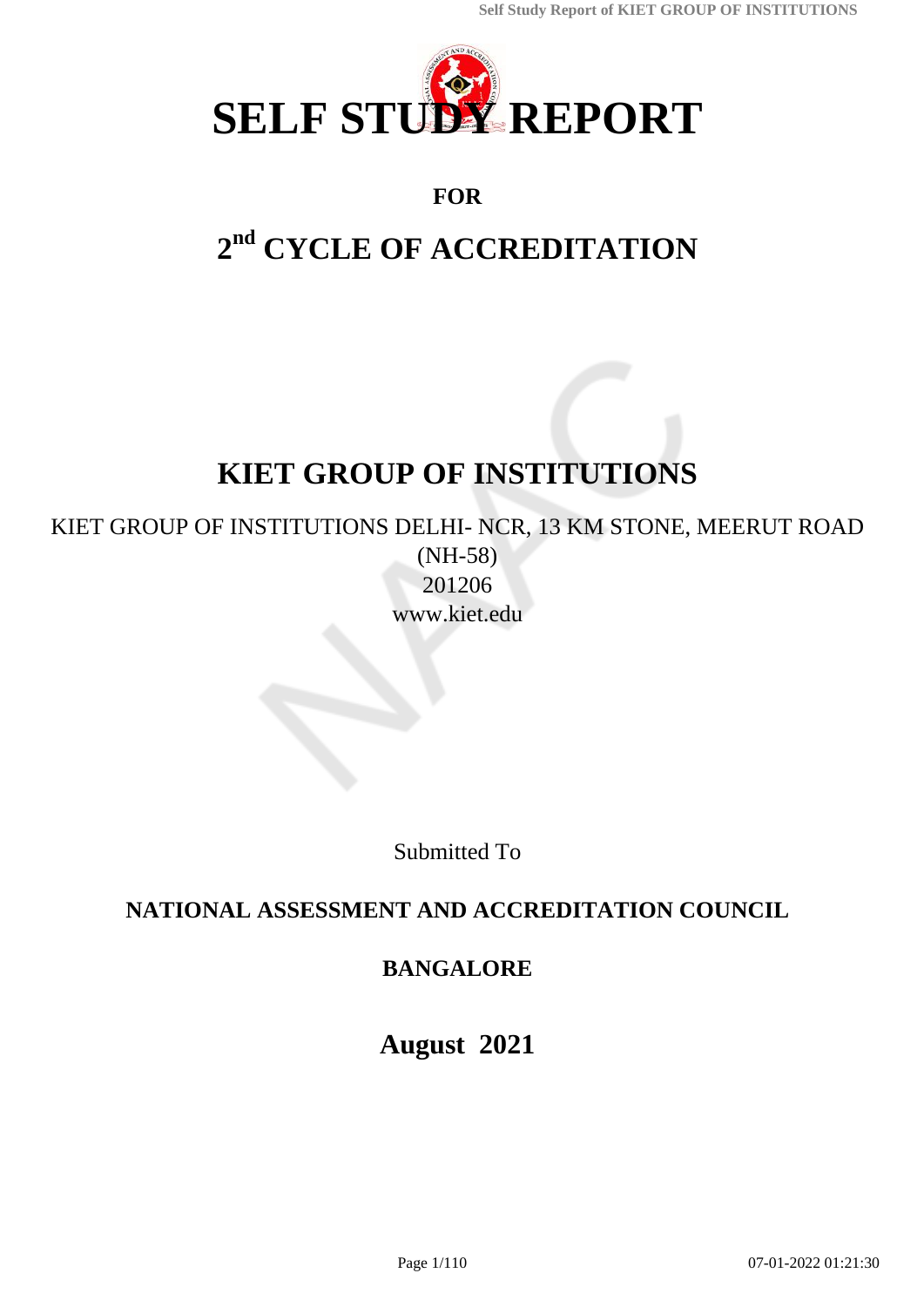# **1. EXECUTIVE SUMMARY**

# **1.1 INTRODUCTION**

**KIET Group of Institutions** was established in 1998 by Krishna Charitable Society at (Delhi- NCR, 13 Km Stone, Meerut Road (NH-58)) Ghaziabad with an annual intake of 180 students. It is an AICTE approved Institution affiliated to Dr. A.P.J Abdul Kalam Technical University (AKTU), Lucknow (formerly UPTU). The institute offers UG & PG courses in **four disciplines i.e., Engineering, MBA, MCA & Pharmacy.** With the glorious legacy of 23 years, the Institute now has **6000+ students** and is empowered with **300+ highly qualified full-time faculty members** to nurture the students.

The institute is accredited by NAAC with Grade 'A' and its B.Tech (CSE, ECE, EEE, IT, ME CE) programs, MCA, MBA and Pharmacy are NBA accredited. The institute has its credit *notable rankings* such as NIRF 2020 (Engg. 201-250), ARIIA 2020 (Rank Band 6-25), AICTE-USVA-2020, SIRO-DSIR Certification, QS-IGAUGE - Gold etc. In addition to, In-House Technology Business Incubator is established to promote Innovation and Entrepreneurship in the Institute and in the adjoining areas. Presently, 48 incubatees are operational in the institute. **Institute credentials & Centre of Excellences** can be viewed @ our website **.**

#### **Vision**

To achieve excellence in technical education and create competent professionals for Industry & Socioeconomic development to meet National and International needs.

#### **Mission**

- To achieve academic excellence in technical education through innovative teaching-learning process
- To provide strong fundamental & conceptual knowledge with essential skills to meet current and future needs
- To build strong industry academia connect through industrial & socially relevant projects
- To inculcate right human values and professional ethics

# **1.2 Strength, Weakness, Opportunity and Challenges(SWOC)**

#### **Institutional Strength**

- Equal emphasis on co-curricular and value-added programs on Emerging Technology
- High focus on building entrepreneurship development and employability skills (Soft & Hard Skills)
- Strong student feedback system
- Quality of work life leading to high faculty retention
- Encouragement of faculty for research, advancement of qualification through liberal incentive policies
- Strong Intellectual Capital base
- High and consistent academic achievements of students university rank holders
- Strong Industrial linkage by having active MoU's with the Industry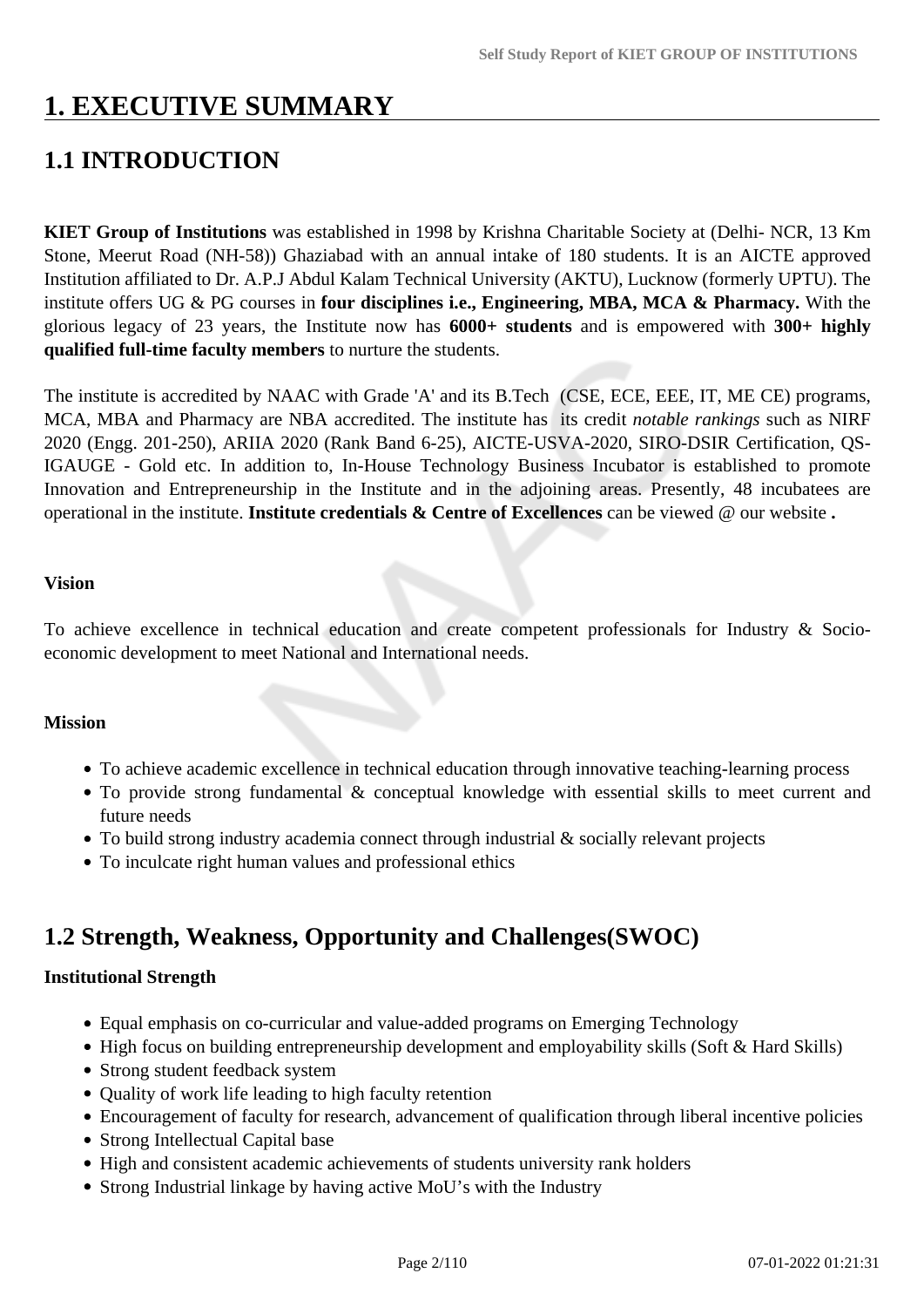- State of Art computing facilities/ lab infrastructure/ Internet Connectivity
- Active clubs of students in each department
- Career Guidance Centre/ Language Courses
- Student Mentoring/ Counselling System
- Technology Business Incubator (TBI-KIET)

#### **Institutional Weakness**

- Limited space for further expansion of facilities
- Flexibility in academic curricula
- Location of the Campus

#### **Institutional Opportunity**

- Collaboration with Institutes of repute & foreign universities for student-faculty exchange program
- To increase Institute's visibility at National & International level
- Focus on International Research collaboration
- Student Internship programme at foreign university
- To get the status of Autonomous Institute
- Developing skill centre for vocational/ Advanced Skill
- Research Centre in creation of more Centre's of Excellence (CoE)

#### **Institutional Challenge**

- To make 100% students employable for reputed Industry
- Major Gap in curricula as per Industry standards and not able to modify it as per market needs
- Keeping pace with technological advancement
- To motivate faculty for New Product Development/ Research/R&D/Innovation
- To attract eminent researchers & academicians in Campus

# **1.3 CRITERIA WISE SUMMARY**

#### **Curricular Aspects**

KIET Group of Institutions is **affiliated with Dr. A.P.J Abdul Kalam Technical University**, Lucknow, and follows the curriculum prescribed by the University. The effective curriculum delivery is ensured by different processes, e.g. **Academic Council is responsible** for maintaining the standards of instructions required not only for effective curriculum delivery but also for robust education and examination system. The Head of the Departments discusses their action plans to arrive at an optimal and effective way for curriculum delivery. At the commencement of every academic semester, an academic calendar gets disseminated **as per the AKTU calendar**. After allocation of the subjects, the timetable committee prepares a master timetable, uploads it on the **KIET ERP**. For well-planned curriculum delivery, lesson plans duly approved **by HODs are uploaded on KIET ERP**. The contents are delivered to students as per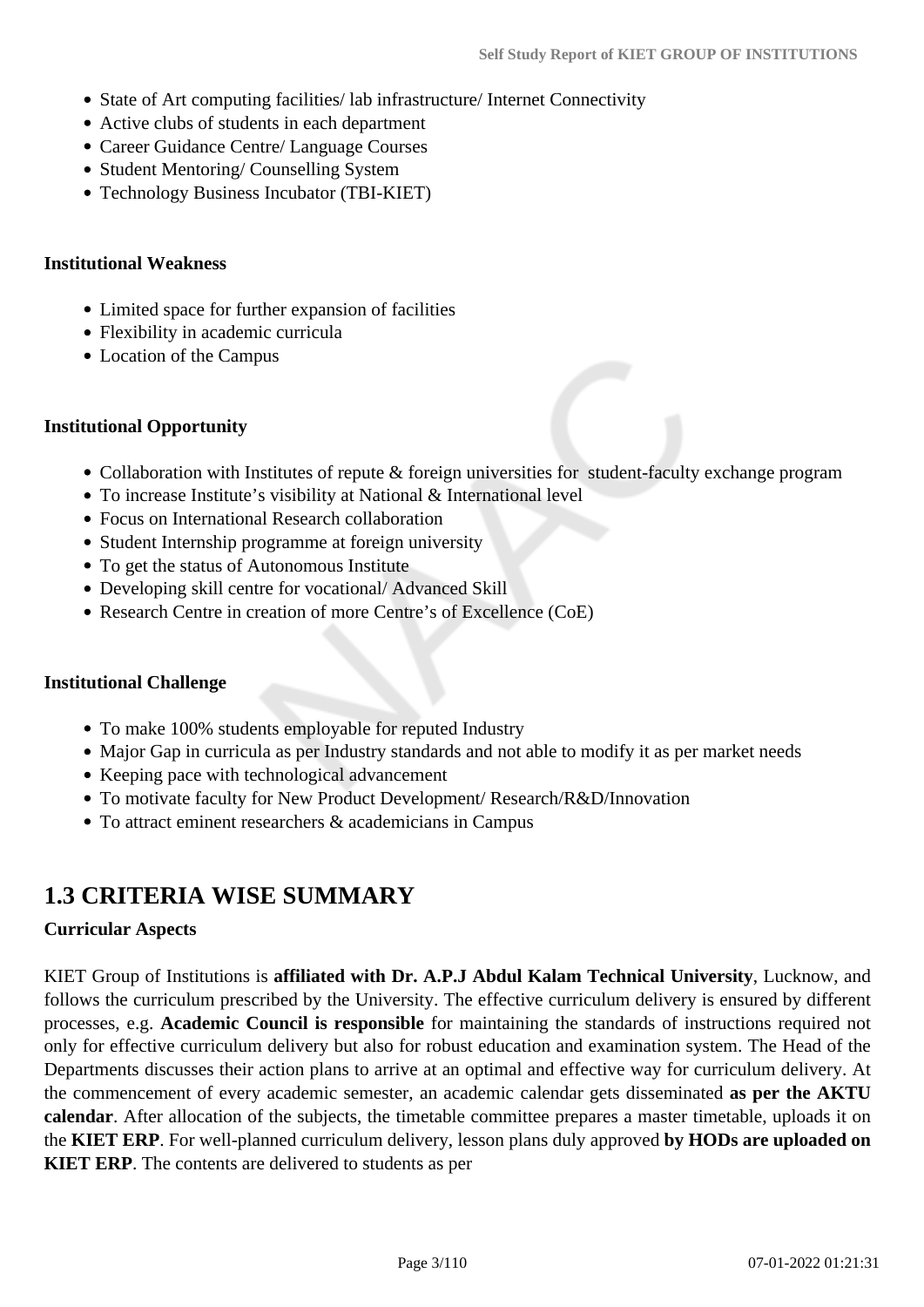the lesson plan and **monitored by IQAC Committee**. Due to **COVID-19**, the Institution has shifted to various online learning platforms like **MS Teams, Moodle, and KIET Career Maestro YouTube channel**, etc. Institute **conducts internal examinations** CT-1, CT-2, and PUE and marks are uploaded on ERP after evaluation of answer sheets. At the end, the end-semester examination is conducted and managed by the university. Director, Dean, HOD, and faculty review the university result, and corrective measures are taken accordingly for the successful implementation in the next semester The curriculum of UG/PG programs includes courses to encourage **Human Values and Professional Ethics** in students. At present, the curricular structure does not include any specific course that addresses cross-cutting issues related to gender. But, various activities are conducted at the institute level to address it**. Student's, Teacher's, Employer's, and Alumni's Feedbacks** are taken based on predefined parameters.

#### **Teaching-learning and Evaluation**

The institute organizes Induction Program every year to apprise newly joined students with engineering culture and make them feel comfortable to acclimatize to the new environment. For the all-round development, the institute provides training in Soft Skills, Aptitude, and various value-added courses. The students are motivated to get registered in MOOCs like SWAYAM (NPTEL). COURSERA etc. Three basket system is followed to categorize students into Advanced, Average, and slow learners and appropriate measures is taken to cater needs of students in these categories. The institute organizes an annual tech fest "INNOTECH", an opportunity to nurture as well as to showcase talent in technical skills and innovative ideas. Sports and cultural competitions are also organized to inculcate team spirits. Various Center of excellence are established in the institute for enhancing hands on experience. The Innovation Center of the institute promotes innovative work, supplements theoretical knowledge through a practice-based curriculum and thus enhances employability skills. The institute has well equipped central library having 140130 books with 7377 titles, 1767 bounded journals and 104 periodicals. The library also has AKTU – Consortium (E-Books, E- Journals). An extensive mentoring policy is applicable in the institute from the session 2020-21. The Examination Cell headed by the Controller of Examination oversees the smooth conduct of all the internal and external examinations. Academic Calendar is issued before the commencement of new semester by the office of Dean (Academics). The audit by IQAC team of the institute is done twice in every semester to verify academic related documents and adherence to norms of the institute.

#### **Research, Innovations and Extension**

The Institute has gained a distinct image as an outstanding educational colossal among technical institutions of Uttar Pradesh, due to its inclination towards innovation, research and extension activities.

 We are also a **Scientific and Industrial Research Organization (SIRO) approved by DSIR, Delhi**. The institute is a **Research Centre for Ph.D., duly approved by AKTU, Lucknow** since 2010 and has highly committed faculty with Research temperament. The institute encourages the faculty members by providing them internal budgetary and administrative support and balancing their academic and administrative responsibilities. We have a well-organized Research and Development Committee, Collaborative Research and Development Committee and Departmental Research Committee (DRC) to take care that the Research policies and IPR Policy for Patents are effectively implemented.

 The institute has well defined Conference Guidelines and provides CV Raman Award and Incentives for Publication in SCI Journals to promote Research and Innovation culture among faculty and students and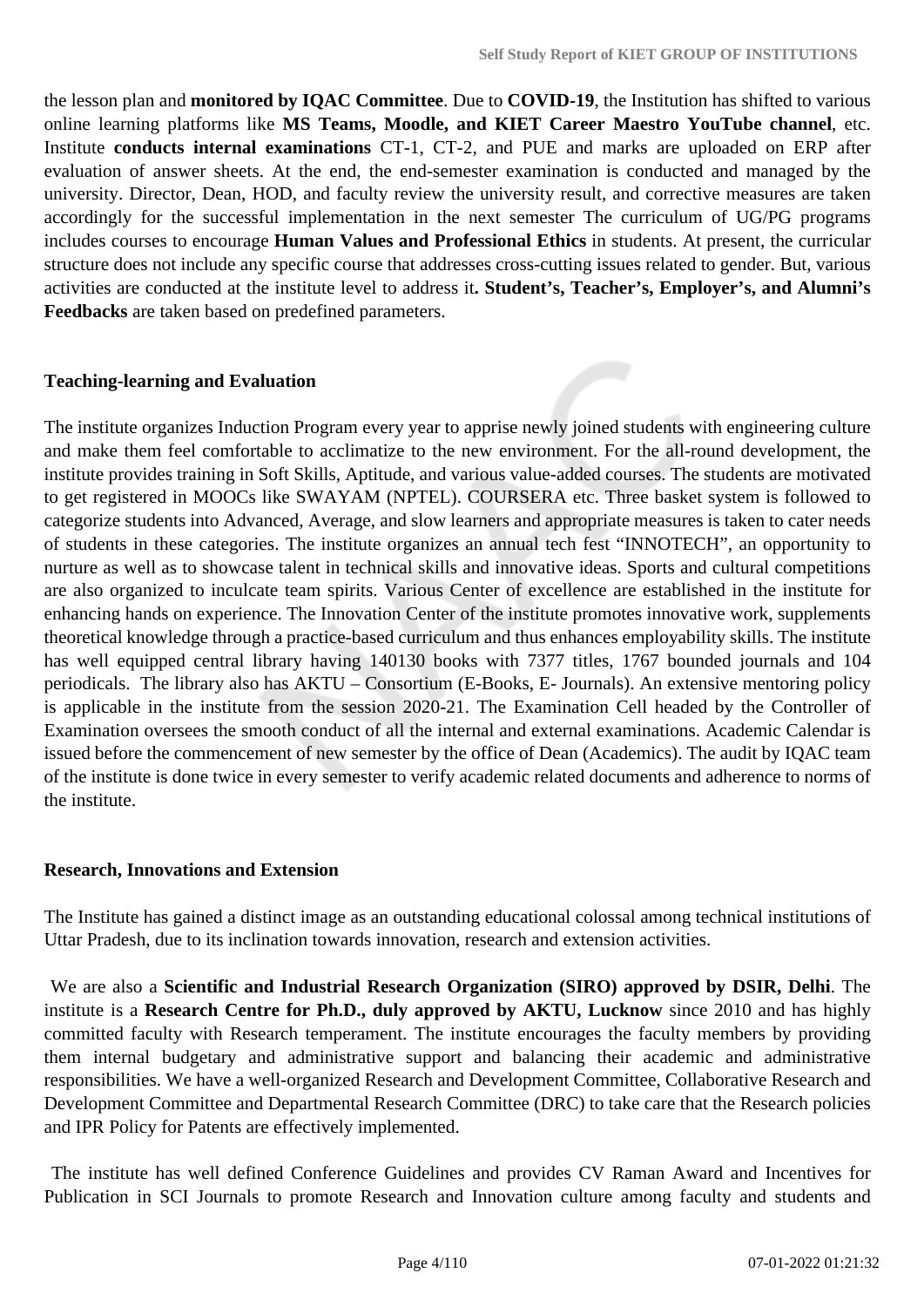enhance quality of Academic Research Projects. We also have funded projects from DST, Govt. of India, AICTE etc.

 In our endeavor to continuously improve the quality of the teaching-learning process, we give immense weightage to research activities. Research and developmental activities create and disseminate new knowledge in different fields, promotes innovation and motivates better learning and teaching among faculty members and students of our Institute as these are often incorporated in the courses.

KIET Group of Institutions always works for the development of the underprivileged section of the society. Also considering their moral responsibility towards the society, the team also engages in various social awareness programs from time to time with a motive to bring a positive change in the society.

To create the ecosystem of innovation and transfer the knowledge within the institute, KIET Group of Institutions, Ghaziabad together with NSTEDB, Department of Science & Technology, Govt. of India has established Technology Business Incubator (TBI) in 2007. The core strength and thrust area of the KIET-TBI is ICT, Robotics Automation, Solar Energy, Automobile, E-mobility and SDG (Sustainable Development Goals).

#### **Infrastructure and Learning Resources**

The campus area of KIET Group of Institutions is 73652.79 sqm whereas built up area is 88040.77 sqm. The institute follows green campus practices to contribute towards environmental management. In the campus, the adequate infrastructure is available in terms of teaching-learning, Co-curricular, Extra-Curricular and Extra Cocurricular activities. The all classrooms of the institute are ICT enabled classrooms of approximately 80 sqm. All the laboratories in the institute are in good condition & equipped with world class equipment for experiential learning and Project Development. The institute has setup Centre of Excellence (COE) with advanced learning facilities to fill the gap between Industry and academia. In the institute, three conference halls and an air-conditioned auditorium with 550 capacities is available to organize the various activities.

The institute has central library of 1075 sqm. Area, School of Management Library of 104.5 sqm and School of Pharmacy Library of 157.37 sqm. The central library has 140130 books with 7377 titles, 1767 bounded journals and 104 periodicals. The KIET School of Management has 15144 books with 1696 titles and 15 periodicals. The KIET School of Pharmacy has 13528 books with 1496 titles, 134 bounded journals and 27 periodicals. The institute has their own learning management system (http://lms.kiet.edu/moodle/). The available internet bandwidth in the campus is 510 MBPS.

The campus has 3 Girls and 4 Boys hostels with sufficient infrastructure and facilities i.e., sports facility, Reading room etc. The Institute has both indoor & outdoor sports infrastructure i.e., Football Ground, Cricket Net, Badminton, Table Tennis, and basketball areas. In the institute, three gymnasiums are also available.

#### **Student Support and Progression**

With the objective to ensure the holistic development of the students in academics, placements, life skills and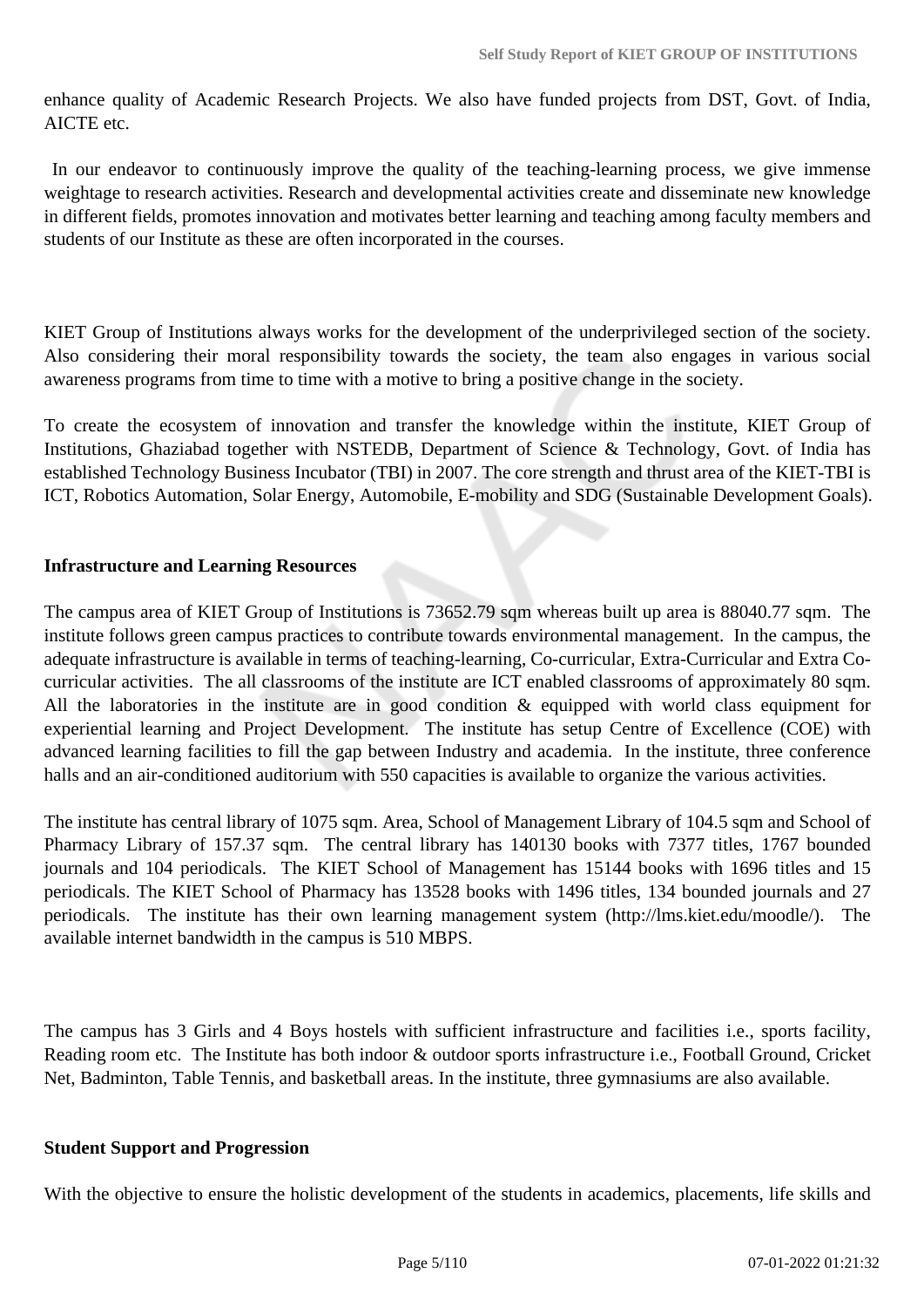extra-curricular activities, the criteria focuses on analysis and compilation of activities through well-established infrastructure. To encourage the financially weaker sector of students to have equal opportunities in education, Govt/non-Govt schemes that provide the financial assistance throughout the degree program is facilitated by the criteria. Soft skills development, Language and communication skills, Life skills (Yoga, physical fitness, health and hygiene) programs are conducted at regular intervals for capacity building and skills enhancement. To have a clear, flexible, well communicated career frame work, systematic career guidance becomes indispensable, for various competitive examination (JAM/ NET/SLET/GATE/GMAT/CAT/GRE/TOEFL/Civil Services/State government examinations, etc.) and higher studies programs including international education. The mental health of the present Generation has to be taken care of along with the physical grooming, initiating transparent students' portals to have a platform to address their grievances. Placement become an integral part of higher education, also measuring the outcome of an institutes' accomplishment. Mock Interviews, Group Discussions and Resume tailoring on and off campus placement drives are the continuous efforts by the corporate relationship and placement cell. Sports is a vigorous physical activity which involves physical exertion and skill. Sport not only has physical benefits but it also improves concentration and makes one more alert and attentive. It helps to enhance the overall personality of an individual and makes him/her more productive and alert. It also increases social interaction and develops sportsman spirit in an individual. To lead a fit and healthy life style, which will promote reinforcement and efficient evolution, sport becomes essential component. Institution encourages participation by providing conducive environment to the students for sports and cultural events/competitions at institute and inter institute level. There is a registered Alumni Association that contributes significantly to the development of the institution and students through financial and/or other support services.

#### **Governance, Leadership and Management**

The governing body of KIET group of Institutions always works in tune with Mission and Vision of the institute. The governing body is formed and structured in such a way that they support to achieve future goals and plans and to meet the expected outcomes in which participation of the teachers is ensured in various decision making. All academic and administrative activities are decentralized, and operational decisions are taken based on discussion and deliberations in Director's meetings with Deans, HODs, and various committees. This culture of participative management empowers members with freedom to express their opinions, assess pros & cons of a decision being taken for improvement.

To maintain high-quality standards, the team of IQAC members used to visit various departments twice in a semester for audit. The lab records, course files, attendance records, mentoring records and other necessary data related to academics and stock registers are verified by IQAC. Moreover, IQAC checks the infrastructure and other facilities of departments such as labs, classroom, washroom, water facility in administrative audit then report is prepared in predesigned assessment format and it is submitted to the IQAC coordinator. The report is discussed and analyzed in IQAC meeting and finally send to the concerned department with recommendations for improvement, if any.

KIET Group of Institutions has various strategies for utilization of funds and the optimal utilization of resources. Institute has professionally designed "Appraisal System" where the faculty & staff is appraised annually focusing primarily on four broad areas of an individual contribution i.e., academic, research, administrative and personal conduct.

#### **Institutional Values and Best Practices**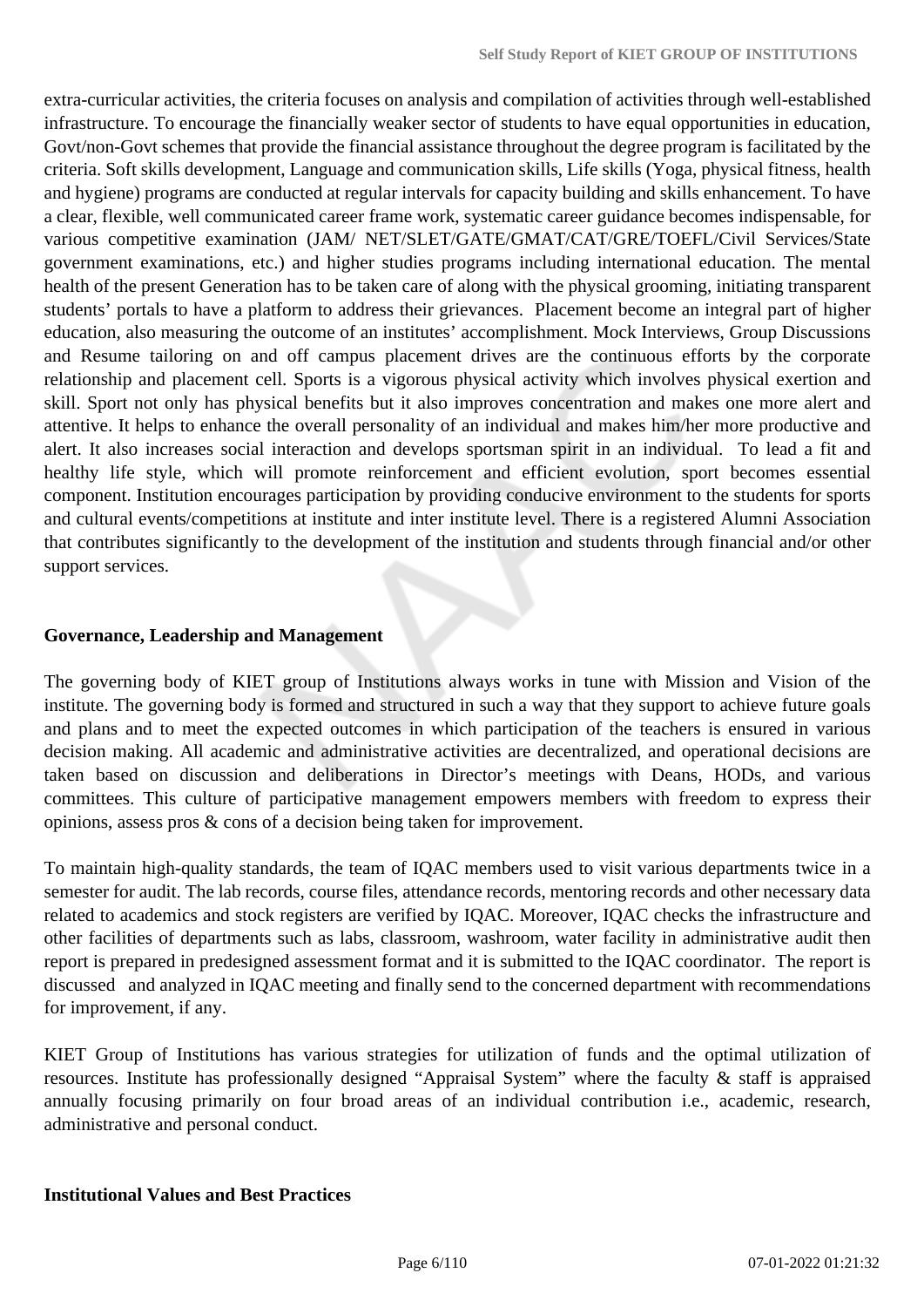KIET Group of Institutions is recognized as one of the best engineering colleges in Uttar Pradesh including Delhi-NCR. Founded by the members of Krishna Charitable Society in 1998 with a modest number of 180 students, KIET Group of Institutions has now become a pioneer in the technical education domain with strength of  $6000+$  students.

With a rich alumni base of  $16000 +$  students spread in all the nooks and corners of the world, KIET Group of Institutions is moving efficiently towards its vision of shaping young minds with skill-oriented & value-based education as these alumni serve the dual purpose of mentoring the present students, as well as opening new doors for them.

- **Gender Equity & Sensitization** To promote gender equality and awareness for girl students, female faculties and staff members, the institute has been consistently organizing various interactions with experts for the past several years.
- **RESEARCH & DEVELOPMENT A well-structured and formulated Research & Development team** has been established with a vision to achieve excellence in research and create an outstanding climate of research for the researchers, and broadly enable research advances to meet National & International needs.
- **BEYOND CURRICULUM INITIATIVES -** KIET Group of Institutions has introduced numerous value-added beyond curriculum courses both at the Institute level and at the department level to enhance the employability quotient of the students.
- Use of ICT in the teaching learning processes through introduction of Boards, and smart classrooms in major departments to make the teaching more dynamic and interactive.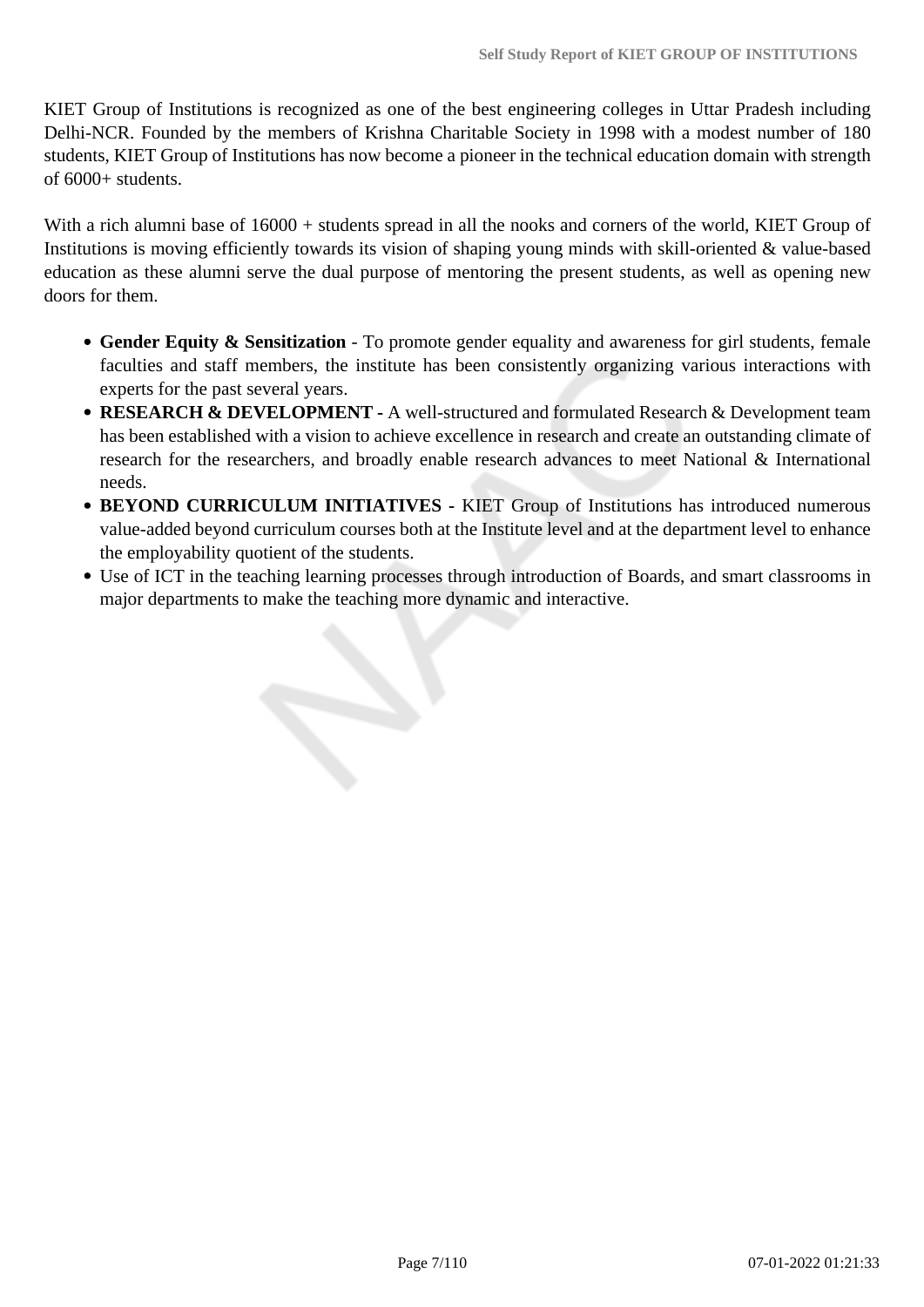# **2. PROFILE**

# **2.1 BASIC INFORMATION**

| Name and Address of the College |                                                                           |  |
|---------------------------------|---------------------------------------------------------------------------|--|
| Name                            | <b>KIET GROUP OF INSTITUTIONS</b>                                         |  |
| Address                         | KIET Group of Institutions Delhi-NCR, 13 Km<br>Stone, Meerut Road (NH-58) |  |
| City                            | Ghaziabad                                                                 |  |
| <b>State</b>                    | Uttar pradesh                                                             |  |
| Pin                             | 201206                                                                    |  |
| Website                         | www.kiet.edu                                                              |  |

| <b>Contacts for Communication</b> |                    |                                          |               |        |                           |
|-----------------------------------|--------------------|------------------------------------------|---------------|--------|---------------------------|
| <b>Designation</b>                | <b>Name</b>        | <b>Telephone with</b><br><b>STD Code</b> | <b>Mobile</b> | Fax    | Email                     |
| Director                          | A Garg             | 01232-262057                             | 8744097773    | 01232- | director@kiet.edu         |
| IQAC / CIQA<br>coordinator        | Anil K.<br>Ahlawat | 01232-227980                             | 9891616861    | 01232- | anil.ahlawat@kiet.<br>edu |

| <b>Status of the Institution</b> |                                   |
|----------------------------------|-----------------------------------|
| <b>Institution Status</b>        | <b>Private and Self Financing</b> |

| Type of Institution   |              |  |
|-----------------------|--------------|--|
| By Gender             | Co-education |  |
| <sup>1</sup> By Shift | Regular      |  |

| <b>Recognized Minority institution</b>     |     |
|--------------------------------------------|-----|
| If it is a recognized minroity institution | No. |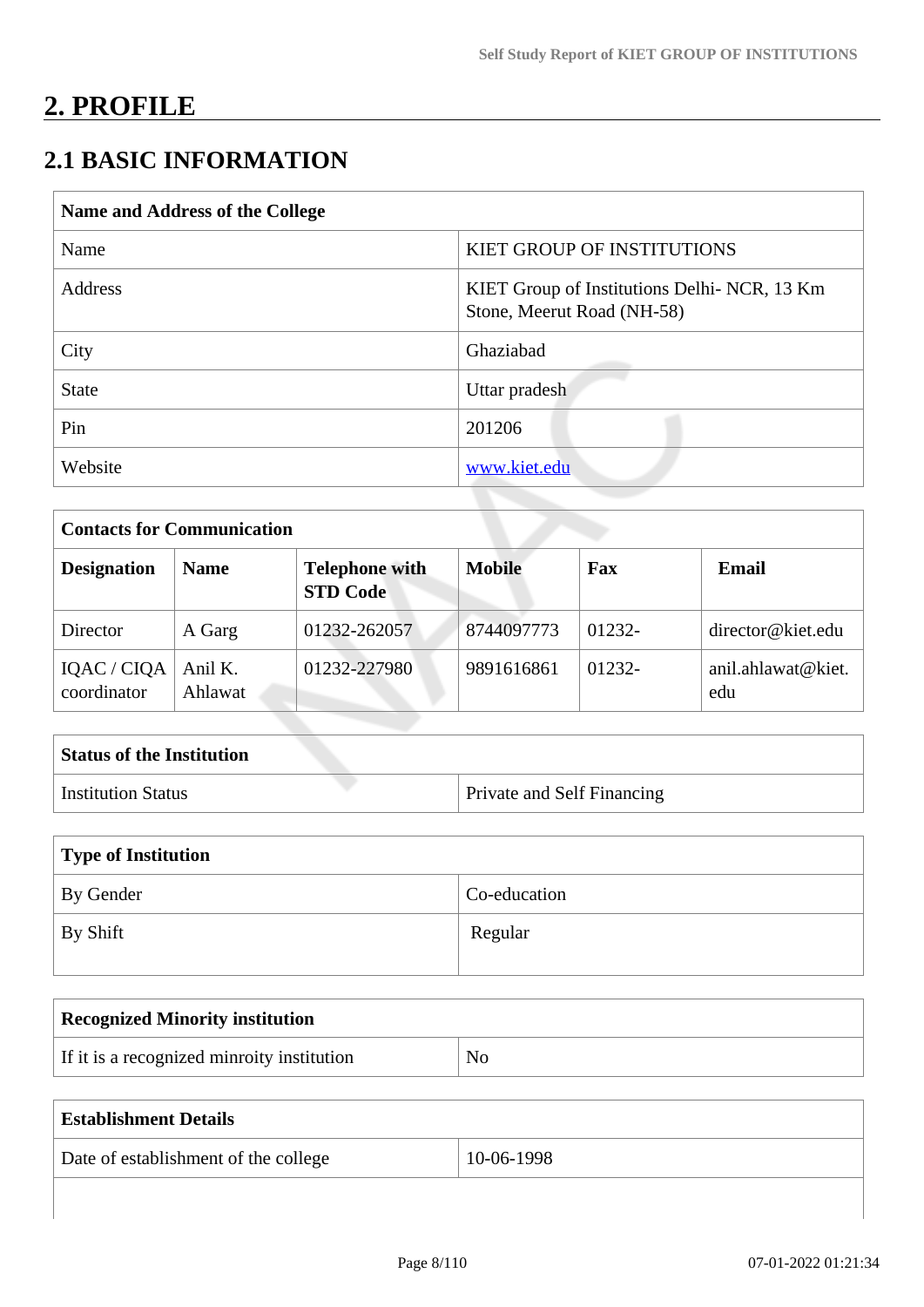**University to which the college is affiliated/ or which governs the college (if it is a constituent college)**

| <b>State</b>  | University name                                                     | <b>Document</b>      |
|---------------|---------------------------------------------------------------------|----------------------|
| Uttar pradesh | Dr Apj Abdul Kalam Technical<br>University Uttar Pradesh<br>Lucknow | <b>View Document</b> |

## **Details of UGC recognition**

| <b>Under Section</b>       | Date             | <b>View Document</b> |
|----------------------------|------------------|----------------------|
| 2f of UGC                  | $31 - 10 - 2012$ | <b>View Document</b> |
| $\vert$ 12B of UGC $\vert$ |                  |                      |

| Details of recognition/approval by stationary/regulatory bodies like<br>AICTE, NCTE, MCI, DCI, PCI, RCI etc(other than UGC)                                                                                                               |                      |            |    |  |
|-------------------------------------------------------------------------------------------------------------------------------------------------------------------------------------------------------------------------------------------|----------------------|------------|----|--|
| <b>Validity in</b><br><b>Recognition/App</b><br>Day, Month and<br><b>Remarks</b><br><b>Statutory</b><br>roval details Inst<br>year(dd-mm-<br><b>Regulatory</b><br>months<br><b>Authority</b><br>itution/Departme<br>yyyy)<br>nt programme |                      |            |    |  |
| <b>AICTE</b>                                                                                                                                                                                                                              | <b>View Document</b> | 15-06-2020 | 12 |  |

| <b>Details of autonomy</b>                                                                                                           |    |
|--------------------------------------------------------------------------------------------------------------------------------------|----|
| Does the affiliating university Act provide for<br>conferment of autonomy (as recognized by the<br>UGC), on its affiliated colleges? | No |

| <b>Recognitions</b>                                                                  |    |
|--------------------------------------------------------------------------------------|----|
| Is the College recognized by UGC as a College<br>with Potential for Excellence(CPE)? | No |
| Is the College recognized for its performance by<br>any other governmental agency?   | No |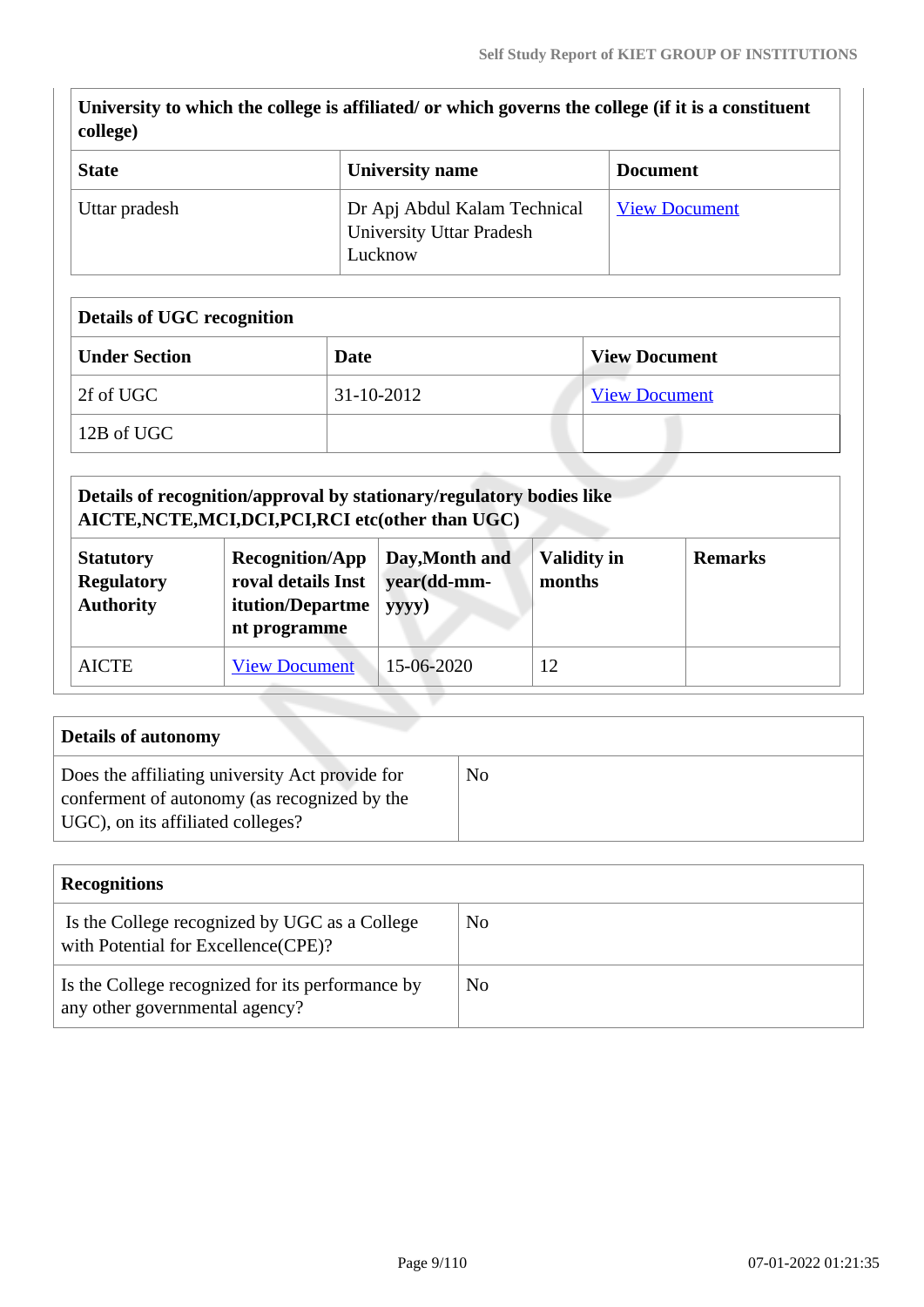| <b>Location and Area of Campus</b> |                                                                                     |           |                                |                             |
|------------------------------------|-------------------------------------------------------------------------------------|-----------|--------------------------------|-----------------------------|
| <b>Campus Type</b>                 | <b>Address</b>                                                                      | Location* | <b>Campus Area</b><br>in Acres | Built up Area in<br>sq.mts. |
| Main campus<br>area                | <b>KIET</b> Group of Institutions<br>Delhi-NCR, 13 Km Stone,<br>Meerut Road (NH-58) | Rural     | 18.2                           | 88040.78                    |

# **2.2 ACADEMIC INFORMATION**

|                    | Details of Programmes Offered by the College (Give Data for Current Academic year) |                                     |                                             |                                        |                                      |                                             |  |  |  |  |  |
|--------------------|------------------------------------------------------------------------------------|-------------------------------------|---------------------------------------------|----------------------------------------|--------------------------------------|---------------------------------------------|--|--|--|--|--|
| Programme<br>Level | <b>Name of Pr</b><br>ogramme/C<br>ourse                                            | <b>Duration</b> in<br><b>Months</b> | <b>Entry</b><br>Qualificatio<br>$\mathbf n$ | <b>Medium</b> of<br><b>Instruction</b> | <b>Sanctioned</b><br><b>Strength</b> | No.of<br><b>Students</b><br><b>Admitted</b> |  |  |  |  |  |
| <b>UG</b>          | BTech, Depar<br>tment Of<br>Computer<br>Science And<br>Engineering                 | 48                                  | Higher<br>Secondary                         | English                                | 180                                  | 180                                         |  |  |  |  |  |
| <b>UG</b>          | BTech, Depar<br>tment Of<br>Electronics<br>And Commu<br>nication<br>Engineering    | 48                                  | Higher<br>Secondary                         | English                                | 180                                  | 179                                         |  |  |  |  |  |
| <b>UG</b>          | BTech, Depar<br>tment Of<br>Electrical<br>And<br>Electronics<br>Engineering        | 48                                  | Higher<br>Secondary                         | English                                | 180                                  | 153                                         |  |  |  |  |  |
| <b>UG</b>          | BTech, Depar<br>tment Of<br>Information<br>Technology                              | 48                                  | Higher<br>Secondary                         | English                                | 180                                  | 180                                         |  |  |  |  |  |
| <b>UG</b>          | BTech, Depar<br>tment Of<br>Mechanical<br>Engineering                              | 48                                  | Higher<br>Secondary                         | English                                | 150                                  | 118                                         |  |  |  |  |  |
| <b>UG</b>          | BTech, Depar<br>tment Of<br>Civil                                                  | 48                                  | Higher<br>Secondary                         | English                                | 90                                   | 52                                          |  |  |  |  |  |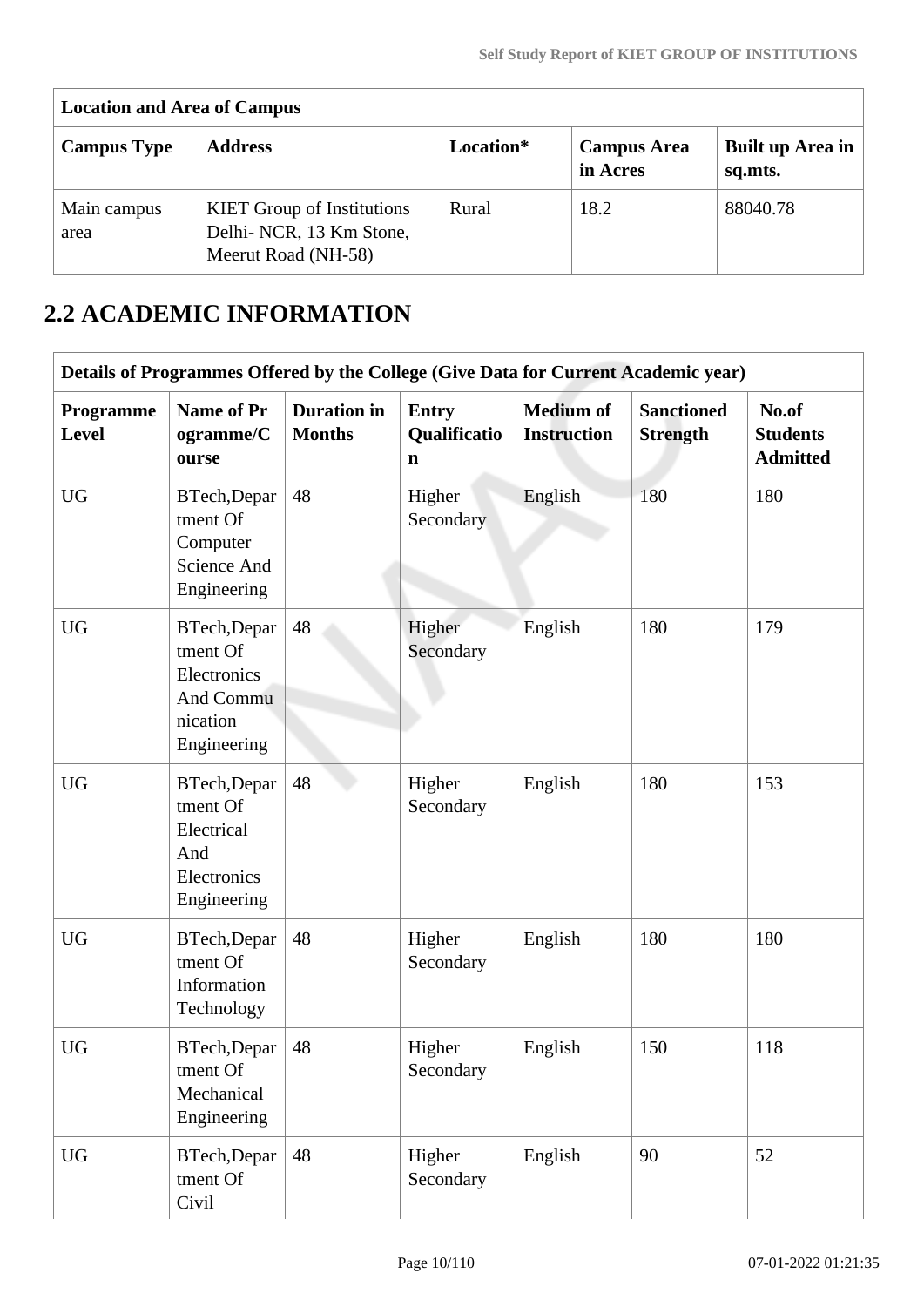|                        | Engineering                                                                      |    |                     |         |     |                  |
|------------------------|----------------------------------------------------------------------------------|----|---------------------|---------|-----|------------------|
| ${\rm U}{\rm G}$       | BTech, Depar<br>tment Of<br>Computer<br>Science                                  | 48 | Higher<br>Secondary | English | 180 | 180              |
| <b>UG</b>              | BTech, Depar<br>tment Of<br>Computer<br>Science And<br>Information<br>Technology | 48 | Higher<br>Secondary | English | 180 | 180              |
| $\mathbf{U}\mathbf{G}$ | BPharm, Dep<br>artment Of<br>Pharmacy                                            | 48 | Higher<br>Secondary | English | 100 | 100              |
| PG                     | Mtech, Depar<br>tment Of<br>Computer<br>Science And<br>Engineering               | 24 | B. Tech             | English | 18  | $\boldsymbol{7}$ |
| $\mathbf{P}\mathbf{G}$ | Mtech, Depar<br>tment Of<br>Electronics<br>And Commu<br>nication<br>Engineering  | 24 | <b>B.Tech</b>       | English | 18  | $\mathbf{1}$     |
| PG                     | Mtech, Depar<br>tment Of<br>Electrical<br>And<br>Electronics<br>Engineering      | 24 | <b>B.Tech</b>       | English | 18  | $\overline{2}$   |
| $\mathbf{P}\mathbf{G}$ | Mtech, Depar<br>tment Of<br>Mechanical<br>Engineering                            | 24 | B. Tech             | English | 18  | 3                |
| PG                     | MPharm,De<br>partment Of<br>Pharmacy                                             | 24 | <b>B.Pharma</b>     | English | 15  | 14               |
| PG                     | MPharm,De<br>partment Of<br>Pharmacy                                             | 24 | <b>B.Pharma</b>     | English | 15  | $\overline{7}$   |
|                        |                                                                                  |    |                     |         |     |                  |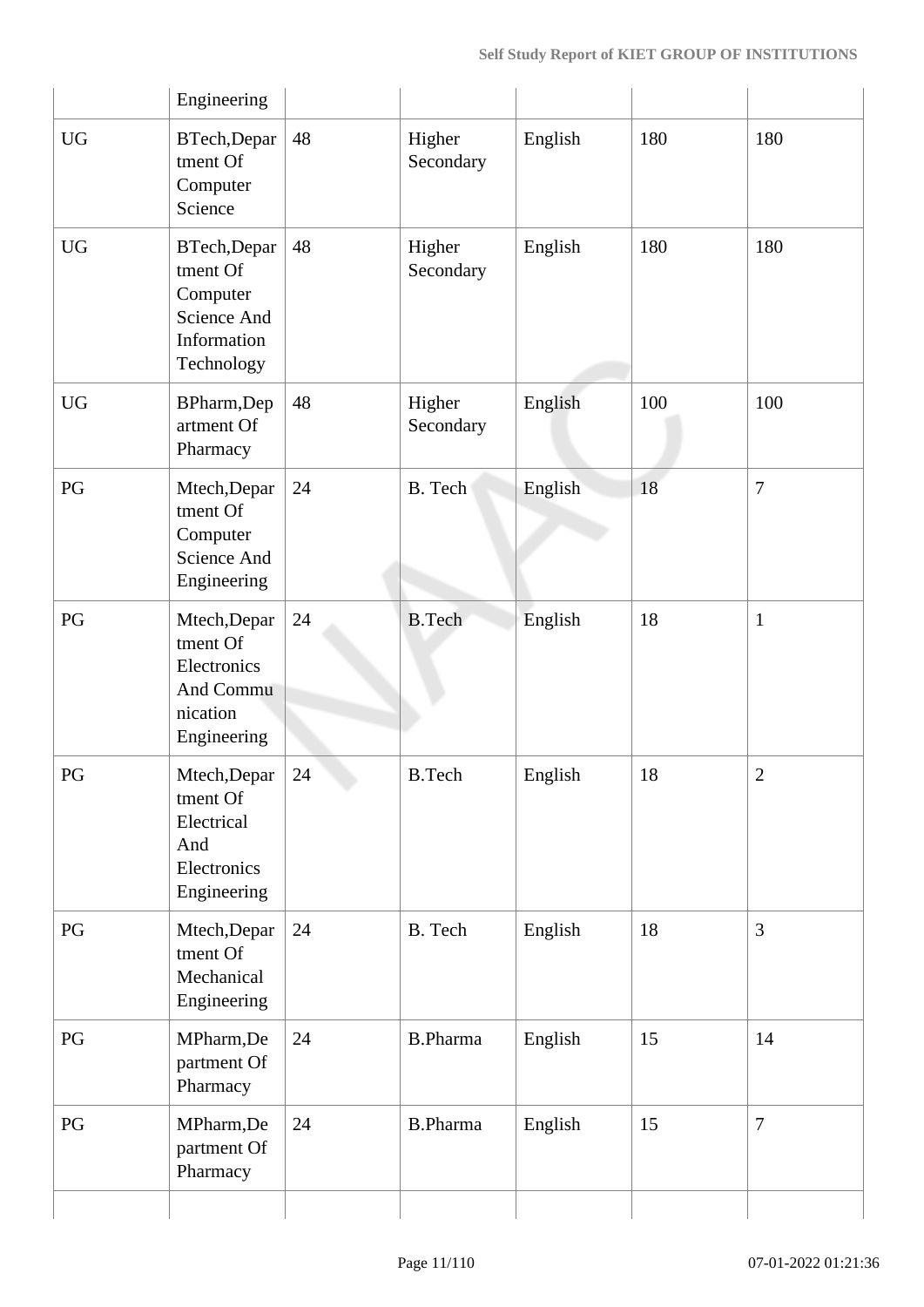| PG | MPharm, De<br>partment Of<br>Pharmacy              | 24 | <b>B.Pharma</b>          | English | 15  | 15  |
|----|----------------------------------------------------|----|--------------------------|---------|-----|-----|
| PG | MCA, Depart<br>ment Of<br>Computer<br>Applications | 24 | Graduation<br>with Maths | English | 150 | 135 |
| PG | MBA, Depart<br>ment Of<br>Management               | 24 | Graduation               | English | 150 | 118 |

## **Position Details of Faculty & Staff in the College**

|                                                                                     | <b>Teaching Faculty</b> |                  |                |                |                |                            |                |                |                            |                |                |                |
|-------------------------------------------------------------------------------------|-------------------------|------------------|----------------|----------------|----------------|----------------------------|----------------|----------------|----------------------------|----------------|----------------|----------------|
|                                                                                     |                         | <b>Professor</b> |                |                |                | <b>Associate Professor</b> |                |                | <b>Assistant Professor</b> |                |                |                |
|                                                                                     | Male                    | Female           | Others         | Total          | Male           | Female                     | Others         | Total          | Male                       | Female         | Others         | Total          |
| Sanctioned by the<br>UGC /University<br><b>State</b><br>Government                  |                         |                  |                | $\overline{0}$ |                |                            |                | $\overline{0}$ |                            |                |                | $\Omega$       |
| Recruited                                                                           | $\overline{0}$          | $\overline{0}$   | $\overline{0}$ | $\overline{0}$ | $\overline{0}$ | $\overline{0}$             | $\overline{0}$ | $\mathbf{0}$   | $\overline{0}$             | $\overline{0}$ | $\mathbf{0}$   | $\overline{0}$ |
| Yet to Recruit                                                                      |                         |                  |                | $\theta$       |                |                            |                | $\overline{0}$ |                            |                |                | $\theta$       |
| Sanctioned by the<br>Management/Soci<br>ety or Other<br>Authorized<br><b>Bodies</b> |                         |                  |                | 43             |                |                            |                | 75             |                            |                |                | 236            |
| Recruited                                                                           | 29                      | 8                | $\mathbf{0}$   | 37             | 39             | 15                         | $\overline{0}$ | 54             | 143                        | 92             | $\overline{0}$ | 235            |
| Yet to Recruit                                                                      |                         |                  |                | 6              |                |                            |                | 21             |                            |                |                |                |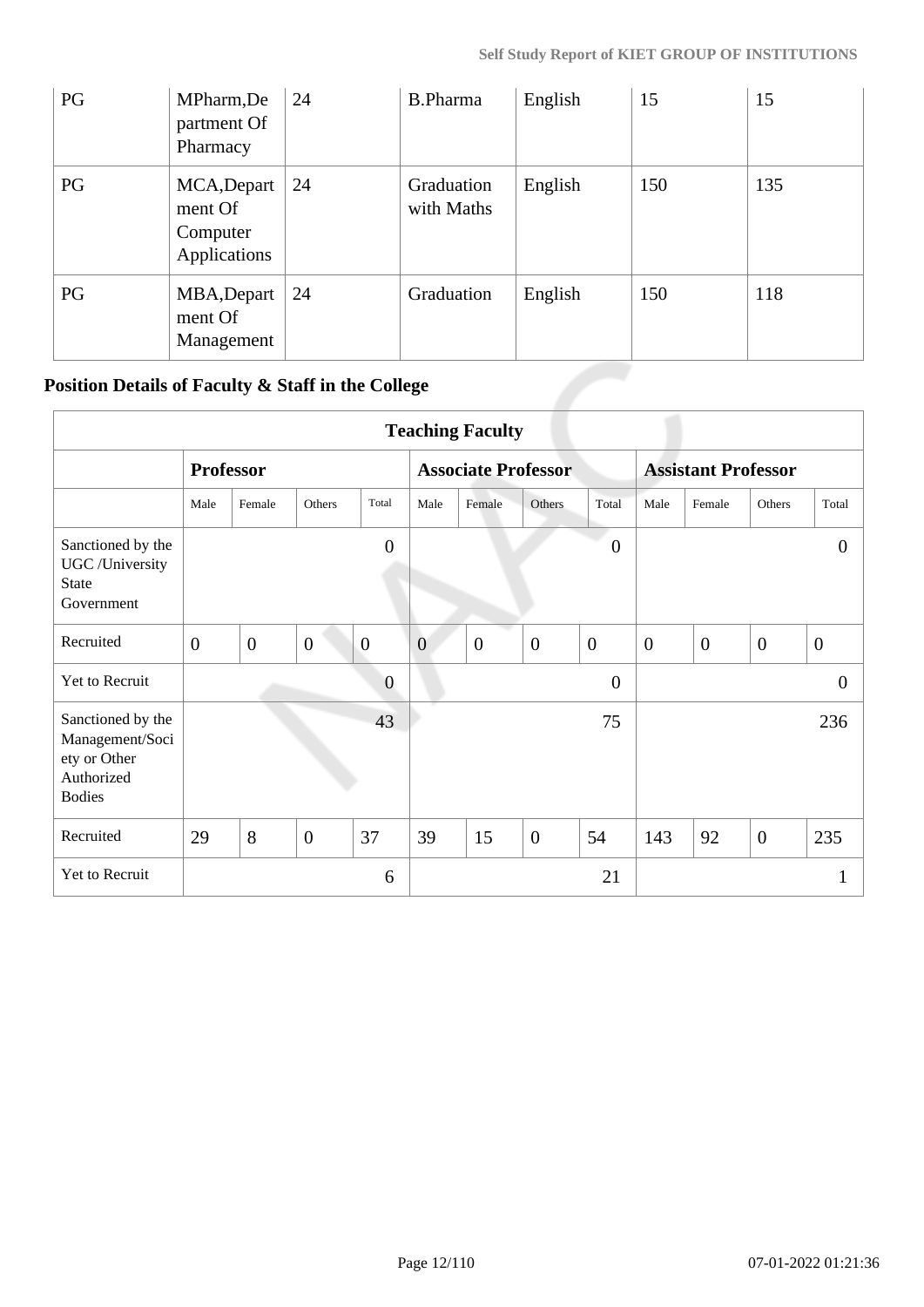| <b>Non-Teaching Staff</b>                                                       |              |                |                |                |  |  |  |  |  |  |
|---------------------------------------------------------------------------------|--------------|----------------|----------------|----------------|--|--|--|--|--|--|
|                                                                                 | <b>Male</b>  | Female         | <b>Others</b>  | <b>Total</b>   |  |  |  |  |  |  |
| Sanctioned by the<br><b>UGC</b> / University State<br>Government                |              |                |                | $\overline{0}$ |  |  |  |  |  |  |
| Recruited                                                                       | $\mathbf{0}$ | $\overline{0}$ | $\overline{0}$ | $\overline{0}$ |  |  |  |  |  |  |
| Yet to Recruit                                                                  |              |                |                | $\overline{0}$ |  |  |  |  |  |  |
| Sanctioned by the<br>Management/Society<br>or Other Authorized<br><b>Bodies</b> |              |                |                | 87             |  |  |  |  |  |  |
| Recruited                                                                       | 73           | 14             | $\overline{0}$ | 87             |  |  |  |  |  |  |
| Yet to Recruit                                                                  |              |                |                | $\mathbf{0}$   |  |  |  |  |  |  |

|                                                                                 | <b>Technical Staff</b> |                |                  |                  |  |  |  |  |  |  |  |
|---------------------------------------------------------------------------------|------------------------|----------------|------------------|------------------|--|--|--|--|--|--|--|
|                                                                                 | <b>Male</b>            | <b>Female</b>  | <b>Others</b>    | <b>Total</b>     |  |  |  |  |  |  |  |
| Sanctioned by the<br><b>UGC</b> / University State<br>Government                |                        |                |                  | $\overline{0}$   |  |  |  |  |  |  |  |
| Recruited                                                                       | $\overline{0}$         | $\overline{0}$ | $\overline{0}$   | $\boldsymbol{0}$ |  |  |  |  |  |  |  |
| Yet to Recruit                                                                  |                        |                |                  | $\overline{0}$   |  |  |  |  |  |  |  |
| Sanctioned by the<br>Management/Society<br>or Other Authorized<br><b>Bodies</b> |                        |                |                  | 61               |  |  |  |  |  |  |  |
| Recruited                                                                       | 56                     | 5              | $\boldsymbol{0}$ | 61               |  |  |  |  |  |  |  |
| Yet to Recruit                                                                  |                        |                |                  | $\overline{0}$   |  |  |  |  |  |  |  |

## **Qualification Details of the Teaching Staff**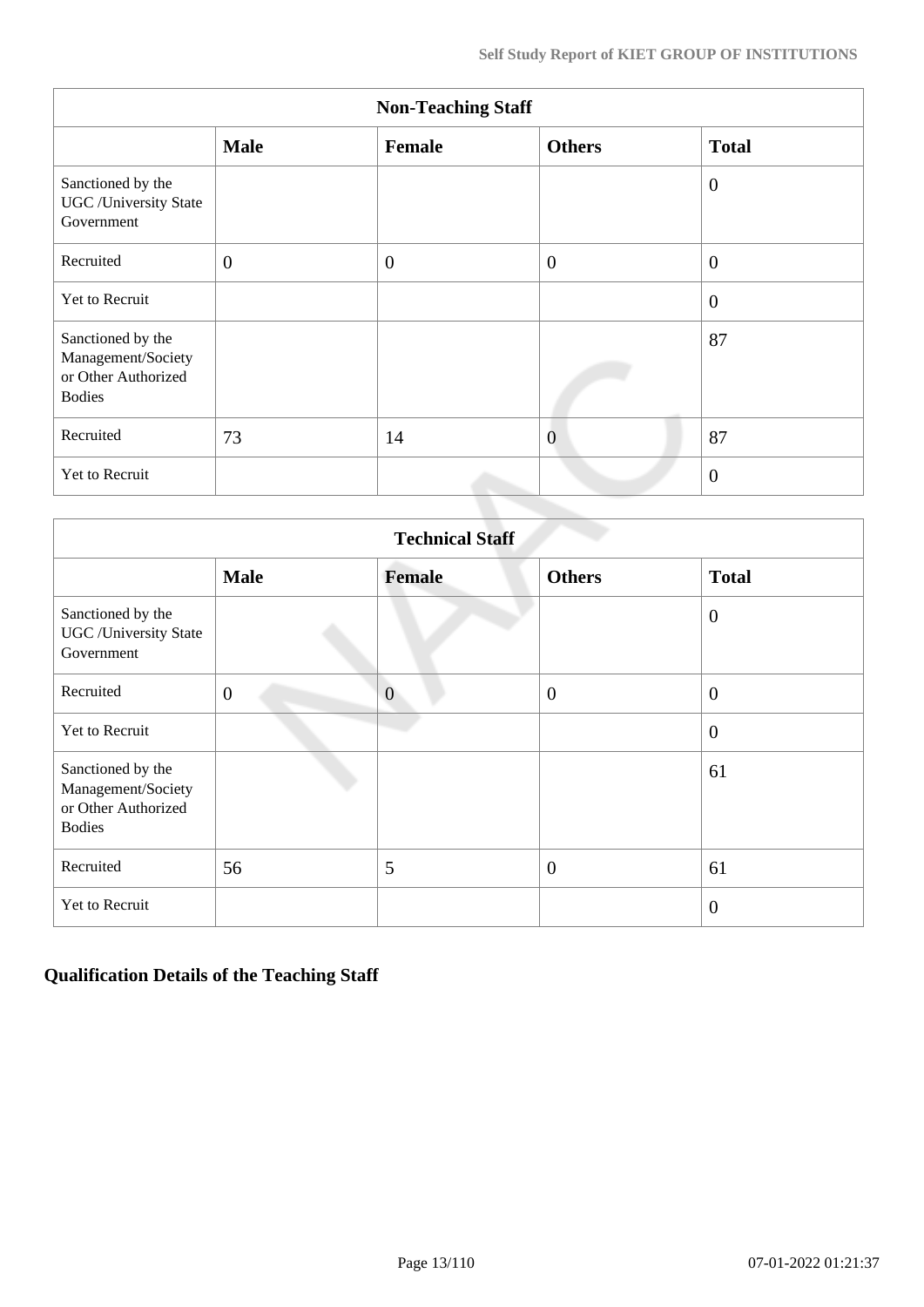| <b>Permanent Teachers</b>                     |                  |                |                |                |                            |                |              |                            |                  |                |  |
|-----------------------------------------------|------------------|----------------|----------------|----------------|----------------------------|----------------|--------------|----------------------------|------------------|----------------|--|
| <b>Highest</b><br>Qualificatio<br>$\mathbf n$ | <b>Professor</b> |                |                |                | <b>Associate Professor</b> |                |              | <b>Assistant Professor</b> |                  |                |  |
|                                               | Male             | Female         | Others         | Male           | Female                     | Others         | Male         | Female                     | Others           | Total          |  |
| D.sc/D.Litt/<br><b>LLD</b>                    | $\theta$         | $\overline{0}$ | $\overline{0}$ | $\overline{0}$ | $\overline{0}$             | $\overline{0}$ | $\theta$     | $\theta$                   | $\overline{0}$   | $\overline{0}$ |  |
| Ph.D.                                         | 29               | 8              | $\overline{0}$ | 28             | 12                         | $\overline{0}$ | 25           | 34                         | $\overline{0}$   | 136            |  |
| M.Phil.                                       | $\overline{0}$   | $\overline{0}$ | $\overline{0}$ | $\mathbf{1}$   | $\overline{0}$             | $\overline{0}$ | $\mathbf{1}$ | $\overline{0}$             | $\mathbf{0}$     | $\overline{2}$ |  |
| PG                                            | $\overline{0}$   | $\overline{0}$ | $\overline{0}$ | 10             | 3                          | $\overline{0}$ | 117          | 58                         | $\boldsymbol{0}$ | 188            |  |
| <b>THEFT</b>                                  |                  |                |                |                |                            |                |              |                            |                  |                |  |

| <b>Temporary Teachers</b>           |                  |                |                            |                |                  |                            |                |                |                  |                |  |
|-------------------------------------|------------------|----------------|----------------------------|----------------|------------------|----------------------------|----------------|----------------|------------------|----------------|--|
| <b>Highest</b><br>Qualificatio<br>n | <b>Professor</b> |                | <b>Associate Professor</b> |                |                  | <b>Assistant Professor</b> |                |                |                  |                |  |
|                                     | Male             | Female         | Others                     | Male           | Female           | Others                     | Male           | Female         | Others           | Total          |  |
| D.sc/D.Litt/<br><b>LLD</b>          | $\overline{0}$   | $\overline{0}$ | $\boldsymbol{0}$           | $\overline{0}$ | $\overline{0}$   | $\overline{0}$             | $\overline{0}$ | $\overline{0}$ | $\theta$         | $\mathbf{0}$   |  |
| Ph.D.                               | $\boldsymbol{0}$ | $\mathbf{0}$   | $\overline{0}$             | $\overline{0}$ | $\boldsymbol{0}$ | $\overline{0}$             | $\overline{0}$ | $\theta$       | $\overline{0}$   | $\overline{0}$ |  |
| M.Phil.                             | $\mathbf{0}$     | $\overline{0}$ | $\overline{0}$             | $\overline{0}$ | $\overline{0}$   | $\boldsymbol{0}$           | $\overline{0}$ | $\overline{0}$ | $\overline{0}$   | $\theta$       |  |
| PG                                  | $\mathbf{0}$     | $\mathbf{0}$   | $\boldsymbol{0}$           | $\overline{0}$ | $\boldsymbol{0}$ | $\theta$                   | $\theta$       | $\overline{0}$ | $\boldsymbol{0}$ | $\theta$       |  |

|                                     | <b>Part Time Teachers</b> |                |                            |                  |                  |                            |                |                  |                  |                |  |
|-------------------------------------|---------------------------|----------------|----------------------------|------------------|------------------|----------------------------|----------------|------------------|------------------|----------------|--|
| <b>Highest</b><br>Qualificatio<br>n | <b>Professor</b>          |                | <b>Associate Professor</b> |                  |                  | <b>Assistant Professor</b> |                |                  |                  |                |  |
|                                     | Male                      | Female         | Others                     | Male             | Female           | Others                     | Male           | Female           | Others           | Total          |  |
| D.sc/D.Litt/<br><b>LLD</b>          | $\theta$                  | $\overline{0}$ | $\overline{0}$             | $\boldsymbol{0}$ | $\boldsymbol{0}$ | $\theta$                   | $\overline{0}$ | $\overline{0}$   | $\overline{0}$   | $\overline{0}$ |  |
| Ph.D.                               | $\overline{0}$            | $\overline{0}$ | $\overline{0}$             | $\overline{0}$   | $\boldsymbol{0}$ | $\overline{0}$             | $\overline{0}$ | $\overline{0}$   | $\overline{0}$   | $\overline{0}$ |  |
| M.Phil.                             | $\theta$                  | $\overline{0}$ | $\overline{0}$             | $\mathbf{0}$     | $\boldsymbol{0}$ | $\overline{0}$             | $\overline{0}$ | $\boldsymbol{0}$ | $\overline{0}$   | $\overline{0}$ |  |
| PG                                  | $\overline{0}$            | $\theta$       | $\overline{0}$             | $\overline{0}$   | $\boldsymbol{0}$ | $\theta$                   | $\overline{0}$ | $\boldsymbol{0}$ | $\boldsymbol{0}$ | $\overline{0}$ |  |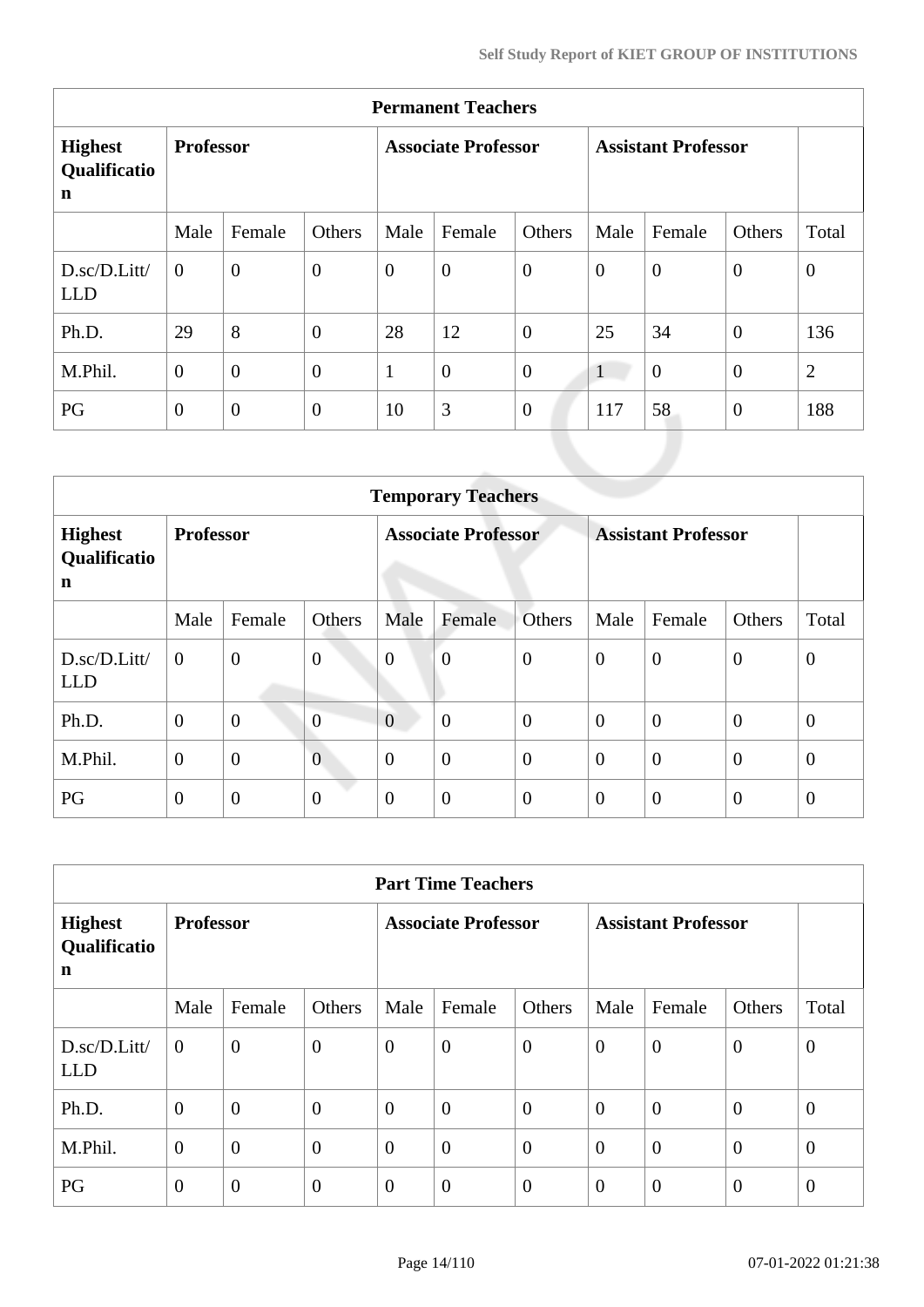| <b>Details of Visting/Guest Faculties</b> |             |               |               |              |  |  |  |  |
|-------------------------------------------|-------------|---------------|---------------|--------------|--|--|--|--|
| <b>Number of Visiting/Guest Faculty</b>   | <b>Male</b> | <b>Female</b> | <b>Others</b> | <b>Total</b> |  |  |  |  |
| engaged with the college?                 |             |               |               |              |  |  |  |  |

## **Provide the Following Details of Students Enrolled in the College During the Current Academic Year**

| <b>Programme</b> |        | <b>From the State</b><br><b>Where College</b><br>is Located | <b>From Other</b><br><b>States of India</b> | <b>NRI Students</b> | Foreign<br><b>Students</b> | <b>Total</b>   |
|------------------|--------|-------------------------------------------------------------|---------------------------------------------|---------------------|----------------------------|----------------|
| <b>UG</b>        | Male   | 4027                                                        | 258                                         | $\cup$              | $\theta$                   | 4285           |
|                  | Female | 1046                                                        | 48                                          | $\Omega$            | $\overline{0}$             | 1094           |
|                  | Others | $\overline{0}$                                              | $\overline{0}$                              | $\overline{0}$      | $\theta$                   | $\overline{0}$ |
| PG               | Male   | 370                                                         | 22                                          | $\overline{0}$      | $\theta$                   | 392            |
|                  | Female | 235                                                         | 14                                          | $\Omega$            | $\overline{0}$             | 249            |
|                  | Others | $\overline{0}$                                              | $\overline{0}$                              | $\theta$            | $\overline{0}$             | $\overline{0}$ |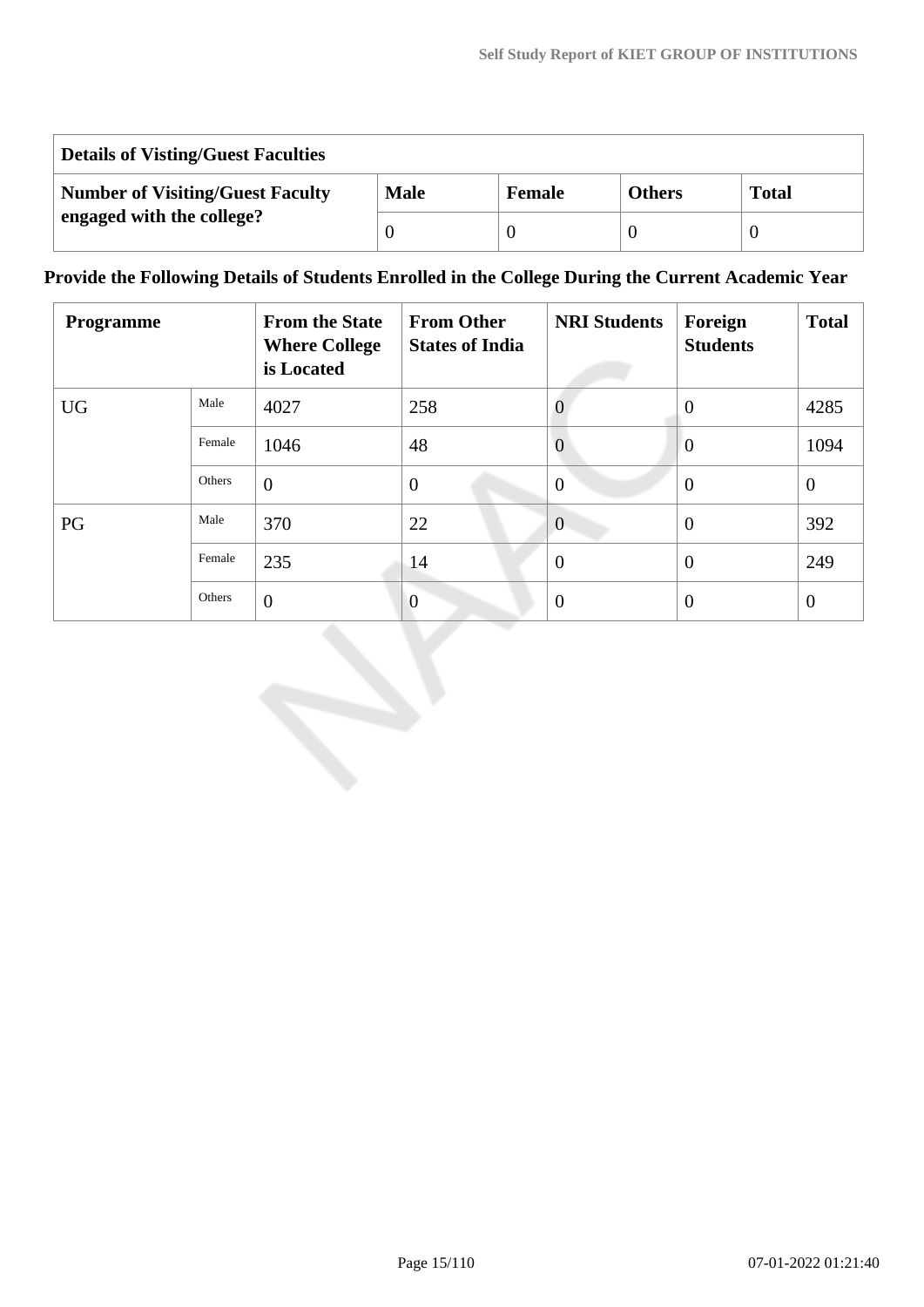| <b>Years</b>       |        |                  |                  |                  |                  |  |  |  |  |  |  |
|--------------------|--------|------------------|------------------|------------------|------------------|--|--|--|--|--|--|
| Programme          |        | Year 1           | Year 2           | Year 3           | Year 4           |  |  |  |  |  |  |
| <b>SC</b>          | Male   | 84               | 127              | 109              | 117              |  |  |  |  |  |  |
|                    | Female | 30               | 26               | 25               | 33               |  |  |  |  |  |  |
|                    | Others | $\overline{0}$   | $\boldsymbol{0}$ | $\overline{0}$   | $\boldsymbol{0}$ |  |  |  |  |  |  |
| ${\cal S}{\cal T}$ | Male   | $\mathbf{1}$     | $\boldsymbol{0}$ | $\mathbf{1}$     | $\overline{0}$   |  |  |  |  |  |  |
|                    | Female | $\mathbf{0}$     | $\boldsymbol{0}$ | $\mathbf{1}$     | $\overline{0}$   |  |  |  |  |  |  |
|                    | Others | $\overline{0}$   | $\overline{0}$   | $\overline{0}$   | $\overline{0}$   |  |  |  |  |  |  |
| OBC                | Male   | 355              | 349              | 327              | 313              |  |  |  |  |  |  |
|                    | Female | 75               | 90               | 75               | 76               |  |  |  |  |  |  |
|                    | Others | $\boldsymbol{0}$ | $\boldsymbol{0}$ | $\boldsymbol{0}$ | $\overline{0}$   |  |  |  |  |  |  |
| General            | Male   | 638              | 612              | 507              | 531              |  |  |  |  |  |  |
|                    | Female | 266              | 201              | 185              | 225              |  |  |  |  |  |  |
|                    | Others | $\overline{0}$   | $\overline{0}$   | $\overline{0}$   | $\overline{0}$   |  |  |  |  |  |  |
| Others             | Male   | $\overline{0}$   | $\overline{0}$   | $\overline{0}$   | $\mathbf{0}$     |  |  |  |  |  |  |
|                    | Female | $\overline{0}$   | $\overline{0}$   | $\overline{0}$   | $\overline{0}$   |  |  |  |  |  |  |
|                    | Others | $\overline{0}$   | $\boldsymbol{0}$ | $\overline{0}$   | $\overline{0}$   |  |  |  |  |  |  |
| Total              |        | 1449             | 1405             | 1230             | 1295             |  |  |  |  |  |  |

**Provide the Following Details of Students admitted to the College During the last four Academic Years**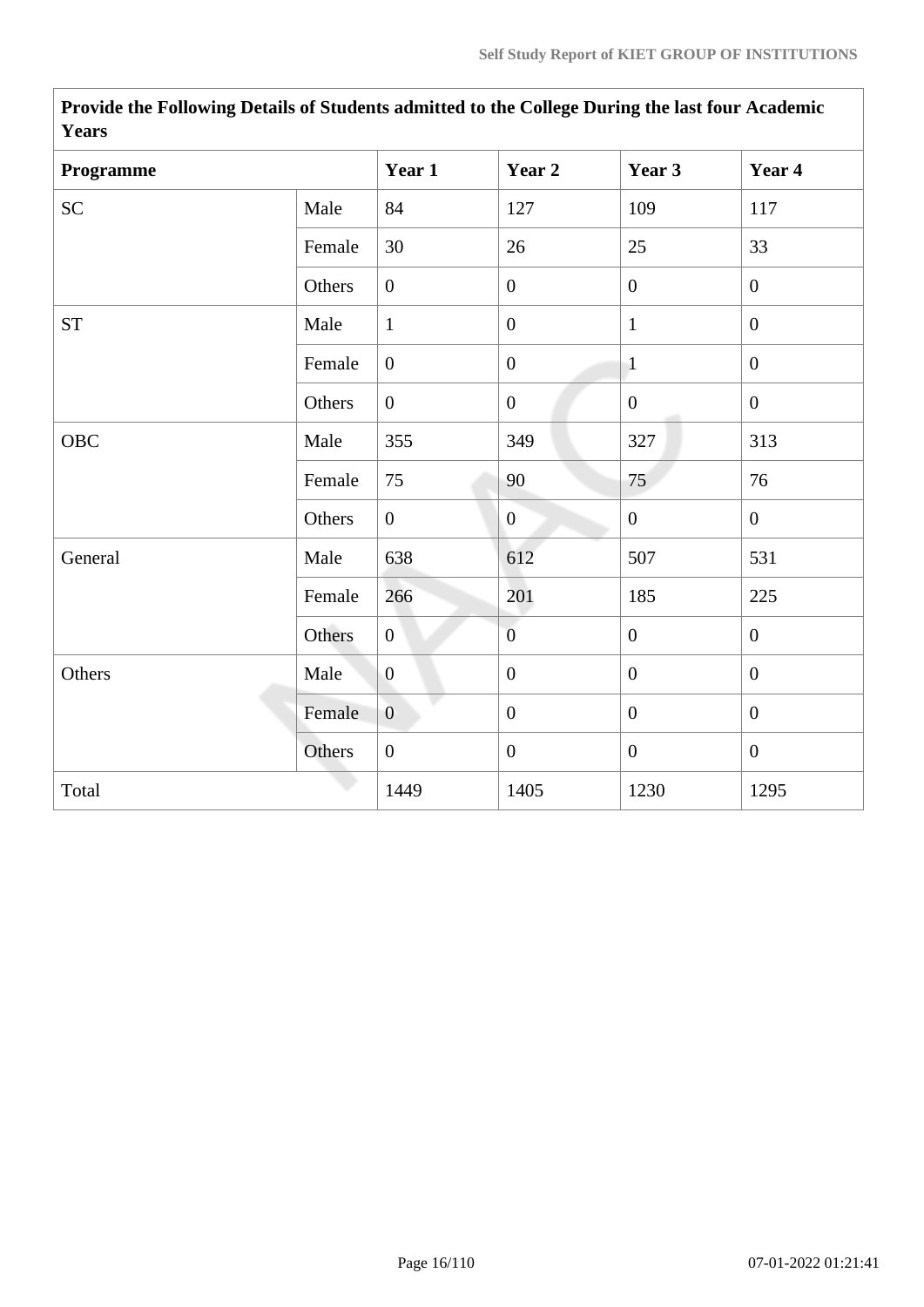# **Extended Profile**

## **1 Program**

## **1.1**

## **Number of courses offered by the Institution across all programs during the last five years**

| 2019-20                              | 2018-19 | 2017-18 |                      | 2016-17 | 2015-16 |
|--------------------------------------|---------|---------|----------------------|---------|---------|
| 1208                                 | 1257    | 1246    |                      | 1239    | 1316    |
| <b>File Description</b>              |         |         | Document             |         |         |
| Institutional data prescribed format |         |         | <b>View Document</b> |         |         |

## **1.2**

## **Number of programs offered year-wise for last five years**

| 2019-20 | 2018-19 | 2017-18         | $ 2016-17$                 | 2015-16               |
|---------|---------|-----------------|----------------------------|-----------------------|
| 19      | 18      | 15<br>$\perp$ . | $\overline{ }$<br><b>L</b> | $\overline{ }$<br>. . |

# **2 Students**

#### **2.1**

#### **Number of students year-wise during last five years**

| 2019-20                                 | 2018-19 | 2017-18  |                      | 2016-17 | 2015-16 |
|-----------------------------------------|---------|----------|----------------------|---------|---------|
| 5626                                    | 5412    | 5257     |                      | 5333    | 5495    |
| <b>File Description</b>                 |         | Document |                      |         |         |
| Institutional data in prescribed format |         |          | <b>View Document</b> |         |         |

#### **2.2**

## **Number of seats earmarked for reserved category as per GOI/State Govt rule year-wise during last five years**

| 2019-20 | 2018-19 | 2017-18    | 2016-17 | 2015-16 |
|---------|---------|------------|---------|---------|
| 882     | 821     | 721<br>IJΙ | 734     | 734     |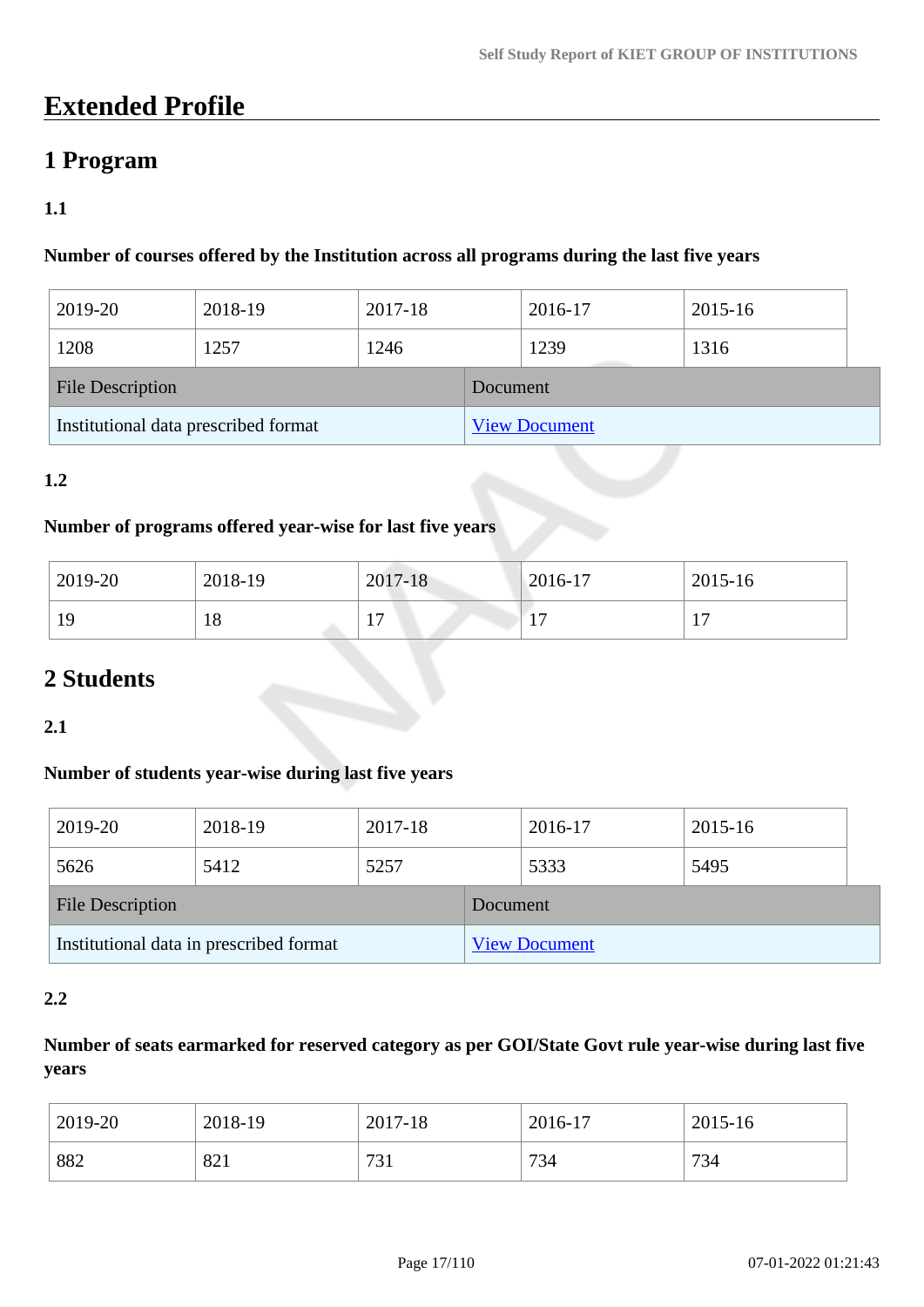| <b>File Description</b>                 | Document             |
|-----------------------------------------|----------------------|
| Institutional data in prescribed format | <b>View Document</b> |

## **2.3**

#### **Number of outgoing / final year students year-wise during last five years**

| 2019-20                                 | 2018-19 | 2017-18  |                      | 2016-17 | 2015-16 |  |
|-----------------------------------------|---------|----------|----------------------|---------|---------|--|
| 1460                                    | 1487    | 1434     |                      | 1454    | 1569    |  |
| <b>File Description</b>                 |         | Document |                      |         |         |  |
| Institutional data in prescribed format |         |          | <b>View Document</b> |         |         |  |

# **3 Teachers**

## **3.1**

## **Number of full time teachers year-wise during the last five years**

| 2019-20                                 | 2018-19 | 2017-18  |                      | 2016-17 | 2015-16 |
|-----------------------------------------|---------|----------|----------------------|---------|---------|
| 317                                     | 282     | 286      |                      | 291     | 259     |
| <b>File Description</b>                 |         | Document |                      |         |         |
| Institutional data in prescribed format |         |          | <b>View Document</b> |         |         |

#### **3.2**

## **Number of sanctioned posts year-wise during last five years**

| 2019-20                                 | 2018-19 | 2017-18  |                      | 2016-17 | 2015-16 |  |
|-----------------------------------------|---------|----------|----------------------|---------|---------|--|
| 354                                     | 330     | 362      |                      | 362     | 362     |  |
| File Description                        |         | Document |                      |         |         |  |
| Institutional data in prescribed format |         |          | <b>View Document</b> |         |         |  |

# **4 Institution**

## **4.1**

**Total number of classrooms and seminar halls**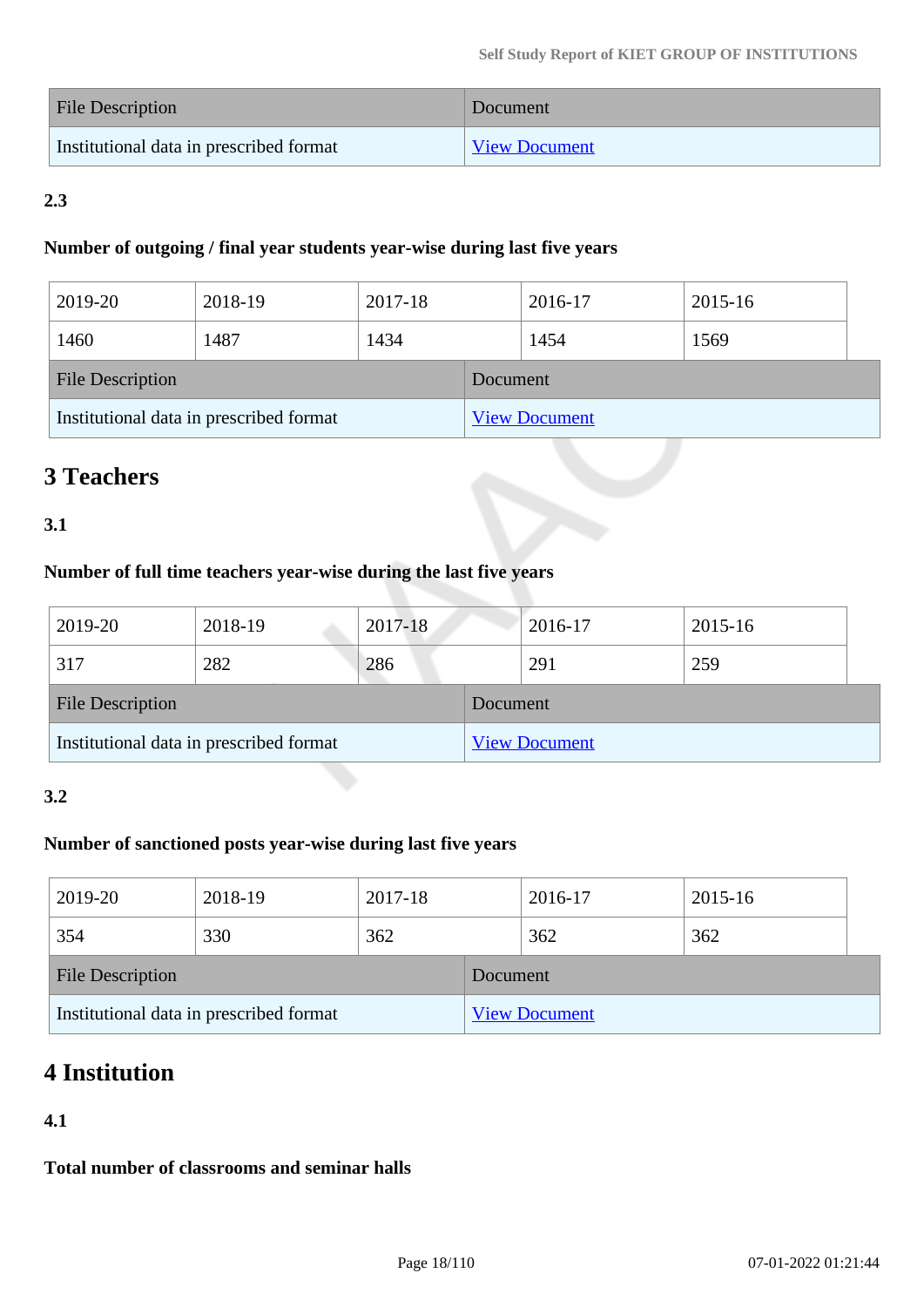## **Response: 104**

## **4.2**

## **Total Expenditure excluding salary year-wise during last five years ( INR in Lakhs)**

| 2019-20 | 2018-19 | 2017-18 | 2016-17 | 2015-16 |
|---------|---------|---------|---------|---------|
| 3917.33 | 4270.98 | 3724.01 | 2819.99 | 2797.6  |

**4.3**

**Number of Computers**

**Response: 1902**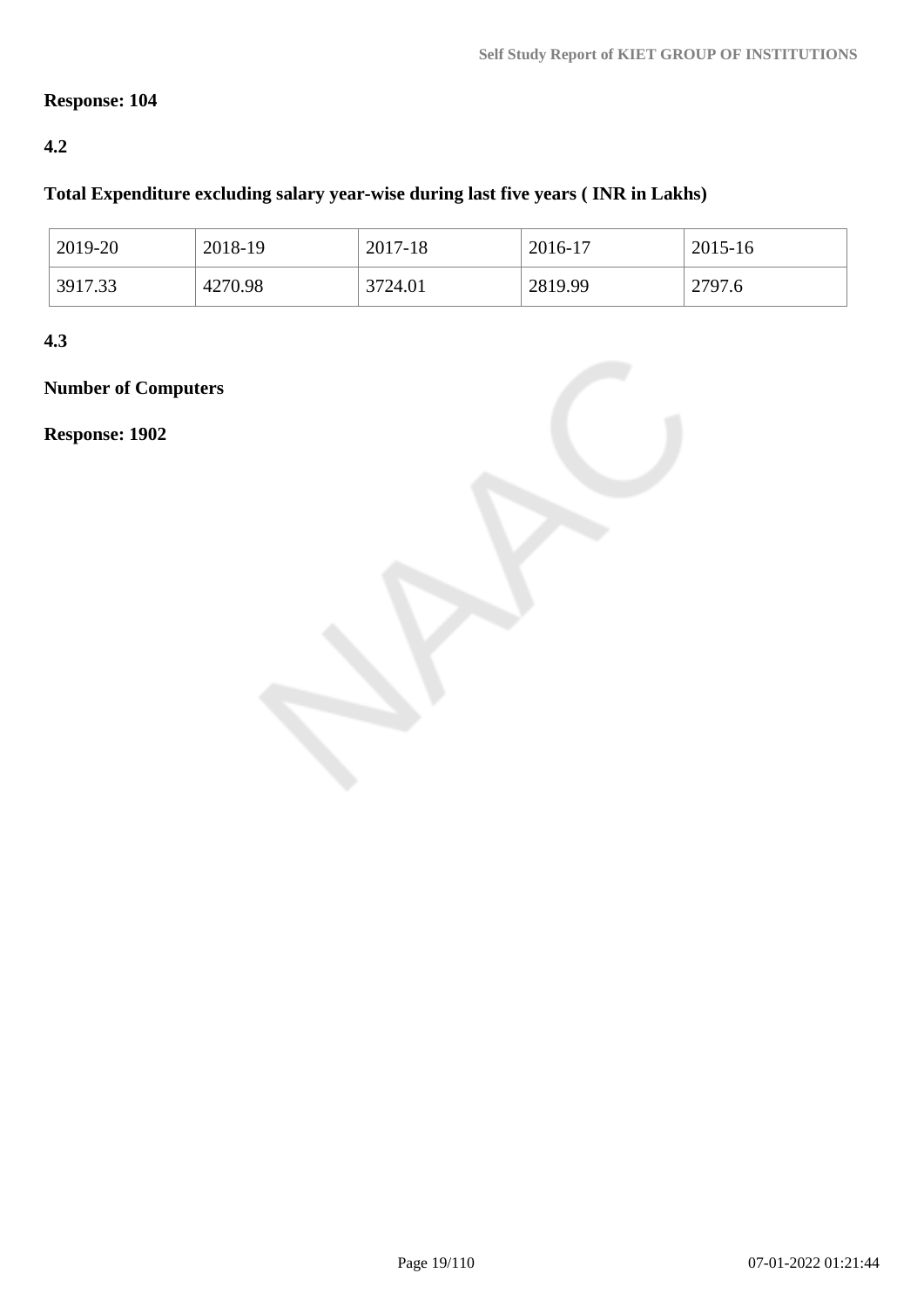# **4. Quality Indicator Framework(QIF)**

# **Criterion 1 - Curricular Aspects**

## **1.1 Curricular Planning and Implementation**

 **1.1.1 The Institution ensures effective curriculum delivery through a well planned and documented process**

#### **Response:**

KIET Group of Institutions is **affiliated with Dr. A.P.J Abdul Kalam Technical University**, Lucknow, and follows the curriculum prescribed by the University. The effective curriculum delivery is ensured by different processes, e.g. **Academic Council is responsible** for maintaining the standards of instructions required not only for effective curriculum delivery but also for robust education and examination system. The Head of the Departments discusses their action plans to arrive at an optimal and effective way for curriculum delivery. At the commencement of every academic semester, an academic calendar gets disseminated **as per the AKTU calendar**. After allocation of the subjects, the timetable committee prepares a master timetable uploads it on the **KIET ERP**. For well-planned curriculum delivery, lesson plans duly approved **by HODs are uploaded on KIET ERP**. The contents are delivered to students as per the lesson plan and **monitored by IQAC Committee**. The subject course file is uploaded on **MOODLE** that includes Vision/Mission of the Institute/Department, **PEOs, POs, PSOs, COs, Academic Calendar, Syllabus, Class/Master time-table, Lesson Plan as per Bloom's Taxonomy, Mapping of COs and POs**, Previous Year Question Papers, GAP-Analysis, Action is taken to fill the GAP, Assignments, Tutorials, Topic beyond the syllabus, Quizzes, Question Bank, List of Text & Reference Books, e-content. Due to **COVID-19**, the Institution has shifted to various online learning platforms like **MS Teams, Moodle, and KIET Career Maestro YouTube channel**, etc. As per AICTE induction program guidelines, students are familiarized by the departments about syllabus contents, teaching pedagogy, Institutional clubs, Technology Business incubators, and Universal Human Values to make them good human beings and help nature and society. To achieve the maximum outcome of curriculum delivery, students are given exposure to the content through various activities like technical clubs, expert talks by eminent speakers for their career guidance, placements, and Industry trends.

Conduction on classes is duly monitored by HODs, Dean, and Director regularly so that faculty members can finish the syllabus within a given time frame. A special team has been constituted under Dean Academics to monitor the online classes of all branches of the Institution especially during **the COVID-19 pandemic** with **observation reports daily and circulated to concerned HODs for corrective action**. Departments identify slow learners and organize the remedial classes for them. Guest lectures are also organized in various domain areas by all the departments. Class representatives and parent-teacher meetings are other forums where the progress of the students is discussed, and necessary suggestions and corrections are implemented if required. The institute is well equipped with smart virtual classrooms with other ICT facilities which further ensure effective delivery of the curriculum. Institute conducts **internal examinations CT-1, CT-2 & PUE** for monitoring students' performance. **Feedback from Students, Teachers, Employers, and Alumni** are taken based on predefined parameters. Further, faculty-wise student feedback is reviewed, and the **Corrective and Preventive Action(CAPA)** form is filled if required. After the end semester examination, university results are declared, analyzed and corrective measures are taken accordingly.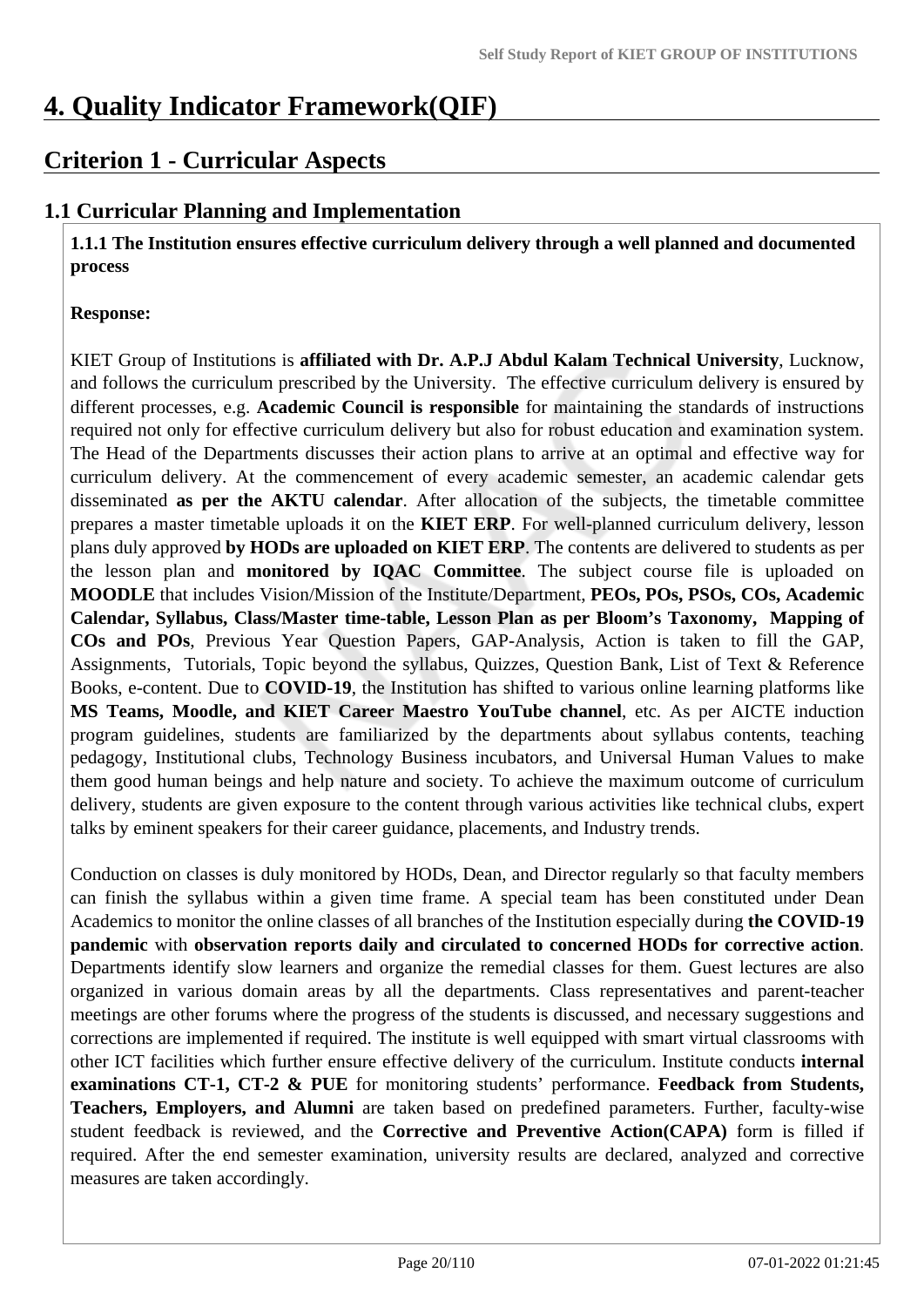| <b>File Description</b>              | <b>Document</b>      |
|--------------------------------------|----------------------|
| <b>Upload Additional information</b> | <b>View Document</b> |
| Link for Additional information      | <b>View Document</b> |

#### **1.1.2 The institution adheres to the academic calendar including for the conduct of CIE**

#### **Response:**

The institution adheres to the academic calendar issued by Dr. A.P.J Abdul Kalam Technical University, Lucknow, UP, in terms of date of commencement of academic session,Centralized Internal Examination(CIE), and end semester examinations along with the vacation period. As per the university calendar, the institution prepares two calendars i.e. Academic and Activity calendars to ensure timely delivery of syllabus, CIE and other activities. The academic calendar is prepared by Dean Academics, and Dean student welfare prepares another calendar named activity calendar that contains information of activities organized by different clubs running at the institute level.

After dissemination of the academic calendar among multiple stakeholders, **if any change or deviation is required then suggestions given by all the stakeholders are discussed during academic council meetings**. Final approved academic calendar is communicated further to all the concerned stakeholders that also ensures adherence to the academic calendar. During COVID-19 the academic calendar was revised and issued again for completion of all the activities timely i.e. online conduct of classes, internal sessional exams assessments, etc.

Once finalized, **calendar get uploaded** on the college website, and is circulated among all the stakeholders through email. The **lesson plan** is then prepared as per the academic calendar, and the **attendance of students** is also linked with the lesson plan that gets uploaded on the KIET's ERP. This ensures the **successful continuous internal evaluation of syllabus coverage** for faculties as well as students.

The academic calendar contains academics including internal exams schedule etc. With prior information about the academic activities via the academic calendar, **multiple stakeholders can conduct continuous internal evaluation under their domains.** For example, **faculty members can make their plan of action for the revision of topics if required, and may attend faculty development programs, workshops, international/national conferences, and seminars, etc. This ensures professional growth and overall development of the institute.** 

At our institute we have a Centralized Internal Examination(CIE) system. All the process is carried online through the institute ERP portal. There are three internal examinations (two Sessional and one Preuniversity examination) that are conducted in a semester to evaluate performance of the students. Then students' academic progress is monitored by performing the continuous internal evaluation of their obtained marks by the subject faculty. Actions are also taken accordingly if required any, e.g. improvement and remedial classes are scheduled accordingly for the students. At the end, the end-semester examination is conducted and managed by the university.

**Working days are strictly followed as per university guidelines and designed academic calendar**. At the institute level, various academic activities e.g. project exhibition, course opinion survey week, industrial training presentation schedule, felicitation of NPTEL topper faculty members/Dronacharya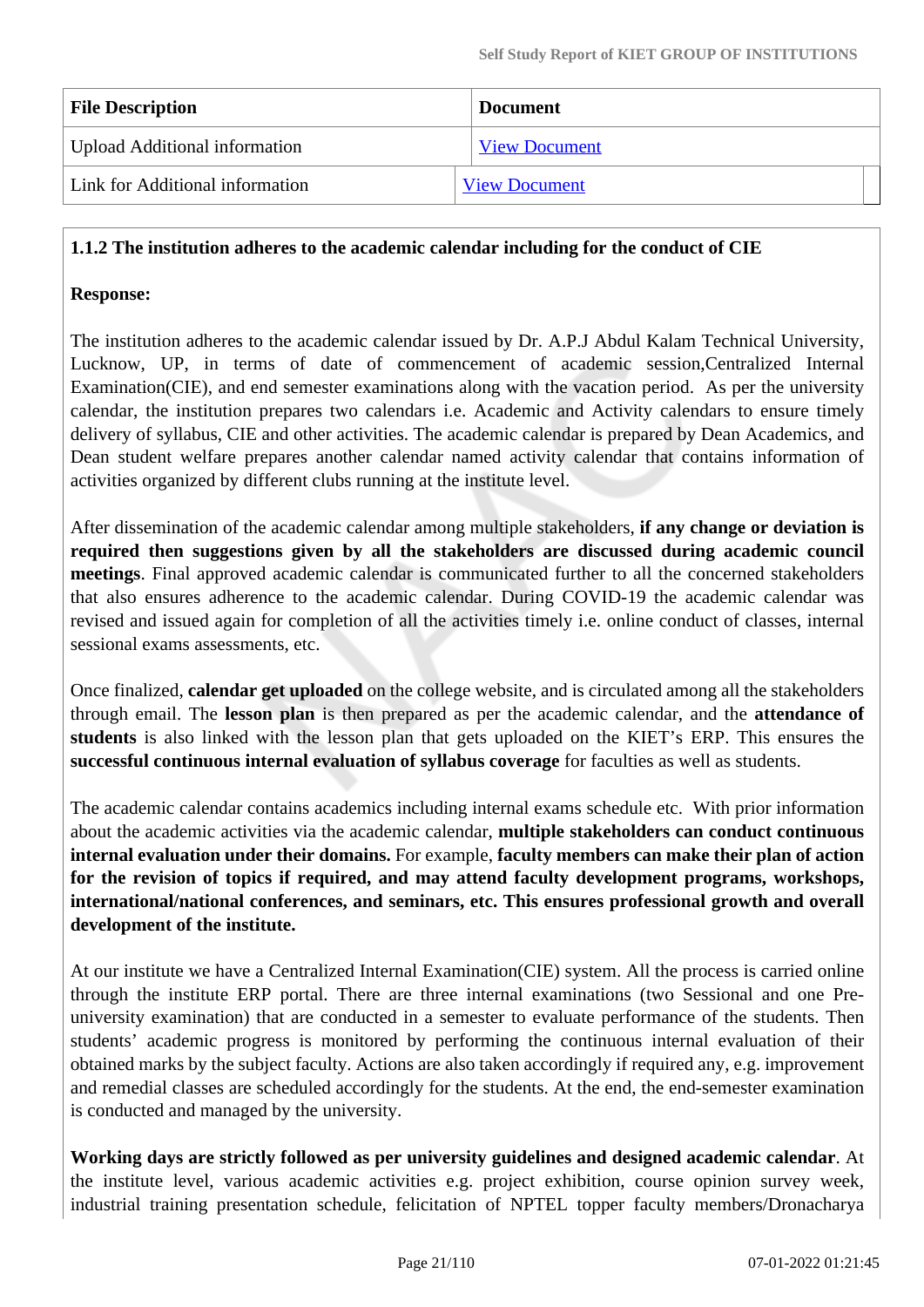Award/C. V. Raman Award/Non-Teaching Staff Award, felicitation of topper students, and NPTEL topper students, mini-project assessment details, CR's meetings, and alumni meeting, etc. are also reflected in the academic calendar. All these academic activities are performed at the institute level with strict adherence to the academic calendar.

| <b>File Description</b>              | <b>Document</b>      |
|--------------------------------------|----------------------|
| <b>Upload Additional information</b> | <b>View Document</b> |
| Link for Additional information      | <b>View Document</b> |

 **1.1.3 Teachers of the Institution participate in following activities related to curriculum development and assessment of the affiliating University and/are represented on the following academic bodies during the last five years** 

**1.Academic council/BoS of Affiliating university**

**2.Setting of question papers for UG/PG programs** 

- **3.Design and Development of Curriculum for Add on/ certificate/ Diploma Courses**
- **4.Assessment /evaluation process of the affiliating University**

**Response:** B. Any 3 of the above

| <b>File Description</b>                                                                                      | <b>Document</b>      |
|--------------------------------------------------------------------------------------------------------------|----------------------|
| Institutional data in prescribed format                                                                      | <b>View Document</b> |
| Details of participation of teachers in various<br>bodies/activities provided as a response to the<br>metric | <b>View Document</b> |

#### **1.2 Academic Flexibility**

 **1.2.1 Percentage of Programmes in which Choice Based Credit System (CBCS)/ elective course system has been implemented** 

**Response:** 100

1.2.1.1 **Number of Programmes in which CBCS / Elective course system implemented.**

Response: 19

| <b>File Description</b>                 | <b>Document</b>      |
|-----------------------------------------|----------------------|
| Institutional data in prescribed format | <b>View Document</b> |

**1.2.2 Number of Add on /Certificate programs offered during the last five years**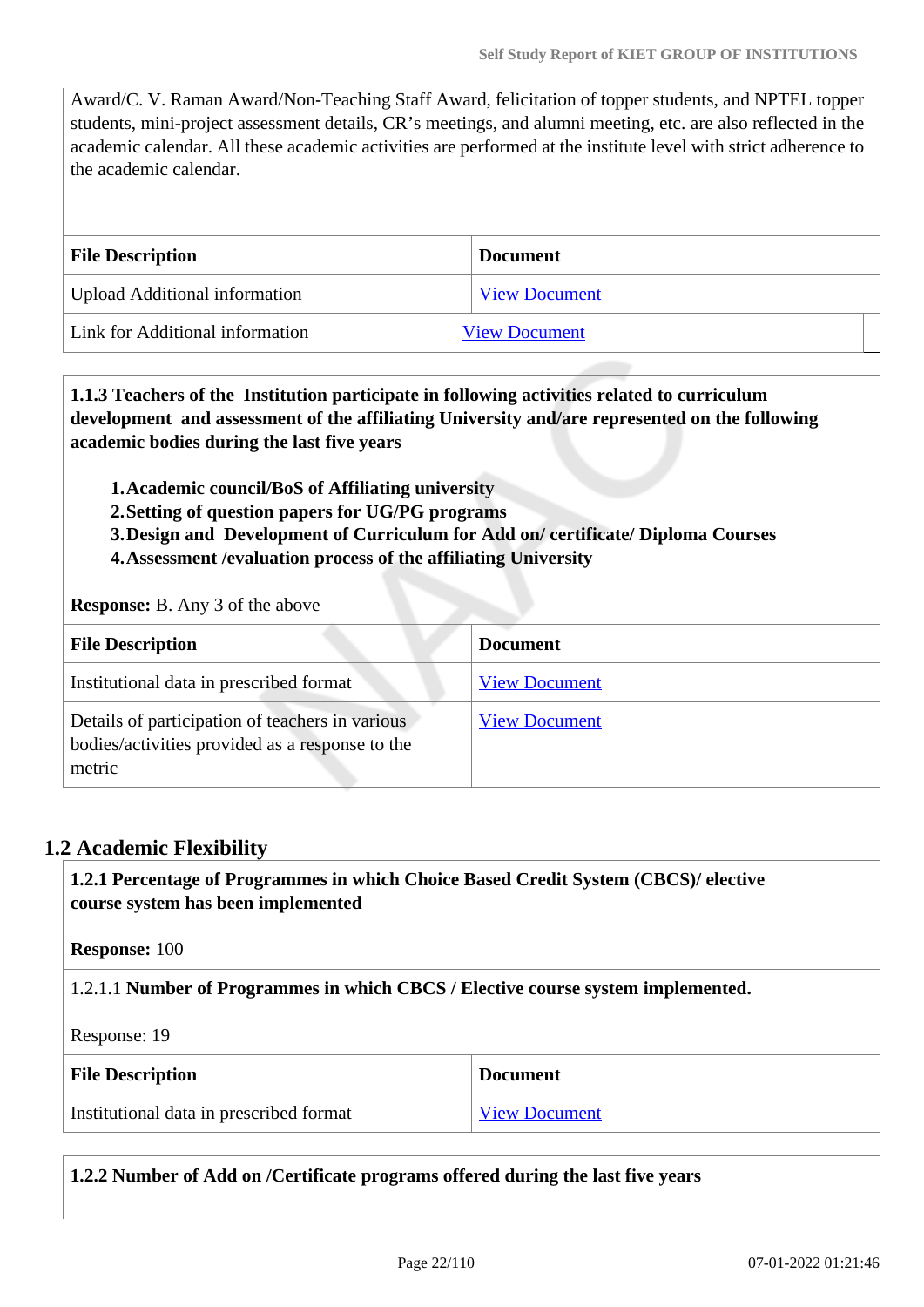#### **Response:** 449

## 1.2.2.1 **How many Add on /Certificate programs are offered within the last 5 years.**

|                                                                            | 2019-20 | 2018-19 | 2017-18         |                      | 2016-17 | 2015-16 |
|----------------------------------------------------------------------------|---------|---------|-----------------|----------------------|---------|---------|
|                                                                            | 193     | 157     | 63              |                      | 25      | 11      |
|                                                                            |         |         |                 |                      |         |         |
| <b>File Description</b>                                                    |         |         | <b>Document</b> |                      |         |         |
| List of Add on /Certificate programs                                       |         |         |                 | <b>View Document</b> |         |         |
| Brochure or any other document relating to Add on<br>/Certificate programs |         |         |                 | <b>View Document</b> |         |         |
| Any additional information                                                 |         |         |                 | <b>View Document</b> |         |         |
|                                                                            |         |         |                 |                      |         |         |

#### **1.2.3 Average percentage of students enrolled in Certificate/ Add-on programs as against the total number of students during the last five years**

#### **Response:** 37.36

## 1.2.3.1 **Number of students enrolled in subject related Certificate or Add-on programs year wise during last five years**

| 2019-20 | 2018-19 | 2017-18 | 2016-17 | 2015-16 |
|---------|---------|---------|---------|---------|
| 5569    | 3524    | 734     | 224     | 250     |

| <b>File Description</b>                                                                | <b>Document</b>      |
|----------------------------------------------------------------------------------------|----------------------|
| Details of the students enrolled in Subjects related<br>to certificate/Add-on programs | <b>View Document</b> |

## **1.3 Curriculum Enrichment**

 **1.3.1 Institution integrates crosscutting issues relevant to Professional Ethics ,Gender, Human Values ,Environment and Sustainability into the Curriculum**

#### **Response:**

The curriculum of UG/PG programs includes courses to encourage **Human Values and Professional Ethics** in students. For example, a Course named Communication Skills – Theory Communication Skills – Practical, Universal Human Values, and Professional Ethics is included to inculcate human values and professional ethics among all the students. The institute's core courses on the **Constitution of India**, **Law,**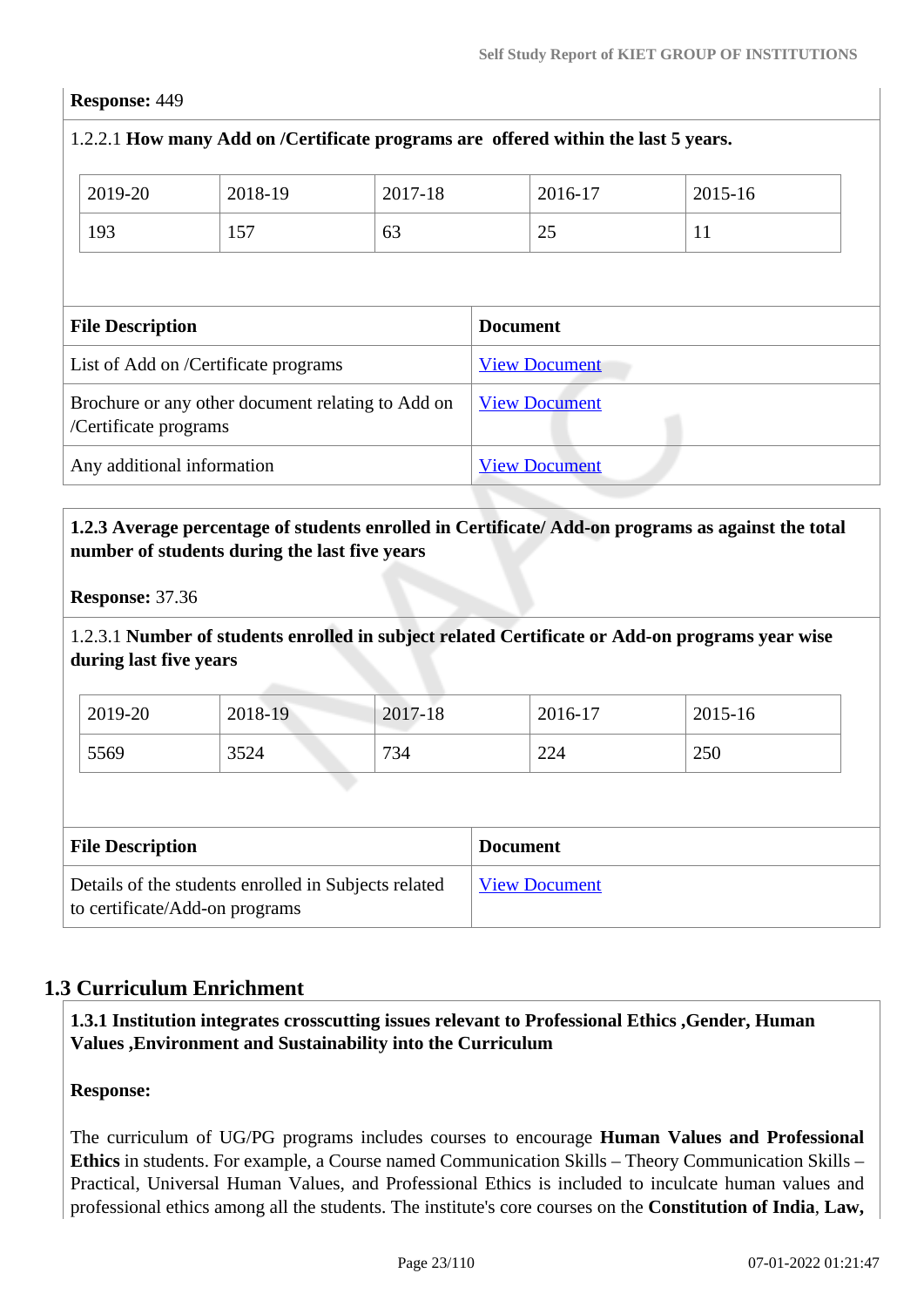**and Engineering/Indian Tradition, Culture**, and Society are also running in the B.Tech program. Courses on **Professional Communication Lab, Soft Skills-I, Soft Skills-II** are taught in B.Tech and MCA Ist year, Technical Communication, Universal Human values are included in B.Tech 2nd year, Developing Soft Skills & Personality in MBA 2nd Year. In addition to the above institution core course, multiple workshops have been organized to address Universal Human values among students and faculty members. **Value Education (VE) Cell @ Institute level** is also constituted to familiarize and equip students as well as faculty and staff to the importance and need of values & ethics for the development of self & society as a whole.

#### **Courses to address Gender:**

At present, the curricular structure does not include any specific course that addresses cross-cutting issues related to gender. But, various activities are conducted at the institute level to address it e.g. **Ms. Sarika Chaudhary, Member - Delhi Commission for Women**, New Delhi, was invited by Internal Complaint Committee (Women Cell) to deliver a talk address on "Gender Sensitization" B.Tech First Year students on **3 Aug. 2019** at KIET Group of Institutions. Students were sensitized about changing behavior and instilling empathy into the views that we hold about our own and other genders. **Sh. K.G. Verma, Ex-Director, ISTM** was also invited to deliver a talk on Gender Sensitization on **14 August 2018**. The students were apprised of the Internal Complaints Committee and new rules of Sexual Harassment of Women at Workplace (Prevention, Prohibition and Redressal) Act, 2013. A leading gynecologist of Ghaziabad, **Dr. Neera Bhan** was invited to address female students on "Teenagers Concerns and Immunization" on **21 August 2018**. Further, she addressed female students of B.Tech first year on 5 Aug. 2019 at KIET Group Of Institutions, on the topic "Teenagers Concerns and Immunization". An awareness program on the Sexual Harassment of Women at the workplace (Prevention, Prohibition, and Redressal) Act, 2013 was organized for ICC members on 12 September 2020. **Sh S.C.Kaul (Lawyer)**, was invited as a guest speaker for delivering insights on the Act. An Online grievance redressal (multilayered) system to redress student's/faculty/staff grievances is also in place.

#### **Courses to address Environment and Sustainability:**

The curriculum includes **different courses that address the Environment and its related issues**. For example, the **B.Tech Civil Engineering program includes courses on Environmental Engineering, Environmental Engineering Lab, River Engineering, Air and Noise Pollution Control, Geotechnical Engineering, Engineering Geology, Engineering Hydrology, GIS, and Advance remote sensing**.

| <b>File Description</b>                                                                                                                                              | <b>Document</b>      |
|----------------------------------------------------------------------------------------------------------------------------------------------------------------------|----------------------|
| Upload the list and description of courses which<br>address the Professional Ethics, Gender, Human<br>Values, Environment and Sustainability into the<br>Curriculum. | <b>View Document</b> |

## **1.3.2 Average percentage of courses that include experiential learning through project work/field work/internship during last five years**

**Response:** 3.08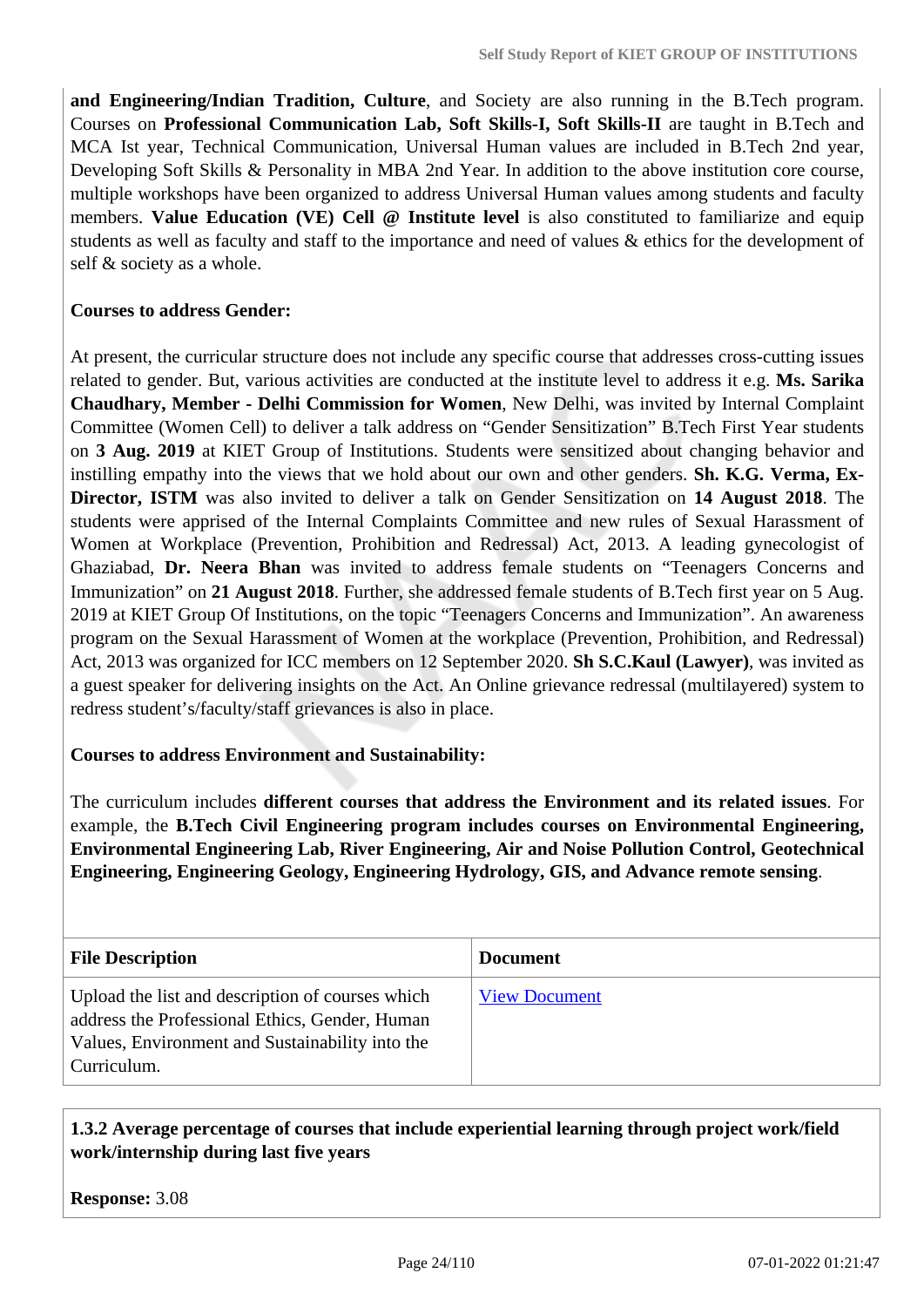## 1.3.2.1 **Number of courses that include experiential learning through project work/field work/internship year-wise during last five years**

|                                                                                                                                                                                  | 2019-20 | 2018-19 | 2017-18         |                      | 2016-17 | 2015-16 |
|----------------------------------------------------------------------------------------------------------------------------------------------------------------------------------|---------|---------|-----------------|----------------------|---------|---------|
|                                                                                                                                                                                  | 51      | 37      | 36              |                      | 36      | 32      |
|                                                                                                                                                                                  |         |         |                 |                      |         |         |
| <b>File Description</b>                                                                                                                                                          |         |         | <b>Document</b> |                      |         |         |
| Programme / Curriculum/ Syllabus of the courses                                                                                                                                  |         |         |                 | <b>View Document</b> |         |         |
| MoU's with relevant organizations for these courses,<br>if any Average percentage of courses that include<br>experiential learning through project work/field<br>work/internship |         |         |                 | <b>View Document</b> |         |         |

## **1.3.3 Percentage of students undertaking project work/field work/ internships (Data for the latest completed academic year**

#### **Response:** 96.04

#### 1.3.3.1 **Number of students undertaking project work/field work / internships**

Response: 5403

| <b>File Description</b>                                                                       | <b>Document</b>      |
|-----------------------------------------------------------------------------------------------|----------------------|
| List of programmes and number of students<br>undertaking project work/field work//internships | <b>View Document</b> |

## **1.4 Feedback System**

 **1.4.1** *Institution obtains feedback on the syllabus and its transaction at the institution from the following stakeholders 1) Students 2)Teachers 3)Employers 4)Alumni* 

**Response:** A. All of the above

| <b>File Description</b>             | <b>Document</b>      |
|-------------------------------------|----------------------|
| URL for stakeholder feedback report | <b>View Document</b> |

#### **1.4.2 Feedback process of the Institution may be classified as follows: Options:**

#### **1.Feedback collected, analysed and action taken and feedback available on website**

- **2.Feedback collected, analysed and action has been taken**
- **3.Feedback collected and analysed**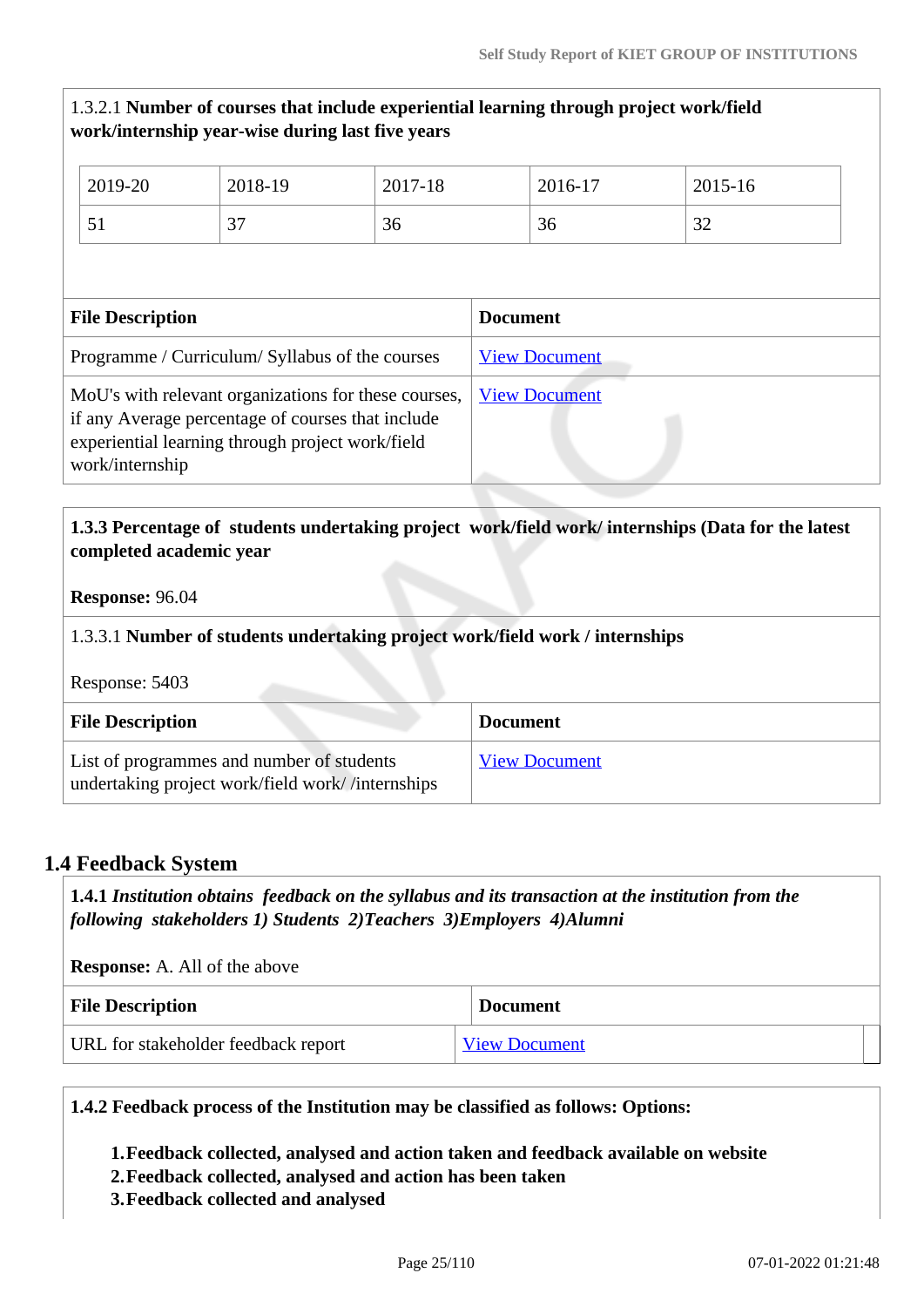## **4.Feedback collected**

#### **5. Feedback not collected**

**Response:** A. Feedback collected, analysed and action taken and feedback available on website

| <b>File Description</b> | <b>Document</b>      |
|-------------------------|----------------------|
| URL for feedback report | <b>View Document</b> |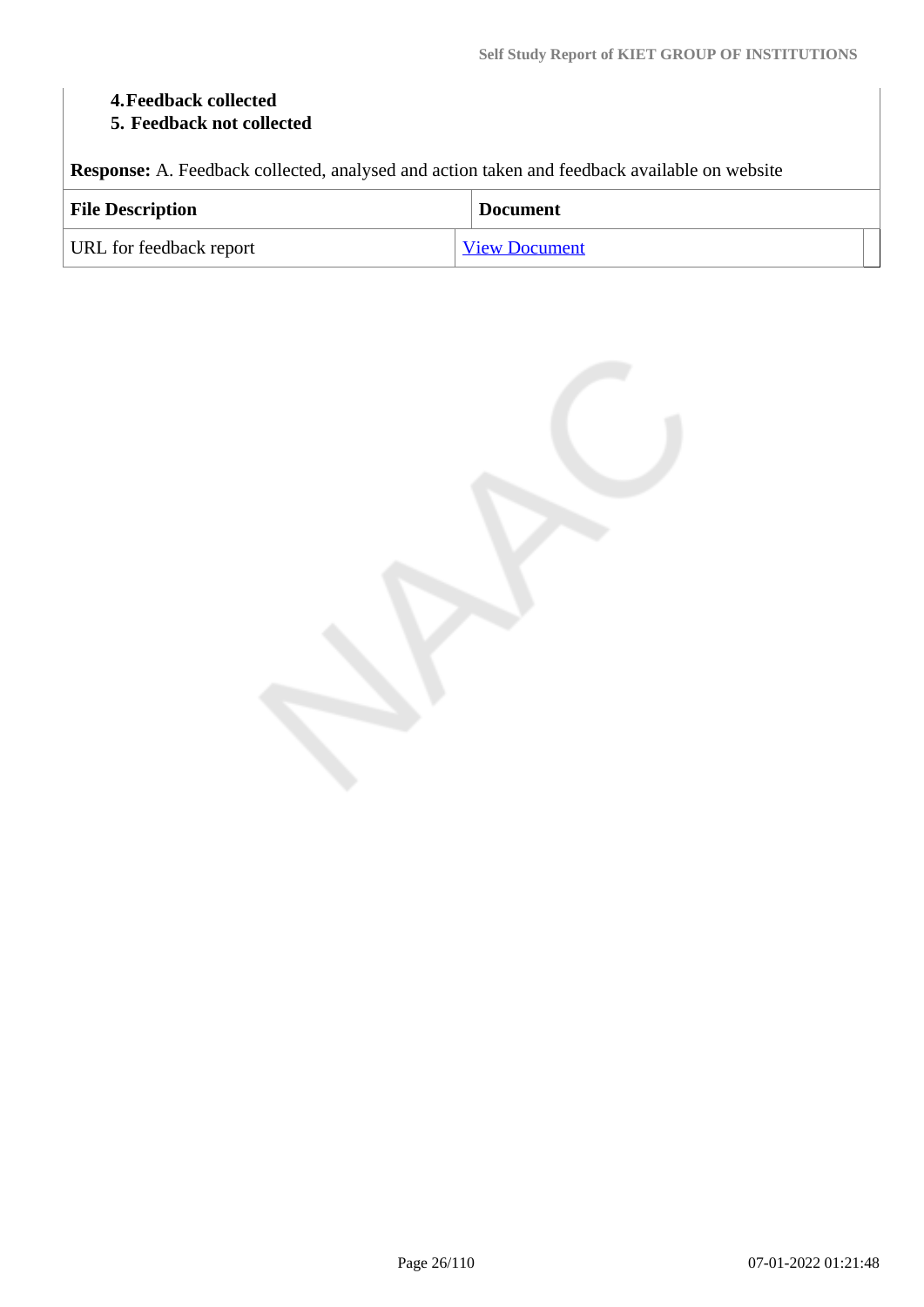# **Criterion 2 - Teaching-learning and Evaluation**

## **2.1 Student Enrollment and Profile**

|         |         | 2.1.1.1 Number of students admitted year-wise during last five years |         |         |
|---------|---------|----------------------------------------------------------------------|---------|---------|
| 2019-20 | 2018-19 | 2017-18                                                              | 2016-17 | 2015-16 |
| 1449    | 1405    | 1230                                                                 | 1295    | 1357    |

| 2019-20 | 2018-19 | 2017-18 | 2016-17 | 2015-16 |
|---------|---------|---------|---------|---------|
| 1774    | 1648    | 1486    | 1506    | 1506    |

| <b>File Description</b>                 | <b>Document</b>      |
|-----------------------------------------|----------------------|
| Institutional data in prescribed format | <b>View Document</b> |
| Any additional information              | <b>View Document</b> |

#### **2.1.2 Average percentage of seats filled against reserved categories (SC, ST, OBC, Divyangjan, etc. as per applicable reservation policy ) during the last five years ( exclusive of supernumerary seats)**

**Response:** 71.06

2.1.2.1 Number of actual students admitted from the reserved categories year-wise during the last five years

| 2019-20 | 2018-19 | 2017-18    | 2016-17 | 2015-16 |
|---------|---------|------------|---------|---------|
| 545     | 592     | 537<br>ا ت | 539     | 547     |

| <b>File Description</b>                                      | <b>Document</b>      |  |
|--------------------------------------------------------------|----------------------|--|
| Average percentage of seats filled against seats<br>reserved | <b>View Document</b> |  |
| Any additional information                                   | <b>View Document</b> |  |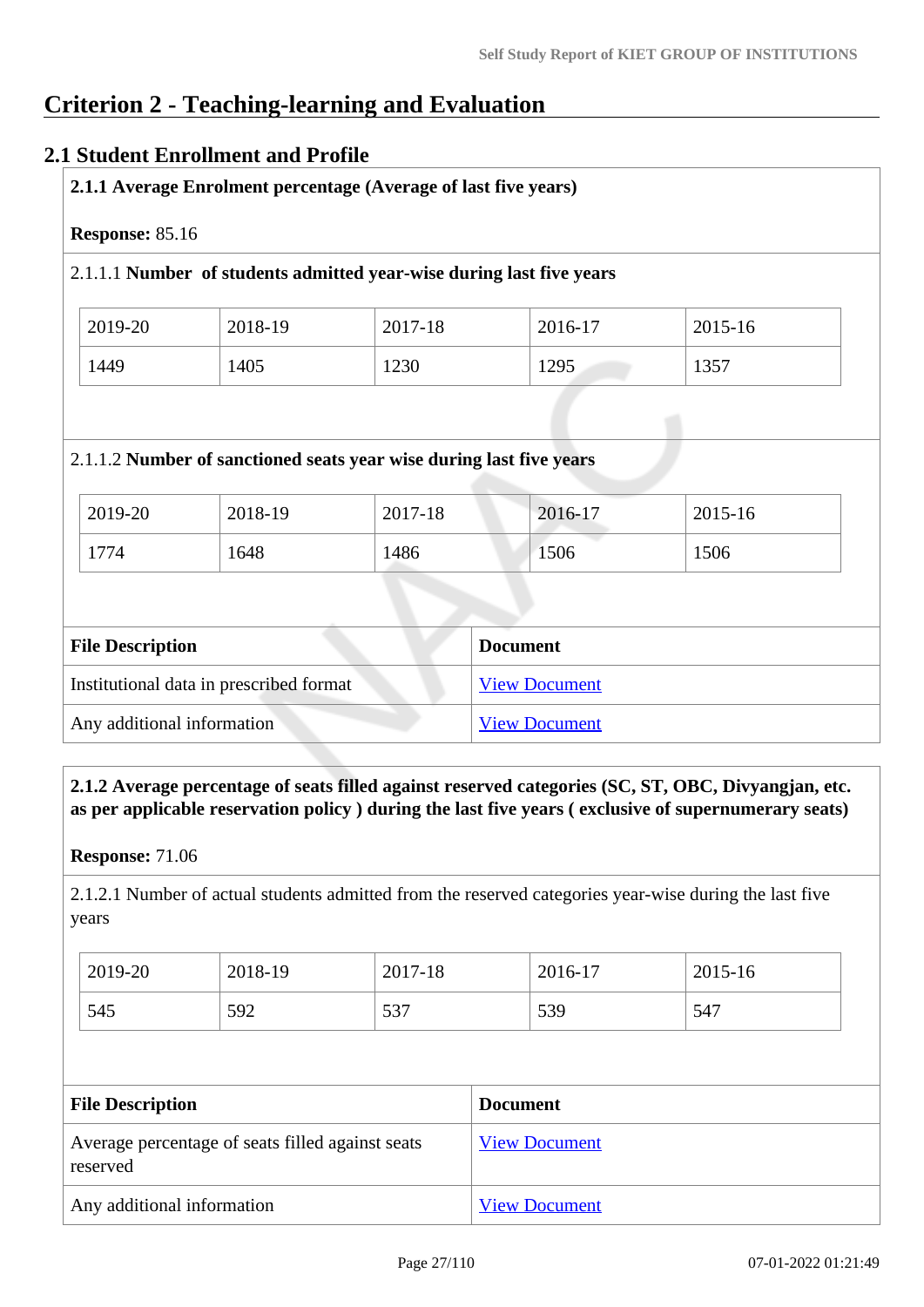## **2.2 Catering to Student Diversity**

#### **2.2.1 The institution assesses the learning levels of the students and organises special Programmes for advanced learners and slow learners**

#### **Response:**

An induction program is organized for the students, including one session for their parents, at the commencement of each batch, that helps students become acquainted with the institution, its co-curricular & extracurricular activities, its facilities, rules & regulations, the scope of various engineering branches, etc., and serves as a base to monitor student progress. Additional sessions are conducted to inculcate positive attitudes and develop a healthy competitive spirit among the students. The institute practices a student centric approach, so each student gets personal attention and grooming sessions throughout his/her journey during the program. Training is imparted in Skill Development Programmes like **Soft Skills, Aptitude, Value-added courses, and Internships**.

**Students are encouraged to enroll in MOOC Courses through platforms like – Swayam (NPTEL), COURSERA** etc., 4220 certifications were earned by students and faculty in the last three years through NPTEL, and during 2019-20 students & faculty earned 11,702 certifications through Coursera.

Guest lectures & beyond curriculum courses are conducted for the students to keep abreast of the latest trends in technology and enable them to meet requirements of industry 4.0, thereby leading towards enhanced employability.

**A three-basket system is used to categorize students - those who score less than 40% marks in class tests are in basket 3 (slow learners), between 40% - 60% are in basket 2 (average learners) and those who score above 60% are in basket 1 (advanced learners).**

#### **Slow learners**

Apart from conducting remedial and revision classes these students are also provided notes, question banks, and direction on how to present the answers in the exam so that the students can enhance their academic performance. Apart from this the faculty interacts with a small number of students during mentoring sessions for rapport building so that the needed support and guidance can be provided timely. The faculty members interact with parents regularly to discuss the performance of slow learners and share suggestions for improvement.

#### **Average Learners**

They are motivated to attend soft skills classes, competitive coding classes and to earn MOOC certifications to improve their academic performance as the students will gain an Honors degree from the University on the successful completion of NPTEL courses equivalent to 20 credits. Average learners are motivated to participate in club activities like Industrial Electronics and Control club, ME design club, etc., which help the students in realizing their true potential and interests.

#### **Advanced Learners**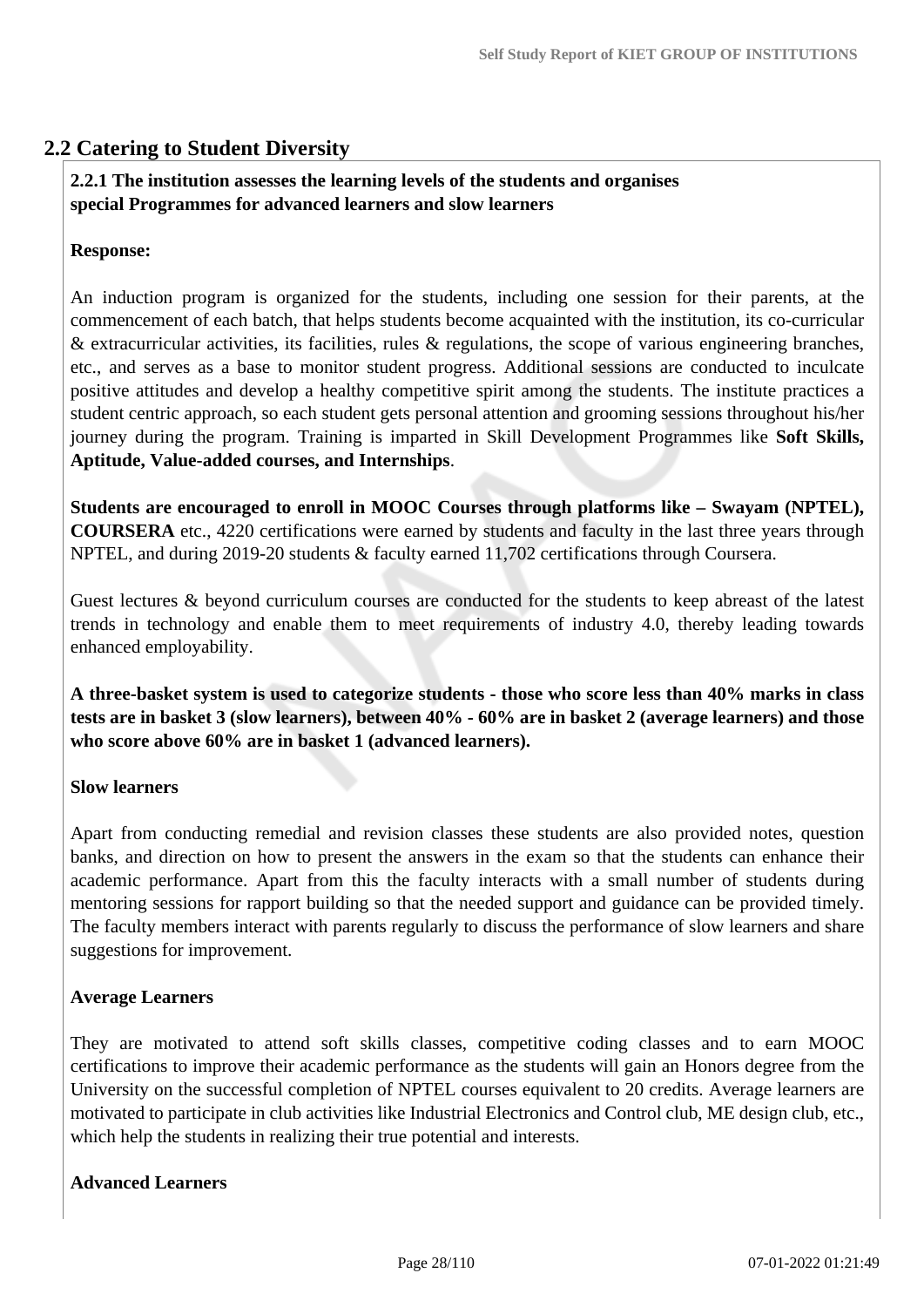They are encouraged to take part in Conferences, workshops, and seminars to gain knowledge on advanced topics. They are encouraged to do projects on advanced topics under the guidance of faculty members. The faculty teaches content beyond the syllabus and these advanced learners are motivated to take up competitive exams like GATE, GPAT, GRE, TOEFL, IELTS, CAT, GMAT, etc.

**Annually, under the institute incentive policy, the branch-wise toppers, University rank holders, and those who scored more than 85% are encouraged with certificates and cash prizes. The students who improve their academic performance in comparison to the previous year are also included in the policy. An annual Tech Fest, "INNOTECH" is organized to showcase their technical potential and innovative ideas.**

| <b>File Description</b>           | <b>Document</b>      |
|-----------------------------------|----------------------|
| Upload any additional information | <b>View Document</b> |

**2.2.2 Student- Full time teacher ratio (Data for the latest completed academic year)**

**Response:** 17.75

## **2.3 Teaching- Learning Process**

 **2.3.1 Student centric methods, such as experiential learning, participative learning and problem solving methodologies are used for enhancing learning experiences**

**Response:** 

**The learn-by-doing methodology is integrated in all the courses of study offered at the Institution, with practical hands-on sessions in the laboratories, Centers of excellence, beyond curriculum valueadded courses, and the high in demand soft skills to assist students in successfully transitioning from campus to corporate**. All the faculty members at KIET Group of Institutions keep in mind the vision of the Institute and contribute towards the development of students into competent professionals who are of immense value to the industry as well as to the society. The faculty members teach and evaluate the students so that they develop as contributing professionals ready to face this rapidly evolving world**. The meetings of class representatives with the Director are conducted every semester as per the Academic Calendar.**

**Experiential learning** – Apart from projects in the curriculum of the university, the institute organizes "**INNOTECH**"- an Annual inter-institute technical fest wherein the participation of every student is ensured by conducting a Project-Exhibition at the department level then the selected quality projects are exhibited in the fest. Experts from the industry are invited to evaluate the projects and the best three projects in different categories are awarded cash prizes along with certificates of appreciation to encourage students.

The institute also organizes sports (**RANN**) and cultural (**EPOQUE – intra-institute & PRASTUTI –**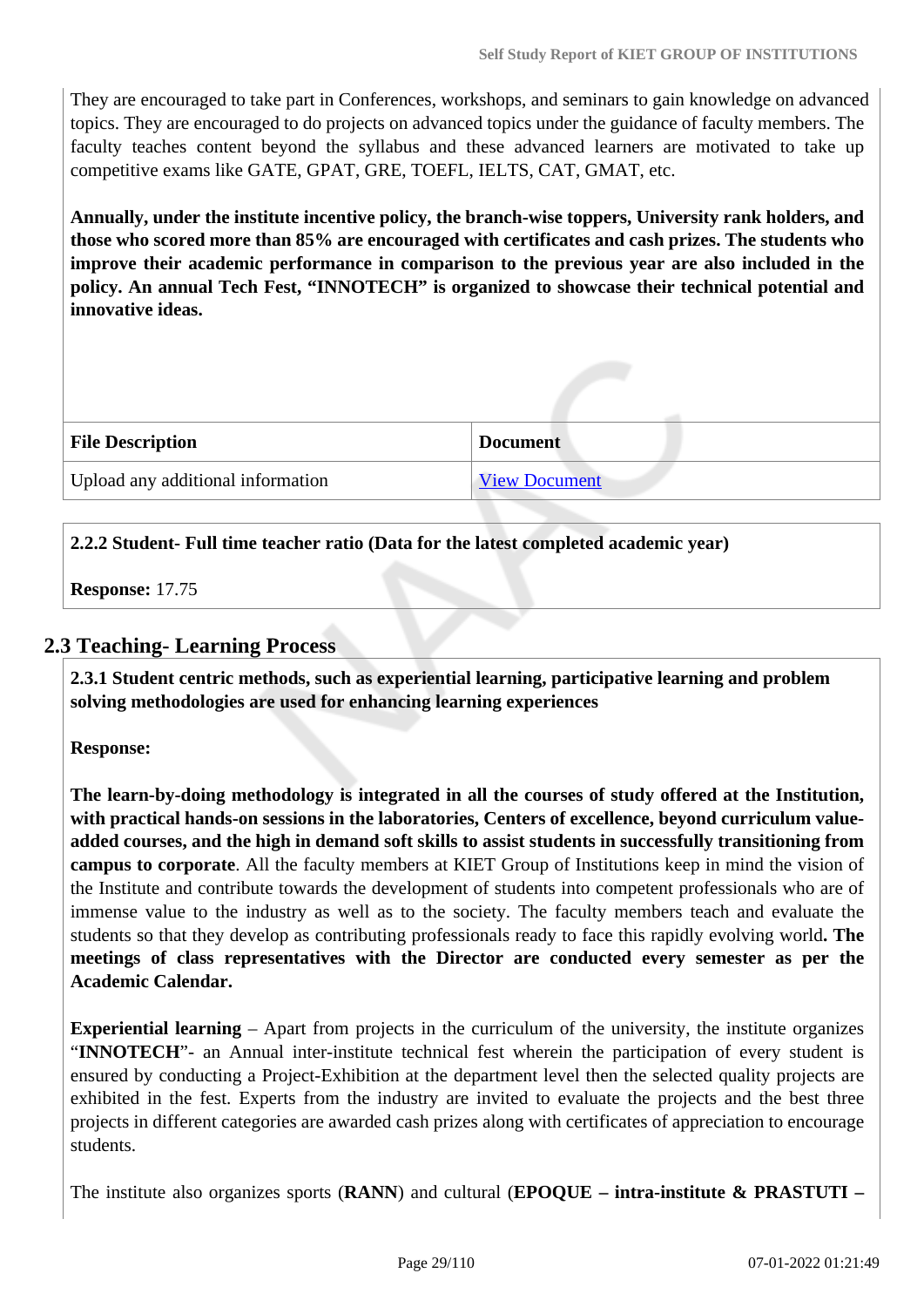**inter-institute**) fests to encourage team spirit, enhance the confidence & personality of students, and promote the spirit of collaboration.

The **Centers of excellence** in the institute provide students the much needed hands-on experience through NI-LabView Academy, Robotics and Mechatronics Lab, Power Engineering Technologies and Clean Energy Integration, Process Control, and Industrial Automation, iOS Learning, PARAM SHAVAK SUPERCOMPUTING FACILITY for AI & ML, Blockchain Lab, Vertical Machining Centre, Material Science & Testing Lab, Finance & Tally Lab, Machine Learning & Testing Lab, Structural analysis & Design, **Centre for Automotive Mechatronics in collaboration with Mercedes Benz India Ltd., and Space Technologies in collaboration with ISRO**. **These centers unify various branches of Engineering and engage students in problem solving by utilizing higher-order thinking skills**.

The institute organizes industrial visits to enhance the practical exposure of the students through the interaction with industrial personnel. The **Innovation Centre** assists in creating better, talented, creative, and well-rounded engineers. It offers opportunities to augment theoretical knowledge through a practicebased curriculum thereby enhancing employability skills and gives an opportunity to connect innovative work with real world problems / industry needs that lead to the creation of market ready projects. Multidisciplinary projects enhance team spirit and inculcate application of diverse fields of engineering and management.

**Participative learning** – Student clubs like **KODERS KORNER, Google DSC, Dinobots, INNOGEEKS, and BAJA-SAE** provide students the opportunity to mentor their peers and help them in realizing their potential and dreams. The student leaders in these clubs set problems for their peers and then assist the participating students to solve these problems by molding their answers in the correct direction. **These clubs aim to promote creativity, increase the technical know-how, and productivity of all students at the institute**.

| <b>File Description</b>           | <b>Document</b>      |
|-----------------------------------|----------------------|
| Upload any additional information | <b>View Document</b> |

#### **2.3.2 Teachers use ICT enabled tools for effective teaching-learning process.**

#### **Response:**

Information and communication technologies enabled tools act as catalyst in enhancing teaching and learning process. Keeping abreast with time, the institute does encourage such usages by faculty members by providing **LAPTOPs/ LCD equipped classrooms** as well as necessary training through internal / external resources. The institute is also practicing the use of **ICT (animations, videos and ppts)** with conventional methods of lecture delivery. All classrooms and seminar halls of the institute are 100% ICT enabled and internet facility through LAN.

**The Technologies and facilities available and used by the faculty are Computers/ laptop with internet facility in all departments, use of LCD projectors for animations and ppt slides, access to ejournals apart from print journals, open educational resources through e-learning, language laboratory, NPTEL digital contents, smart boards, and audio-visual rooms.** The institute has a well-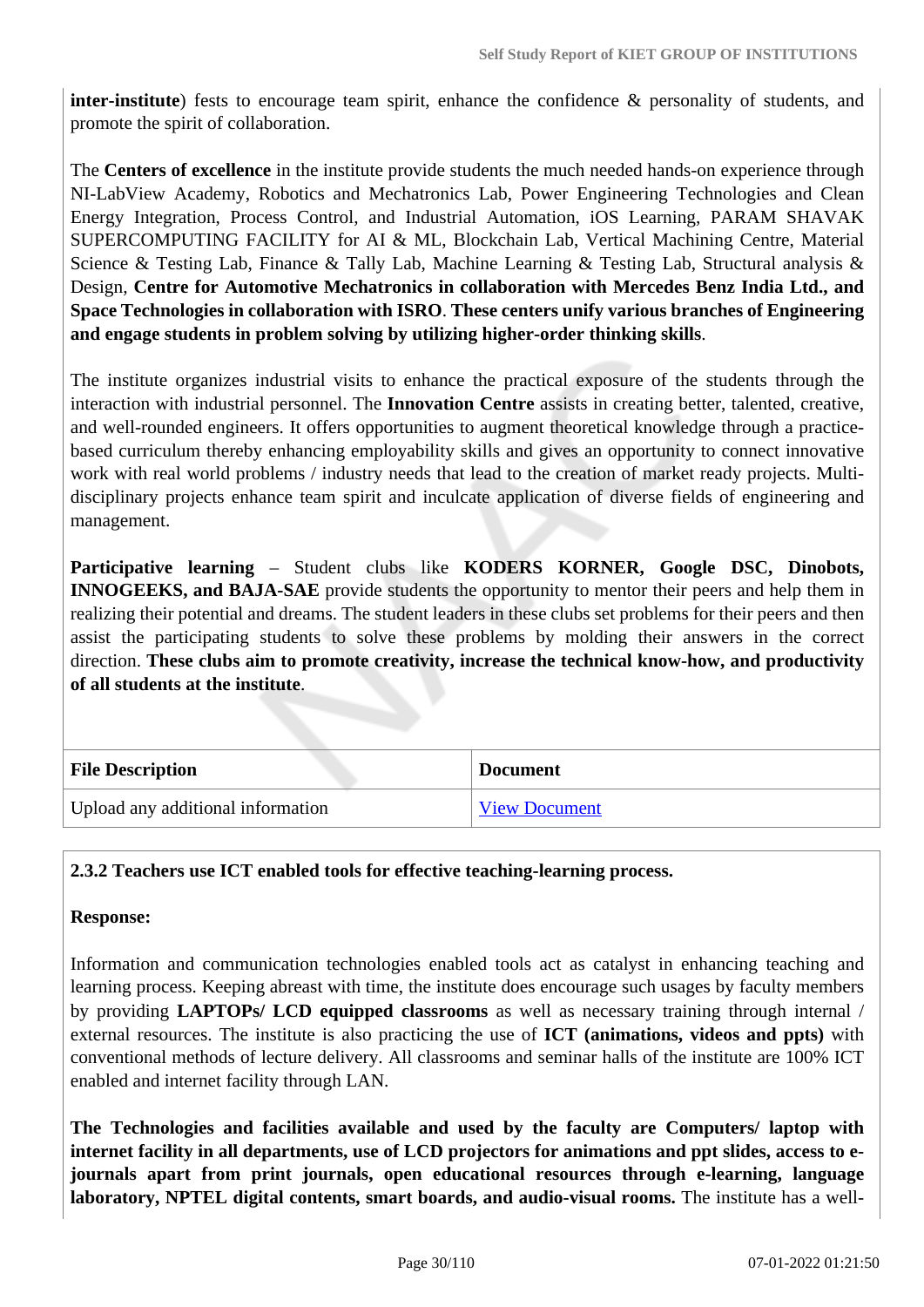equipped central library with additional two extensions independently working at KIET School of Pharmacy and KIET School of Management. The central library has 140130 books with 7377 titles, 1767 bounded journals and 104 periodicals. The KIET School of Management has 15144 books with 1696 titles and 15 periodicals. The KIET School of Pharmacy has 13528 books with 1496 titles, 134 bounded journals and 27 periodicals. **The library also has AKTU – Consortium (E-Books, E- Journals)** for faculty members and students. It also has a separate multimedia section with internet connectivity for accessing ejournals, etc. The institute has sufficient IT facilities to cater the needs of students, faculty members and administrative tasks. In the institute, dedicated labs are available in all the departments. The lab consists of the latest computer platforms with updated software. **A set of dedicated servers have been deployed with fully networked configuration based on the latest concepts of server computing. 24 x 7 hours 510 Mbps Internet Connectivity & Wi-Fi facility is available throughout the campus**. The faculty members effectively mix up the theoretical classroom teaching and practical exposure through YouTube videos, NPTEL videos, COURSERA, and other educational sites for effective classroom delivery. One seminar hall enabled with ICT facilities is allotted to the placement cell of the institute for smooth conduction of placement drives. The institute is affiliated with IIT-Kanpur for NPTEL as a local chapter to provide students and teachers some additional online courses. ICT resources in the institute helped faculty members to realize the process of IPR, research paper publication and plagiarism check.

During pandemic, the Institution has shifted to online learning education through different platforms for example: - **MS Team, Google classroom and institute's Moodle server**. E-content is developed by all the faculty members in the form of self-shoot videos and PPT slides. **More than 3000 video lectures are uploaded on KIET Career Maestro YouTube channel & few on SWAYAM Prabha channel. The links of the recorded videos are provided to the students through Moodle LMS**. Course files which include lesson plan, quizzes, question bank, previous year question paper, case studies, assignments, lecture notes, link of self-shoot videos etc. are uploaded on LMS, KIET Moodle, for the students.

| <b>File Description</b>           | <b>Document</b>      |
|-----------------------------------|----------------------|
| Upload any additional information | <b>View Document</b> |

#### **2.3.3 Ratio of students to mentor for academic and other related issues (Data for the latest completed academic year )**

**Response:** 20:1

2.3.3.1 Number of mentors

#### Response: 287

| <b>File Description</b>                                                          | <b>Document</b>      |
|----------------------------------------------------------------------------------|----------------------|
| Upload year wise, number of students enrolled and<br>full time teachers on roll. | <b>View Document</b> |
| mentor/mentee ratio                                                              | <b>View Document</b> |
| Circulars pertaining to assigning mentors to mentees   <u>View Document</u>      |                      |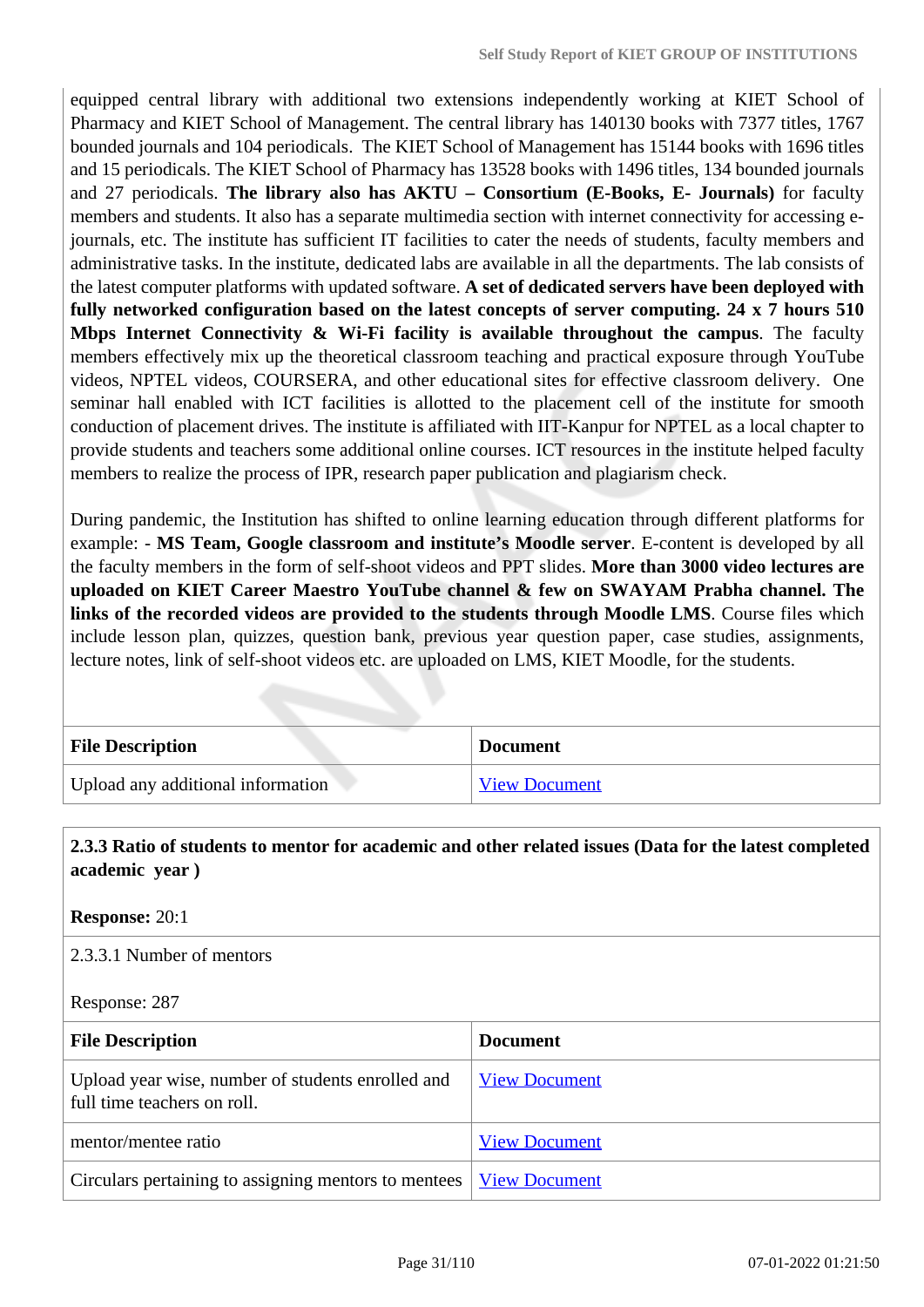## **2.4 Teacher Profile and Quality**

#### **2.4.1 Average percentage of full time teachers against sanctioned posts during the last five years**

#### **Response:** 81.19

| <b>File Description</b>                                                          | <b>Document</b>      |
|----------------------------------------------------------------------------------|----------------------|
| Year wise full time teachers and sanctioned posts<br>for 5 years (Data Template) | <b>View Document</b> |
| List of the faculty members authenticated by the<br>Head of HEI                  | <b>View Document</b> |
| Any additional information                                                       | <b>View Document</b> |

## **2.4.2 Average percentage of full time teachers with Ph. D. / D.M. / M.Ch. / D.N.B Superspeciality / D.Sc. / D.Litt. during the last five years (consider only highest degree for count)**

**Response:** 36.47

## 2.4.2.1 **Number of full time teachers with** *Ph. D. / D.M. / M.Ch. / D.N.B Superspeciality / D.Sc. / D.Litt.* **year wise during the last five years**

| 2019-20 | 2018-19            | 2017-18 | 2016-17 | 2015-16                      |
|---------|--------------------|---------|---------|------------------------------|
| 153     | 17<br>1 1 <i>1</i> | 99      | 89      | $\overline{ }$<br>$\sqrt{ }$ |

| <b>File Description</b>                                                                                                                                                        | <b>Document</b>      |
|--------------------------------------------------------------------------------------------------------------------------------------------------------------------------------|----------------------|
| List of number of full time teachers with Ph. D.<br>D.M. / M.Ch. / D.N.B Superspeciality / D.Sc. /<br>D. Litt. and number of full time teachers for 5 years<br>(Data Template) | <b>View Document</b> |
| Any additional information                                                                                                                                                     | <b>View Document</b> |

## **2.4.3 Average teaching experience of full time teachers in the same institution (Data for the latest completed academic year in number of years)**

**Response:** 7.96

#### 2.4.3.1 **Total experience of full-time teachers**

Response: 2524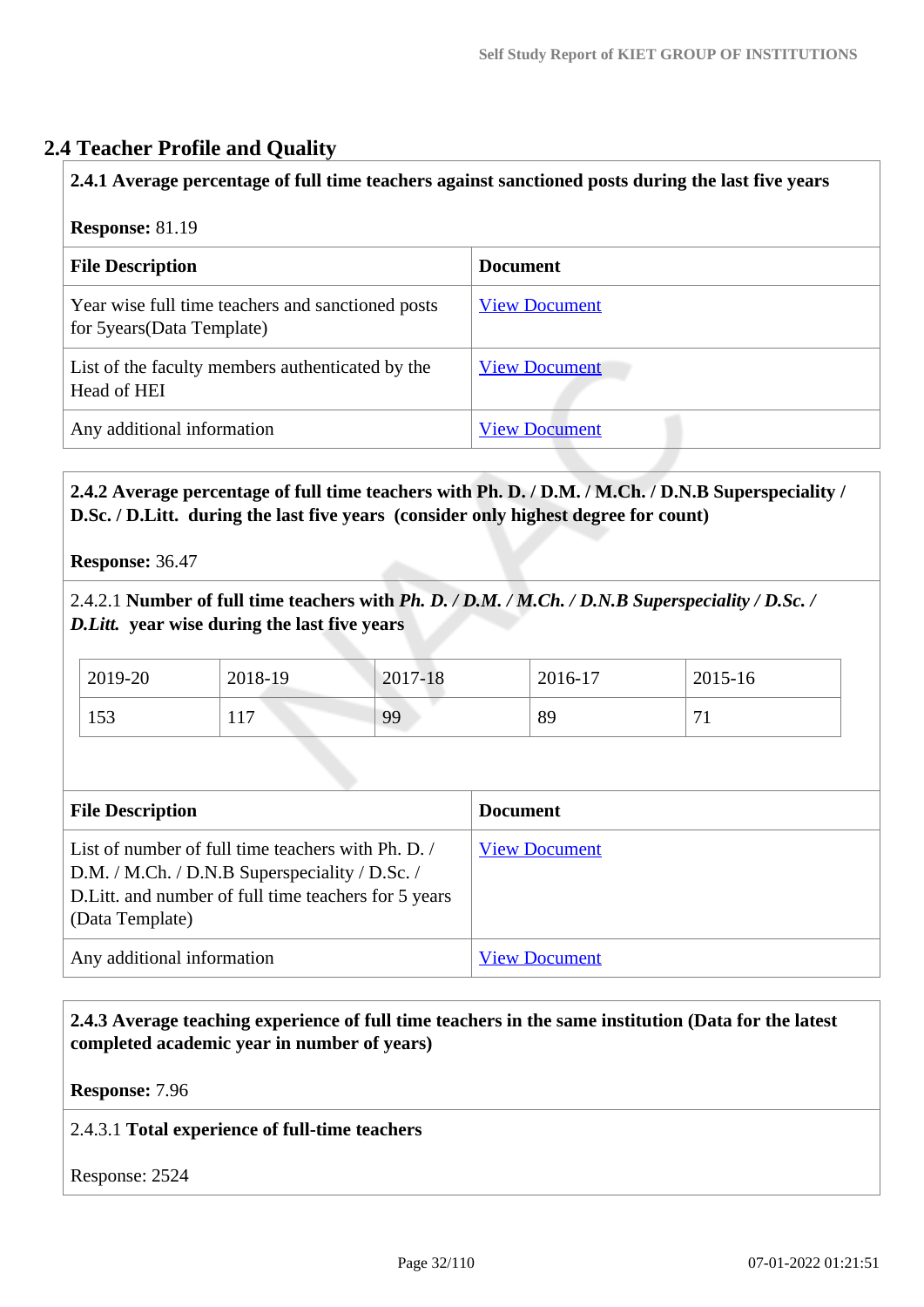| <b>File Description</b>                                                                           | <b>Document</b>      |
|---------------------------------------------------------------------------------------------------|----------------------|
| List of Teachers including their PAN, designation,<br>dept and experience details (Data Template) | <b>View Document</b> |

## **2.5 Evaluation Process and Reforms**

**2.5.1 Mechanism of internal assessment is transparent and robust in terms of frequency and mode**

#### **Response:**

The institute has an **exclusive Examination Cell headed by the Controller of Examination** for overseeing the smooth conduct of the internal and external examinations Effective implementation of evaluation reform of the university is strictly followed. The institute ensures compliance of process and procedure devised by the university to follow the continuous evaluation system. The conduct of three class tests**. i.e., CT-1. CT-2 and PUE (Pre-University Examination) adheres to the schedule mentioned in the academic calendar, issued before commencement of every semester by the office of Dean (Academics)**. Bloom's Taxonomy integrated in the question papers which include short answer type questions and the long answer type questions with internal choice to test the skills of the student. It also motivates the students to prepare for the entire syllabus and discourages selective study. The percentage of attendance is taken as eligibility criteria to appear in these internal assessment tests and students are informed at the beginning of every semester. Two sets of Question papers in each subject, as per the format issued from the Dean (Academics) office, are prepared, and handed over to the HoD. T**he question papers are reviewed, and the final set of paper in each subject is decided by the Moderation committee of the department.** The final question paper of all subjects of the department in the required number of copies is submitted to the examination cell. The answer sheets are evaluated and shown to students within three days from the date of examination. Marks obtained by students are uploaded on the in-house **Marks Monitoring System, MMS portal**. The results are analyzed and reviewed by the HoD to plan and execute corrective actions. Viva Voice and lab work considered for awarding internal marks in practical every semester. The internal assessment includes marks scored in Class tests and teacher assessment. Based on performance of students in assignments and overall percentage of attendance, the teacher assessment marks are awarded. It is ensured that the student views overall sessional marks awarded for the subject before he/she appears for university examination. The policy from the office of Dean (Academics) for continuous evaluation of student's projects is followed by every department. The lesson plan of every subject by respective faculty is uploaded on in -house ERP portal. Date of the lecture proposed is filled by the faculty at the beginning of the semester. Thereafter, the date of lecture held is linked with attendance uploading of students on the same portal. **The audit by the IQAC team of the institute is done twice in every semester to verify academic-related documents and adherence to norms of the institute with respect to theory subjects, continuous assessment in practical, and projects. An online Parent Teacher Meeting initiative is taken to seek suggestions & improvement in online classes.**

**During the COVID-19, for the smooth conduct of academic activities, Assessment, evaluation of internal examinations has been done online using Google classroom and LMS, KIET MOODLE exam system on AWS Cloud.**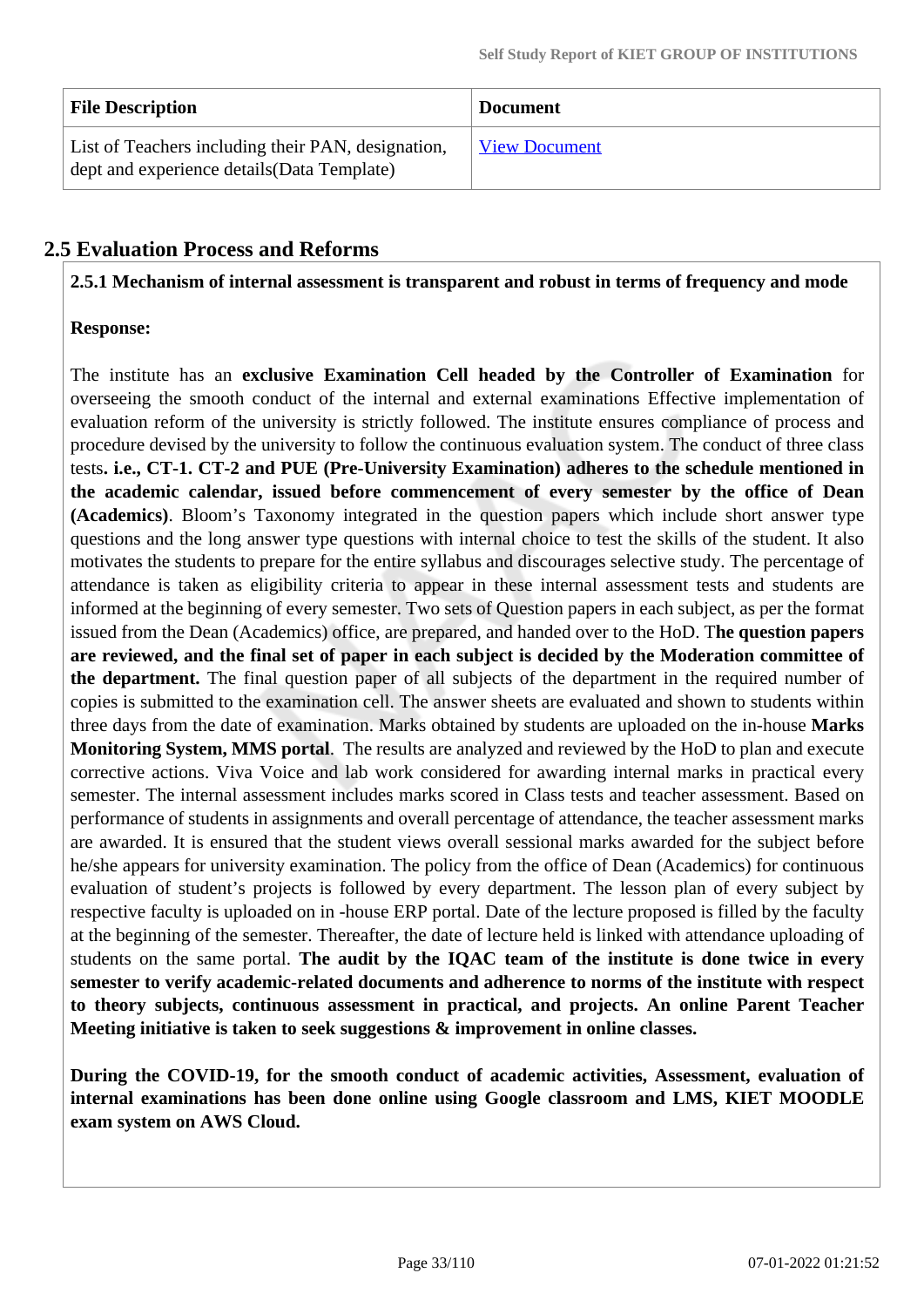| <b>File Description</b>         | <b>Document</b>      |
|---------------------------------|----------------------|
| Any additional information      | <b>View Document</b> |
| Link for additional information | <b>View Document</b> |

 **2.5.2 Mechanism to deal with internal/external examination related grievances is transparent, timebound and efficient** 

#### **Response:**

The examination committee of the institute constitutes Controller of Examination (COE), Joint COE, Deputy COEs and committee members. The committee prepares seating plans and segregate question papers room wise for distribution effectively. The committee also forms a flying squad (team of Additional Heads of department and Professors). The strict supervision is done by flying squad teams during internal examinations. For smooth conduction of examinations, a Discipline team is also constituted. This team comprises Dean (Students Welfare) and Chief Proctor. The examination and evaluation systems are transparent. Students are made aware of internal assessment as per criterion given in the teaching scheme by the university. The marks uploaded on the in-house Marks Monitoring System (MMS) on ERP portal can be viewed by the students in their account on this portal. For any grievance, students may approach concerned faculty or HoD. The portal is locked by the Dean (Academics) office after giving sufficient time to faculty for marks uploading. Thereafter, permission with valid reasoning to be provided by faculty for unlocking the portal to update marks, if any. **During Internal Examinations, UFM (unfair means) cases are handled as per UFM policy in SOP, Internal Examinations. The decision of evaluating the answer sheet or deduction of marks is taken at the centralized level. The UFM cases are forwarded to each department to comply according to the action defined, then a compliance report is sent to the office of Director and Dean (Academics)**. For External Examinations, the re-evaluation process is taken care of by the registrar office. The students are informed well in advance regarding circulars issued by the university for re-evaluation by the registrar office in coordination with the respective departments.

| <b>File Description</b>         | <b>Document</b>      |
|---------------------------------|----------------------|
| Any additional information      | <b>View Document</b> |
| Link for additional information | <b>View Document</b> |

## **2.6 Student Performance and Learning Outcomes**

 **2.6.1 Programme and course outcomes for all Programmes offered by the institution are stated and displayed on website and communicated to teachers and students.**

#### **Response:**

Programme Outcomes and Programme Specific Outcomes are displayed at various prime locations of each department in the institute premises. They are also available on the institute website for the awareness of faculties and students. Each classroom has a separate notice board, where Course Outcomes of all subjects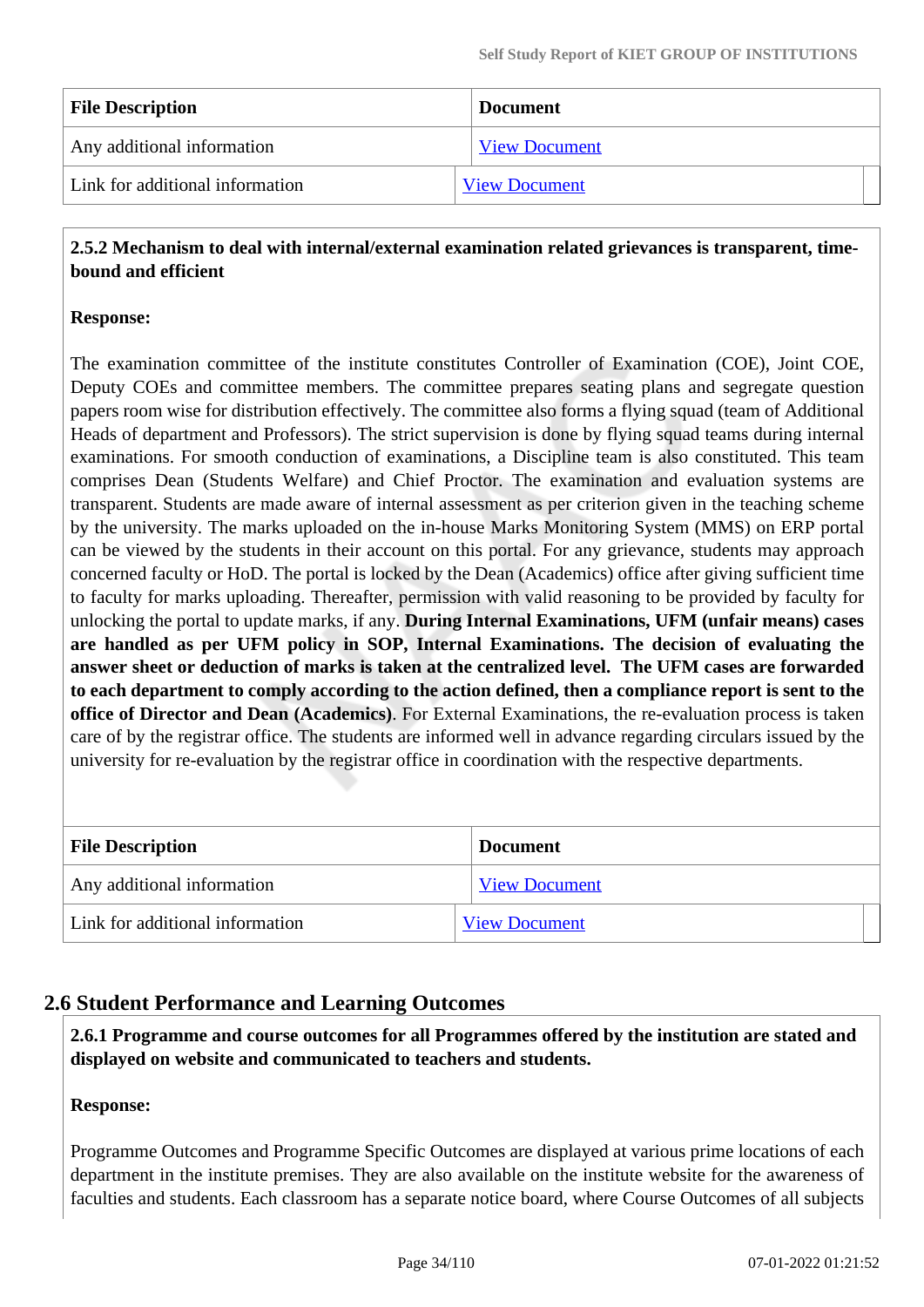in the ongoing semester are displayed for ready reference to the students. **As per the guidelines of Course file contents issued from the Dean (Academic) office, Programme Outcomes, Programme Specific Outcomes and Course outcomes are appended in the course file of the concerned subject**. They are helpful in developing the framework of teaching and learning process and to understand the various crosscutting issues pertaining to environment, values, and professional ethics. **The Course outcomes of all the courses are designed as per the syllabus prescribed by the university, considering Bloom's Taxonomy, and keeping in view the Vision & Mission of the department, Program Educational Objectives and Program Outcomes. The suitable teaching methods and curricular activities such as projects, industrial visits, etc. are planned to take into consideration the Program Outcomes (POs), Program Specific Outcomes (PSOs) and Course Outcomes (COs) for all programs offered by the institution**.

**According to academic guidelines during pandemic, the course file contents are uploaded on KIET LMS Moodle. The Program Outcomes and Course Outcomes are also uploaded as part of the course file content to aware students in virtual mode.**

The alumni are invited to interact with both the students and teachers at specific events and meetings. They share how the different courses shaped their careers and thus motivate students to appreciate the program outcomes. **The interaction with Alumni and industry resource persons helps in designing Mission & Vision of the concerned departments, in making PEOs & PSOs (Program Educational Outcomes and Program Specific Outcomes)**. The Alumni Engagement Cell of the institute also organizes various activities every year.

| <b>File Description</b>                                    | <b>Document</b>      |  |  |
|------------------------------------------------------------|----------------------|--|--|
| Upload COs for all Programmes (exemplars from<br>Glossary) | <b>View Document</b> |  |  |
| Upload any additional information                          | <b>View Document</b> |  |  |
| Past link for Additional information                       | <b>View Document</b> |  |  |

#### **2.6.2 Attainment of programme outcomes and course outcomes are evaluated by the institution.**

#### **Response:**

The institute has been working continuously on the attainments of Program Outcomes and Course Outcomes. The Course Outcomes (COs), Programme Outcomes (POs) and Programme Specific Outcomes (PSOs) are displayed in the campus at various locations and on the institute website. Assignments, Class Tests, and university examinations are substantially helping to evaluate these outcomes. The institute provides value-added courses, lectures on competitive examinations, career counseling and soft skills to achieve the actual outcomes at the end of the course.

The Course Outcomes (COs) are formed for each subject in all the programs. All the faculty members teaching a particular subject formulate the course outcomes and final approving authority is the department BoS in consultation with HoD. COs are formed by considering the learning levels of Bloom's Taxonomy. **COs are mapped with POs in Matrix form. Correlation levels 1, 2, 3 are defined as low, Moderate, &**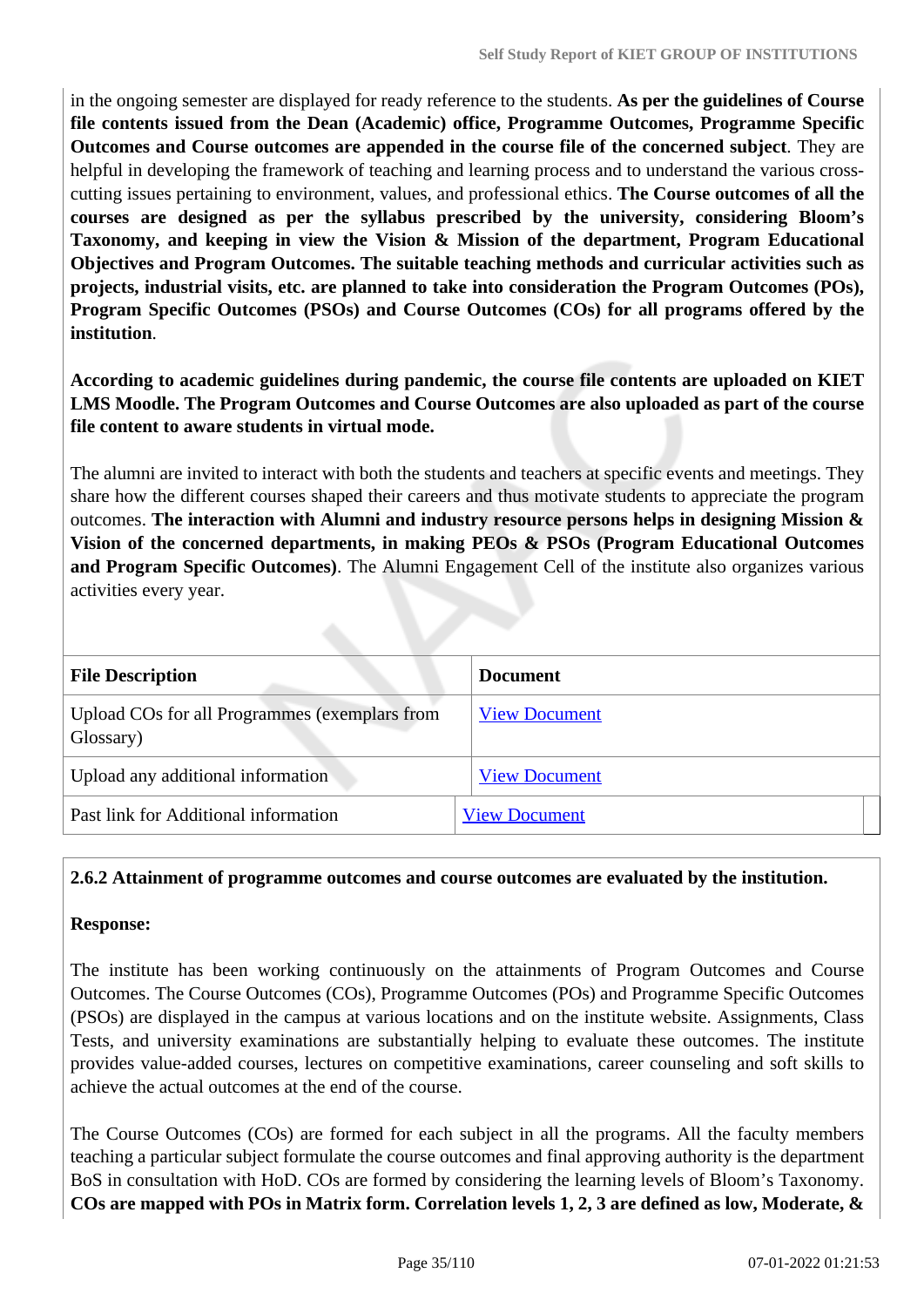**High, respectively. "-" or blank is used if there is no correlation. Two methods are adopted for attainment viz Direct Methods (Class test, Assignment/Tutorials, Seminar, Project, Lab attainment and external examination conducted by the University) & Indirect Methods (Curriculum Feedback survey, Graduate Exit Survey, Industry opinion survey, Input from outside agencies, Alumni Feedback Survey, Co-curricular & extra-curricular activities). Course wise CO Attainment is calculated by taking 70% contribution of external exam & 30% contribution of Internal Exams. The Attainment level is 1,2, & 3 respectively if 50% , 60 % & 70 % of students score more than Subject Average (Target) decided by Department with due justification,**

 Target level of External Exams for any subject will be the average of marks obtained by students of that subject in the last three years. Target level of Internal Exams for any subject will be the average marks obtained by students of that subject calculated from Class Tests marks (Excluding Teacher Assessment Marks) in the last three years. After the three tests, the average of these percentages is computed to decide the attainment level. Similarly, after the declaration of the university results, the percentage of students who attained the COs is computed. Here, it is assumed that the questions answered by a student cover all the course outcomes defined for that course.

 The Program Outcomes are attained through the attainment of Course Outcomes. This is called direct attainment of POs. The direct attainment of POs is the average of individual PO attainment values. For determining indirect attainment of POs, Curriculum Feedback Survey, Graduate Exit Survey, Industry Opinion Survey, input from outside agencies, Alumni Feedback Survey, Co-curricular & Extra Curricular Activities are conducted. The overall attainment of outcomes of a program (POs) is computed by adding direct attainment and indirect attainment values in the proportion of 80:20. All calculations are done through the ERP portal of the institute.

 **Gap analysis is done at the end of each semester. For odd semesters it is done in the next even semester, the action for gap fulfilment decided & implemented in the next odd semester. Similarly applicable for even semesters also.**

| <b>File Description</b>           | <b>Document</b>      |  |
|-----------------------------------|----------------------|--|
| Upload any additional information | <b>View Document</b> |  |

#### **2.6.3 Average pass percentage of Students during last five years**

#### **Response:** 93.3

2.6.3.1 **Number of final year students who passed the university examination year-wise during the last five years**

| 2019-20 | 2018-19 | 2017-18 | 2016-17 | 2015-16 |
|---------|---------|---------|---------|---------|
| 1373    | 1409    | 1345    | 1376    | 1401    |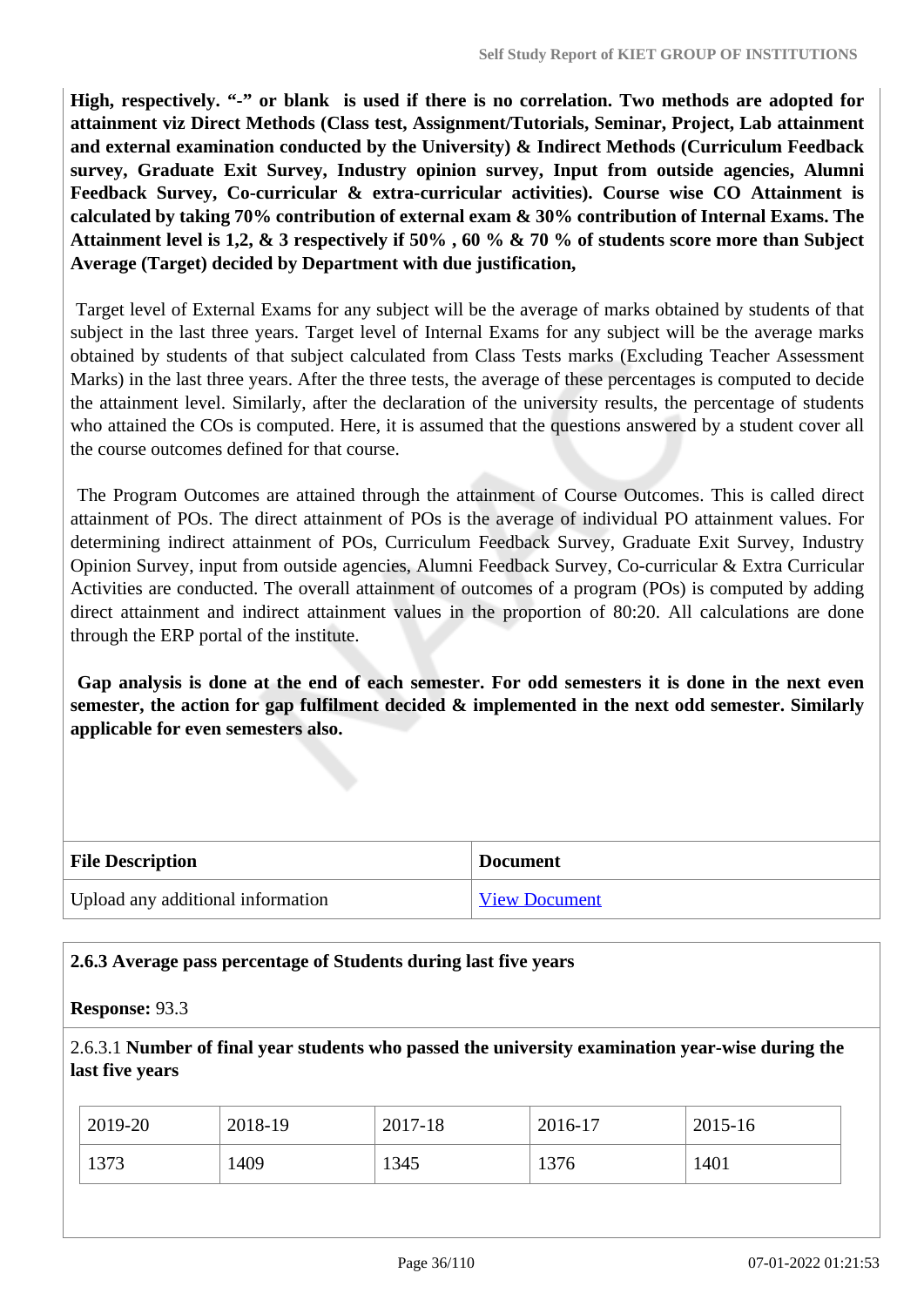# 2.6.3.2 **Number of final year students who appeared for the university examination year-wise during the last five years**

| 2019-20                           | 2018-19                                                                                               | 2017-18              |                 | 2016-17              | $2015 - 16$ |  |
|-----------------------------------|-------------------------------------------------------------------------------------------------------|----------------------|-----------------|----------------------|-------------|--|
| 1460                              | 1487                                                                                                  | 1434                 |                 | 1454                 | 1569        |  |
|                                   |                                                                                                       |                      |                 |                      |             |  |
| <b>File Description</b>           |                                                                                                       |                      | <b>Document</b> |                      |             |  |
|                                   |                                                                                                       |                      |                 |                      |             |  |
| (Data Template)                   | Upload list of Programmes and number of students<br>passed and appeared in the final year examination |                      |                 | <b>View Document</b> |             |  |
| Upload any additional information |                                                                                                       | <b>View Document</b> |                 |                      |             |  |
| Paste link for the annual report  |                                                                                                       | <b>View Document</b> |                 |                      |             |  |

# **2.7 Student Satisfaction Survey**

| 2.7.1 Online student satisfaction survey regarding teaching learning process |                      |
|------------------------------------------------------------------------------|----------------------|
| <b>Response: 3.49</b>                                                        |                      |
| <b>File Description</b>                                                      | <b>Document</b>      |
| Upload database of all currently enrolled students<br>(Data Template)        | <b>View Document</b> |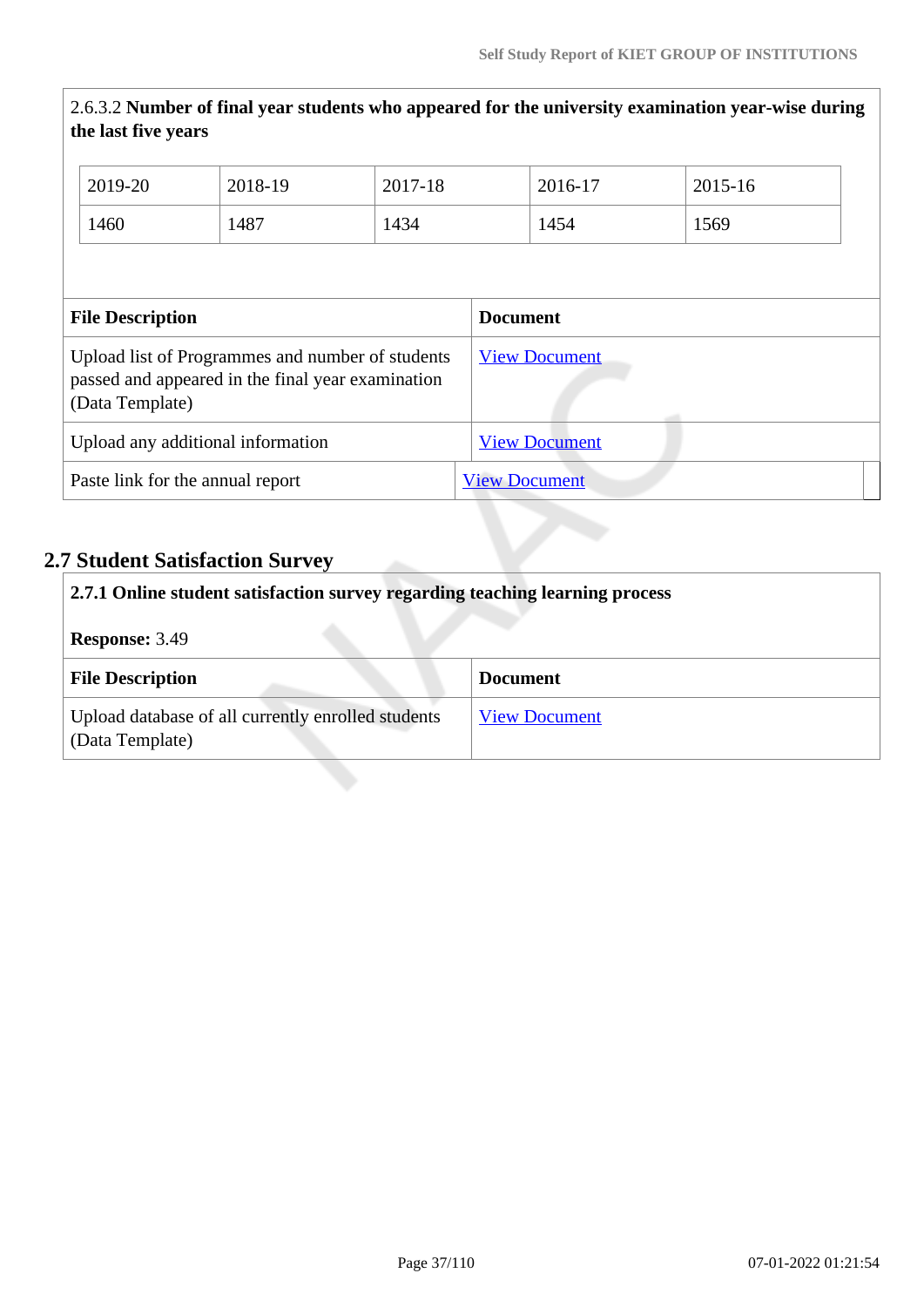# **Criterion 3 - Research, Innovations and Extension**

# **3.1 Resource Mobilization for Research**

 **3.1.1 Grants received from Government and non-governmental agencies for research projects, endowments, Chairs in the institution during the last five years (INR in Lakhs)** 

**Response:** 78.97

3.1.1.1 **Total Grants from Government and non-governmental agencies for research projects , endowments, Chairs in the institution during the last five years (INR in Lakhs)**

| 2019-20 | 2018-19 | 2017-18  | 2016-17 | 2015-16 |
|---------|---------|----------|---------|---------|
| 44.01   | 13.16   | $\sim$ 1 | 0.80    |         |

| <b>File Description</b>                                                             | <b>Document</b>      |
|-------------------------------------------------------------------------------------|----------------------|
| List of endowments / projects with details of grants                                | <b>View Document</b> |
| e-copies of the grant award letters for sponsored<br>research projects / endowments | <b>View Document</b> |

# **3.1.2 Percentage of teachers recognized as research guides (latest completed academic year) Response:** 5.05 3.1.2.1 **Number of teachers recognized as research guides** Response: 16 **File Description Document** Institutional data in prescribed format [View Document](https://assessmentonline.naac.gov.in/storage/app/hei/SSR/104099/3.1.2_1629875872_6511.pdf)

# **3.1.3 Percentage of departments having Research projects funded by government and non government agencies during the last five years**

**Response:** 38

3.1.3.1 **Number of departments having Research projects funded by government and nongovernment agencies during the last five years**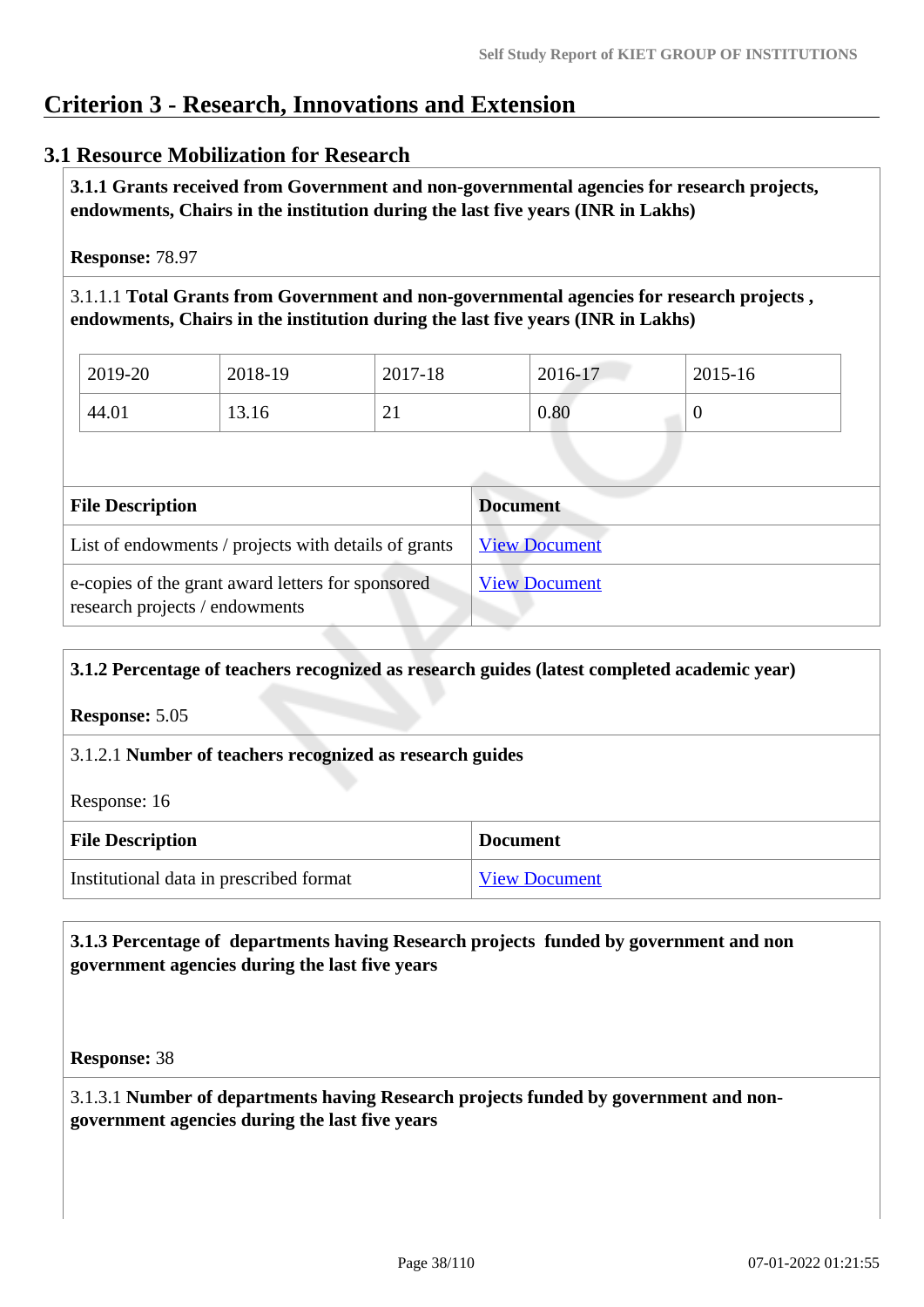| 2019-20                                       | 2018-19                                                   | 2017-18 | 2016-17              | 2015-16        |  |
|-----------------------------------------------|-----------------------------------------------------------|---------|----------------------|----------------|--|
| 6                                             | $\overline{4}$                                            | 6       | 3                    | $\overline{0}$ |  |
|                                               |                                                           |         |                      |                |  |
|                                               | 3.1.3.2 Number of departments offering academic programes |         |                      |                |  |
|                                               |                                                           |         |                      |                |  |
| 2019-20                                       | 2018-19                                                   | 2017-18 | 2016-17              | 2015-16        |  |
| 10                                            | 10                                                        | 10      | 10                   | 10             |  |
|                                               |                                                           |         |                      |                |  |
| <b>File Description</b>                       |                                                           |         | <b>Document</b>      |                |  |
| Supporting document from Funding Agency       |                                                           |         | <b>View Document</b> |                |  |
| List of research projects and funding details |                                                           |         | <b>View Document</b> |                |  |
|                                               | Paste link to funding agency website                      |         | <b>View Document</b> |                |  |

# **3.2 Innovation Ecosystem**

 **3.2.1 Institution has created an ecosystem for innovations and has initiatives for creation and transfer of knowledge**

# **Response:**

A sustainable ecosystem requires infrastructure, machines, equipment, skilled trainers and mentors. To create the ecosystem of innovation and transfer of knowledge within the institute, KIET Group of Institutions, Ghaziabad jointly with NSTEDB, the Department of Science & Technology, Government of India has established **Technology Business Incubator (TBI)** in 2007. KIET-TBI has a dedicated state of the art infrastructure viz. five Storeys furnished building, equipped with 24X7 internet & power supply. The core strength and thrust area of the KIET-TBI is ICT, Robotics Automation, Solar Energy, Automobile, E-mobility and SDG (Sustainable Development Goals). The Centre aims to train technology aspirants of all domains in multiple disciplines and foster research & product development and also inspires students to start their own ventures and businesses. A FabLab, part of the Global Network of more than 2000 labs across the world is also set up to nurture creativity and innovation amongst students.

KIET Group of Institutions is also having an **e-cell (Entrepreneurship Cell)**, a student body aimed to promote an entrepreneurial culture among the young minds of today's generation, and encouraging the entrepreneurial mindset of an aspiring individual to convert their "Drop of an Idea into an Ocean of Reality", through various activities and events. Also we have a dedicated **IP cell (Intellectual Property Cell)** to manage & protect intellectual property (IP) rights of academic and non-academic staff, students and TBI-KIET's incubates. This cell is working to educate and put forward transparent procedures for ownership, protection and commercialization of the developed IP while sustaining the core moral values of students, academic researchers and faculty, such as integrity, merit, academic freedom, and pursuit of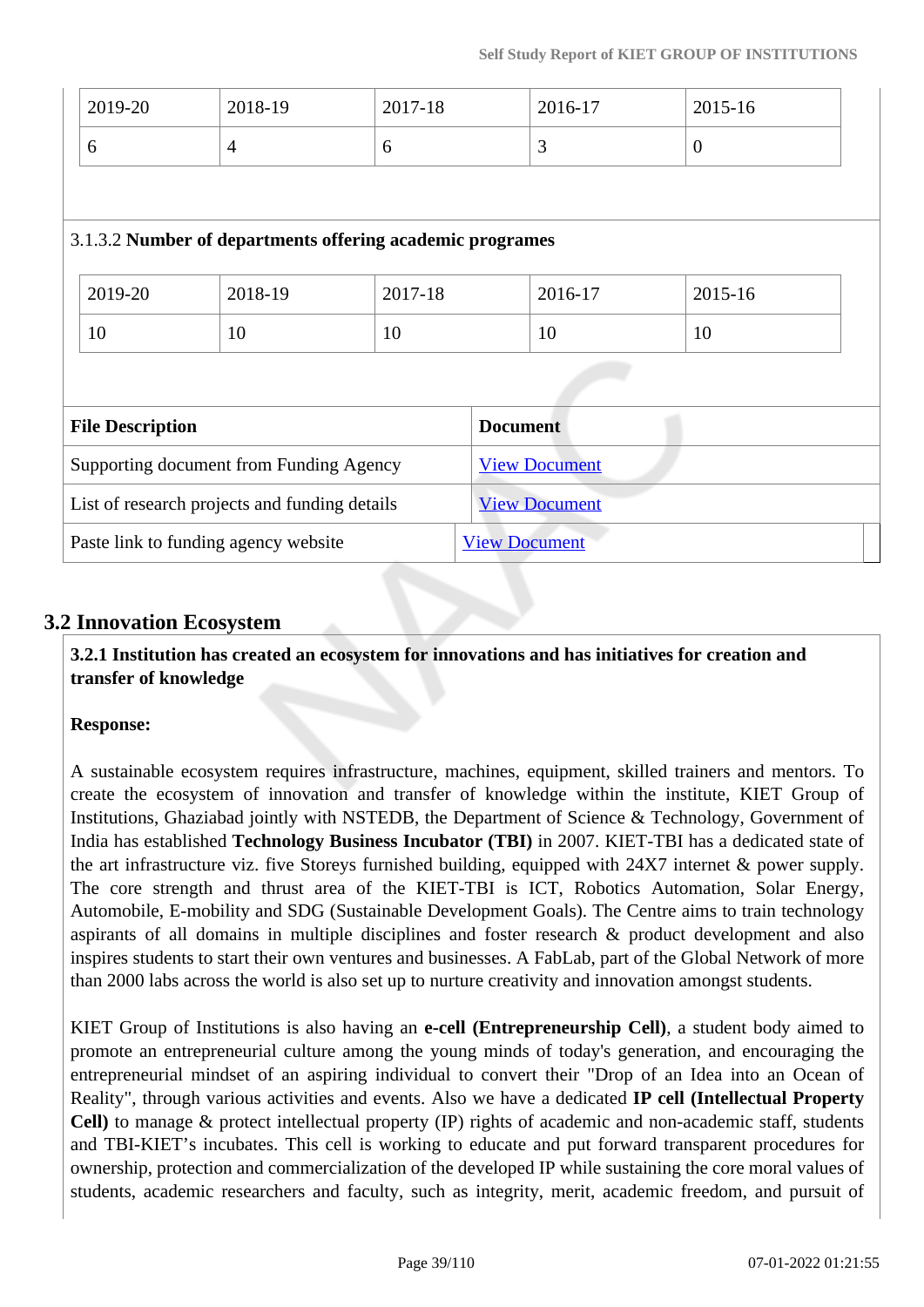excellence.

 We are also a **Scientific and Industrial Research Organization (SIRO)** approved by DSIR, Delhi. To promote Research and Innovation culture among faculty, Institute provides **Dr CV Raman** Awards to 10 best Researchers of KIET every year. Also the institute recognizes some faculty to work as **Research** faculty and encourages them by providing internal budgetary and administrative support and balancing their academic and administrative responsibilities.

The Institution has Integration of teaching and research by **Innovation Centre and Technical Clubs**. The Innovation Centre was established to promote and inculcate the culture of learning by doing, and to provide a platform for the innovative work to create better, talented, creative and well-groomed engineers. The centre offers opportunities to augment the theoretical knowledge of students through a project based curriculum thereby enabling them for the competitive job market. Technical clubs running in different departments provide an opportunity to connect to innovative work with real world problems/ industry needs and also leads to the creation of market ready projects. Apart from this, specialized lab facilities are available in the campus like **D-Link, NI-LabView, Innovation Lab with IoT and Robotics facilities** to name a few.

 The Institute also has a strong Academic Body comprising representatives from Government, Industry, Banks, R&D Institutions and Academia to mentor and impart knowledge through a series of regular sessions and workshops on emerging technologies, inculcating problem-solving skills and entrepreneurship.

| <b>File Description</b>               | <b>Document</b>      |
|---------------------------------------|----------------------|
| Upload any additional information     | <b>View Document</b> |
| Paste link for additional information | <b>View Document</b> |

 **3.2.2 Number of workshops/seminars conducted on Research Methodology, Intellectual Property Rights (IPR) and entrepreneurship during the last five years**

**Response:** 235

3.2.2.1 **Total number of workshops/seminars conducted on Research Methodology, Intellectual Property Rights (IPR) and entrepreneurship year-wise during last five years** 

| 2019-20          | 2018-19 | 2017-18 | 2016-17 | 2015-16                  |
|------------------|---------|---------|---------|--------------------------|
| $\Omega$<br>- 33 | 48      | 53      | 74      | $\sim$<br>$\overline{ }$ |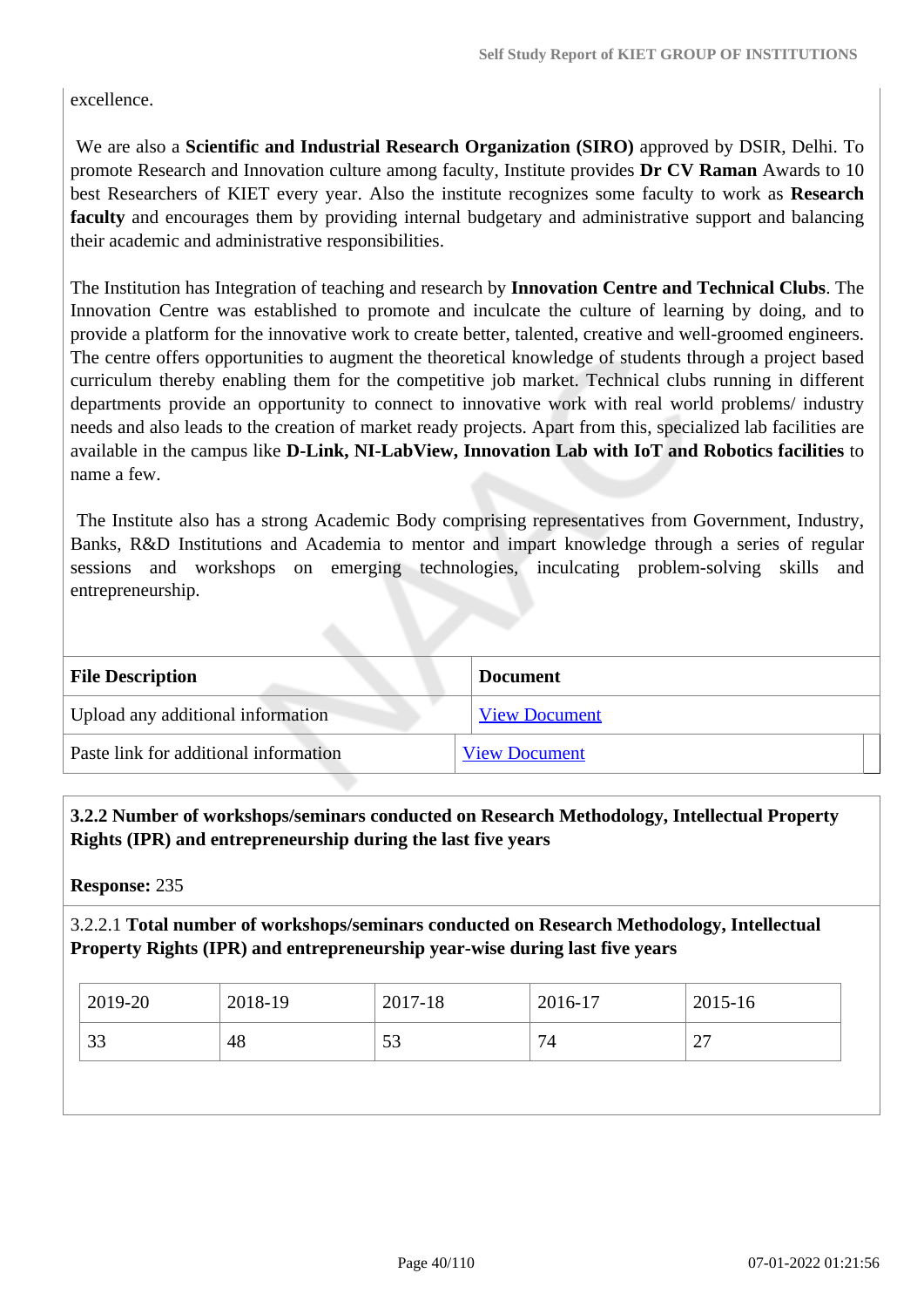| <b>File Description</b>                        | <b>Document</b>      |
|------------------------------------------------|----------------------|
| Report of the event                            | <b>View Document</b> |
| List of workshops/seminars during last 5 years | <b>View Document</b> |
| Any additional information                     | <b>View Document</b> |

# **3.3 Research Publications and Awards**

| 3.3.1 Number of Ph.Ds registered per eligible teacher during the last five years                     |                      |
|------------------------------------------------------------------------------------------------------|----------------------|
| <b>Response:</b> 1.66                                                                                |                      |
| 3.3.1.1 How many Ph.Ds registered per eligible teacher within last five years                        |                      |
| Response: 53                                                                                         |                      |
| 3.3.1.2 Number of teachers recognized as guides during the last five years                           |                      |
| Response: 32                                                                                         |                      |
| <b>File Description</b>                                                                              | <b>Document</b>      |
| List of PhD scholars and their details like name of<br>the guide, title of thesis, year of award etc | <b>View Document</b> |
| Any additional information                                                                           | <b>View Document</b> |
| URL to the research page on HEI website                                                              | <b>View Document</b> |

# **3.3.2 Number of research papers per teachers in the Journals notified on UGC website during the last five years**

**Response:** 1.35

3.3.2.1 **Number of research papers in the Journals notified on UGC website during the last five years.**

| 2019-20    | 2018-19 | 2017-18 | 2016-17 | 2015-16 |
|------------|---------|---------|---------|---------|
| 173<br>179 | 98      | 45      | 44      | 28      |

| <b>File Description</b>                                                               | <b>Document</b> |
|---------------------------------------------------------------------------------------|-----------------|
| List of research papers by title, author, department,<br>name and year of publication | View Document   |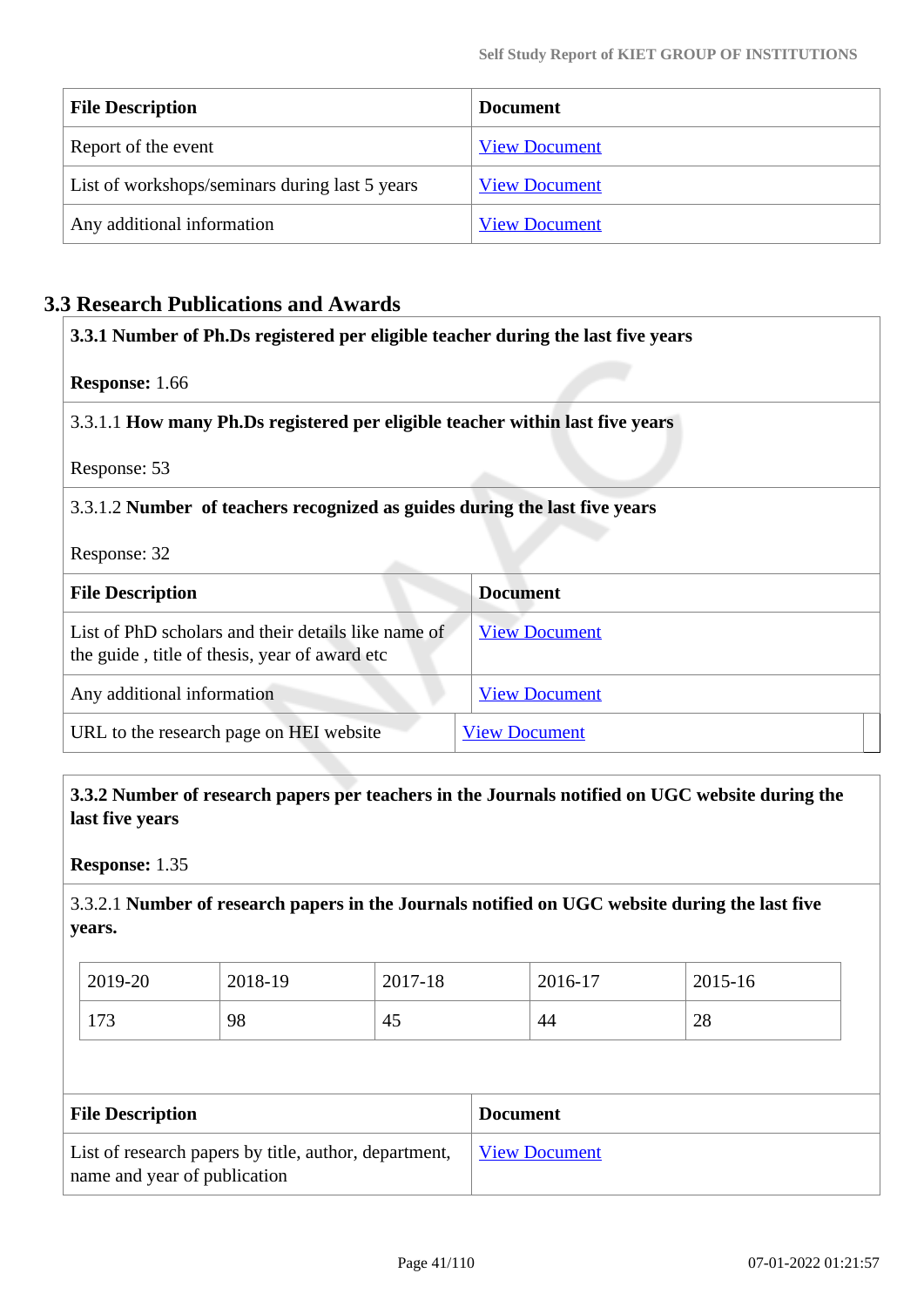# **3.3.3 Number of books and chapters in edited volumes/books published and papers published in national/ international conference proceedings per teacher during last five years**

#### **Response:** 0.1

### 3.3.3.1 **Total number of books and chapters in edited volumes/books published and papers in national/ international conference proceedings year-wise during last five years**

| 2019-20                                                   | 2018-19 | 2017-18              |                      | 2016-17 | 2015-16 |
|-----------------------------------------------------------|---------|----------------------|----------------------|---------|---------|
| 23                                                        | 3       | 3                    | $\theta$             |         | -1      |
|                                                           |         |                      |                      |         |         |
| <b>File Description</b>                                   |         |                      | <b>Document</b>      |         |         |
| List books and chapters edited volumes/books<br>published |         | <b>View Document</b> |                      |         |         |
| Any additional information                                |         |                      | <b>View Document</b> |         |         |

### **3.4 Extension Activities**

 **3.4.1 Extension activities are carried out in the neighborhood community, sensitizing students to social issues, for their holistic development, and impact thereof during the last five years.**

#### **Response:**

KIET Group of Institutions is much concerned about the underprivileged section of the society and is continuously working for their development. Considering this moral responsibility towards the society, students of KIET Group of Institutions, who work for the welfare of the underprivileged people, are running a **NGO named UDDESHHYA**, registered under **Society Act 1860**. UDDESHHYA envisions a society where everyone lives with the basic necessities and understands that happiness lies in living for others, that's why the tagline says "Living for a Reason". The team is always engaged in various social awareness programs from time to time with a motive to bring a positive change in the society.

Under the **project 'UJAGAR'**, the team carries out various awareness programs such as Nukkad Natak, skits, mime etc. to inform people about various social issues. Also, along with its Blood Donation team, tries to raise the importance of blood donation. Every year the team tries to collaborate with different organizations to organize a blood donation camp so that the awareness can be raised.

Every year on 26th January team performs Nukkad Natak in both slums and Asalatnagar Government School on topics of social concern such as-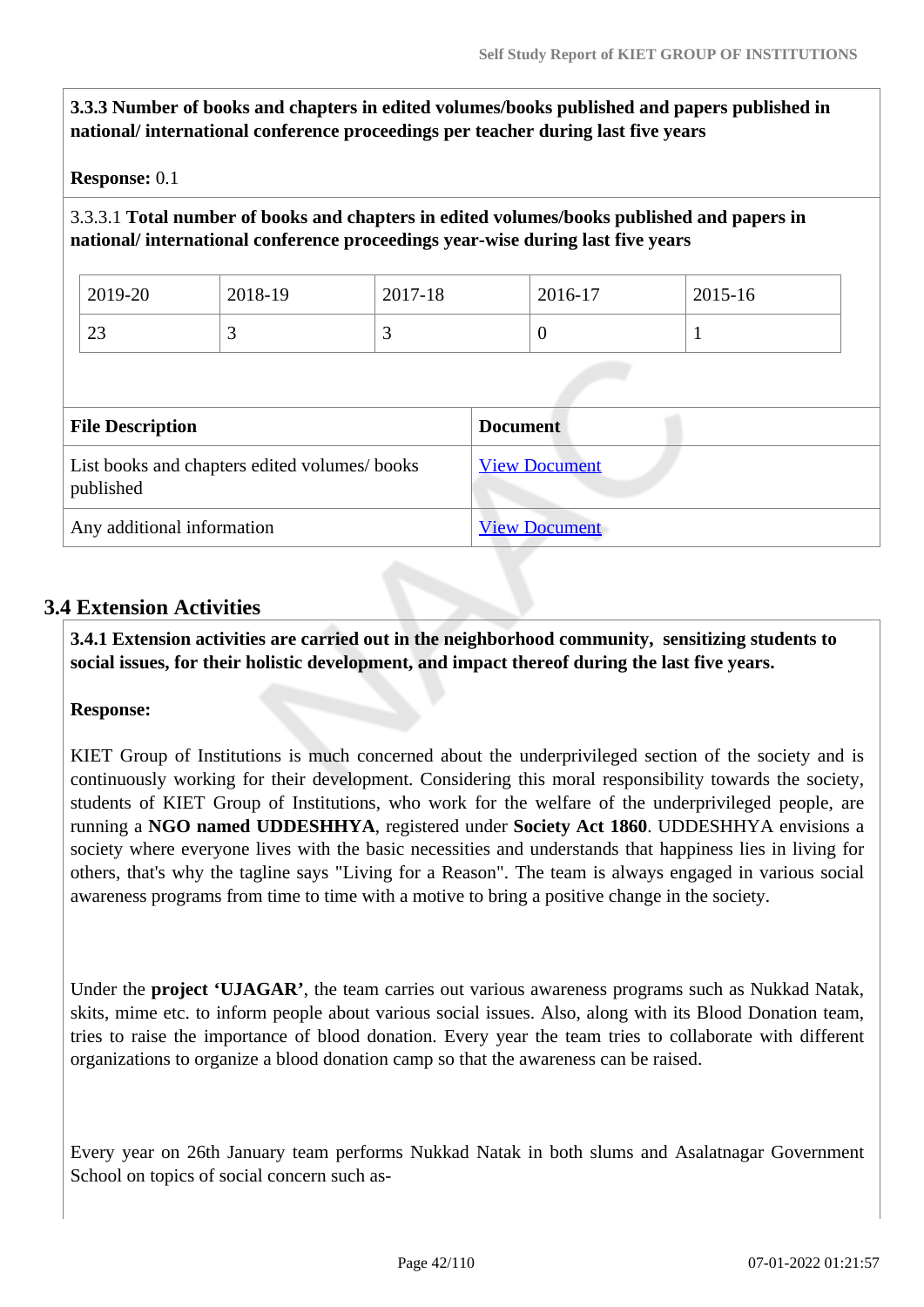- Women Empowerment
- Importance of Education
- Importance of Cleanliness and Hygiene
- And many more topics to make people of slums and schools aware about these issues.

Every year during the college Annual Fest team performs a 'MIME' act- which is a silent storytelling act on various topics of social development and various concerns such as-

- Pulwama Attack (2019)
- Life of a transgender and their role in nation building
- Road Safety
- Growing influence of women in armed forces

In the past year's team carried out awareness programs in various creative manners. One such initiative was **'PICK A TABOO'**- which was started to commence discussion on various taboos prevalent in our society. The topics were-

- Sex Education
- Surrogacy
- Organ Donation

The team also organizes various distribution campaigns and surveys from time to time to inform people about various social issues. Team also participated in the '**Cauvery Calling Campaign**' and started an online event to raise awareness towards it. Even in this lockdown period where physical activity was very much restricted, the team also opted for an online platform and organized various awareness programs through social media sites about the virus and safety precautions.

 The Institute has a **Unnat Bharat Abhiyan (UBA)** Cell which looks after the various UBA Activities like Health Awareness camps, Covid Awareness camps and other activities related to Covid-19 like distribution of masks, sanitizers etc. Mission of Unnat Bharat Abhiyan is to enable higher educational institutions to work with the people of rural India in identifying development challenges and evolving appropriate solutions for accelerating sustainable growth. During lockdown, different products and materials were designed and manufactured and due to which the society benefited to fight against Covid-19 virus.

 The Faculty members have also contributed to the **Chief Minister's Distress Relief Fund** (Fight Against Covid-19) by giving a one-day salary.

| <b>File Description</b>               | <b>Document</b>      |
|---------------------------------------|----------------------|
| Upload any additional information     | <b>View Document</b> |
| Paste link for additional information | <b>View Document</b> |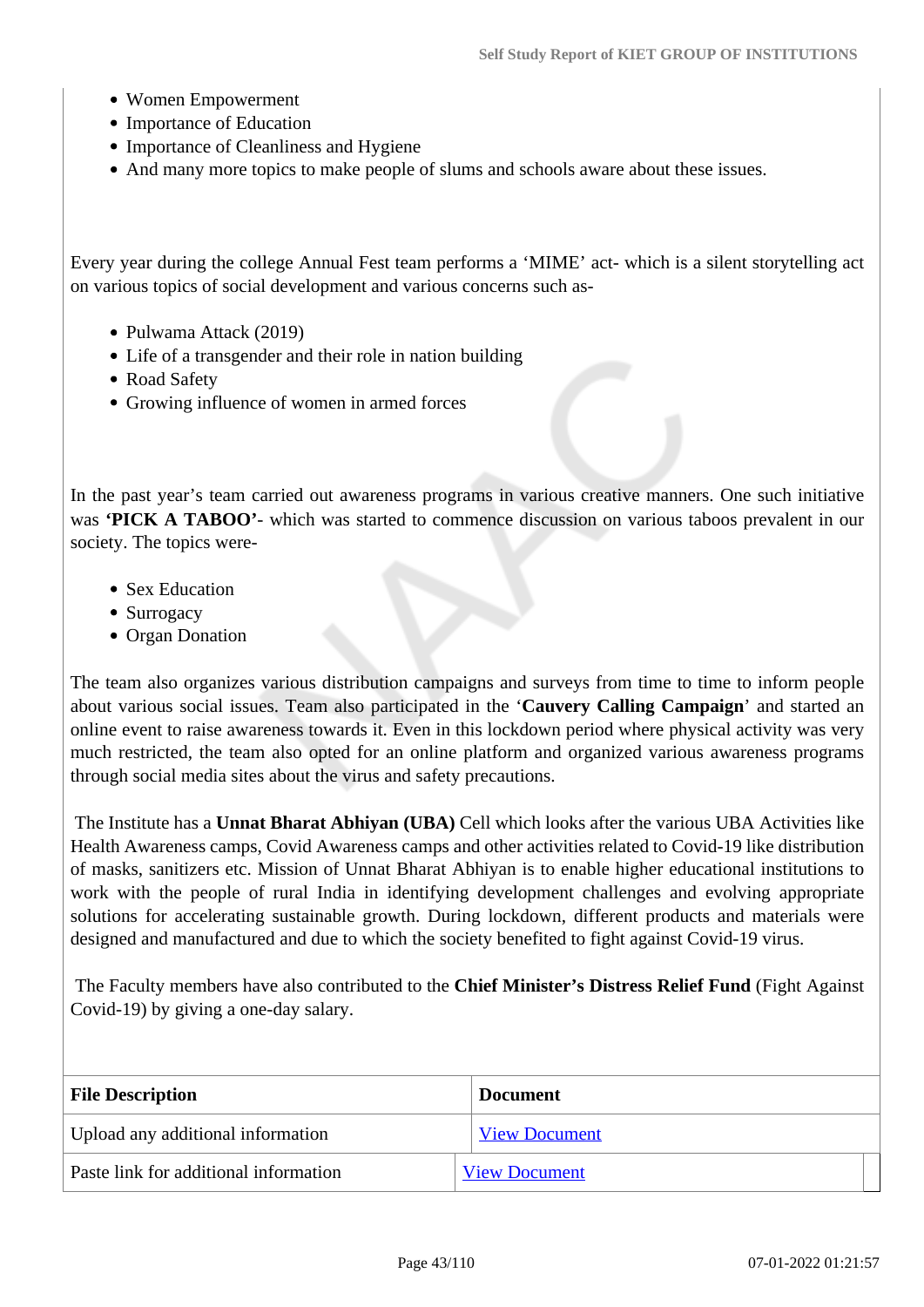# **3.4.2 Number of awards and recognitions received for extension activities from government/ government recognised bodies during the last five years**

#### **Response:** 2

3.4.2.1 **Total number of awards and recognition received for extension activities from Government/ Government recognised bodies year-wise during the last five years.**

| 2019-20 | 2018-19 | 2017-18 | 2016-17 | $12015 - 16$ |
|---------|---------|---------|---------|--------------|
|         |         | v       |         | ν            |

| <b>File Description</b>                                     | <b>Document</b>      |
|-------------------------------------------------------------|----------------------|
| Number of awards for extension activities in last 5<br>year | <b>View Document</b> |
| e-copy of the award letters                                 | <b>View Document</b> |

### **3.4.3 Number of extension and outreach programs conducted by the institution through NSS/NCC, Government and Government recognised bodies during the last five years**

#### **Response:** 102

3.4.3.1 **Number of extension and outreached Programmes conducted in collaboration with industry, community and Non- Government Organizations through NSS/ NCC/ Red Cross/ YRC etc., yearwise during the last five years**

| 2019-20          | 2018-19                            | 2017-18 | 2016-17 | 2015-16 |
|------------------|------------------------------------|---------|---------|---------|
| $\epsilon$<br>50 | $\sim$<br>$\overline{\phantom{0}}$ | 14      | 10      |         |

| <b>File Description</b>                                                                                          | <b>Document</b>      |
|------------------------------------------------------------------------------------------------------------------|----------------------|
| Reports of the event organized                                                                                   | <b>View Document</b> |
| Number of extension and outreach Programmes<br>conducted with industry, community etc for the last<br>five years | <b>View Document</b> |

 **3.4.4 Average percentage of students participating in extension activities at 3.4.3. above during last five years**

**Response:** 11.9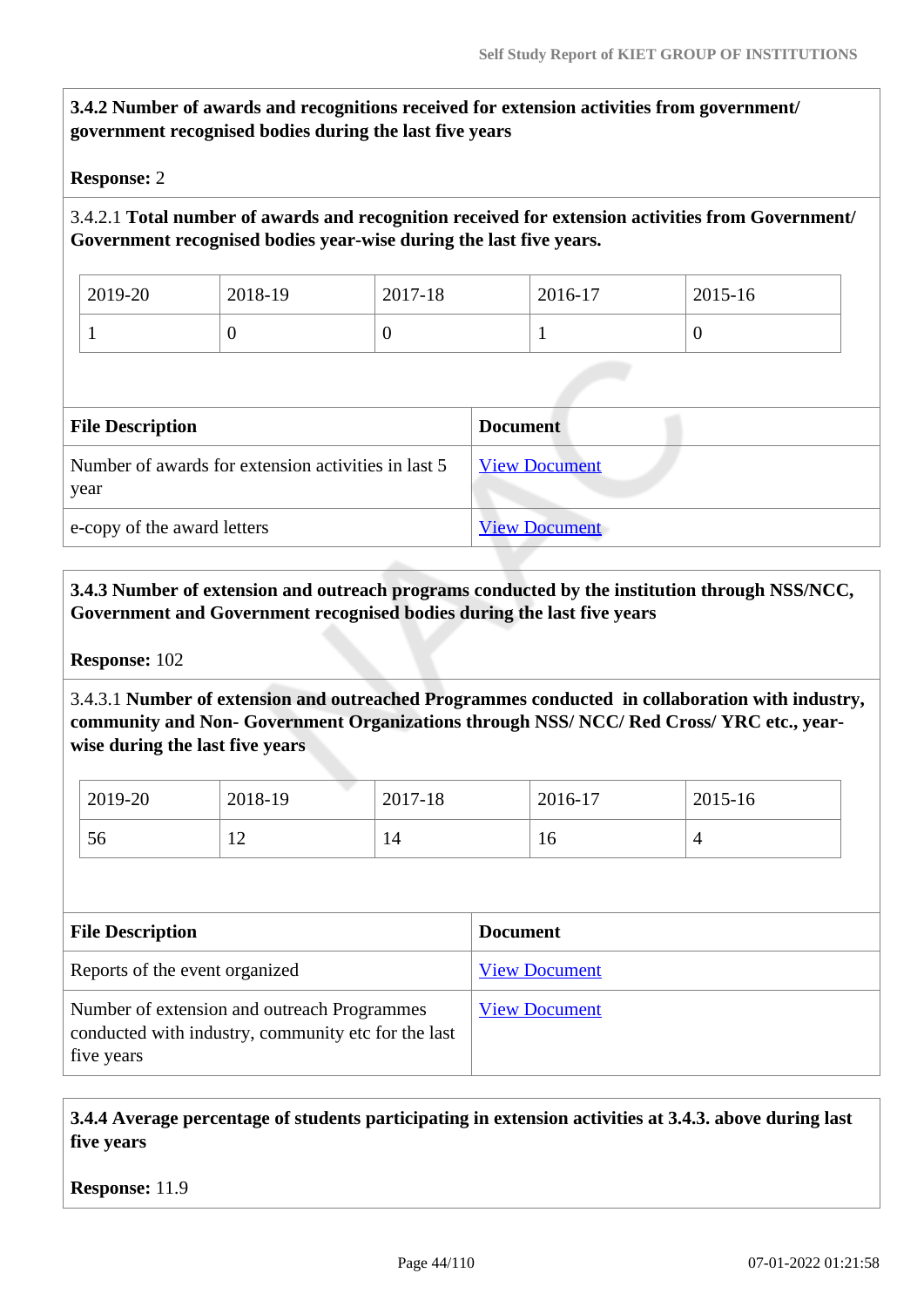3.4.4.1 **Total number of Students participating in extension activities conducted in collaboration with industry, community and Non- Government Organizations such as Swachh Bharat, AIDs awareness, Gender issue etc. year-wise during last five years**

| 2019-20                 | 2018-19 | 2017-18 |                 | 2016-17              | 2015-16 |
|-------------------------|---------|---------|-----------------|----------------------|---------|
| 2136                    | 375     | 371     |                 | 314                  | 90      |
|                         |         |         |                 |                      |         |
|                         |         |         |                 |                      |         |
| <b>File Description</b> |         |         | <b>Document</b> |                      |         |
| Report of the event     |         |         |                 | <b>View Document</b> |         |

# **3.5 Collaboration**

 **3.5.1 Number of Collaborative activities for research, Faculty exchange, Student exchange/ internship per year**

**Response:** 1

3.5.1.1 **Number of Collaborative activities for research, Faculty exchange, Student exchange/ internship year-wise during the last five years**

| 2019-20 | 2018-19 | 2017-18 | 2016-17        | $2015 - 16$ |
|---------|---------|---------|----------------|-------------|
|         |         | ິ       | <sup>-</sup> C | ິ           |

| <b>File Description</b>                                                                                                            | <b>Document</b>      |
|------------------------------------------------------------------------------------------------------------------------------------|----------------------|
| e-copies of related Document                                                                                                       | <b>View Document</b> |
| Details of Collaborative activities with<br>institutions/industries for research, Faculty<br>exchange, Student exchange/internship | <b>View Document</b> |

 **3.5.2 Number of functional MoUs with institutions, other universities, industries, corporate houses etc. during the last five years** 

**Response:** 1

3.5.2.1 **Number of functional MoUs with Institutions of national, international importance, other universities, industries, corporate houses etc. year-wise during the last five years**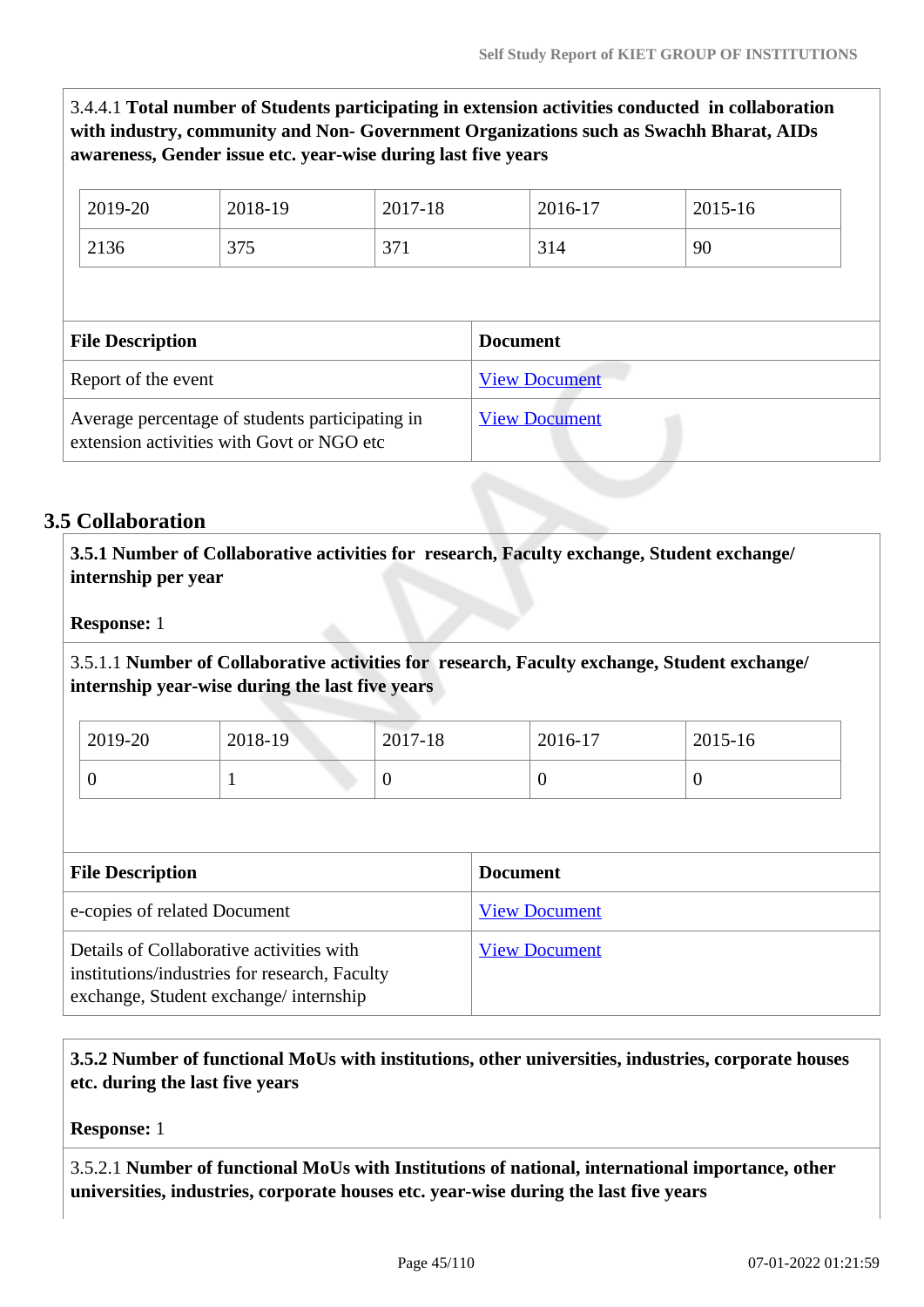|                                                                                                                                             | 2019-20                                                             | 2018-19  | 2017-18        |                      | 2016-17              | 2015-16  |
|---------------------------------------------------------------------------------------------------------------------------------------------|---------------------------------------------------------------------|----------|----------------|----------------------|----------------------|----------|
|                                                                                                                                             | $\overline{0}$                                                      | $\bf{1}$ | $\overline{0}$ |                      | $\overline{0}$       | $\theta$ |
|                                                                                                                                             |                                                                     |          |                |                      |                      |          |
|                                                                                                                                             | <b>File Description</b>                                             |          |                | <b>Document</b>      |                      |          |
|                                                                                                                                             | e-Copies of the MoUs with institution/<br>industry/corporate houses |          |                |                      | <b>View Document</b> |          |
| Details of functional MoUs with institutions of<br>national, international importance, other universities<br>etc during the last five years |                                                                     |          |                | <b>View Document</b> |                      |          |
| Any additional information                                                                                                                  |                                                                     |          |                | <b>View Document</b> |                      |          |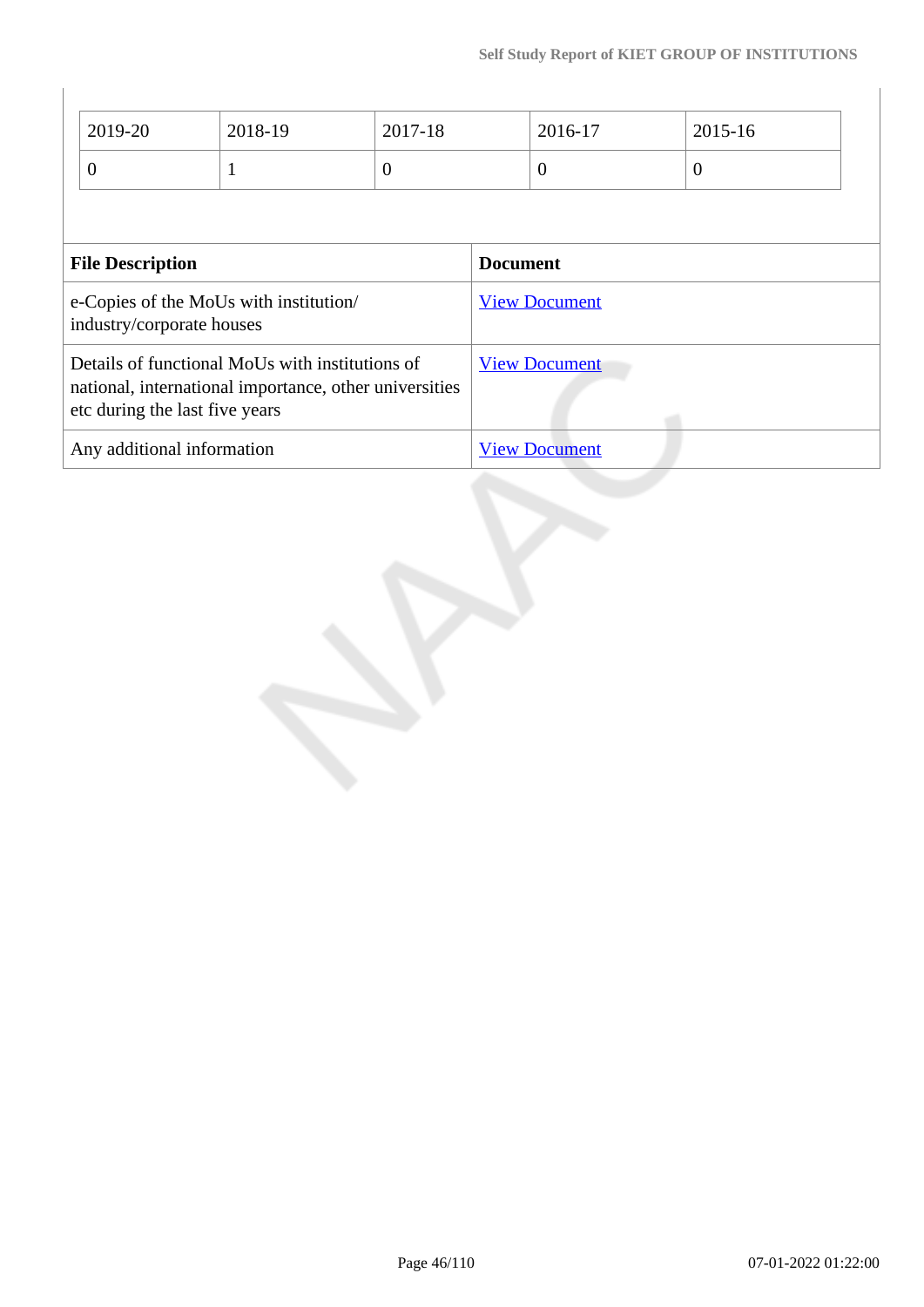# **Criterion 4 - Infrastructure and Learning Resources**

# **4.1 Physical Facilities**

 **4.1.1 The Institution has adequate infrastructure and physical facilities for teaching- learning. viz., classrooms, laboratories, computing equipment etc.** 

#### **Response:**

KIET Group of Institutions has adequate infrastructure in terms of smart Classrooms, computer labs, **library (Knowledge Resource Centre-KRC)**, language lab, faculty rooms, Seminar Halls with Audio Visual facilities. The whole campus has an Internet facility with having a bandwidth of 510 Mbps. The campus has a well-equipped **gymnasium, yoga room, sports, infrastructure for cultural activities**, **double-story canteen,** and **shopping complex**. In the institute, each department has facilities like a **Xerox machine, scanner, and printer**. The institute also has a **Medical Inspection Room** having **2 beds**. The total **campus area is 73652.79 sqm** and the built-up area is **88040.77 sqm**. There are **three miniconference halls**, **three conference halls,** and a **550 capacity Air-conditioned Auditorium**. The institution ensures optimal utilization of physical infrastructure around the year through Regular campus activities.

### **Teaching Learning Facilities**

The Institute has **101 classrooms** of approximately **80 sqm**. Each room has more than **60 students** sitting capacity with well-equipped student desks. All classrooms have an adequate number of facilities i.e., **wi-fi, LAN, LCD Projectors, and smart boards with the audio facility**. The classrooms and corridors are designed to be airy enough to provide a comfortable and pleasing environment for academics. All the academic blocks in the institute are well connected physically and provided **with Ramps and Lifts** making it barrier-free for **physically challenged students/ people**.

Apart from classrooms, the Institute has laboratories with the latest and up-to-date equipment for **experiential learning and project development**. All the departments maintain the laboratory equipment regularly as per institute policy. The School of Pharmacy has a **botanical garden**, **animal house**, and **museum**. The institute established **centres of excellence** for the development of Industry readiness skills in the students to fill the gap of academia and industry.

Each department regularly organizes seminars, workshops, guest lectures, invited talks, and faculty development programs for students and faculty members to enhance their learning. For this purpose, the institute has sufficient infrastructure within the department and at the institute level viz. three Conference Rooms and three Seminar halls, and one auditorium.

During **COVID-19**, the Institution has shifted to an online learning process through different platforms for example: - **MS Team, Zoom, Google classroom, and institute's LMS (Moodle server)**. To encourage a **blended learning** mode, classrooms are prepared with a camera-enabled system. The Academic guidelines have been changed during the **COVID-19** for the smooth conduct of all academic activities. Assessment and evaluation of internal examinations have been done online using **LMS, KIET MOODLE** exam system on **AWS Cloud**.

# **Library(KRC)**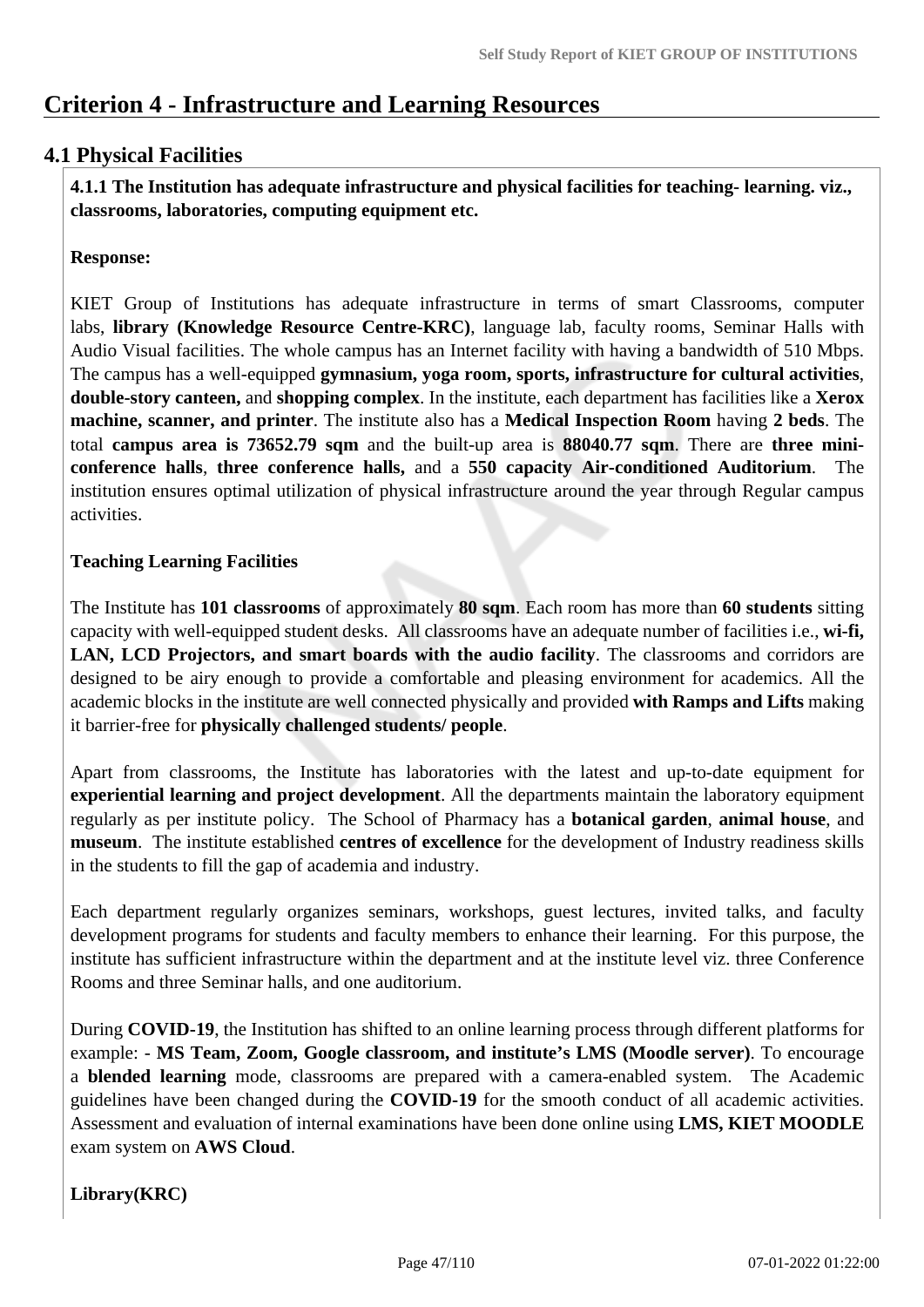The institute has a well-equipped, air-conditioned **Central Library(1075 sqm.)**, **School of Management Library(104.5 sqm.),** and **School of Pharmacy Library(157.37 sqm.)**. Additionally, each department has its own library. The central library has **140130 books with 7377 titles**, **1767 bounded journals,** and **104 periodicals**. The KIET **School of Management** has **15144 books** with **1696 titles** and **15 periodicals**. The **KIET School of Pharmacy** has **13528 books** with **1496 titles**, **134 bounded journals,** and **27 periodicals**. The Libraries of the institute are managed by well-qualified Librarians and staff members. All the libraries are accessible to the students and faculty members physically and online as per their needs.

| <b>Document</b>      |
|----------------------|
| <b>View Document</b> |
| <b>View Document</b> |
|                      |

 **4.1.2 The Institution has adequate facilities for cultural activities, sports, games (indoor, outdoor), gymnasium, yoga centre etc.** 

#### **Response:**

KIET Group of Institutions has created an adequate infrastructure for harnessing the potential of the youth & promoting students' interest in sports, cultural and extra-curricular activities. The Institute has a **well-furnished Auditorium**, **Multipurpose halls,** and **grounds** with all important amenities designed for organizing **cultural, sports, and other events**. The Institute uses an **air-conditioned auditorium** to organize curricular and extracurricular activities. This auditorium is equipped with a Panasonic cinema projector, screen 40 ft X 20 ft, Seltos sound system, and an acoustic music system.

For sports, kits and amenities are provided to the students in adequate numbers for regular practice, **Inter Hostel Sports Competition, and tournaments**. Institute also organizes sports activities for the employees. Institute organizes **"RANN"** (**Inter Institute sports competition**) for students every year. The institute also has **clubs to promote extra-curricular activities i.e., Fashion Club, Dance Club, and Music Club,** etc. to motivate students. In the institute, **Odyssey – The Literary Society of KIET** is established to bring all literature and writing enthusiasts under the same roof. The main objective of society is to inculcate the passion of reading, writing, and speaking amongst the students and nurture their talent to a large extent. This society also organizes the **Literary Fest** at the institute level. All winners of Literary fest participate in the **affiliating university Literary Fest**. The institute also organizes **Annual Fest** "**EPOQUE**" and **Inter Institute Cultural Fest "Prastuti'**' every year in which various institutes of Delhi-NCR participate with full enthusiasm. During the COVID 19, all cultural activities are organized in online mode (https://www.kiet.edu/Activities).

The Institute has both **indoor & outdoor sports** infrastructure i.e., **Football Ground, Cricket Net, Badminton, Table Tennis, and basketball** areas. In the institute, there are three **gymnasium**s i.e., 1 Boy (182 sqm), 2 Girls (90 sqm and 150 sqm). The institute has **Indoor games facilities** i.e., **Table Tennis Court** (150 sqm), **Billiards Table** (151 sqm) & **Badminton Court** (212.357 sqm) and outdoor facilities i.e., **Cricket Ground** (6938.5 sqm), **Football Ground** (11,400 sqm), **Volleyball Court** (162 sqm), **Tennis Court** (390.39 sqm), **Badminton Court** (510 sqm).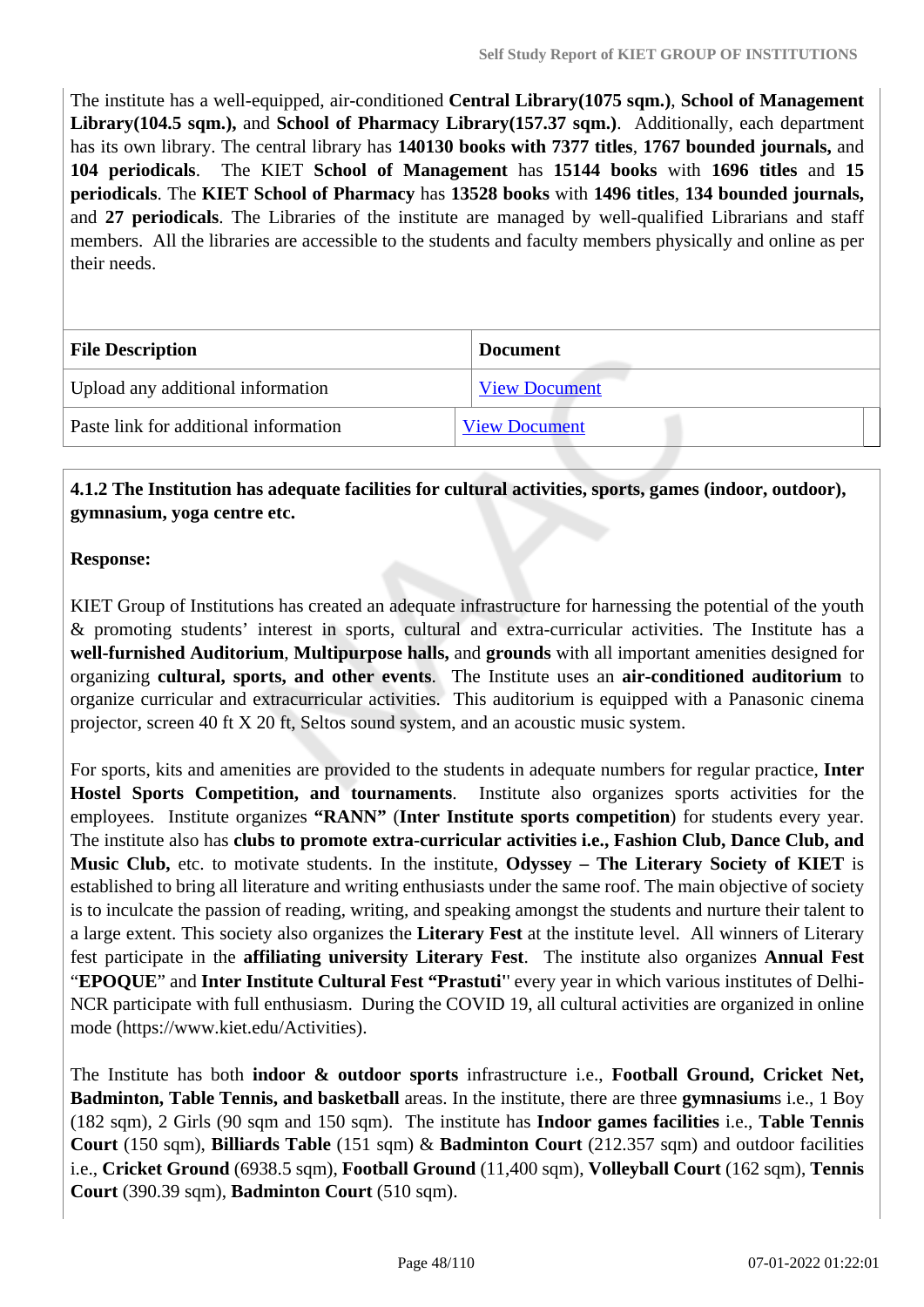The top teams of different cultural, sports, and literary activities are promoted for participation in the competitions organized by Dr. APJ Abdul Kalam Technical University, **IITs, NITs,** and other premier institutions. The institute has **defined a policy** for reimbursement of registration, TA, and Accommodation. For affiliating university participation, the Institute provides full reimbursement for all participants. For IITs and NITs, position holder students of cultural, sports, and any other event, full registration fee and 50% of TA, Accommodation fee are reimbursed. For IITs and NITs, participating students will also be reimbursed 50% of the registration fee and TA. For position holders other than affiliating universities and IITs, NITs, full registration fee, 50% TA, and 25% accommodation are reimbursed.

During the COVID 19, Co-Curricular and Extra-Curricular activities were conducted in online mode on regular basis. The students participated in these activities enthusiastically. It can be seen on https://www.kiet.edu/Activities.

https://www.kiet.edu/Sports%20Infrastructure

https://www.kiet.edu/health-and-well-being

https://www.kiet.edu/Activity%20Calendar

https://www.kiet.edu/clubs

| <b>File Description</b>               | <b>Document</b>      |
|---------------------------------------|----------------------|
| Upload any additional information     | <b>View Document</b> |
| Paste link for additional information | <b>View Document</b> |

# **4.1.3 Percentage of classrooms and seminar halls with ICT- enabled facilities such as smart class, LMS, etc.** *(Data for the latest completed academic year)*

**Response:** 73.08

4.1.3.1 Number of classrooms and seminar halls with ICT facilities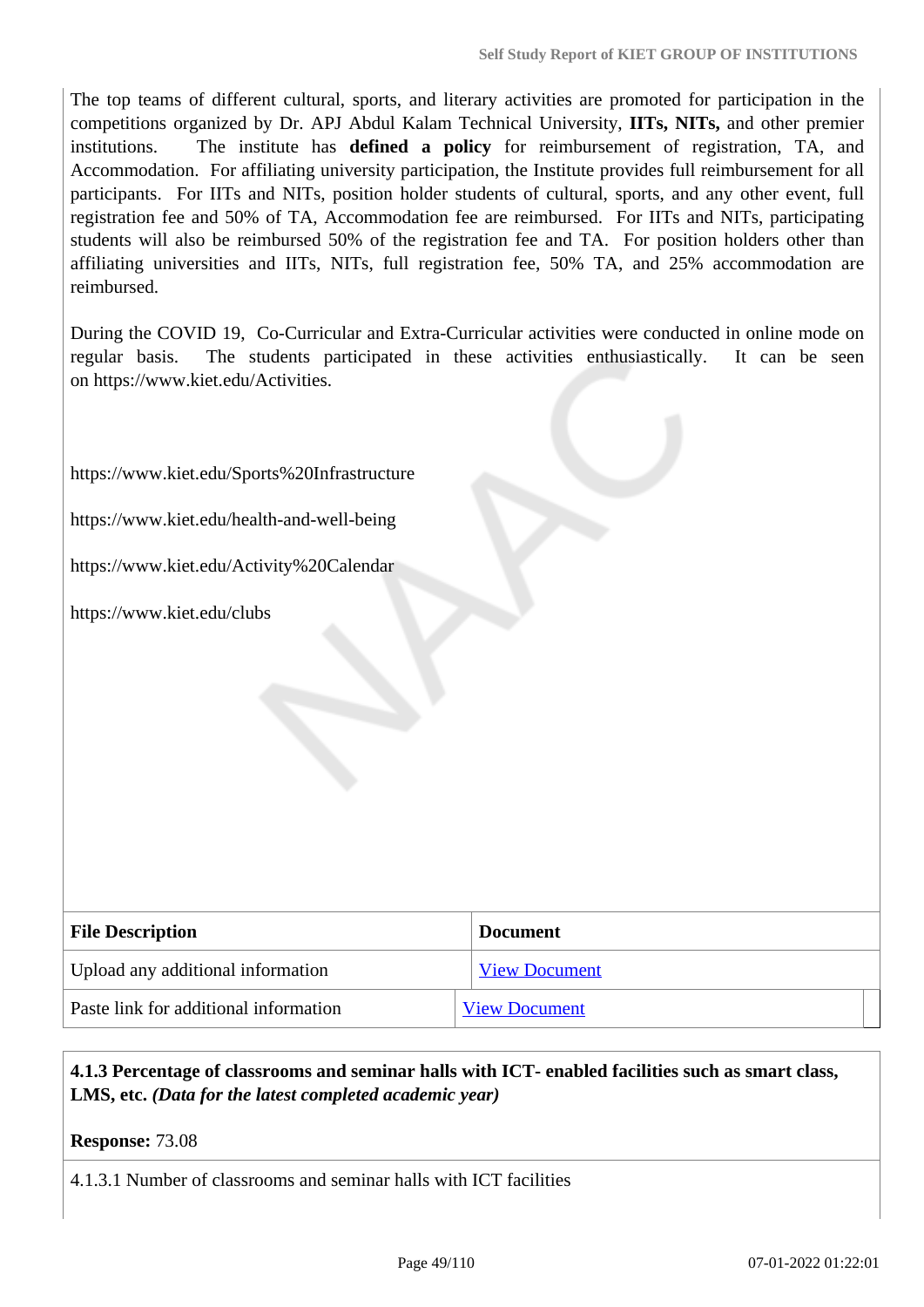Response: 76

| <b>File Description</b>                                                                      | <b>Document</b>      |
|----------------------------------------------------------------------------------------------|----------------------|
| Upload Number of classrooms and seminar halls<br>with ICT enabled facilities (Data Template) | <b>View Document</b> |

# **4.1.4 Average percentage of expenditure, excluding salary for infrastructure augmentation during last five years(INR in Lakhs)**

#### **Response:** 31.6

4.1.4.1 **Expenditure for infrastructure augmentation, excluding salary year-wise during last five years (INR in lakhs)**

| 2019-20 | 2018-19 | 2017-18 | 2016-17 | 2015-16 |
|---------|---------|---------|---------|---------|
| 1282.62 | 1749.88 | 783.3   | 889.67  | 887.15  |

| <b>File Description</b>                                                                             | <b>Document</b>      |
|-----------------------------------------------------------------------------------------------------|----------------------|
| Upload Details of budget allocation, excluding<br>salary during the last five years (Data Template) | <b>View Document</b> |
| Upload audited utilization statements                                                               | <b>View Document</b> |
| Upload any additional information                                                                   | <b>View Document</b> |

# **4.2 Library as a Learning Resource**

# **4.2.1 Library is automated using Integrated Library Management System (ILMS)**

#### **Response:**

All the major operations in the library **(KRC)** are computerized and are supported by "KOHA" Library Management Application Software. The Library (KRC) is automated using **KOHA** - Integrated Library Management System. All in-house activities like acquisition, cataloging, circulation, OPAC, etc. are being done with the use of the software. Barcode readers and software helps to make housekeeping activities very fast and accurate.

# **OPAC**

Public Access Catalogue (OPAC) can be accessed to search all the bibliographic records available in the Library. Students not only can search books through OPAC, but they can also know the status of books issued to them. They can also have the facility to reserve the book if the particular book is already issued to someone else.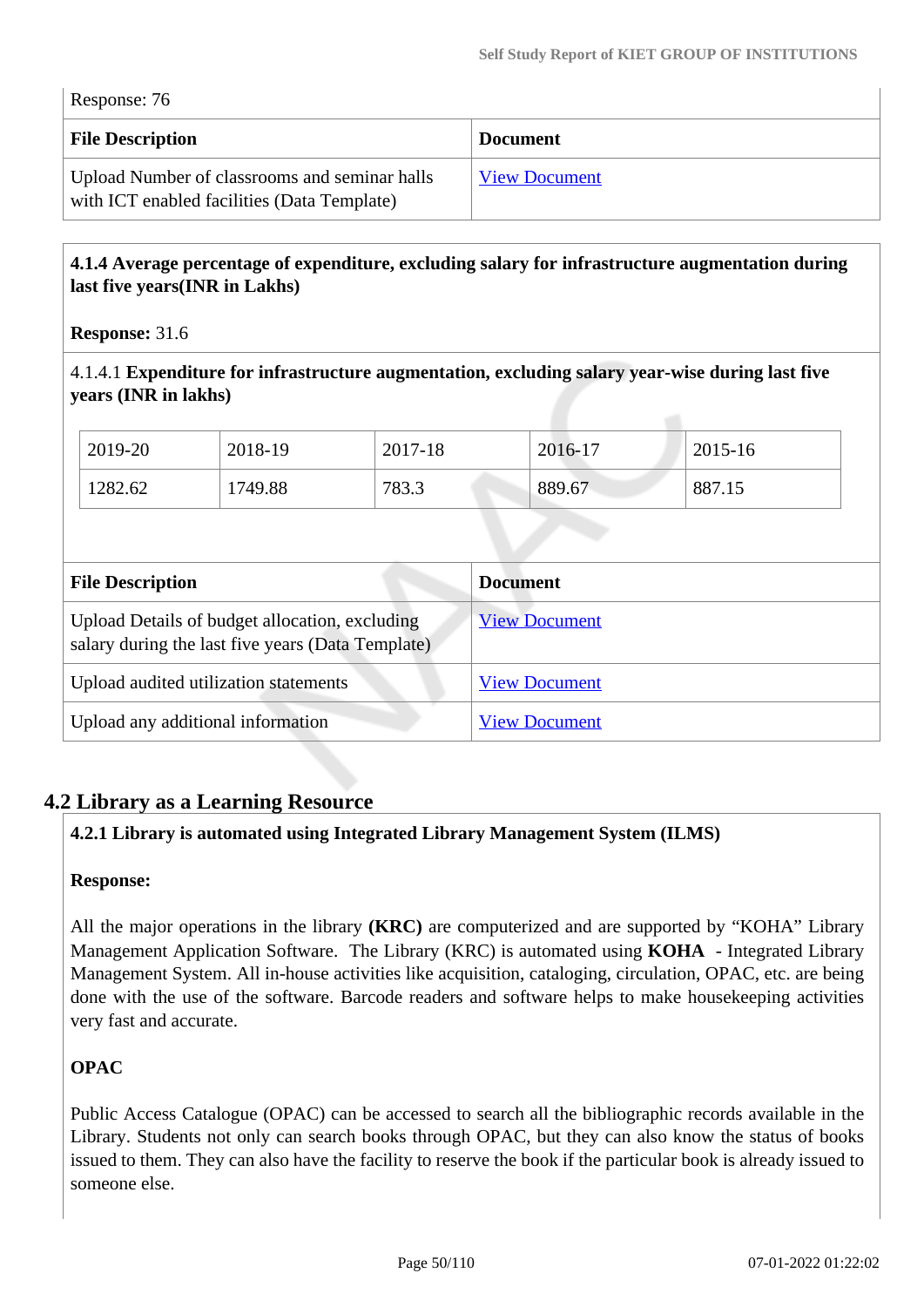| Year | <b>of</b><br><b>Name</b><br><b>Software</b> | <b>ILMSNature</b><br><b>Automation</b><br>(Fully<br>or Partially) | ofVersion    | <b>Year of Automation</b> |
|------|---------------------------------------------|-------------------------------------------------------------------|--------------|---------------------------|
| 2020 | <b>KOHA</b>                                 | <b>Fully</b>                                                      | 16.05.11.000 | 2002                      |
| 2019 | <b>KOHA</b>                                 | <b>Fully</b>                                                      | 16.05.11.000 |                           |
| 2018 | <b>LMS</b>                                  | <b>Fully</b>                                                      | 1.0          |                           |
| 2017 | <b>LMS</b>                                  | <b>Fully</b>                                                      | 1.0          |                           |
| 2016 | <b>LMS</b>                                  | <b>Fully</b>                                                      | 1.0          |                           |

| <b>File Description</b>               | <b>Document</b>      |  |
|---------------------------------------|----------------------|--|
| Upload any additional information     | <b>View Document</b> |  |
| Paste link for Additional Information | <b>View Document</b> |  |

# **4.2.2 The institution has subscription for the following e-resources**

- **1.e-journals**
- **2.e-ShodhSindhu**
- **3.Shodhganga Membership**
- **4.e-books**
- **5.Databases**
- **6.Remote access to e-resources**

#### **Response:** A. Any 4 or more of the above

| <b>File Description</b>                                                                                                                                         | <b>Document</b>      |
|-----------------------------------------------------------------------------------------------------------------------------------------------------------------|----------------------|
| Upload any additional information                                                                                                                               | <b>View Document</b> |
| Details of subscriptions like e-journals, e-<br>ShodhSindhu, Shodhganga Membership, Remote<br>access to library resources, Web interface etc (Data<br>Template) | <b>View Document</b> |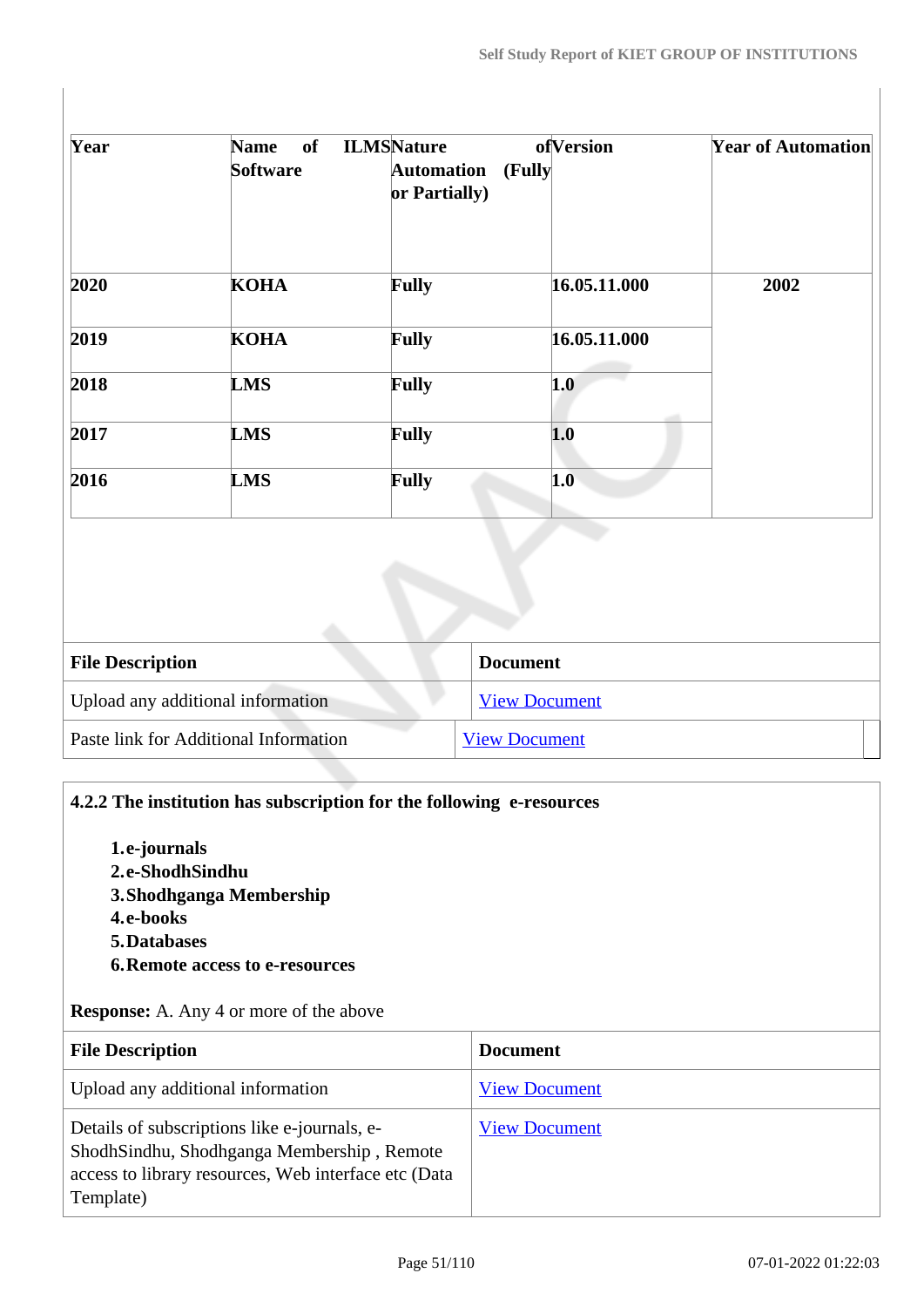**4.2.3 Average annual expenditure for purchase of books/e-books and subscription to journals/ejournals during the last five years (INR in Lakhs)** 

**Response:** 65.65

4.2.3.1 **Annual expenditure of purchase of books/e-books and subscription to journals/e- journals year wise during last five years (INR in Lakhs)**

| 2019-20 | 2018-19 | 2017-18 | 2016-17 | 2015-16 |
|---------|---------|---------|---------|---------|
| 88.94   | 49.37   | 72.95   | 51.24   | 65.75   |

| <b>File Description</b>                                                                                                               | <b>Document</b>      |  |  |
|---------------------------------------------------------------------------------------------------------------------------------------|----------------------|--|--|
| Details of annual expenditure for purchase of<br>books/e-books and journals/e- journals during the<br>last five years (Data Template) | <b>View Document</b> |  |  |
| Audited statements of accounts                                                                                                        | <b>View Document</b> |  |  |
| Any additional information                                                                                                            | <b>View Document</b> |  |  |

# **4.2.4 Percentage per day usage of library by teachers and students ( foot falls and login data for online access) during the latest completed academic year**

**Response:** 6.81

4.2.4.1 Number of teachers and students using library per day over last one year

Response: 405

| <b>File Description</b>                           | <b>Document</b>      |  |
|---------------------------------------------------|----------------------|--|
| Details of library usage by teachers and students | <b>View Document</b> |  |
| Any additional information                        | <b>View Document</b> |  |

# **4.3 IT Infrastructure**

**4.3.1 Institution frequently updates its IT facilities including Wi-Fi**

#### **Response:**

The institute has IT facilities to cater the needs of students, faculty members and administrative tasks. All the departments have **LCD projectors**, **Interactive Panel**, **printers**, **scanners**, Internet facilities and **Learning Management System** (LMS:-http://lms.kiet.edu/moodle/).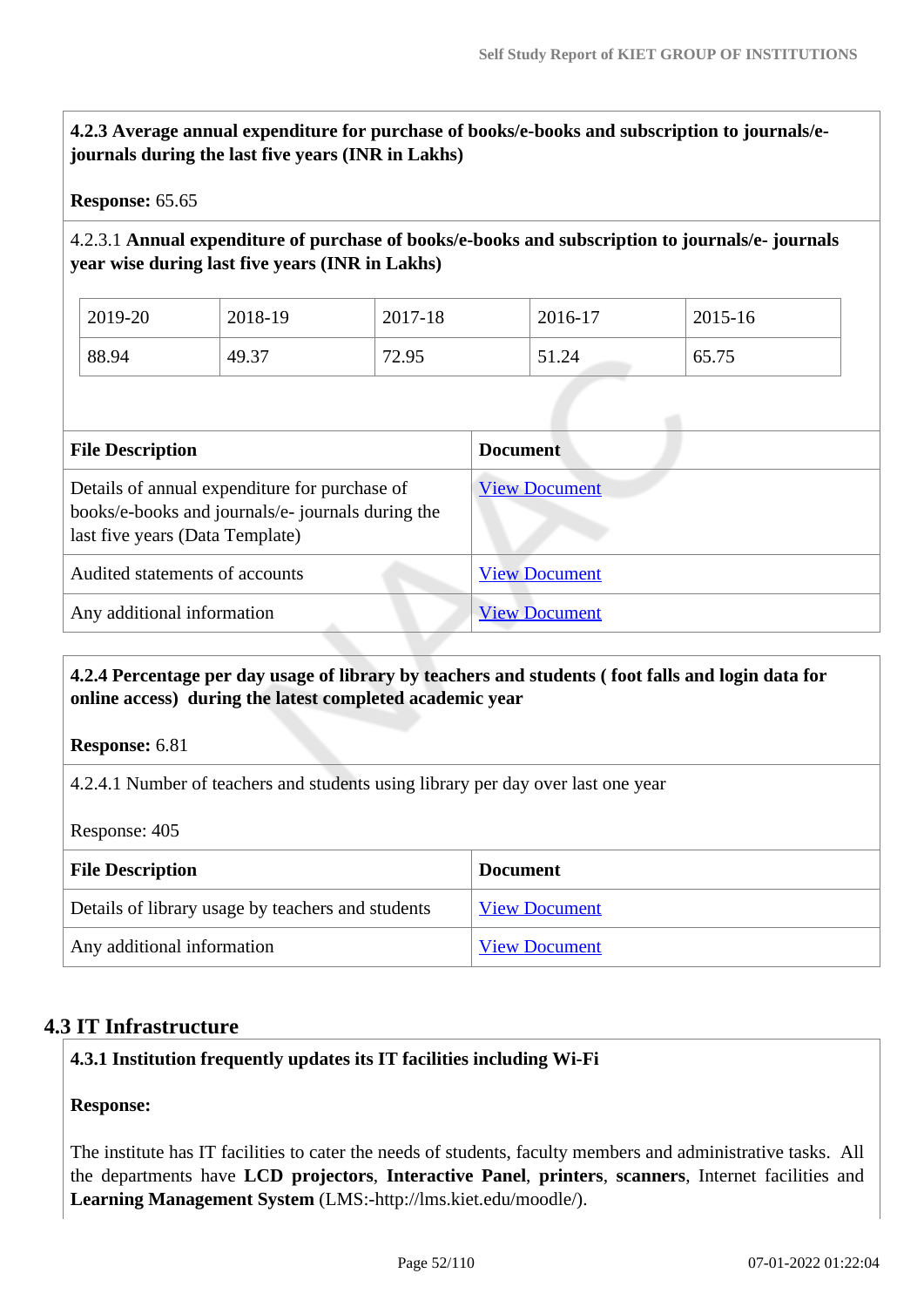The entire KIET computing infrastructure is managed by the **Information Technology Services department (ITS)** handled by **Dean ITS**. The department monitors and updates the college website on a regular basis. The maintenance of computers, Internet Wi-Fi networking, and installation of software, maintenance and up gradation of hardware is also done by ITS department. Assessment for replacement / upgradation/addition of the existing infrastructure is carried out at the starting of each academic year based on the requirement of different departments. The institute has always been reviewing the current needs and accordingly the internet bandwidth is upgraded from time to time.

In session **2019-20**, network was done from **1Gbps** to **10 Gbps**, **167 Desktop** and **69 laptops** were purchased. Random Access Memory (**RAM)** was upgraded from **4 GB to 8 GB** in **60 computers**. The **17 printers** and **1 workstation**, **5 UPS of 10 KVA and 20 KVA** were added to IT infrastructure. The software and firewall were also renewed all over the campus.

The institute also has a **Group SMS and email facility** to all stakeholders. This facility is purchased by NS Technology. This service provides a user interface to send messages and Application Interface (API) to use with KIET ERP. The institute uses **GSUITE for education** for all the services such as email services for communication, sharing of files, docs, sheets etc. All employees and students have been provided individual email id of KIET domain.

The institute provides good **E- learning facilities** to all its students. The **Library (KRC)** of the Institute provide a huge database which consists of subscription from **AKTU Nalanda E-Consortium** having more than **6000 Journals**; **10000 e-books** as per following packages: - **ASME, ASCE, DOAJ, DOAB, Emrald, IEEE Xplore Digital library, McGraw hill India expresses**, **Science Direct, Springer link, Taylor & Francis e-journals and e-books, JSTOR** etc. All the users can access any article / book through login & password on mobile, laptop /desktop through AKTU Nalanda E-Consortium round the clock (24hrs).

During the pandemic **COVID-19** for the smooth conduct of all academic activities i.e. online classes, examination etc. Assessment and evaluation of internal examinations have been done online using LMS (http://lms.kiet.edu/moodle/), KIET MOODLE exam system on AWS Cloud.

The institute has adequate ICT infrastructure for placement activities too. The placement cell has a dedicated conference hall with all ICT facilities i.e., **projector, smart boards, and audio video system**.

The institute is vigilant for all types of **security measures** i.e., **fire extinguishers, CCTV surveillance** etc. The **356 CCTV** are placed all over the campus i.e. Pathways, Library, buildings etc. for the security purpose. These facilities are updated regularly. Monitoring of all CCTV is done on a regular basis by dedicated staff.

| <b>File Description</b>           | <b>Document</b>      |
|-----------------------------------|----------------------|
| Upload any additional information | <b>View Document</b> |

# **4.3.2 Student - Computer ratio (Data for the latest completed academic year)**

**Response:** 3:1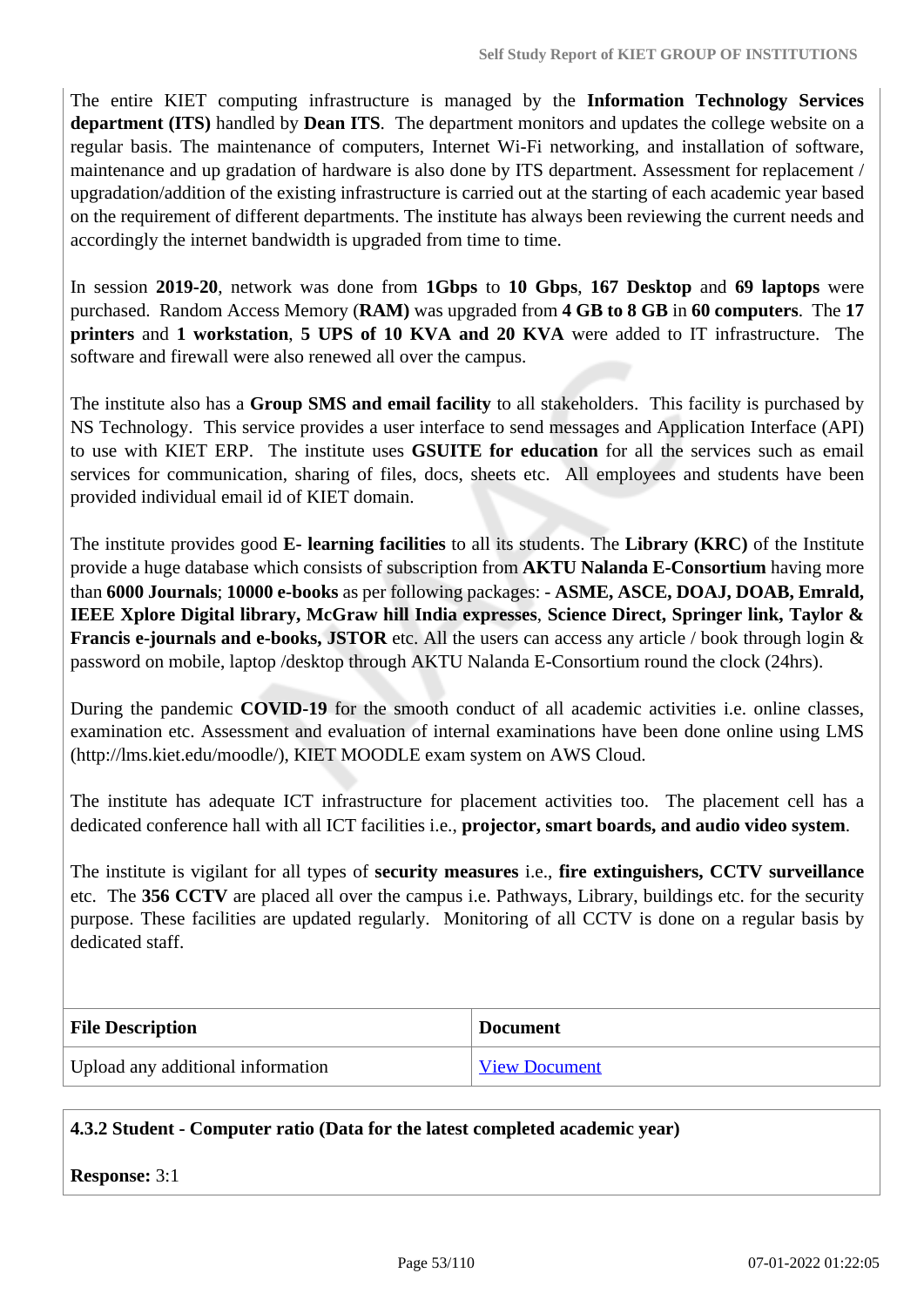| <b>File Description</b>           | <b>Document</b>      |
|-----------------------------------|----------------------|
| Upload any additional information | <b>View Document</b> |
| Student – computer ratio          | <b>View Document</b> |

| 4.3.3 Bandwidth of internet connection in the Institution                   |                      |  |
|-----------------------------------------------------------------------------|----------------------|--|
| <b>Response:</b> A. ?50 MBPS                                                |                      |  |
| <b>File Description</b>                                                     | <b>Document</b>      |  |
| Upload any additional Information                                           | <b>View Document</b> |  |
| Details of available bandwidth of internet<br>connection in the Institution | <b>View Document</b> |  |

# **4.4 Maintenance of Campus Infrastructure**

 **4.4.1 Average percentage of expenditure incurred on maintenance of infrastructure (physical and academic support facilities) excluding salary component during the last five years(INR in Lakhs)**

**Response:** 39.81

4.4.1.1 **Expenditure incurred on maintenance of infrastructure (physical facilities and academic support facilities) excluding salary component year-wise during the last five years (INR in lakhs)**

| 2019-20 | 2018-19 | 2017-18 | 2016-17 | $2015 - 16$ |
|---------|---------|---------|---------|-------------|
| 1577.37 | 1578.78 | 1312.5  | 1210.32 | 1221.53     |

| <b>File Description</b>                                                                                                     | <b>Document</b>      |
|-----------------------------------------------------------------------------------------------------------------------------|----------------------|
| Upload any additional information                                                                                           | <b>View Document</b> |
| Details about assigned budget and expenditure on<br>physical facilities and academic support facilities<br>(Data Templates) | <b>View Document</b> |
| Audited statements of accounts                                                                                              | <b>View Document</b> |

 **4.4.2 There are established systems and procedures for maintaining and utilizing physical, academic and support facilities - laboratory, library, sports complex, computers, classrooms etc.**

#### **Response:**

IT infrastructure is the backbone of the organization for efficient operations. In the institute, a **dedicated**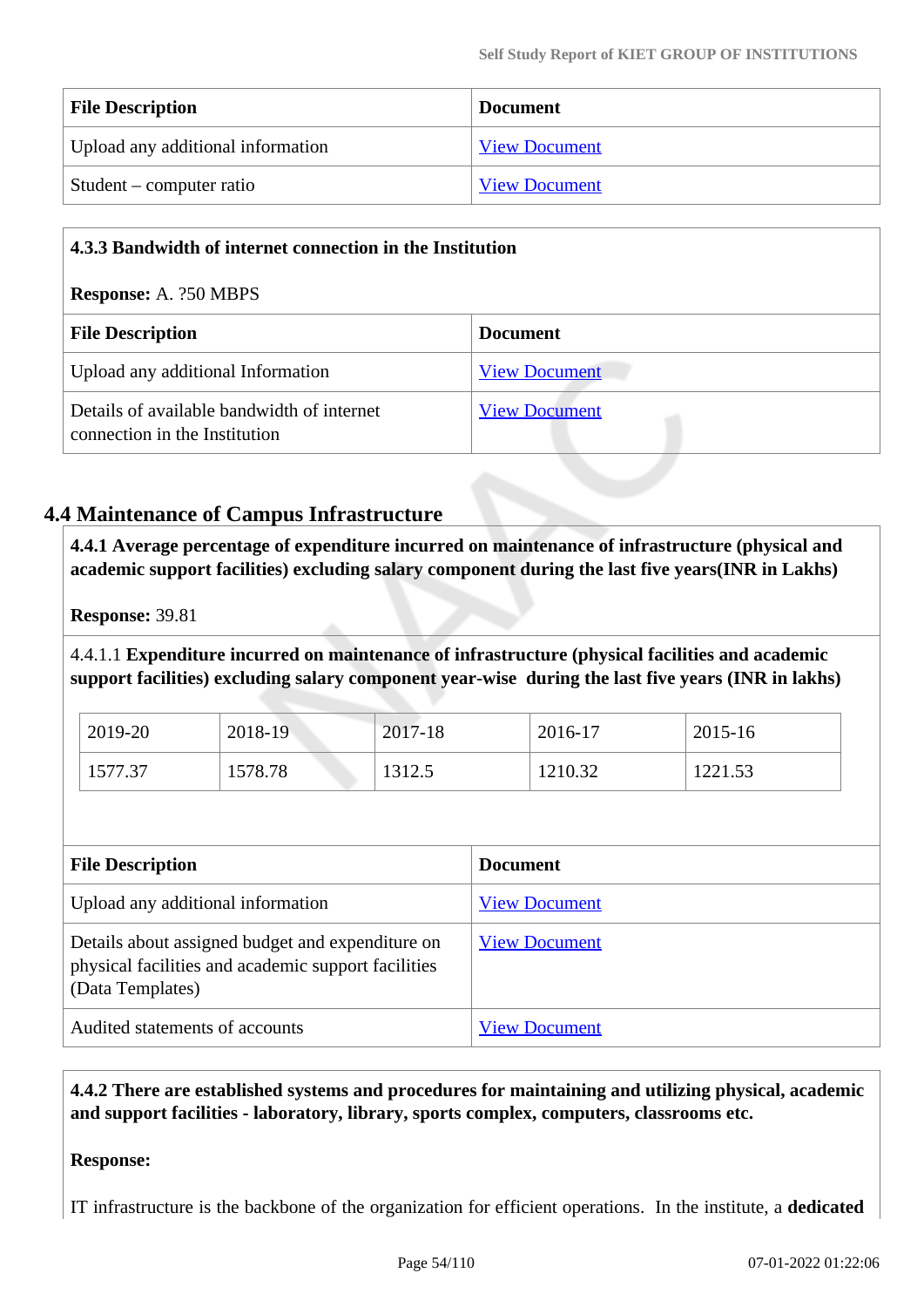**department ITS** is established for IT hardware and network maintenance. The institute has a wellmanaged **policy** for **systematic hardware & network maintenance** to manage the rapid changes in technology. The problems are categorized into three categories i.e., Urgent, High, Normal, and Low. The action taken will be according to the category by the ITS team. For urgent categories, action is taken within 15 minutes. For other categories, time is taken i.e., High within 1 hour, Normal within before the end of the next working day and Low more than two working days. The response is given to the problems submitted to the IT help desk by assigned IT staff. The ITS team may take help from an external agency after analyzing the situation. The institute believes in preventative measures to minimize the impact of incidents. The ITS team plans the regular maintenance and major updates before the start of the semester.

There is a faculty incharge in each core department who is responsible for proper functioning, testing, calibration, and repair of the lab equipment. The lab technician takes care of day-to-day operations, daily and periodic maintenance and upkeep of the lab equipment. All the repair needs are reported to the department head through faculty-in-charge for further processing. The equipment is calibrated regularly through AMC from certified service providers.

#### **Physical Facilities**:

The college has appointed several personnel for maintaining the infrastructure such as: **building maintenance, water cooler, RO system, air conditioner, Intercom system, transport, furniture, and a generator operator in case of the power shut down**.

All the departments have a complaint book in which the department may write their complaints. The maintenance supervisor visits all departments assigned to him between 10:00 A.M. to 11:00 A.M. In the department, PA to Hod is responsible for maintenance. If any issue is observed by the housekeeping/ maintenance supervisor, faculty member and others, it is informed to the PA of the department. The PA of the department writes the complaint in the complaint register. The maintenance staff informs all the complaints to the respective maintenance staff and complaints are resolved within 24 working hours. In case, any complaint is not resolved within 24 working hours, then it is reported to the admin officer. All urgent complaints are resolved on priority. The complaint register is also checked by the admin officer on the first and third Monday of the month. The maintenance of the diesel generators, elevators, washing machines etc. is done as per time schedule given by the Original Equipment Manufacturer (OEM). Major maintenance activities such as whitewash, hostel maintenance etc. are undertaken during summer break.

# **Sports Complex**

In the Institute, **dedicated sports officers** are deputed to take care of sports facilities. Four gardeners work under sports officers for the maintenance of sports grounds/ courts. The institute issues the required tools and machines for maintenance. An **electrician** is assigned to switch on and off the lights of all sports grounds in the evening. An electrician is also responsible for servicing the lights. Any other observation related to fixtures is reported to the assistant admin officer/ admin executive through the sports officer either by email or pink slip. Assistant admin officer informs the respective maintenance person for resolution of a complaint. If there is any issue in resolving the problem, then it is informed to the admin officer. A sports regulatory committee is also active to monitor the maintenance of sports grounds/ courts facilities and reports the same to the director.

# **Library (KRC):**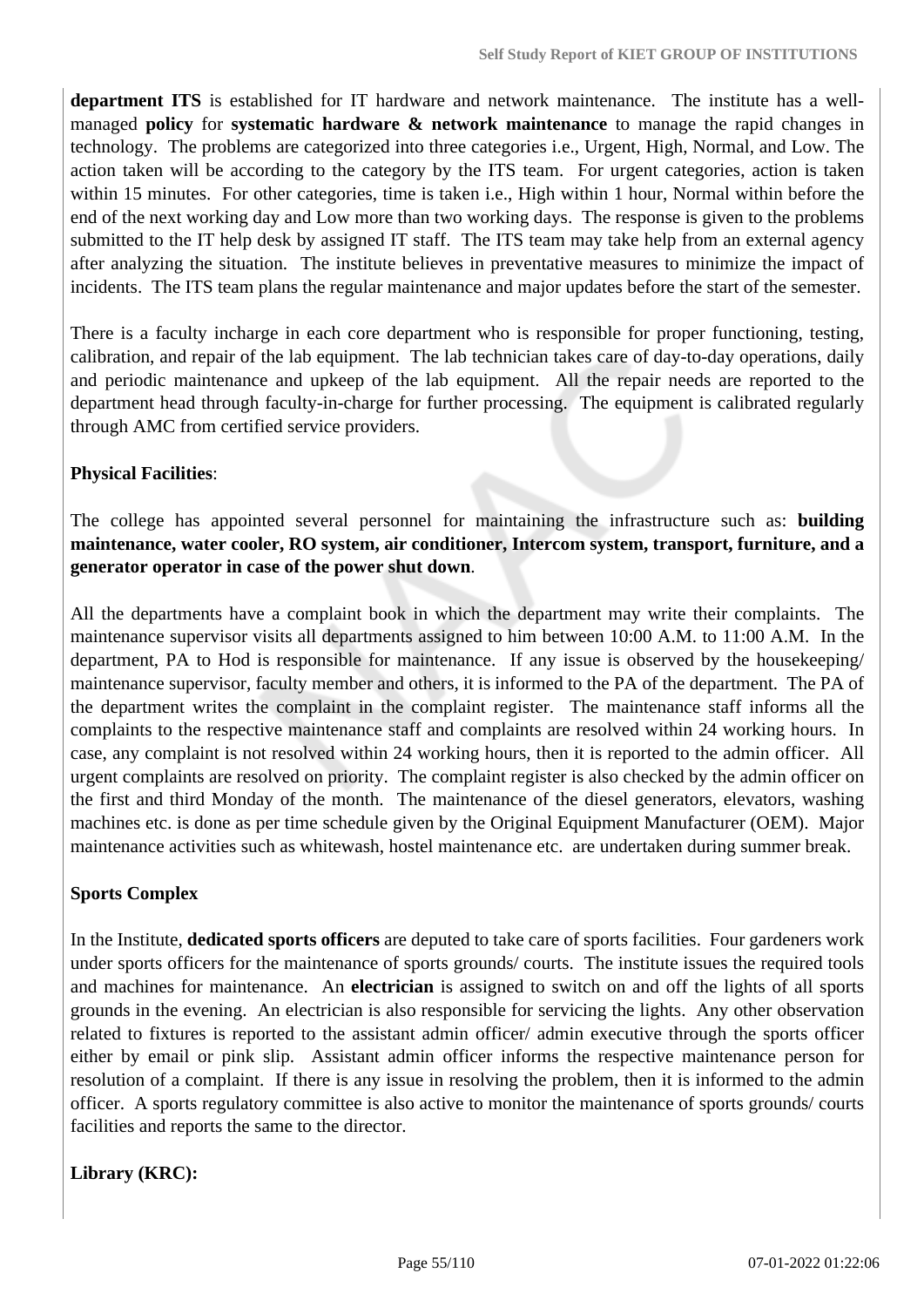The Library (KRC) is headed by a Librarian under the guidance/advice of Dean Academics. He is supported by Deputy Librarian/ Assistant Librarian and other junior staff for maintaining books, journals, ebooks, and other reading materials. In addition to the above, supporting staff helps the users (Students and Faculty Members) for getting the books/ journals issued for their study. The library (KRC) is open for users (students & faculty) for all days. Suggestion box is installed inside the library/study area to get users' feedback. Their continuous feedback helps a lot in introducing new ideas regarding library enrichment.

For the purchase of a book, a requirement is taken from concerned departments. The duplicity and editions are checked before the purchase. The details of books/Journals are shared with concerned suppliers for confirmation. The purchase order is sent for getting the final approval from the Management for the placement of the order . The information is given to the concerned department after receiving the books and a list of the same is displayed on the Notice board for the students.

#### **Suggestion Boxes:**

For continuous improvement, suggestion boxes are placed all over the campus i.e., Library, departments etc. These suggestion boxes are checked on a regular basis. If any suggestion is given by any stakeholder, then action will be taken by competent authority immediately

#### **Security:**

The **CCTV cameras** are placed all over the campus like classrooms, corridors, auditorium, conference halls, main gate etc. for vigilance. In total, **356 cameras** and 23 digital video recorders (DVRs)/ network video recorders (NVRs) are placed on campus. At the time of examinations, the examination rooms are also monitored through these cameras.

#### **Budget Provision**

The institute has a provision for allocation and implementation of budget. The Dean (A) office asks all academic and administrative departments to propose a budget in the prescribed format. Each department has a budget committee to propose the budget. Head of the department presents the budget to the Director, Joint Director & Dean (A) for the pre-approval. A meeting of all HoDs and functional Heads is called to present the budget for the approval from the management. After the approval of the budget from the management, the budget is sent to departments for the procurement purpose. The departments receive the quotation and after finalization, send it to the purchase department. After completing the internal process, the Purchase department issues the items to the department.

| <b>File Description</b>           | <b>Document</b>      |
|-----------------------------------|----------------------|
| Upload any additional information | <b>View Document</b> |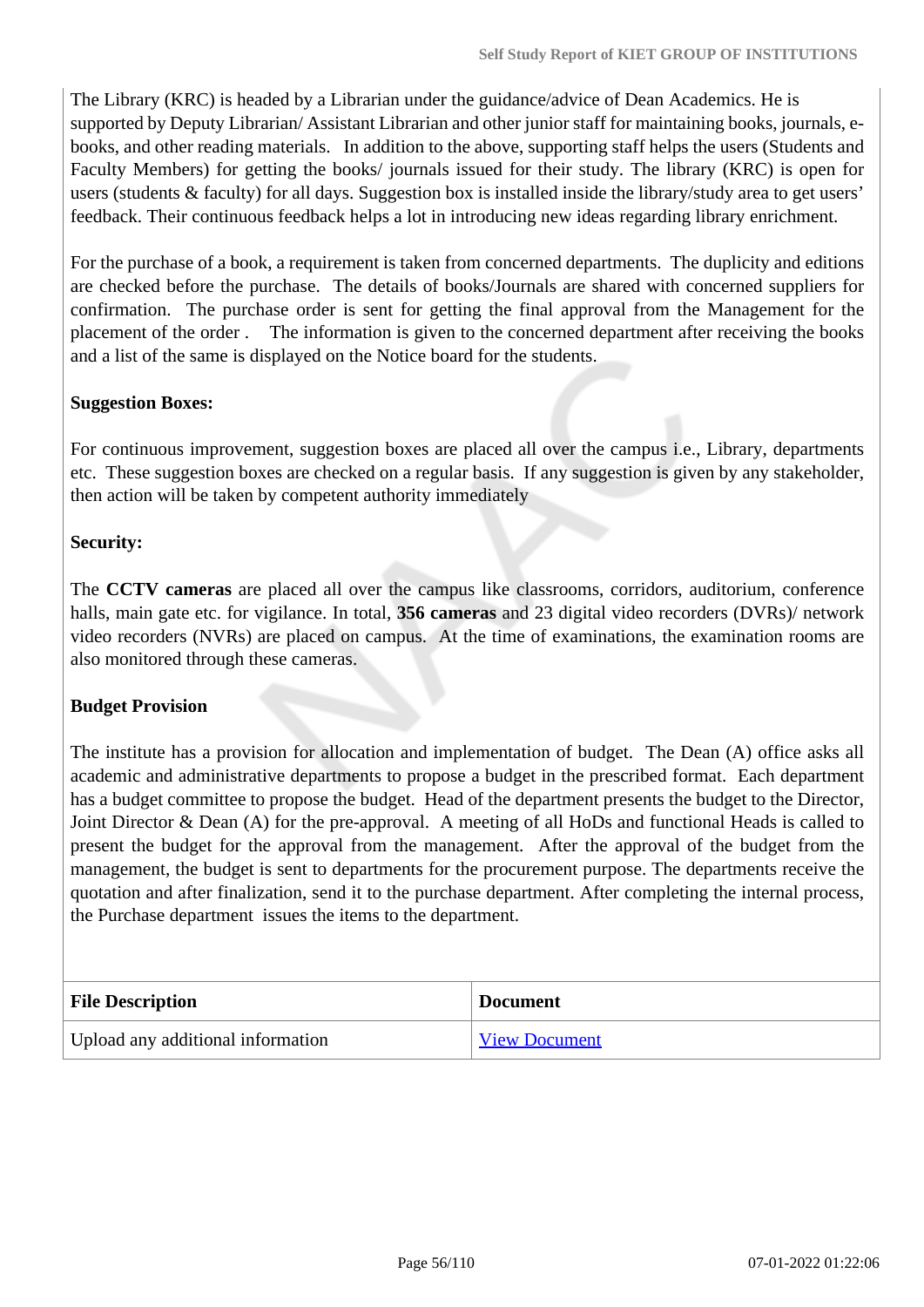# **Criterion 5 - Student Support and Progression**

# **5.1 Student Support**

 **5.1.1 Average percentage of students benefited by scholarships and freeships provided by the Government during last five years** 

**Response:** 29.25

5.1.1.1 **Number of students benefited by scholarships and free ships provided by the institution, Government and non-government bodies, industries, individuals, philanthropists during the last five years (other than students receiving scholarships under the government schemes for reserved categories)** 

| 2019-20 | 2018-19 | 2017-18 | 2016-17 | 2015-16 |
|---------|---------|---------|---------|---------|
| 1633    | 1262    | 1674    | 2039    | 1310    |

| <b>File Description</b>                                                                                                                                                                 | <b>Document</b>      |
|-----------------------------------------------------------------------------------------------------------------------------------------------------------------------------------------|----------------------|
| upload self attested letter with the list of students<br>sanctioned scholarship                                                                                                         | <b>View Document</b> |
| Upload any additional information Average<br>percentage of students benefited by scholarships and<br>freeships provided by the Government during the<br>last five years (Data Template) | <b>View Document</b> |

 **5.1.2 Average percentage of students benefitted by scholarships, freeships etc. provided by the institution / non- government agencies during the last five years**

**Response:** 33.74

5.1.2.1 **Number of students benefited by scholarships and free ships provided by the institution, Government and non-government bodies, industries, individuals, philanthropists during the last five years (other than students receiving scholarships under the government schemes for reserved categories)** 

| 2019-20 | 2018-19 | 2017-18 | 2016-17 | 2015-16 |
|---------|---------|---------|---------|---------|
| 792     | 2313    | 2142    | 2062    | 1785    |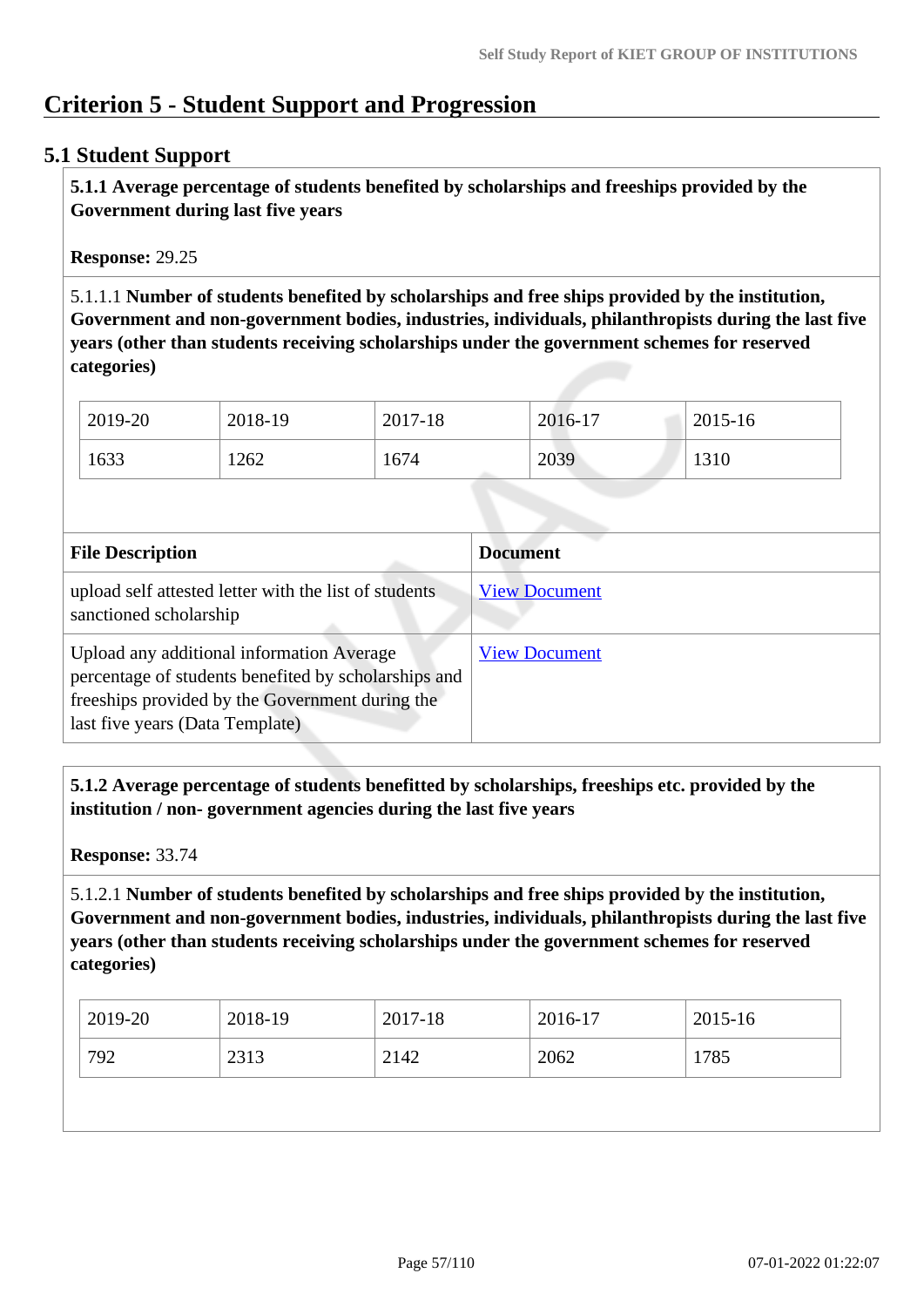| <b>File Description</b>                                                                                                                | <b>Document</b>      |
|----------------------------------------------------------------------------------------------------------------------------------------|----------------------|
| Upload any additional information                                                                                                      | <b>View Document</b> |
| Number of students benefited by scholarships and<br>freeships institution / non-government agencies in<br>last 5 years (Date Template) | <b>View Document</b> |

 **5.1.3 Capacity building and skills enhancement initiatives taken by the institution include the following**

#### **1.Soft skills**

- **2.Language and communication skills**
- **3.Life skills (Yoga, physical fitness, health and hygiene)**
- **4.ICT/computing skills**

**Response:** A. All of the above

| <b>File Description</b>                                                              | <b>Document</b>      |
|--------------------------------------------------------------------------------------|----------------------|
| Details of capability building and skills<br>enhancement initiatives (Data Template) | <b>View Document</b> |
| Any additional information                                                           | <b>View Document</b> |
| Link to Institutional website                                                        | <b>View Document</b> |

 **5.1.4 Average percentage of students benefitted by guidance for competitive examinations and career counselling offered by the Institution during the last five years**

**Response:** 7.52

5.1.4.1 **Number of students benefitted by guidance for competitive examinations and career counselling offered by the institution year wise during last five years**

| 2019-20 | 2018-19 | 2017-18  | 2016-17 | 2015-16 |
|---------|---------|----------|---------|---------|
| 406     | 338     | 110<br>. | 59      | 104     |

| <b>File Description</b>                                                                                                       | <b>Document</b>      |
|-------------------------------------------------------------------------------------------------------------------------------|----------------------|
| Number of students benefited by guidance for<br>competitive examinations and career counselling<br>during the last five years | <b>View Document</b> |

# **5.1.5 The Institution has a transparent mechanism for timely redressal of student grievances**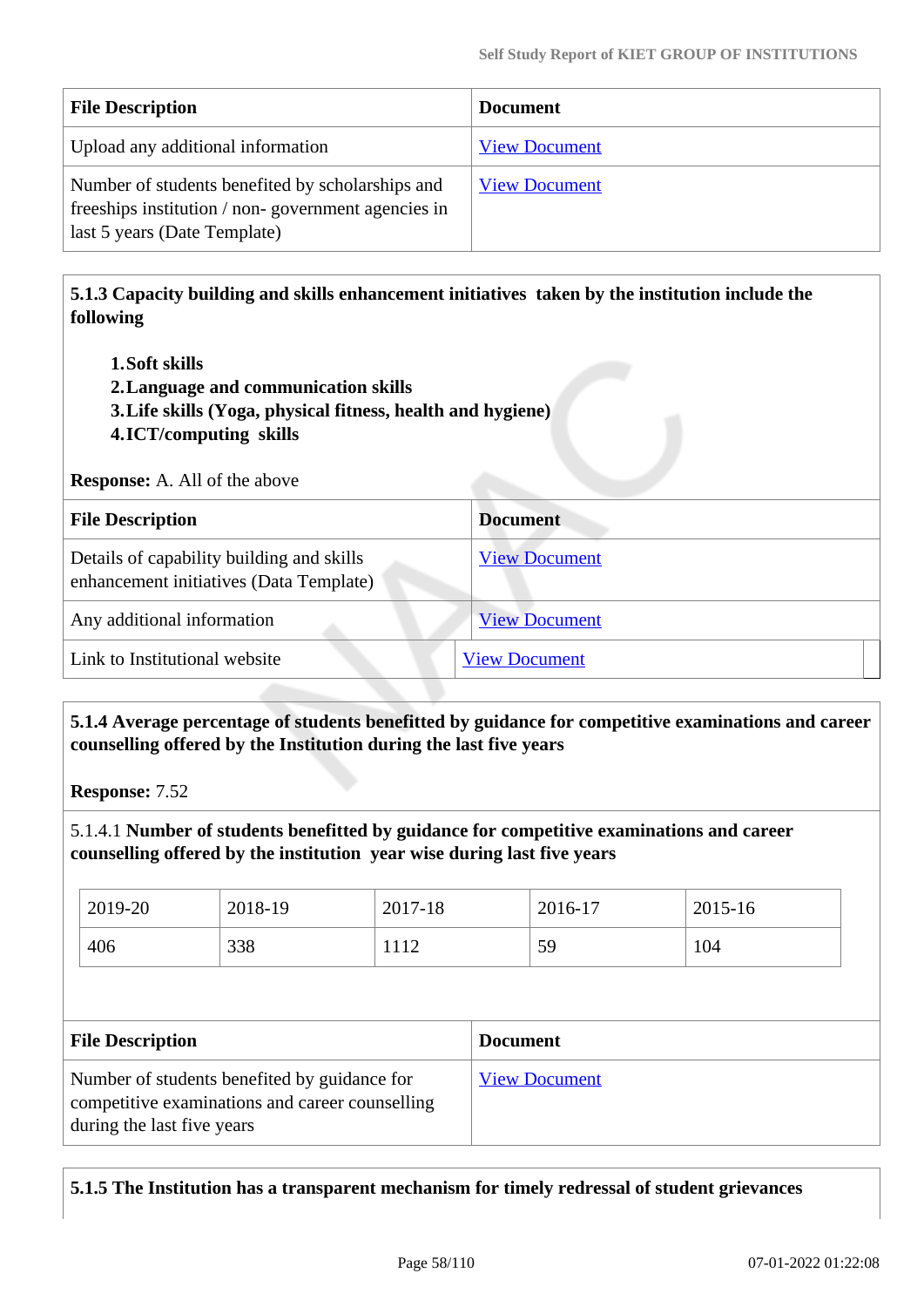#### **including sexual harassment and ragging cases**

- **1.Implementation of guidelines of statutory/regulatory bodies**
- **2.Organisation wide awareness and undertakings on policies with zero tolerance**
- **3.Mechanisms for submission of online/offline students' grievances**
- **4.Timely redressal of the grievances through appropriate committees**

# **Response:** A. All of the above **File Description Document** Upload any additional information [View Document](https://assessmentonline.naac.gov.in/storage/app/hei/SSR/104099/5.1.5_1628159162_6511.pdf) Minutes of the meetings of student redressal committee, prevention of sexual harassment committee and Anti Ragging committee [View Document](https://assessmentonline.naac.gov.in/storage/app/hei/SSR/104099/5.1.5_1628159165_6511.pdf) Details of student grievances including sexual harassment and ragging cases [View Document](https://assessmentonline.naac.gov.in/storage/app/hei/SSR/104099/5.1.5_1628159168_6511.pdf)

### **5.2 Student Progression**

#### **5.2.1 Average percentage of placement of outgoing students during the last five years**

**Response:** 60.78

5.2.1.1 **Number of outgoing students placed year - wise during the last five years.**

| 2019-20 | 2018-19 | 2017-18 | 2016-17 | 2015-16 |
|---------|---------|---------|---------|---------|
| 1034    | 1008    | 841     | 770     | 840     |

| <b>File Description</b>                                                    | <b>Document</b>      |
|----------------------------------------------------------------------------|----------------------|
| Upload any additional information                                          | <b>View Document</b> |
| Self attested list of students placed                                      | <b>View Document</b> |
| Details of student placement during the last five<br>years (Data Template) | <b>View Document</b> |

#### **5.2.2 Average percentage of students progressing to higher education during the last five years**

#### **Response:** 19.73

5.2.2.1 **Number of outgoing student progression to higher education during last five years**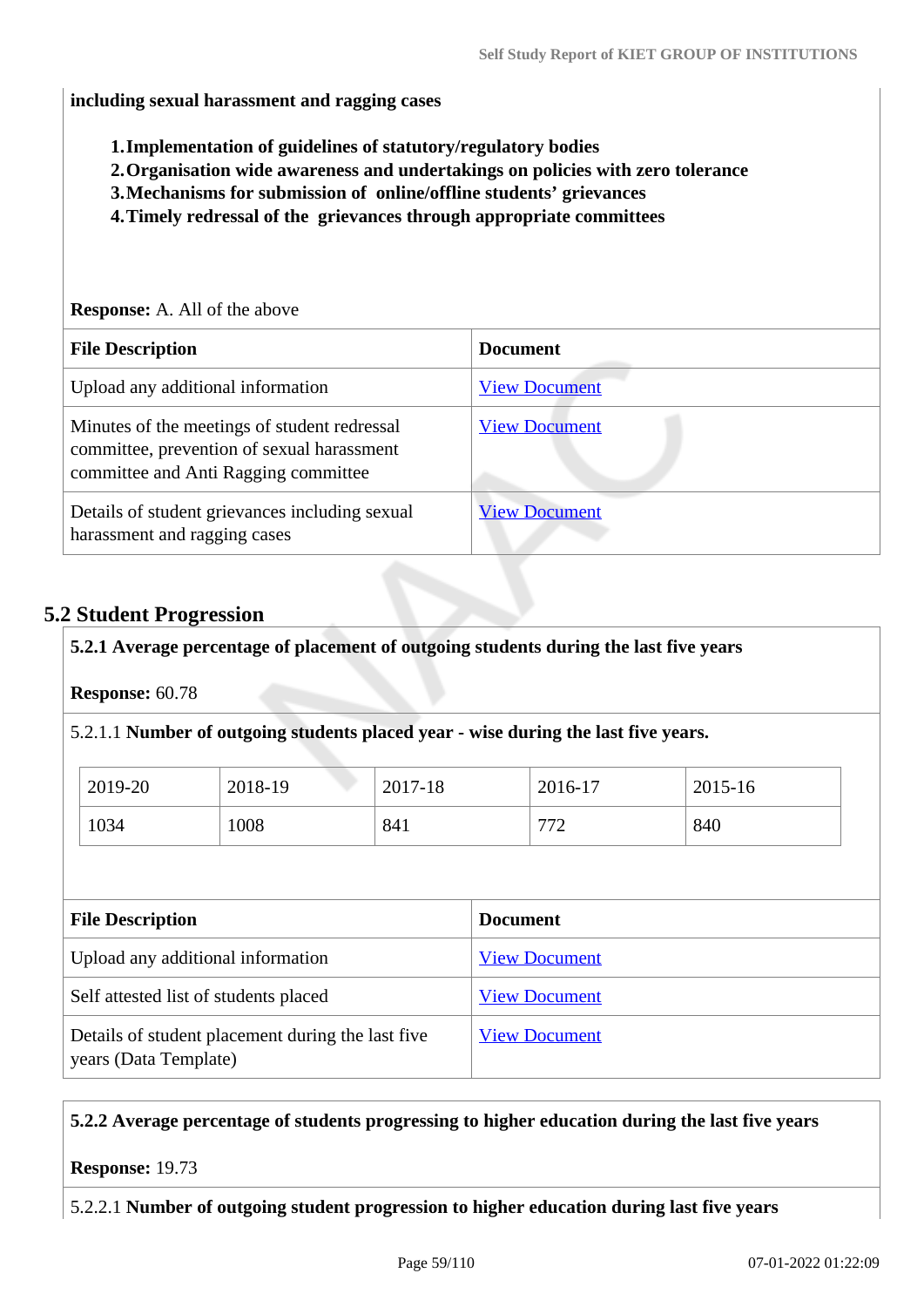Response: 288

| <b>File Description</b>                                               | <b>Document</b>      |
|-----------------------------------------------------------------------|----------------------|
| Upload supporting data for student/alumni                             | <b>View Document</b> |
| Details of student progression to higher education<br>(Data Template) | <b>View Document</b> |

 **5.2.3 Average percentage of students qualifying in state/national/ international level examinations during the last five years (eg: IIT-JAM/CLAT/ NET/SLET/GATE/ GMAT/CAT/GRE/ TOEFL/ Civil Services/State government examinations, etc.)**

**Response:** 14.94

5.2.3.1 **Number of students qualifying in state/ national/ international level examinations (eg: IIT/JAM/ NET/ SLET/ GATE/ GMAT/CAT/GRE/ TOEFL/ Civil Services/ State government examinations***, etc.)***) year-wise during last five years**

| 2019-20 | 2018-19 | 2017-18             | 2016-17                        | 2015-16 |
|---------|---------|---------------------|--------------------------------|---------|
| 66      | 62      | $\Delta$<br>$\perp$ | $\overline{\phantom{a}}$<br>Эb | 82      |

# 5.2.3.2 **Number of students appearing in state/ national/ international level examinations (eg: JAM/CLAT/NET/ SLET/ GATE/ GMAT/CAT,GRE/ TOFEL/ Civil Services/ State government examinations) year-wise during last five years**

| 2019-20 | 2018-19 | 2017-18 | 2016-17 | 2015-16 |
|---------|---------|---------|---------|---------|
| 334     | 292     | 406     | 402     | 487     |

| <b>File Description</b>                                                                                                            | <b>Document</b>      |
|------------------------------------------------------------------------------------------------------------------------------------|----------------------|
| Upload supporting data for the same                                                                                                | <b>View Document</b> |
| Number of students qualifying in state/national/<br>international level examinations during the last five<br>years (Data Template) | <b>View Document</b> |

# **5.3 Student Participation and Activities**

 **5.3.1 Number of awards/medals won by students for outstanding performance in sports/cultural activities at inter-university/state/national / international level (award for a team event should be counted as one) during the last five years.**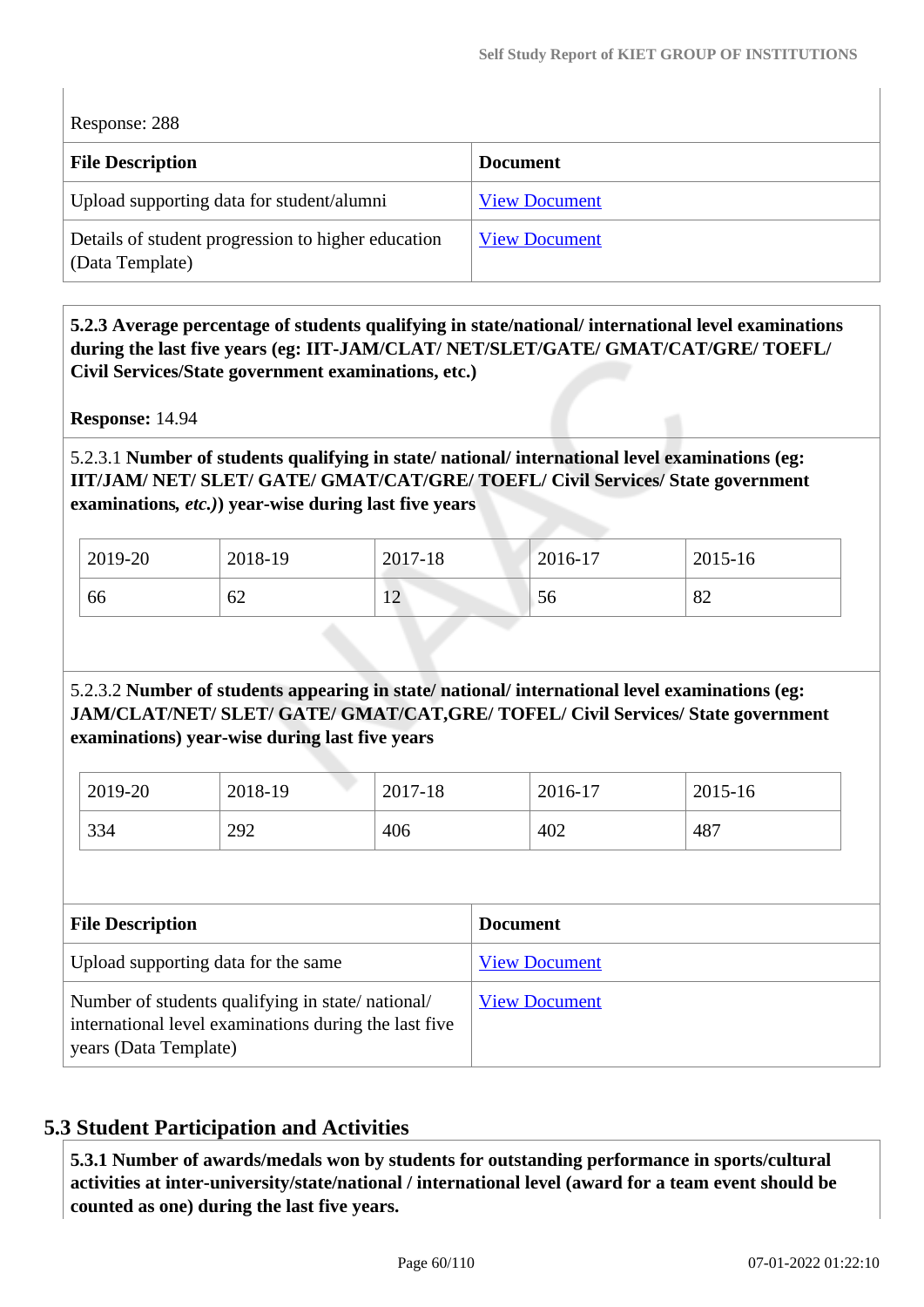#### **Response:** 106

# 5.3.1.1 **Number of awards/medals for outstanding performance in sports/cultural activities at university/state/national / international level (award for a team event should be counted as one) yearwise during the last five years.**

| 2019-20 | 2018-19 | 2017-18 | 2016-17 | 2015-16 |
|---------|---------|---------|---------|---------|
| 56      | 20      | . L.J   | πv      |         |

| <b>File Description</b>                                                                                                                                                | <b>Document</b>      |  |  |
|------------------------------------------------------------------------------------------------------------------------------------------------------------------------|----------------------|--|--|
| Number of awards/medals for outstanding<br>performance in sports/cultural activities at<br>university/state/ national/international level during<br>the last five year | <b>View Document</b> |  |  |
| e-copies of award letters and certificates                                                                                                                             | <b>View Document</b> |  |  |

 **5.3.2 Institution facilitates students' representation and engagement in various administrative, cocurricular and extracurricular activities following duly established processes and norms (student council, students representation on various bodies)** 

#### **Response:**

The Institution aims for all-round development of students involving their physical, mental, social, cultural, and spiritual well-being and discipline. The office of dean academics is instrumental in developing industry ready professionals by continuously upgrading the curriculum, providing a way to excellence. The Dean of Students Welfare office works very closely with the Student Committees to continuously improve the quality of campus life. The Institute works with individual students to solve their problems related to both academics & personal life. We care deeply about our students and are here to extend our support. KIET Group of Institutions provides a host of various student-driven activities ranging from Sports, Cultural, and Personal Hobbies to Technical Interests. The students are encouraged to become members of various Clubs to broaden their skills and horizons. KIET Group of Institutions is running four broad categories of clubs to up-skill students. The Literary/ Personality Development category has TEDx, KIET MUN, Odyssey, Quizzinga, and E-Booster clubs. The cultural category has music, Dance, Skit, Fashion, Drawing, etc., clubs. Besides these two are Sports Club and Creative cell. These Clubs are represented by the students and they actively participate in organizing several events at the national level while running the club. They help in coordinating all the events related to academics and other co-curricular, extracurricular activities under the guidance of a faculty coordinator. They also motivate other students to participate in the activities conducted by the institute. These clubs create a bridge between Students and Faculty members in the institute. Along with creating a support system and decreasing the stress level of academics, these clubs sharpen the interpersonal, teamwork, and networking skills of the students. Students earn many awards and recognition in inter college/ state/ national level competition in various activities. Along with these curricular and extracurricular activities, the students take part in different Social and extension activities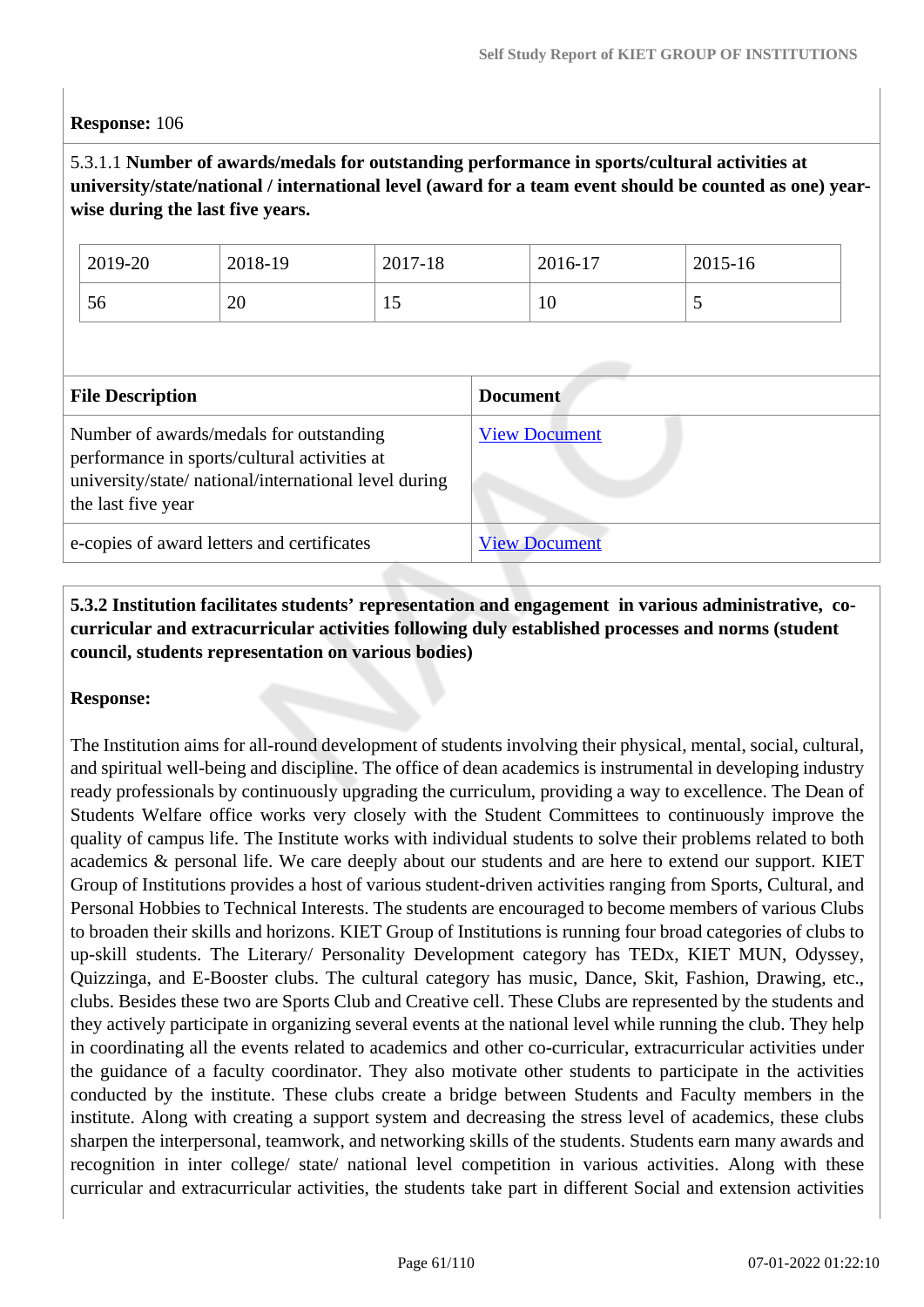through NSS, women cell and Uddeshya.

With the objective to ensure excellence in academics, the KIET Group of Institutions appoints two class representatives to take authentic feedback/response from the students. This is done through frequent C.R meetings with the concerned HOD, Dean, and Directors. There is also a transparent online feedback system. Many students are also appointed as a member in different committees of the institute like Anti-Ragging Squad, Grievance Redressal Cell, IQAC committee, Student Counsellor Cell, *etc*.

To make students industry-ready, the KIET Group of Institutions is running Centres of Excellence, Clubs in Innovation Cell, and various departmental clubs on the institutional level. All these clubs are running on the latest technologies like Industrial Electronics, ME Design, Blockchain, IoT, Machine Learning, Cloud Computing, Robotics, Artificial Intelligence, Android Programming, iOS programming, Prototype and Product Making, Data Science, and 3D Designing. These clubs help the student in completing their final year project as well as an internship.

| <b>File Description</b>               | <b>Document</b>      |
|---------------------------------------|----------------------|
| Upload any additional information     | <b>View Document</b> |
| Paste link for additional information | <b>View Document</b> |

### **5.3.3 Average number of sports and cultural events/competitions in which students of the Institution participated during last five years (organised by the institution/other institutions)**

**Response:** 6.2

5.3.3.1 **Number of sports and cultural events/competitions in which students of the Institution participated year-wise during last five years**

|                                                                                                                                                                                                      | 2019-20 | 2018-19              | 2017-18              |                      | 2016-17 | 2015-16 |
|------------------------------------------------------------------------------------------------------------------------------------------------------------------------------------------------------|---------|----------------------|----------------------|----------------------|---------|---------|
|                                                                                                                                                                                                      | 8       | 6                    | 7                    |                      | 7       | 3       |
|                                                                                                                                                                                                      |         |                      |                      |                      |         |         |
| <b>File Description</b>                                                                                                                                                                              |         |                      | <b>Document</b>      |                      |         |         |
| Upload any additional information                                                                                                                                                                    |         | <b>View Document</b> |                      |                      |         |         |
| Report of the event                                                                                                                                                                                  |         |                      | <b>View Document</b> |                      |         |         |
| Number of sports and cultural events/competitions<br>in which students of the Institution participated<br>during last five years (organised by the<br>institution/other institutions (Data Template) |         |                      |                      | <b>View Document</b> |         |         |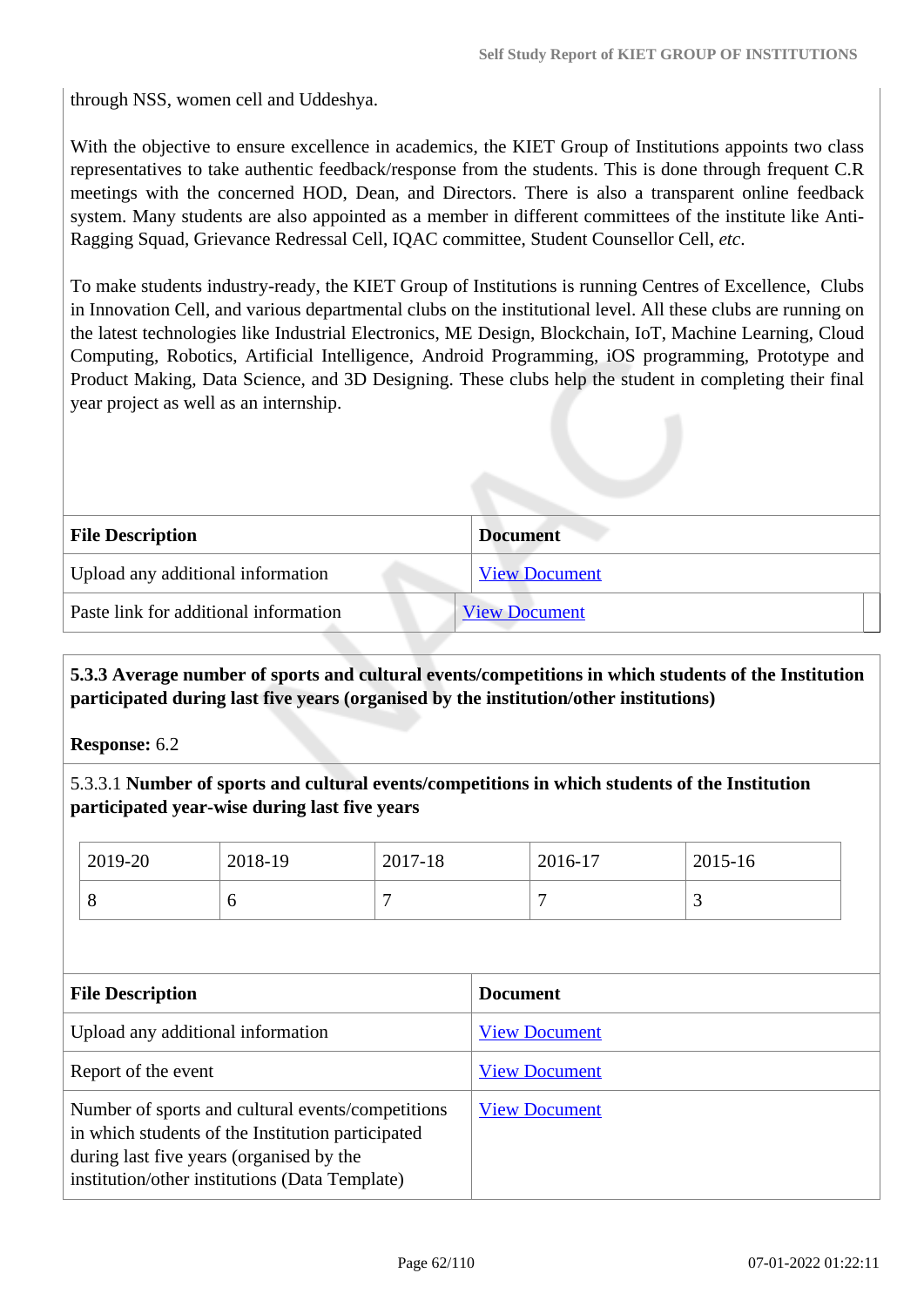# **5.4 Alumni Engagement**

# **5.4.1 There is a registered Alumni Association that contributes significantly to the development of the institution through financial and/or other support services**

#### **Response:**

KIET Group of Institutions, Ghaziabad was established in the year 1998. Since its inception, it has produced more than 16000 graduates. Our alumni be as Entrepreneur, Academician at IIT/NSIT/IIM, Civil Services officers as IAS/IFS/IRS/IES, PSUs professionals at IOCL/NTPC/ONGC/BEL/HPCL/SAIL, Scientists at ISRO/BARC, or Corporate professionals at Google/Microsoft/Apple/Barclay/Siemens/Capgemini/CISCO/Mercedes have distinguished themselves globally and made their Alma Mater proud by achieving great heights of excellence in their respective fields and contribution to the socio-economic development of the nation and the world at large.

**Alumni Engagement Cell (AEC):-**The Institute, in its endeavor to strengthen the link with the alumni, has an Alumni Engagement Cell (AEC). The role of AEC includes: to plan, implement and promote alumni activities that support the KIET strategic initiatives; serve as the single point of contact for alumni  $\&$ Institute for all matters related to alumni affairs, and to maintain regular communication with alumni; Educate students about alumni benefits and engage them in various events. The cell has a team of AEC-Head, Associate Head and Executive along with two faculty members and student representatives from each department.

**KIET Alumni Association (KAA):-** The institute institutionalizes the lifelong bonds between alumni and alma mater. The **online registration process** of the KIET Alumni Association Society is completed. It has come up with various activities such as the Annual Alumni meet, E-Panel Discussion, Alumni Interaction, VC Chat Room, etc. The Governing Body of KAA has President - Mr. Shivam Shukla (Global Manager / Associate Director IT at NXP Semiconductors, Amsterdam), Vice President - Mr. Kumar Gaurav (Captain in AIR INDIA, Mumbai), and General Secretary - Mr. Vinod Kumar (Principal, HRIT Ghaziabad) and others.

**Alumni portal :-** The institute has annual subscription of an online portal – kiet.almaconnect.com on which more than 10,000 alumni are registered. It has alumni Directories categorized on graduating yearwise, company-wise, region-wise, and domain-wise. It provides a platform for networking, job postings, and sharing of KIET updates and various events information.

**Annual Alumni Meet & Other Events:-**To conjure up vivid memories of yester years and develop a strong connection, the Annual Alumni Meet – Reminiscence is organized at campus/off-campus on the first Saturday of September/October. More than hundred alumni joined the event every year. Even fardistant alumni too are connected through the online mode. Besides, the annual meet institute also organizes various events such as Outstation Chapter meets, Alumni Sports, Alumni Talks, etc round the year. Institute also invites its alumni to various college events as cultural fest, seminars, conferences, sports fest, etc.

**Alumni Cards:-** For ease of alumnus to get back to their campus and avail its facilities as and when required, Alumni ID cards are issued to alumni.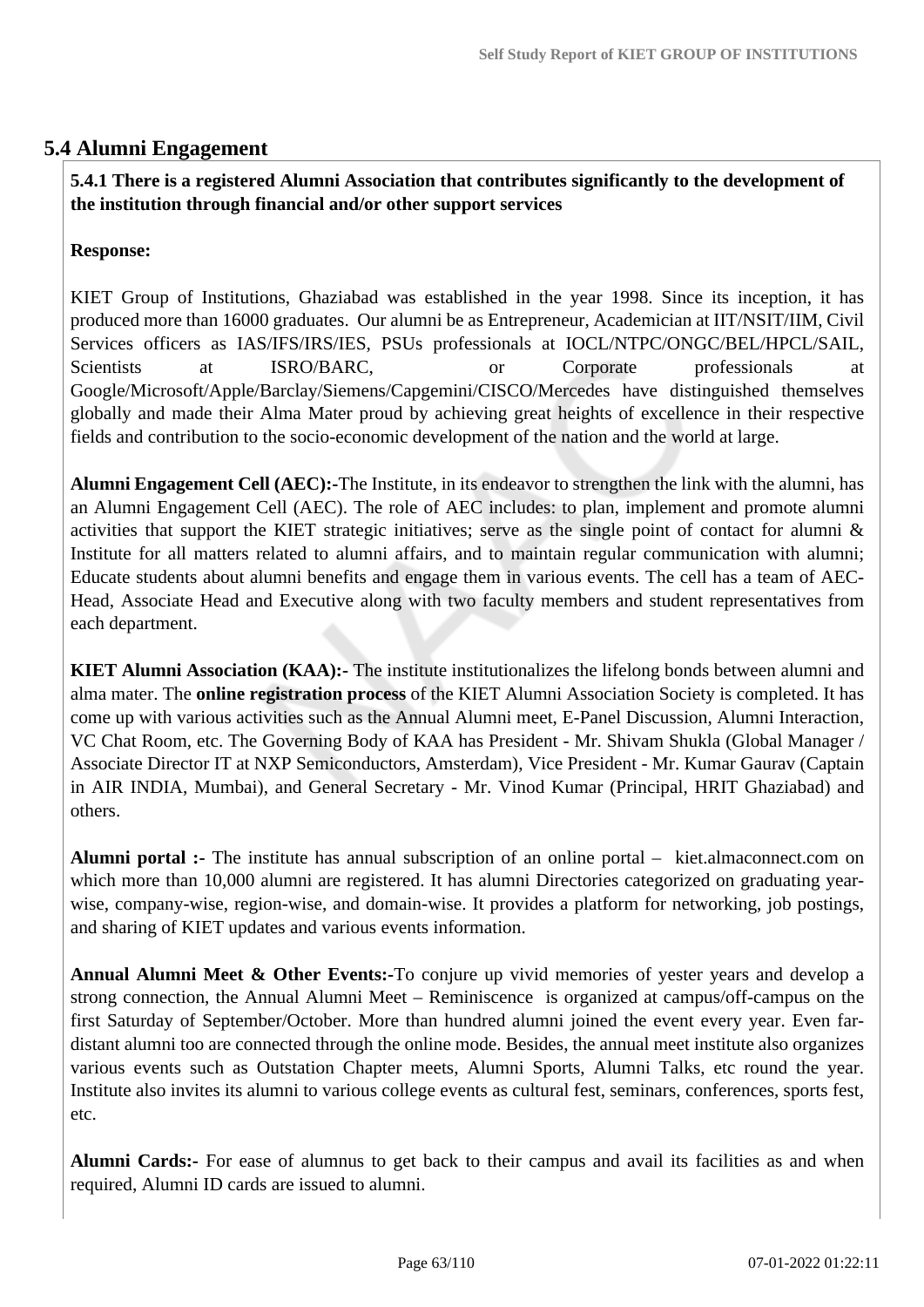**Alumni Collaboration:-**Alumni partners with various committees of the institute as members of IQAC, Departmental Advisory Board, Academic Council, etc. to spearhead the introduction of alumni involvement in the growth and continued leadership of the institute.

#### **5.4.2 Alumni contribution during the last five years (INR in lakhs)**

#### **Response:** A. ? 5 Lakhs

| <b>File Description</b>             | <b>Document</b>      |  |  |
|-------------------------------------|----------------------|--|--|
| Upload any additional information   | <b>View Document</b> |  |  |
| Link for any additional information | <b>View Document</b> |  |  |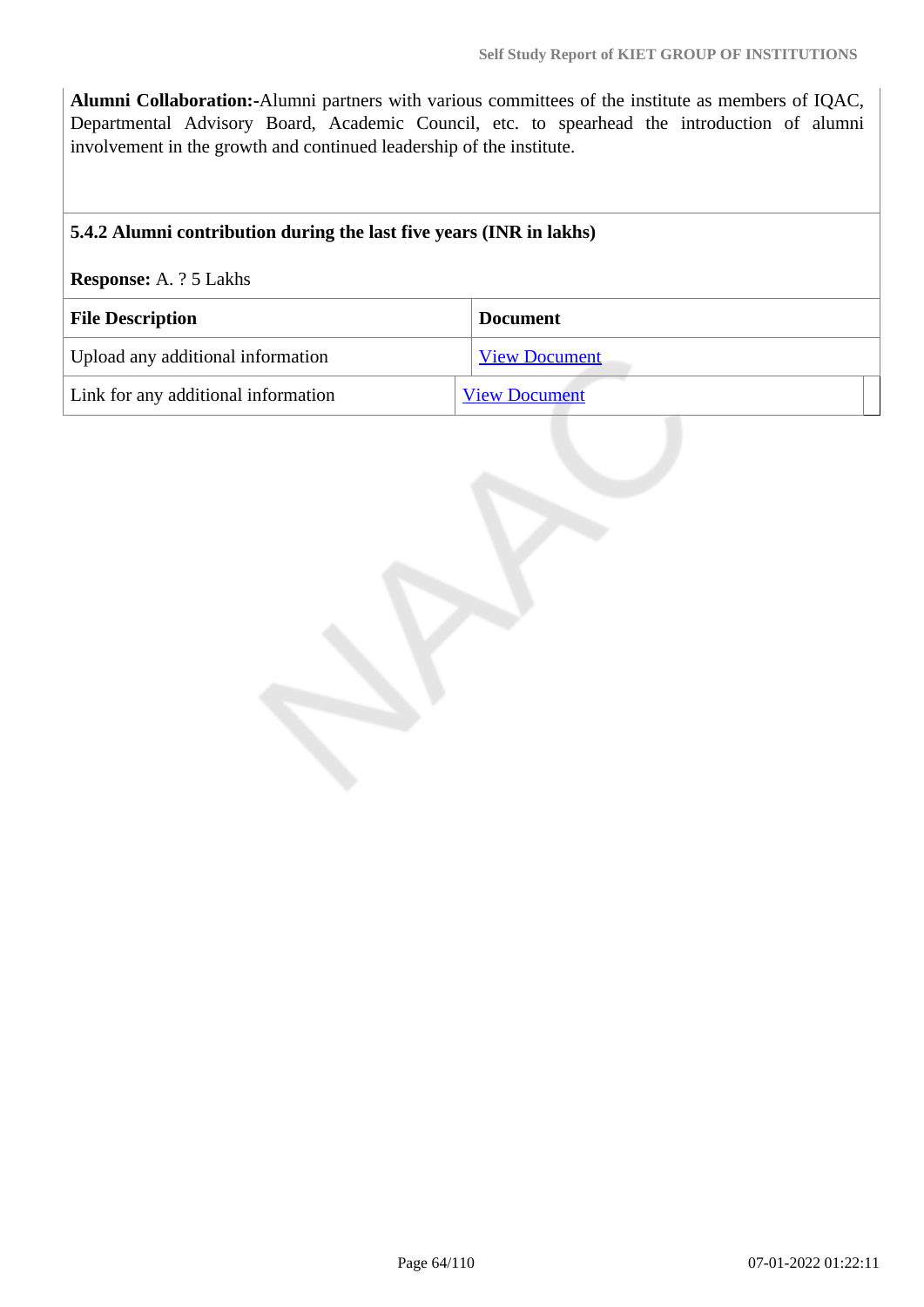# **Criterion 6 - Governance, Leadership and Management**

# **6.1 Institutional Vision and Leadership**

 **6.1.1 The governance of the institution is reflective of and in tune with the vision and mission of the institution**

#### **Response:**

The Vision and Mission statements of the institute are mentioned as below:

### **Vision**

To achieve excellence in technical education and create competent professionals for the industry & Socioeconomic development to meet National and International needs.

#### **Mission**

- To achieve academic excellence in technical education through innovative teaching-learning process.
- To provide strong fundamental & conceptual knowledge with essential skills to meet current & future needs
- To build strong industry academia connect through industrial & socially relevant projects
- To inculcate right human values and professional ethics

Structured governing bodies support to achieve institute's goals and plans and to meet the expected outcomes in which participation of the teachers and students is ensured in various decision making as per vision and mission of the institute. A brief description of the governance, perspective plans and teacher's participation in decision making is described further.

# **The Governance**

All academic, research, administrative and other activities of the institute are guided by Governing Council and executed by important functional bodies.

#### **Governing Council**

The Governing Council of the institute has been constituted as per the guidelines of AICTE. It comprises Chairman and Members of Management of the Institute and members from Academia, Industry, Nominee of the State Govt. (U.P), and representatives of faculty members along with Director of the Institute.

The strategic plan related to academics  $\&$  administration is reviewed and finalized by Governing Council. The Governing Council facilitates with financial support for the creation and sustenance of facilities related to academics and administration. To ensure quality in the system, meeting of various stakeholders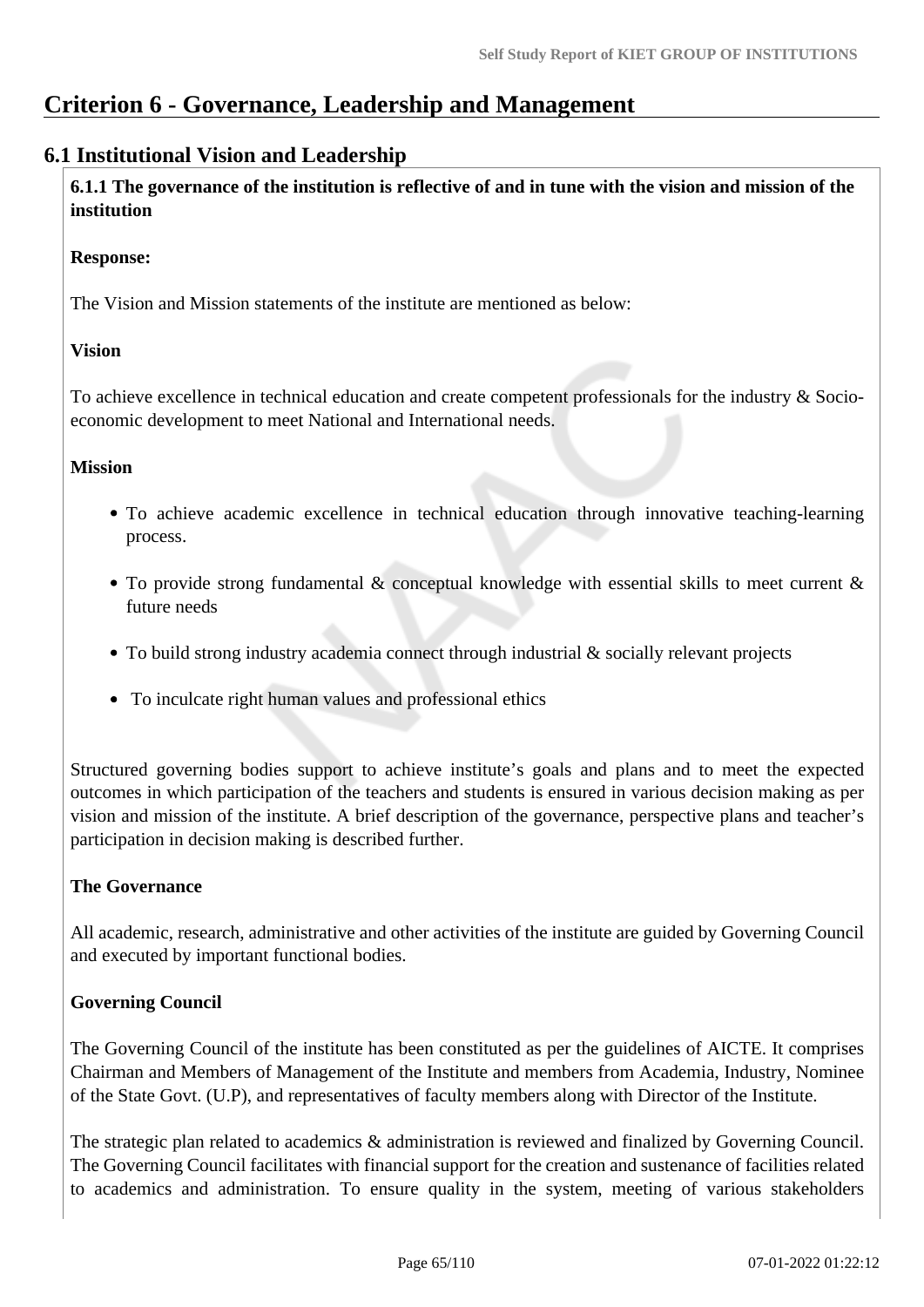(Parents' interaction, Employers' meeting, Alumni meeting and CR meeting) is conducted to get feedback and reviewing the same.

Important Functional Bodies: Important functional and advisory bodies have been constituted in the institute. The Academic Advisory Board provides all kind of guidance to the Academic Council of the institute. The important functional committees are:

**Academic Advisory Board**

**Academic Council**

·

- **Internal Quality Assurance Committee**
- **Research & Development Council**
- **Innovation and Entrepreneurship Council**
- **Industrial Research and Consultancy Development Centre**
- **Institutional Affairs and Career Guidance Cell**
- **Grievance Redressal Cell**
- **Internal Complaints Committee**

Perspective Plan: In coming five years, Institute plans to collaborate with more number of foreign Universities to make our students globally competent, developing understanding and application of Outcome-Based Education, establishing more Research Centers and Centers of Excellence in various programs, and collaborate for higher studies and student placement. We are focusing more on adopting and implementing various quality processes which will enable us to meet out the requirements for accreditation by various agencies such as NAAC (A++), QS I-Gauge and NBA (for all Programs).

**Participation of the Teachers in Decision Making**: The faculty members are involved in framing policies in various decision-making bodies of the Institute. There is a practice of conducting brainstorming sessions at Department and Institute level before finalizing any policy. Academic Council supervises, evaluates, and supports all the departments in a manner that promotes excellence and creative in their work.

| <b>File Description</b>           | <b>Document</b>      |
|-----------------------------------|----------------------|
| Upload any additional information | <b>View Document</b> |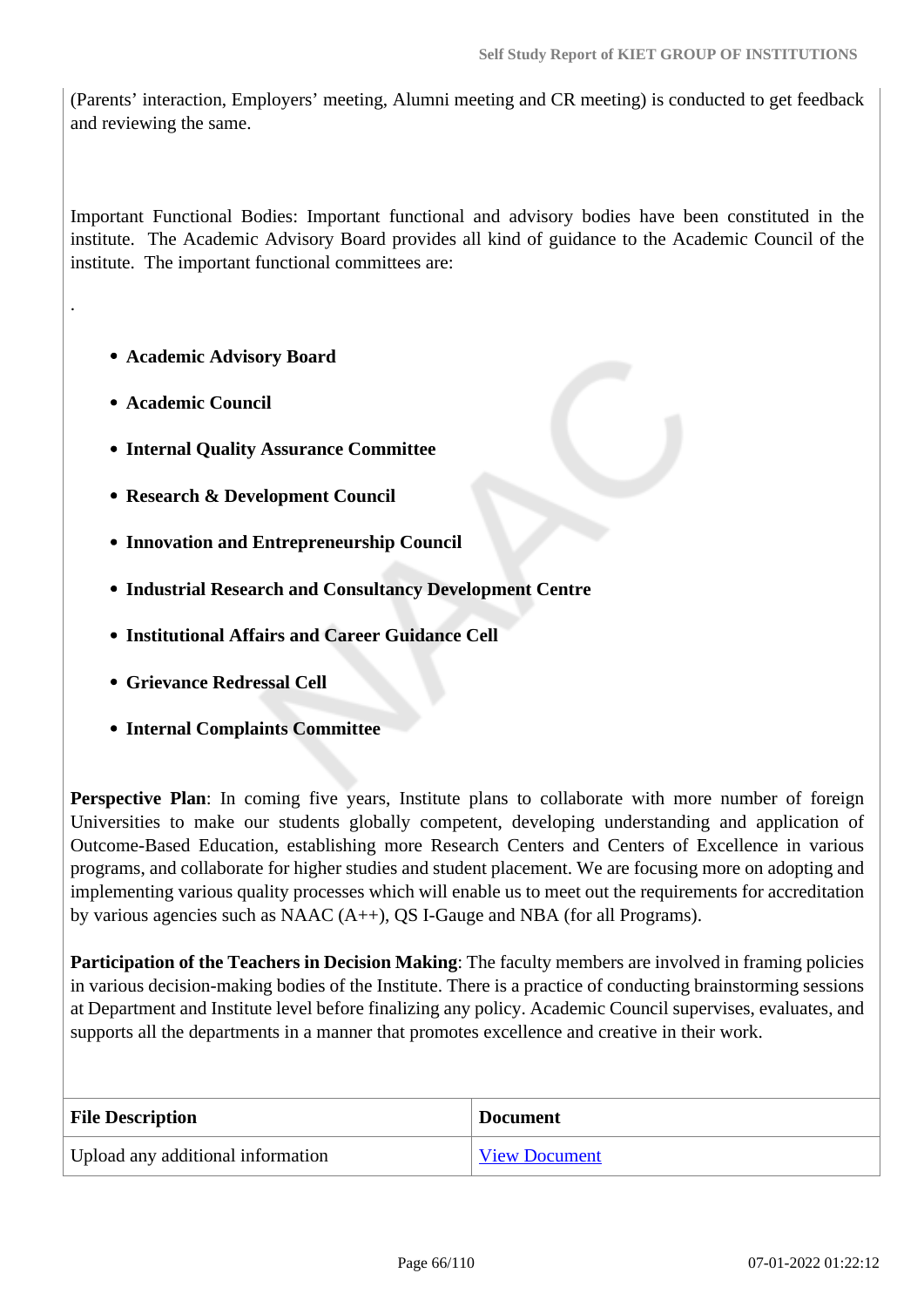## **6.1.2 The effective leadership is visible in various institutional practices such as decentralization and participative management**

#### **Response:**

#### **Decentralization in Working**

The organizational structure of the Institute supports in conducting the operation in a decentralized and transparent manner with due clarity of duties and responsibilities of concerned academicians, administrators, decision makers and faculty members at various levels. The faculty members holding appointments of Deans, HODs, Ad. HODs and functional Heads are administrators at their respective level for smooth functioning of various activities of the Institute.

Dean (Acad.) is empowered to take decision for all academic activities in consultation with Director. Department heads are authorized to take decision in the department level with full academic autonomy within the overall guidelines of senior management of the institute. The best practice of decentralization was observed in KIET Group of Institutions during pandemic in which functioning of system was supposed to shift from offline mode to online mode in teaching learning. This shift was possible only by the support from each level and the powers delegated to the Deans, HODs and faculty members. To ensure the smooth transition into online mode, faculty members were trained by the IT department. Development of LMS & online video lectures, which resulted in development of more than 3000 video lectures in all the subjects on KIET career maestro (YouTube). These video lectures have been uploaded on Moodle LMS also, and were made available to the students in addition to online teaching learning practices on MS Teams.

#### **Participative Management Practices in Institutions**

Participative management culture is promoted in the organization which enables faculty, staff, and students to express their opinions and give their suggestions including constructive opinion in day-to-day functioning of the institute. All academic and administrative activities are delegated and operational decisions are taken based on discussion and deliberations in Director's meetings with Deans, HODs, and various other committees. This culture of participative management empowers members with freedom to express their opinions, assess pros & cons of a decision being taken for improvement.

Governing Council members/management representatives also take keen interest & participate in important decisions and issues raised by the Directors, Deans & Heads of Departments based on inputs from faculty members about new strategies and plans. Governing Council members finalize the plans & strategies and support in all the programmes for the development of Academic, Research, and other activities. All the Department Heads are also free to frame guidelines and policies within the Department to conduct various activities such as Trainings, Excursions and Seminars etc. for the students. For smooth conduction and success of academic activities along with extra-curricular activities all HODs, faculty & staff participate with full enthusiasm strong coordination. Faculty members also connect with their mentees and their parents at regular interval for counselling sessions. The information related to students is managed through Institute's ERP. It manages data of all the students related to their attendance, sessional marks, mentoring and notices about academic activities to maintain transparency.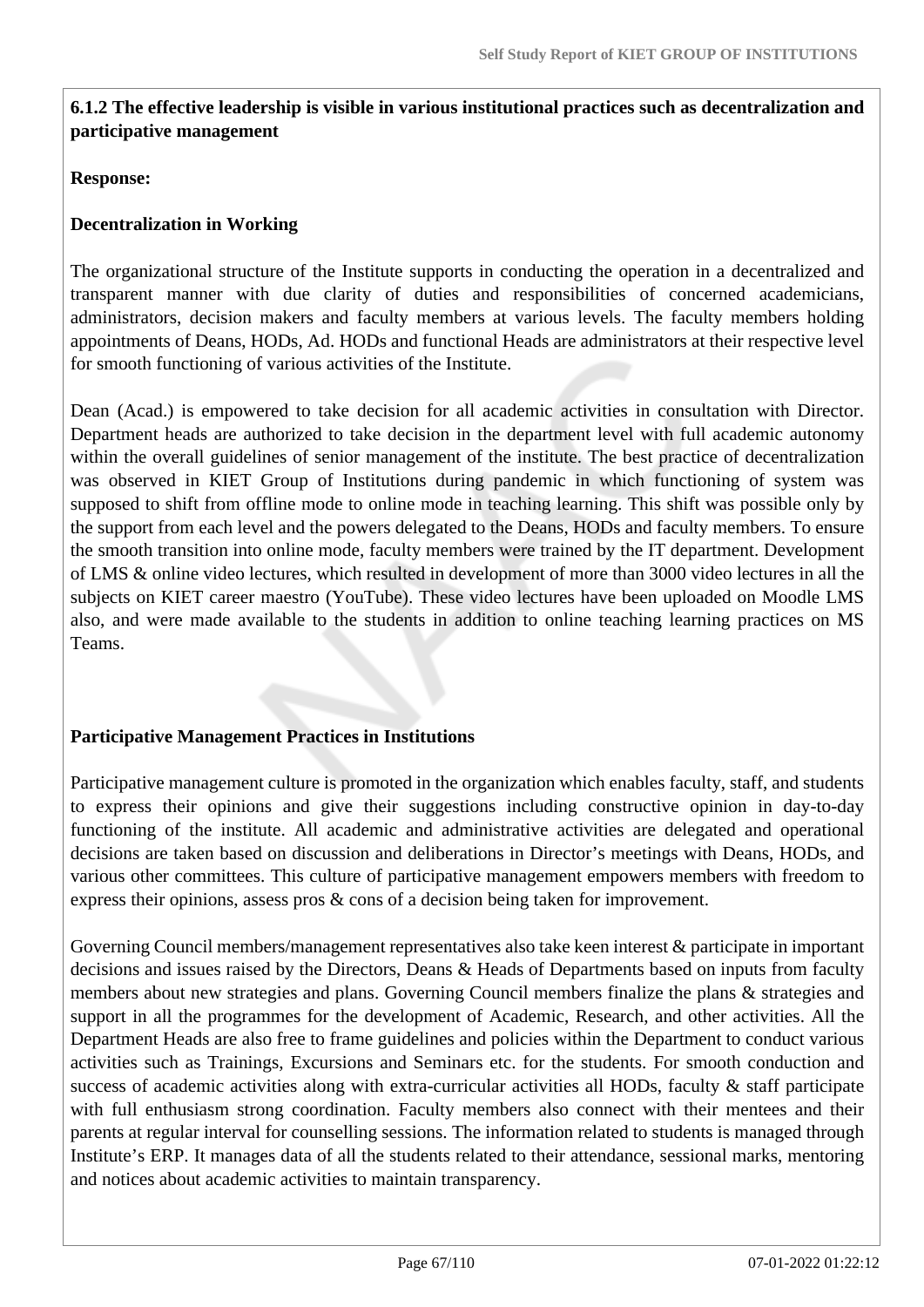| <b>File Description</b>               | <b>Document</b>      |
|---------------------------------------|----------------------|
| Upload any additional information     | <b>View Document</b> |
| Paste link for additional information | <b>View Document</b> |

# **6.2 Strategy Development and Deployment**

#### **6.2.1 The institutional Strategic / Perspective plan is effectively deployed**

#### **Response:**

The plans and policies of the institute are framed in such a manner that they meet stakeholders' expectations. Some of the plans & policies of the Institute are as follows:

Inculcating Research Culture in the Institute

- Establishing more Research Centers and Centers of Excellence in various programs
- Industry-Academia Collaborations

Following are some of the policies which support various plans of the Institute:

- Academic Policy
- Research & Development Policy
- Innovation & Entrepreneurship Policy
- Training & Development Policy
- Promotion policy
- Reward & Recognition Policy
- Intellectual Property Rights (IPR) Policy
- Policy for Reimbursement of Incentives for Research Publications
- Policy For Ph.D. Fee Reimbursement

All the above plans are successfully progressing towards meeting their set goals. One of the focused plans e.g. inculcating research culture in the institute is supported by various related policies. Primary objective of Research Policy is to enhance the research culture among faculty members in the field of Science and Engineering. Research Committee comprises 30 members including Chairman and members from all the departments. Research and Development Council provides platform for faculty members and students also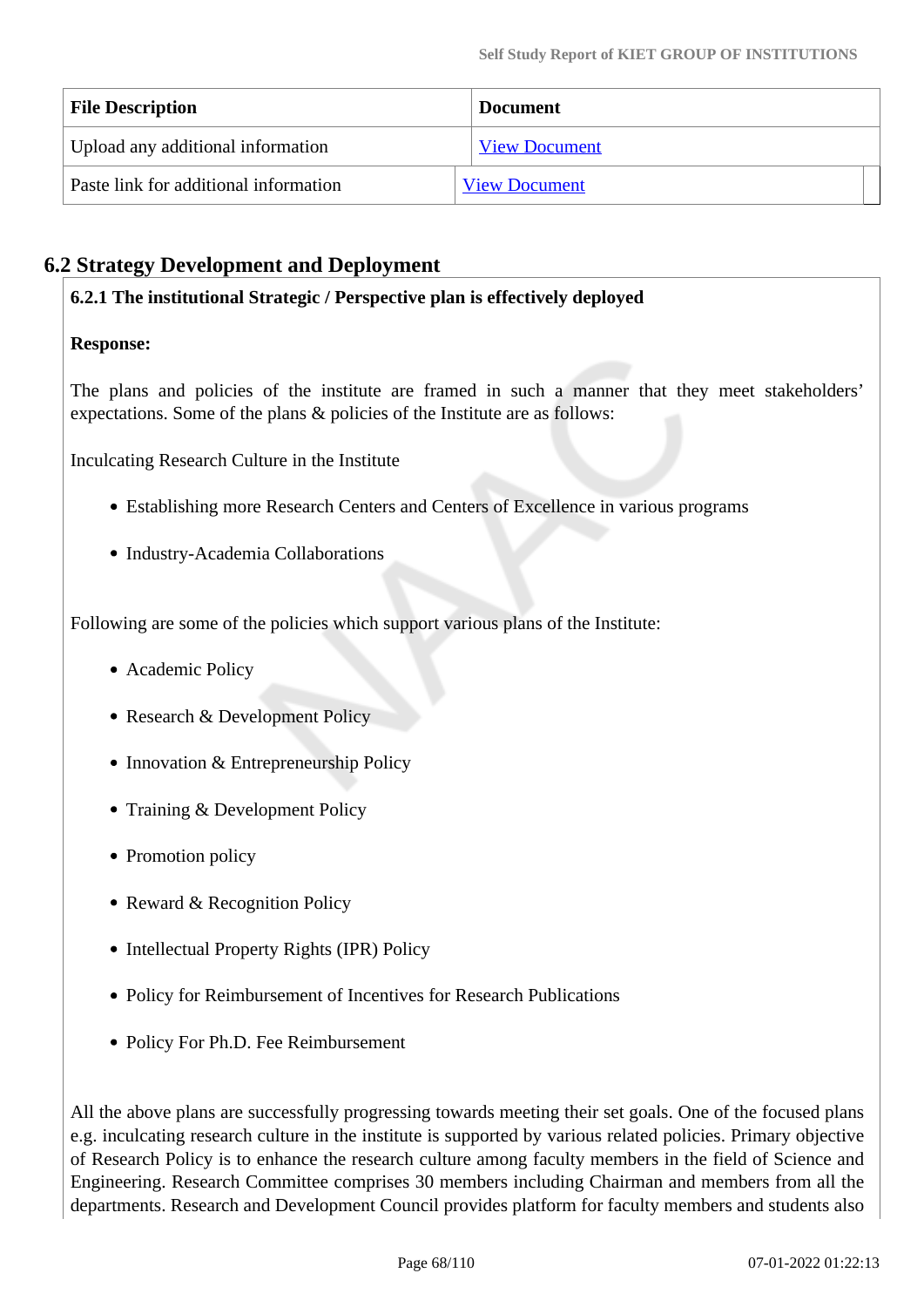to work on various research and consultancy projects. Management motivates the faculty members for pursuing higher studies like Ph.D. and PDF. Departments are advised to upgrade and establish research centres and centre of excellence. In view of this, the department such as Computer Science & Engineering, Electrical & Electronics Engineering, Electronics & Communication Engineering, Mechanical Engineering, KIET School of Management and KIET School of Pharmacy are approved as research centre by Dr. A.P.J. Abdul Kalam Technical University, Lucknow.

As per Research & Development Policy, a new position of Research Faculty (RF) is planned in all the department. 34 faculty members from all the departments have been identified and re-designated as Research Faculty, in KIET dated 27.02.2019 for Academic Session 2019-20.

The Privilege given to Research Faculty are as follows:

- Faculty are given special one-week leave for collaboration during Lean period in winter/ summer in an academic year.
- Depending on the quality of research and no. of Students involved in Group Research activities, he/she is specially rewarded by Institution.
- High configuration laptops are provided to all Research faculty members.
- Rs. 10,000/- per year is reimbursed to research faculty members for the expenses of any chemicals or any equipment/product required in Research.
- Up to Rs. 20,000/- (TA+ Registration) is reimbursed to the Research Faculty for presenting papers in conferences.

With the support of various policies related to research work, 100% Research Faculty members achieved their goals in academic session 2019-20.

| <b>File Description</b>               | <b>Document</b>      |
|---------------------------------------|----------------------|
| Upload any additional information     | <b>View Document</b> |
| Paste link for additional information | <b>View Document</b> |

### **6.2.2 The functioning of the institutional bodies is effective and efficient as visible from policies, administrative setup, appointment, service rules and procedures, etc.**

#### **Response:**

KIET Group of Institutions is recognized as one of the best engineering institutions in Delhi-NCR. It was founded by the members of Krishna Charitable Society in 1998. The institute is affiliated to Dr. A.P.J Abdul Kalam Technical University, Uttar Pradesh, Lucknow. KIET Group of Institutions has a welldefined organization structure. A brief description of governing council, various functional bodies and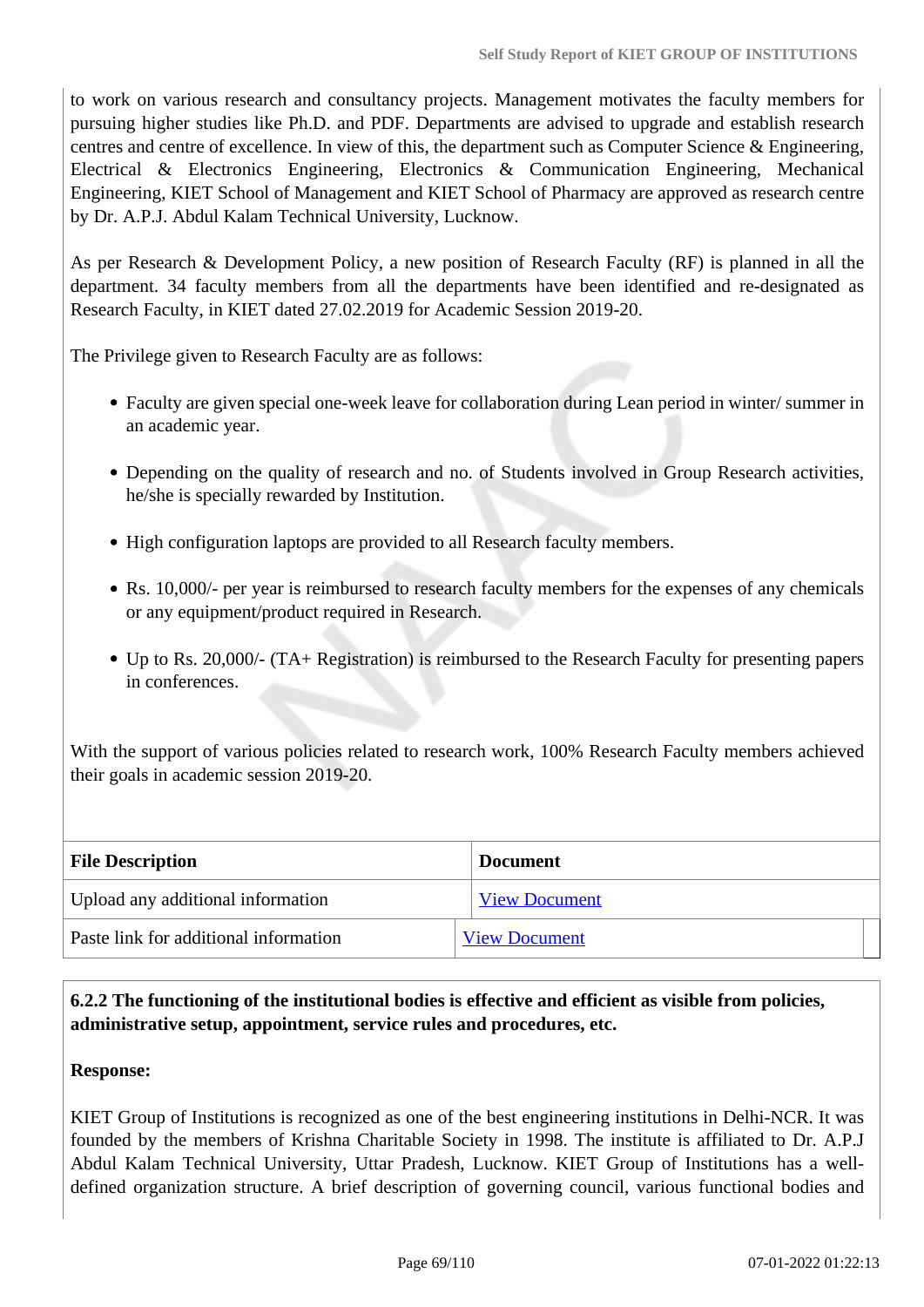functionaries is mentioned as below:

**Governing Council** is responsible for framing the rules, regulations and policies of the institute. The governing council approves appointments made during the academic year, approves allocations of budget and plans proposed by heads of different departments for continuous growth of the Institution.

**Director** is responsible for providing guidance and help in planning, implementation and monitoring of all the academic activities, and make sure that these are aligned with the established policies and objectives of the organizations. The Director is committed towards planning and implementation for continuous improvement and growth of the organization and is supported by Joint Director and other functionaries of the Institute.

**Academic Council** is responsible for preparing academic calendar, academic policies, monitoring of classroom teaching, students' feedback and analysis, conduct of internal and external examinations, analysis of examination results and frame strategy for better performance in future examinations, analysis of attainments of outcomes of all the programs and other activities required for smooth functioning of teaching learning process. The academic council comprises Director, Dean Academics and Heads of Departments of the institution.

**IQAC** is responsible for the development and application of quality benchmarks/parameters for various academic and administrative activities of the Institution. Facilitating the creation of a learner-centric environment conducive to quality education and maturity of faculty members to adopt the required knowledge and technology for participatory teaching and learning process.

**Departmental HODs** ensure the smooth conduction of Academic and administrative activities within the Departments throughout the session and other Departmental Events including Cultural activities with the coordination of Faculty members. All HODs ensure CR meeting with the students twice in a session and takes corrective actions, if any, within the Department.

**Placement Officer** assists in training & placement of students in various Industries/Organizations in India and abroad & conducts programs for Personality Development, Improvement of Communication skills and Career Guidance.

**Librarian** is custodian of library and performs regular audits of the inventory. He is responsible for upgradation and maintenance of Books, Journals, Magazines, News Papers etc.

**Finance/Accounts Department** manages the finance of the institute, tracks assets and expenditure, keeps track of critical tax documents, collects tuition fee from students for every academic year, provides form 16 to the employees, releases financial benefits to the employees after approval such as registration charges of FDP, conference etc.

**HR Department** functions include, recruitment of faculty members as per the AICTE norms, annual review of faculty performance in teaching, research and their overall contribution to the Institute, attendance and leave management, rolling out training & development programs for Staff members, reward and recognition, employee record documentation.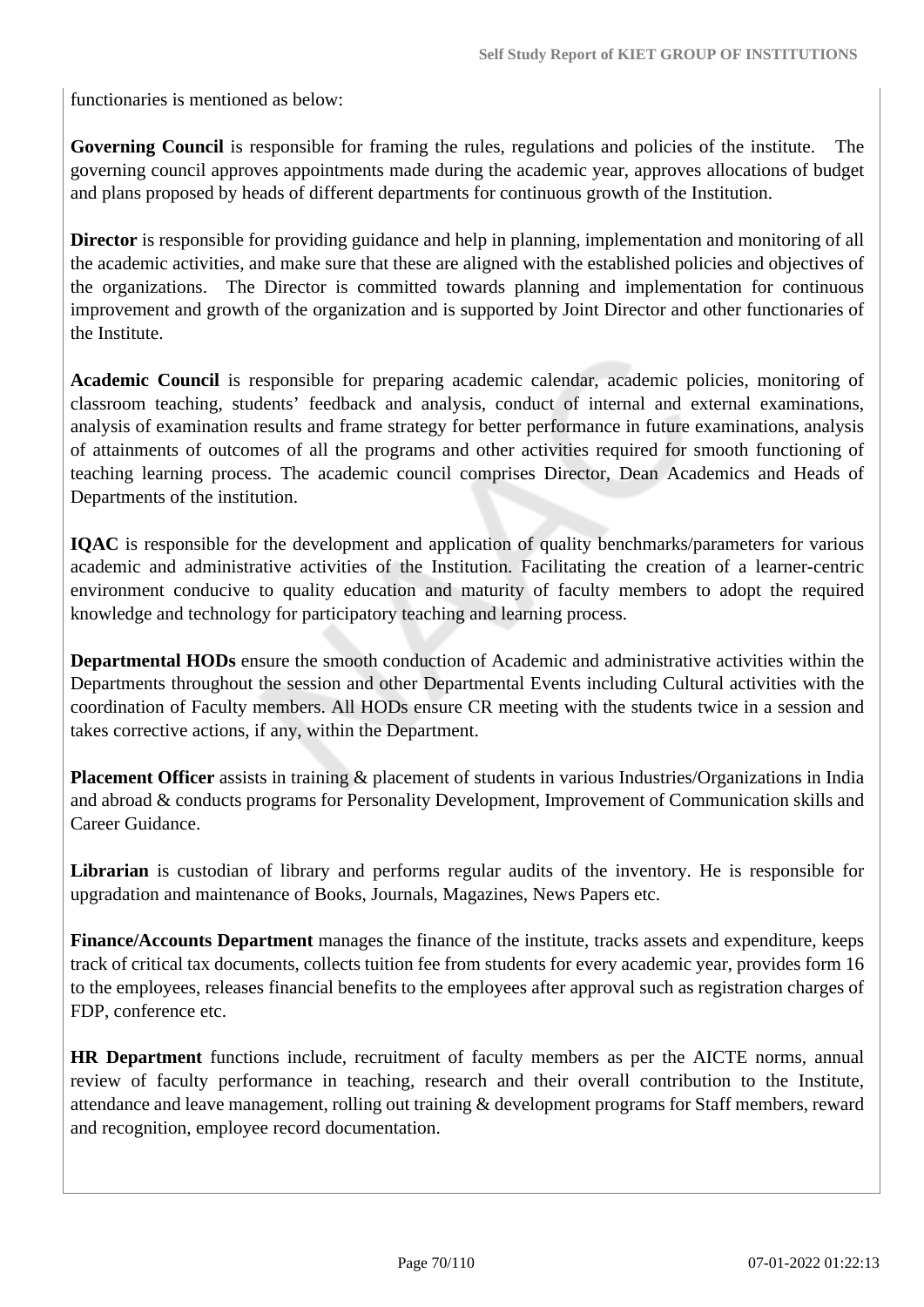| <b>File Description</b>                       | <b>Document</b>      |  |
|-----------------------------------------------|----------------------|--|
| Upload any additional information             | <b>View Document</b> |  |
| Link to Organogram of the Institution webpage | <b>View Document</b> |  |

| 6.2.3 Implementation of e-governance in areas of operation                             |                      |
|----------------------------------------------------------------------------------------|----------------------|
| 1. Administration                                                                      |                      |
| 2. Finance and Accounts                                                                |                      |
| <b>3. Student Admission and Support</b>                                                |                      |
| 4. Examination                                                                         |                      |
| <b>Response:</b> A. All of the above                                                   |                      |
| <b>File Description</b>                                                                | <b>Document</b>      |
| Screen shots of user interfaces                                                        | <b>View Document</b> |
| ERP (Enterprise Resource Planning) Document                                            | <b>View Document</b> |
| Details of implementation of e-governance in areas<br>of operation, Administration etc | <b>View Document</b> |
| Any additional information                                                             | <b>View Document</b> |

# **6.3 Faculty Empowerment Strategies**

#### **6.3.1 The institution has effective welfare measures for teaching and non-teaching staff**

#### **Response:**

Provide the list of existing welfare measures for teaching and non-teaching staff within a maximum of 500 words

Response:

Realizing that satisfied employee is an asset for the institution and can make the college a productive place, the management has put several welfare measures for the teaches and staff as well besides their salary package.

#### **Welfare measures for Teachers: -**

- Provision of Provident Fund
- Gratuity policy
- Subsidized Bus Facility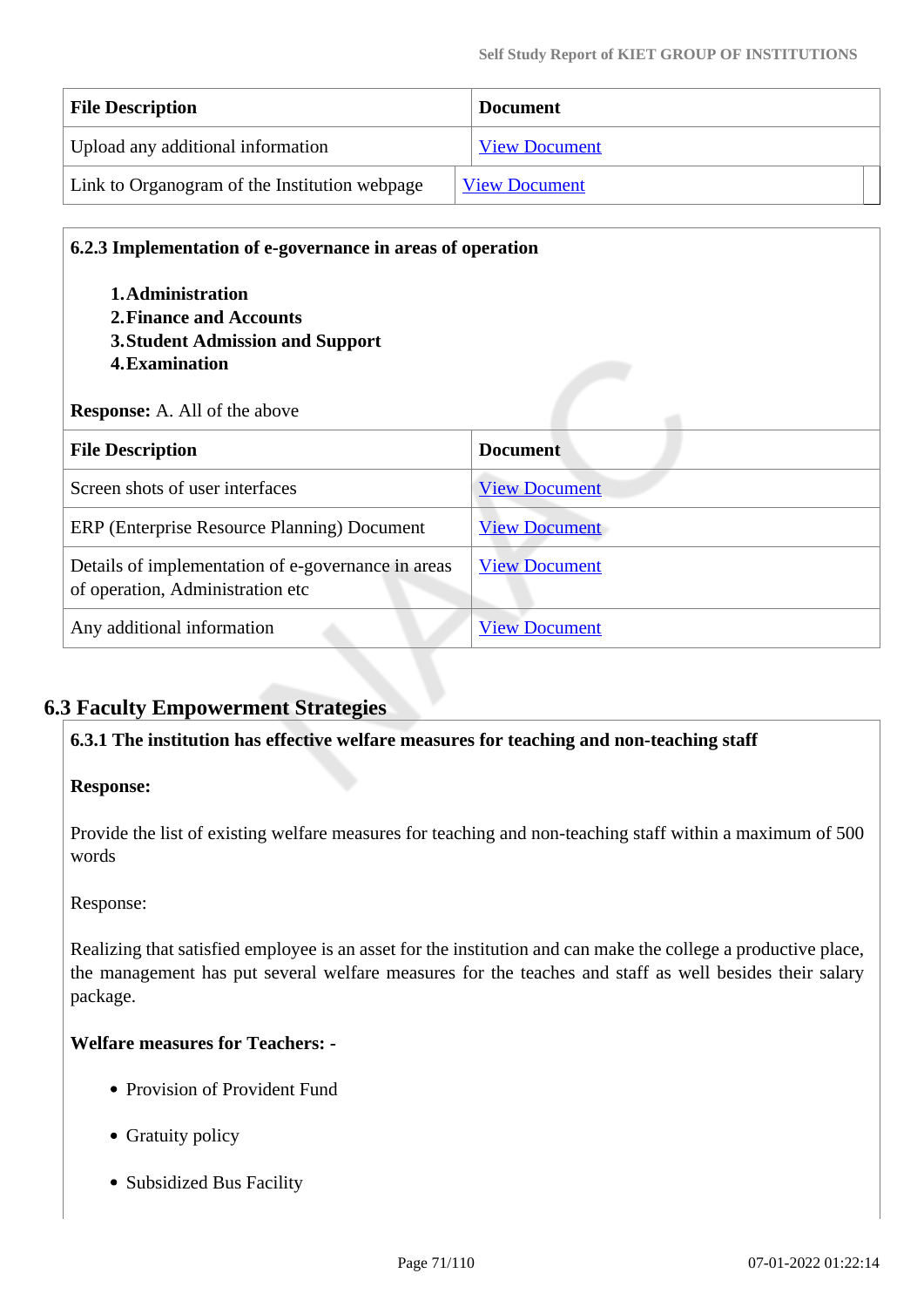- Training & Development Programs by External Experts
- Faculty outbound visit
- Reward & Recognition Policy
	- Young Dronacharya Award
	- C.V Raman Award
	- Faculty with Outstanding Contribution other than Teaching and Research Award
- Maternity Benefits
- Events and Employee Engagement Activity
- Good Research and Development Environment
- Fee Reimbursement and OD Leaves for attending FDP/ Workshop/ Seminar
- Ph.D Incentive Reimbursement
- Study leave and sabbatical leave
- Conference Fee reimbursement.
- Incentive for Research Publications.
- Patent application fee reimbursement.
- Patent legal Advice by expert.
- Monthly faculty get-together.
- Mediclaim Policy
- Vacations

For Example C.V Raman Award is one of the major Research promoting measure which keeps faculty members motivated to work continuously on Research throughout the Academic year. The receiver of this award gets benefited in terms of cash reward & recognition among the faculty members. Dronacharya Award is given for best teaching faculty member at departmental level.

#### **Welfare measures for Staff: -**

• Staff outbound visit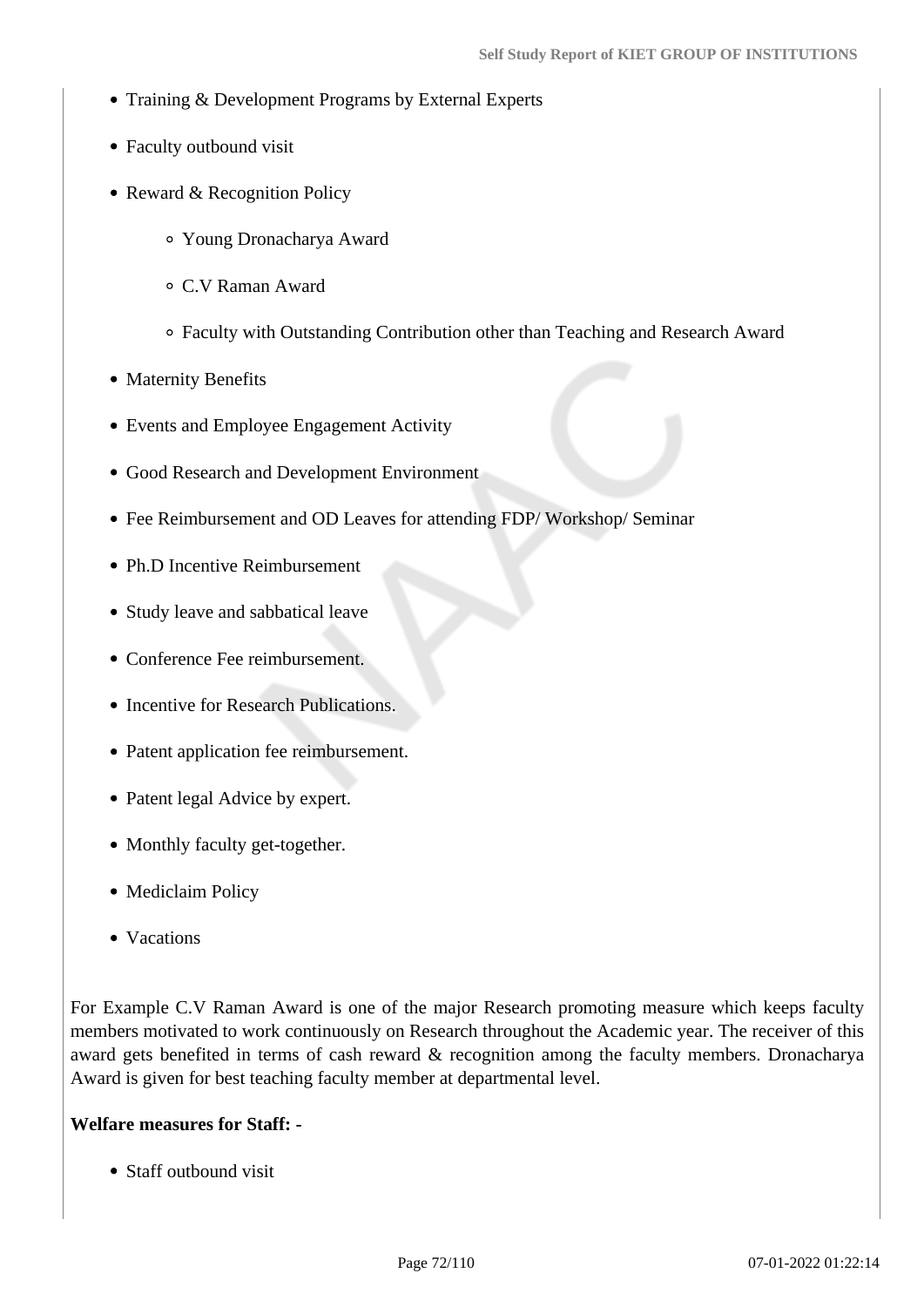- Staff Promotion Structure
- Gratuity policy for staff
- Subsidized Bus Facility
- Employees' State Insurance Corporation
- Training & Development Program
- Star Employee of the year Award
- Mediclaim Policy
- Monthly staff get-together
- Events and Employee Engagement Activity
- Vacations

All the above-mentioned schemes help the faculty members and staff to work more effectively and efficiently towards achieving the organization's goal in the long term. These schemes are applicable to all the employees and they avail them as per their requirement. Due to these welfares' measures, the average retention of faculty members is 7 years. The motivating factors of faculty retention are good salary, hiring the right person, wellness offerings, annual performance reviews, training and development, recognition and rewards systems, flexible working arrangements, dealing with change, and fostering teamwork etc.

| <b>File Description</b>           | <b>Document</b>      |
|-----------------------------------|----------------------|
| Upload any additional information | <b>View Document</b> |

 **6.3.2 Average percentage of teachers provided with financial support to attend conferences/workshops and towards membership fee of professional bodies during the last five years**

**Response:** 22.14

6.3.2.1 **Number of teachers provided with financial support to attend conferences/workshops and towards membership fee of professional bodies year wise during the last five years**

|                             | 2015-16 |
|-----------------------------|---------|
| 074<br>68<br>73<br>51<br>49 |         |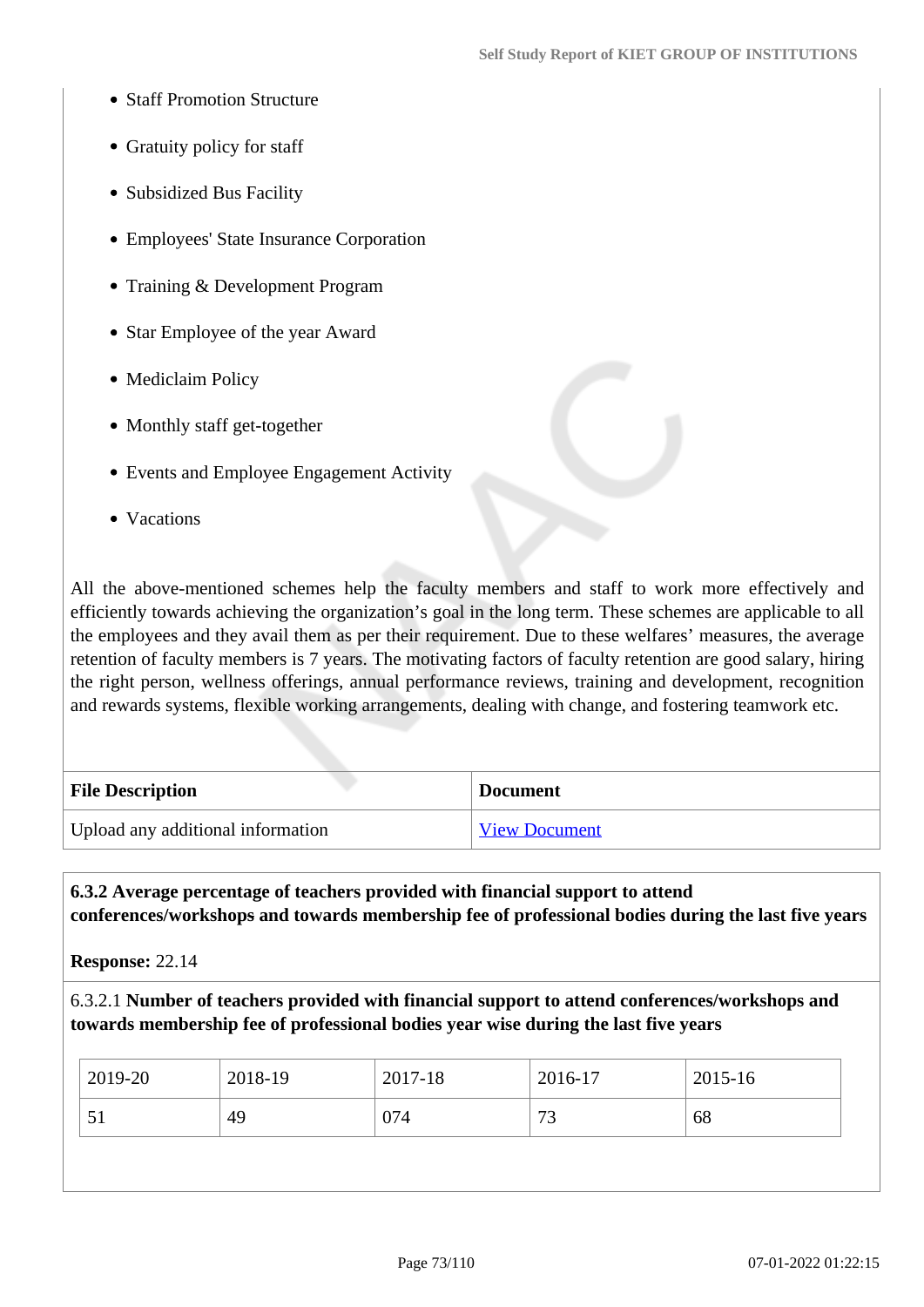| <b>File Description</b>                                                                                                  | <b>Document</b>      |
|--------------------------------------------------------------------------------------------------------------------------|----------------------|
| Upload any additional information                                                                                        | <b>View Document</b> |
| Details of teachers provided with financial support<br>to attend conference, workshops etc during the last<br>five years | <b>View Document</b> |

 **6.3.3 Average number of professional development /administrative training programs organized by the institution for teaching and non teaching staff during the last five years**

**Response:** 7.4

6.3.3.1 **Total number of professional development /administrative training Programmes organized by the institution for teaching and non teaching staff year-wise during the last five years**

| 2019-20 | 2018-19 | 2017-18 | 2016-17 | $2015 - 16$              |
|---------|---------|---------|---------|--------------------------|
| 28      |         |         |         | $\overline{\phantom{0}}$ |

| <b>File Description</b>                                                                                                                        | <b>Document</b>      |
|------------------------------------------------------------------------------------------------------------------------------------------------|----------------------|
| Upload any additional information                                                                                                              | <b>View Document</b> |
| Reports of the Human Resource Development<br>Centres (UGC ASC or other relevant centres)                                                       | <b>View Document</b> |
| Reports of Academic Staff College or similar<br>centers                                                                                        | <b>View Document</b> |
| Details of professional development / administrative<br>training Programmes organized by the University<br>for teaching and non teaching staff | <b>View Document</b> |

 **6.3.4 Average percentage of teachers undergoing online/ face-to-face Faculty Development Programmes (FDP)during the last five years (Professional Development Programmes, Orientation / Induction Programmes, Refresher Course, Short Term Course ).**

**Response:** 66.84

6.3.4.1 **Total number of teachers attending professional development Programmes viz., Orientation / Induction Programme, Refresher Course, Short Term Course year-wise during the last five years**

| 2019-20 | 2018-19 | 2017-18 | 2016-17 | 2015-16 |
|---------|---------|---------|---------|---------|
| 186     | 205     | 207     | 219     | 143     |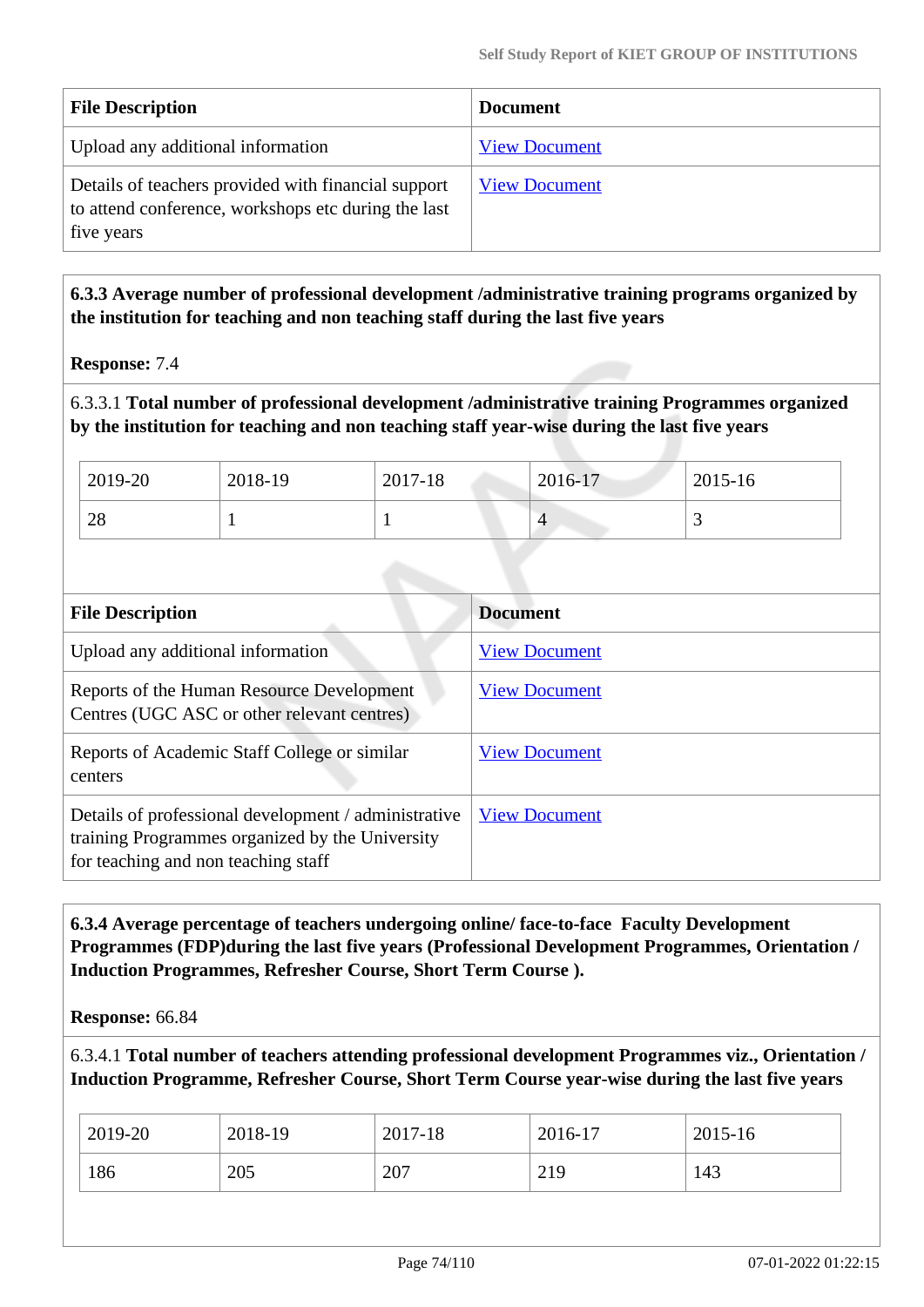| <b>File Description</b>                                                                         | Document             |
|-------------------------------------------------------------------------------------------------|----------------------|
| Upload any additional information                                                               | <b>View Document</b> |
| <b>IQAC</b> report summary                                                                      | <b>View Document</b> |
| Details of teachers attending professional<br>development programmes during the last five years | <b>View Document</b> |

#### **6.3.5 Institutions Performance Appraisal System for teaching and non-teaching staff**

#### **Response:**

The appointment of suitable teaching and non-teaching staff is a critical process and is very important for the future of an academic institution. We have an effective Performance Appraisal System for our teaching and non-teaching staff and students' feedback and audit by IQAC become the basis of their Evaluation System.

The Institute has professionally designed "Appraisal System" where the faculty is appraised annually focusing primarily on four broad areas of an individual contribution i.e., academic, research, administrative and personal conduct. He/ she is appraised, on a scale of 200, broken down in smaller denomination on various segments of above four. Additionally, he/she is also asked to do his self-appraisal.

The contribution of individual faculty member is recorded on the KIET ERP throughout the academic year and the individual contribution gets reflected in the self- appraisal form. The faculty members fill their selfappraisal form by the end of every academic year and the same gets reviewed by Head of the department for preparing annual confidential report. After reviewing the form by HOD it gets approved by the Director.

The management always plays proactive role in the performance appraisal. Annual increments and promotions in the grades are all implemented by the management on the basis of an individual's performance. The employee's moral is kept high by offering competitive salary structure, perks, rewards scheme etc. based on the outcomes of the review of the performance in appraisal report.

To ensure the transparency of Performance Appraisal for teaching and non-teaching staff, the Institute periodically conducts the performance audit of the departments (by the Internal Quality Assurance Cell) which includes review of teaching – learning methodologies, extension activities, co-curricular and extracurricular activities conducted during the academic year.

| <b>File Description</b>               | Document             |
|---------------------------------------|----------------------|
| Upload any additional information     | <b>View Document</b> |
| Paste link for additional information | <b>View Document</b> |

## **6.4 Financial Management and Resource Mobilization**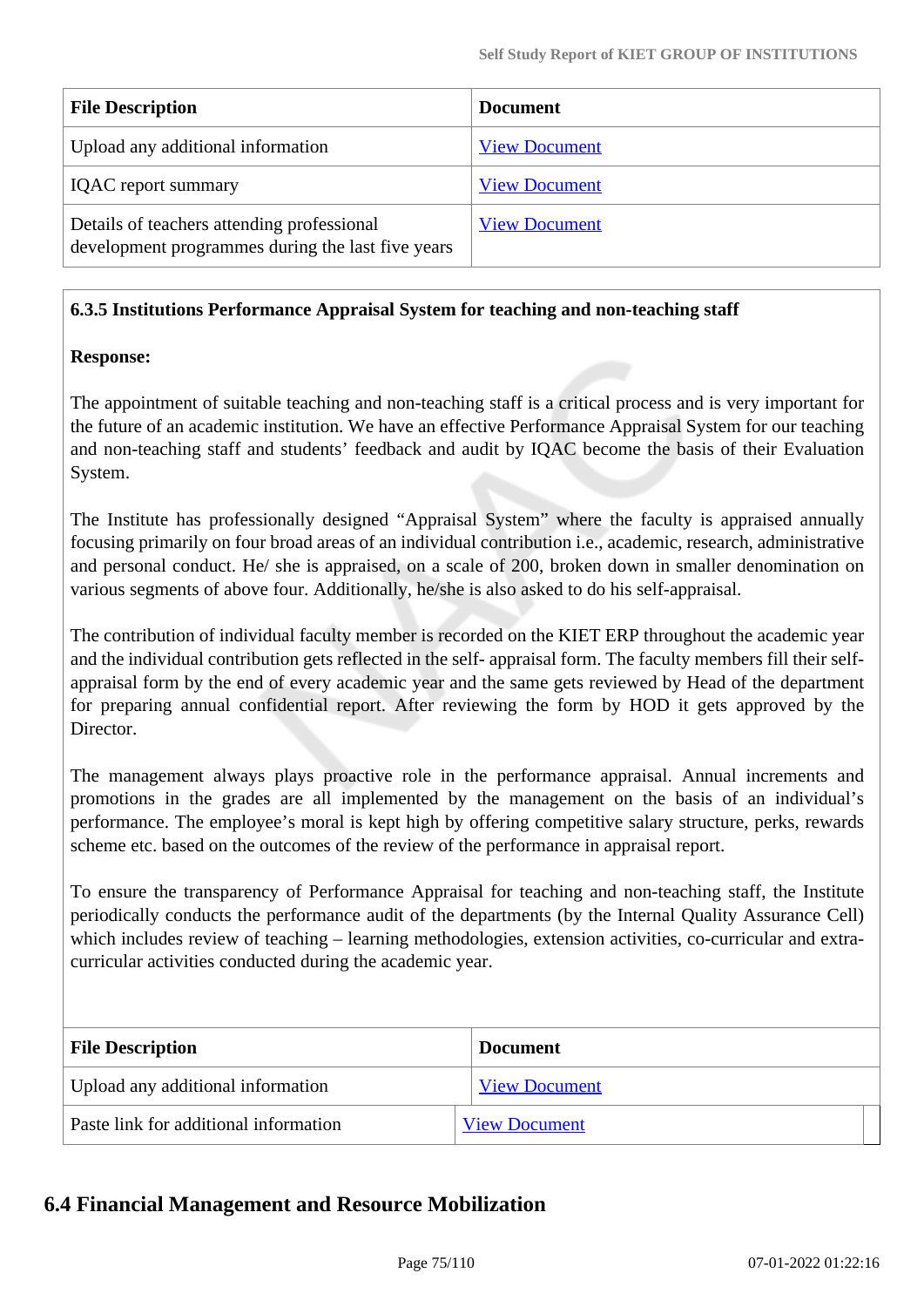#### **6.4.1 Institution conducts internal and external financial audits regularly**

#### **Response:**

The Finance and Accounts department performs various functions like financial planning/budgeting, reporting, and controlling. The department works proactively to solve any financial issues. The college conducts regular audit of annual books of accounts. The Account office keeps all the financial records separately as per the events/ activities and transactions made for them. The Account office maintains the Books of Accounts properly which helps in auditing procedure.

The Institute has a mechanism for internal and external audit to ensure financial compliance. The institutional accounts are regularly audited. The observation of the auditors, if any, are immediately corrected / rectified.

Internal Audit: KIET Group of institutions has well qualified Chartered Accountant for the smooth conduction of internal audit from the inception of the institute.

During Internal Audit, Audit team visit to all the department of the institute to check and verify the relevant document to ensure the execution as per institute guidelines. The major focusing area for internal audit are usage of equipments, maintenance of equipments, stock registers, verification of all payments, receipts & journal vouchers of the transactions, cash books, ledger account review etc. Internal Auditor submits monthly audit report to the account office with observation and suggestion to improve the system.

External Audit: once in a year, registered chartered A/C firm conducts statutory audit. Institute keeps its books of account as per Income Tax Act 1961. Mr. Anil Gupta is appointed as an external auditor by the institute who take cares the external audit, prepares the balance sheet, income and expenditure statement and other required documents and finally submits ITR every year along with audit report duly signed by management.

All the Department Heads in consultation with faculty- in charge of laboratories come up with the proposed budget with particulars and description before commencement of the new academic session every year. All the HODs forward proposed budget to the Director and after reviewing, Director approves and consults with the Governing Council for purchase order.

| <b>File Description</b>               | <b>Document</b>      |
|---------------------------------------|----------------------|
| Paste link for additional information | <b>View Document</b> |

### **6.4.2 Funds / Grants received from non-government bodies, individuals, philanthropers during the last five years (not covered in Criterion III)**

#### **Response:** 0

6.4.2.1 Total Grants received from non-government bodies, individuals, Philanthropers year wise during the last five years (INR in Lakhs)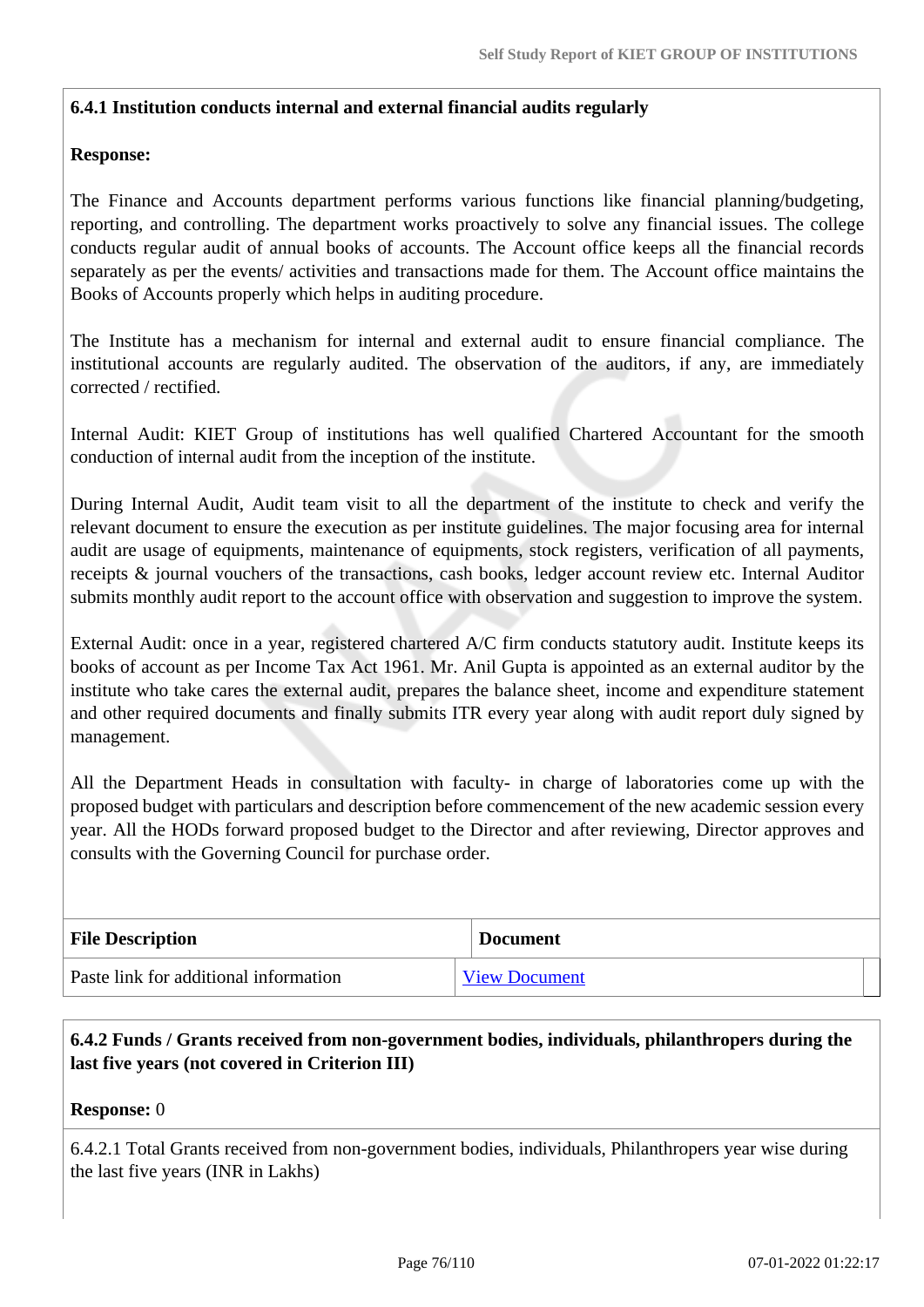| 2019-20                                                                                                                             | 2018-19  | 2017-18 |                      | 2016-17  | 2015-16  |  |
|-------------------------------------------------------------------------------------------------------------------------------------|----------|---------|----------------------|----------|----------|--|
| $\overline{0}$                                                                                                                      | $\theta$ | 0       |                      | $\theta$ | $\theta$ |  |
|                                                                                                                                     |          |         |                      |          |          |  |
| <b>File Description</b>                                                                                                             |          |         | <b>Document</b>      |          |          |  |
| Details of Funds / Grants received from of the non-<br>government bodies, individuals, Philanthropers<br>during the last five years |          |         | <b>View Document</b> |          |          |  |
| Any additional information                                                                                                          |          |         | <b>View Document</b> |          |          |  |

## **6.4.3 Institutional strategies for mobilisation of funds and the optimal utilisation of resources**

#### **Response:**

KIET Group of Institutions is self-sustained Institute. The primary source of funds is through collection of tuition fees and from various other bodies like hostel, canteen, consultancies, projects, grants, etc. The fund is used for the development of required infrastructure to meet out the operational cost.

Institute has proper budgeting system, projection and its utilization process. Department heads prepare the budget proposal based on their requirements and present it to the management every year before the commencement of academic session. The top management reviews the departmental budget proposals and approves them accordingly. The purchase is made strictly following the given budget proposal. If any deviation occurs in the budget, respective HODs have to address the issue and give justification so that subsequently the same can be rejected or approved as the case may be. Following this procedure, unnecessary purchases are avoided and the available funds are effectively utilized. On the similar line, expenditure on other major heads like salary, operational costs, and construction, reserves are managed through budgetary control by Top Management.

The maximum resource mobilization is through the various sources:

| <b>Fund Sources</b> | S.No. |                                   | Source |
|---------------------|-------|-----------------------------------|--------|
|                     |       | <b>Academic fee from students</b> |        |
|                     |       | <b>Hostel fees</b>                |        |
|                     |       | <b>Consultancies</b>              |        |
|                     |       | <b>Bank Interest</b>              |        |
|                     |       | <b>Misc. Income</b>               |        |
|                     |       |                                   |        |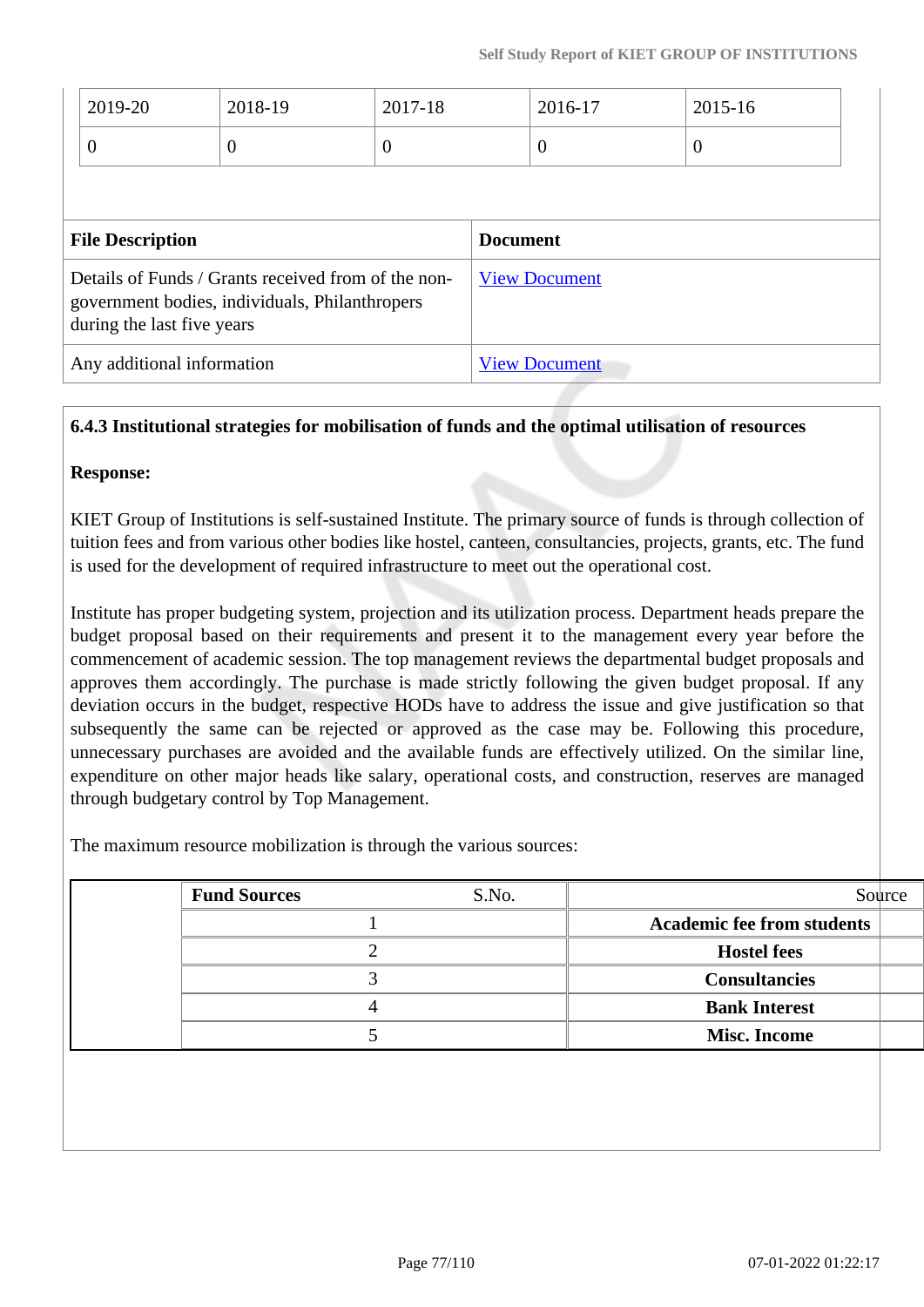| <b>File Description</b>               | <b>Document</b>      |
|---------------------------------------|----------------------|
| Upload any additional information     | <b>View Document</b> |
| Paste link for additional information | <b>View Document</b> |

## **6.5 Internal Quality Assurance System**

 **6.5.1 Internal Quality Assurance Cell (IQAC) has contributed significantly for institutionalizing the quality assurance strategies and processes**

## **Response:**

Chairperson of IQAC is Director of the institution and it is coordinated by Dean (Academics). The team of IQAC includes representatives of faculty, management, administration, students, alumni, and local society employer/industrialists/ stakeholders. Existing policies of institution on academics and administrative systems are of high quality.

To maintain high-quality standards, the team of IQAC members visit various departments twice in a semester for audit. The lab records, course files, attendance records, mentoring records and other necessary data related to academics, and stock registers are verified by IQAC. Also, IQAC checks the infrastructure and other facilities of departments such as labs, classroom, washroom, water facility in administrative audit. After that a report is prepared in pre designed assessment format and it is submitted to the IQAC coordinator. The report is discussed and analyzed in IQAC meeting and finally it is sent to the concerned department with recommendations for improvement, if any. Thus, the efforts made to maintain high quality standards and continuous improvement by IQAC contributes toward certification/ accreditation from external quality assurance organization like ISO, NBA, NAAC and QS I-Gauge.

## **Best Practices by IQAC:**

#### **Enhancing teaching-learning process: -**

The prime objective of IQAC is to improve the academic and administrative performance of the institution and observe the teaching-learning process. For every semester, the faculty members prepare the lesson plan of their respective subjects before the commencement of the classes. The format of the lesson plan is revised by the IQAC time to time. The current format of lesson plan includes some particular features like video lecture details and links of study material prepared by faculty members. In session 2020-21 the attendance of the students is monitored by conducting quiz during the classes. In academic session 2020-21, the course files have been created on Moodle in the structured way and it includes previous year question papers, question banks, quiz, notes, and video links etc.

#### **To develop Research Environment: -**

In the year 2018, few faculty members were identified as research faculty based on the nominations received from all the departments. In academic session 2020-21, IQAC decided to re-designate few Professors as research professors and these Research Professors are responsible for consultancy, Funded projects, writing research papers in SCI Journals and to ensure the involvement of students in various research group. The research group comprises of students and faculty members and these groups are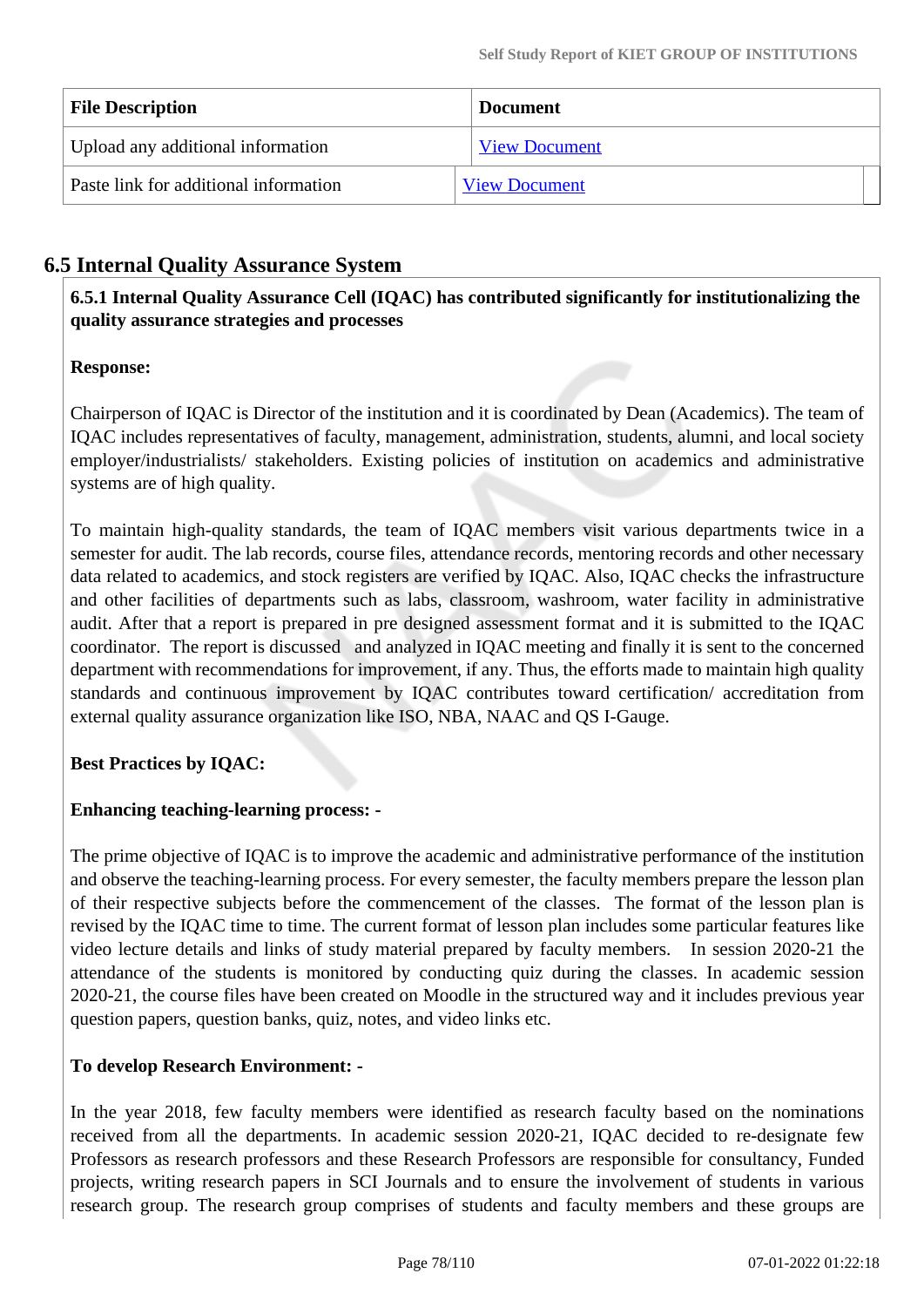headed by the Research Professors of respective departments.

| <b>File Description</b>               | <b>Document</b>      |
|---------------------------------------|----------------------|
| Paste link for additional information | <b>View Document</b> |

 **6.5.2 The institution reviews its teaching learning process, structures & methodologies of operations and learning outcomes at periodic intervals through IQAC set up as per norms and recorded the incremental improvement in various activities ( For first cycle - Incremental improvements made for the preceding five years with regard to quality For second and subsequent cycles - Incremental improvements made for the preceding five years with regard to quality and post accreditation quality initiatives )** 

#### **Response:**

As per the guidelines of NAAC, an Internal Quality Assurance Cell (IQAC) has been established as a postaccreditation quality enhancement and enrichment measure. The Cell is presently headed by Dr. Anil Ahlawat, Dean (A), KIET Group of Institutions. The IQAC has ensured co-ordination among various activities of the institution. To promote Teaching Learning process and Research activities, KIET Group of Institutions follows the best practices in institution as follows: -

#### **Outcome Based Education (OBE)**

Institute has implemented Outcome Based Education (OBE) in its teaching practices. Outcomes are evaluated at each and every step and the corrective actions are taken to fill these gaps. IQAC members visit each department twice in a semester to review the course files of all subjects and other relevant documents also. For clear understanding of Outcome Based Education, the institute has in-house developed ERP software through which all the COs and POs calculations are carried out. Based on this calculation, gaps are identified and action taken report is prepared for further improvement.

#### **Online Teaching Learning**

During COVID-19, the Institution has shifted to online learning process through different platforms for example: - MS Team, Zoom, Google classroom and institute's LMS (Moodle server). E-content is developed by all the faculty members in the form of self-shoot videos and course files which includes lesson plan, quizzes, question bank, previous year question paper, case studies, assignments, lecture notes, link of self-shoot videos etc. All the video lectures developed by the faculty members are reviewed by the Moodle coordinators before uploading on the KIET Career Maestro YouTube channel. The links of all the recorded videos are provided to the students through Moodle LMS. All the E-content available on Moodle LMS is reviewed by the departmental QAC and report is prepared in the prescribed format. At the end, the report is forwarded to the concerned departments for corrective actions, if any.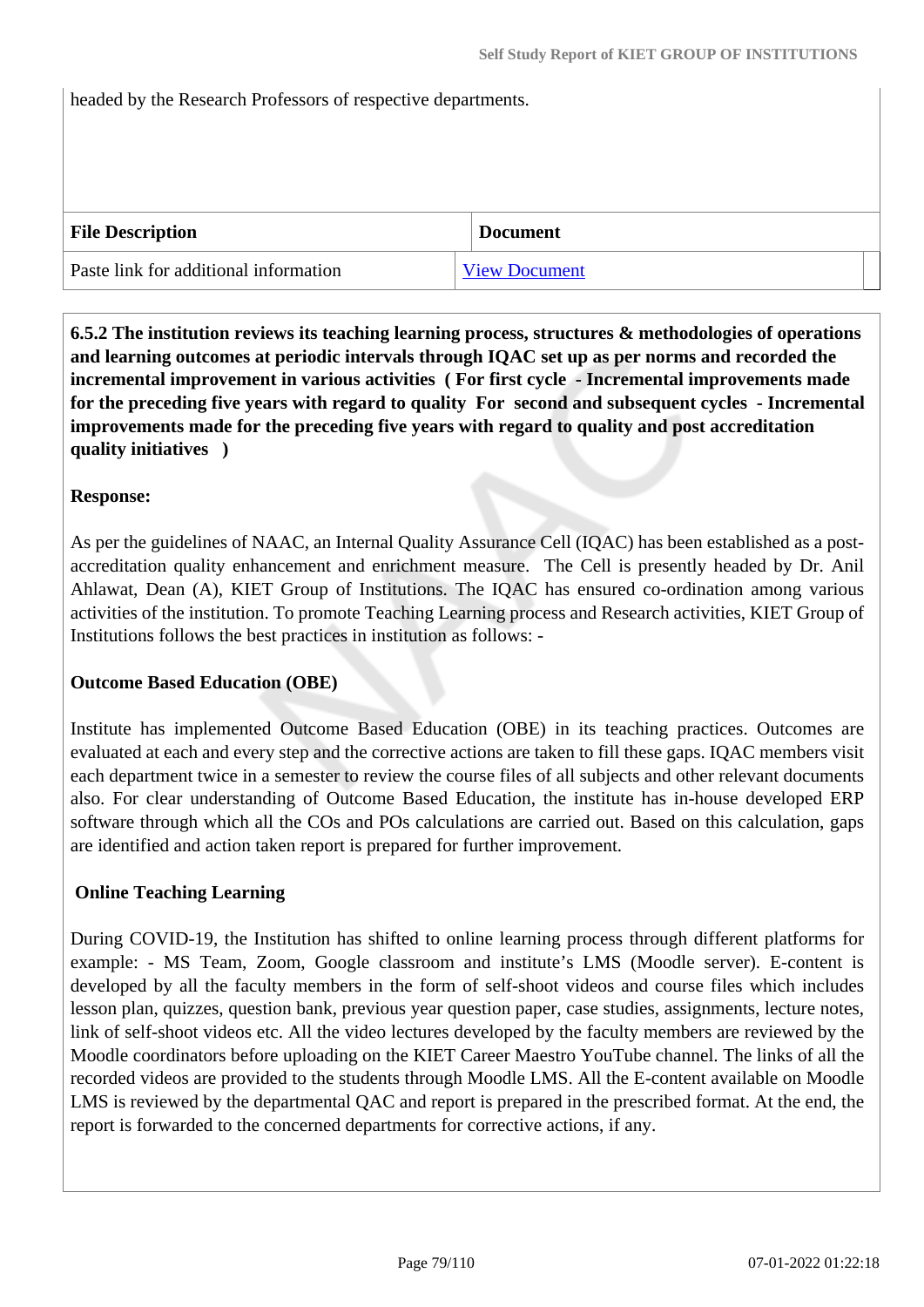| <b>File Description</b>               | <b>Document</b>      |
|---------------------------------------|----------------------|
| Paste link for additional information | <b>View Document</b> |

| 1. Regular meeting of Internal Quality Assurance Cell (IQAC); Feedback collected, analysed<br>and used for improvements<br>2. Collaborative quality intitiatives with other institution(s)<br>3. Participation in NIRF<br>4.any other quality audit recognized by state, national or international agencies (ISO<br><b>Certification, NBA)</b><br><b>Response:</b> A. All of the above |                      |
|----------------------------------------------------------------------------------------------------------------------------------------------------------------------------------------------------------------------------------------------------------------------------------------------------------------------------------------------------------------------------------------|----------------------|
| <b>File Description</b>                                                                                                                                                                                                                                                                                                                                                                | <b>Document</b>      |
| Upload e-copies of the accreditations and<br>certifications                                                                                                                                                                                                                                                                                                                            | <b>View Document</b> |
| Upload details of Quality assurance initiatives of the<br>institution                                                                                                                                                                                                                                                                                                                  | <b>View Document</b> |
| Upload any additional information                                                                                                                                                                                                                                                                                                                                                      | <b>View Document</b> |
| Paste web link of Annual reports of Institution                                                                                                                                                                                                                                                                                                                                        | <b>View Document</b> |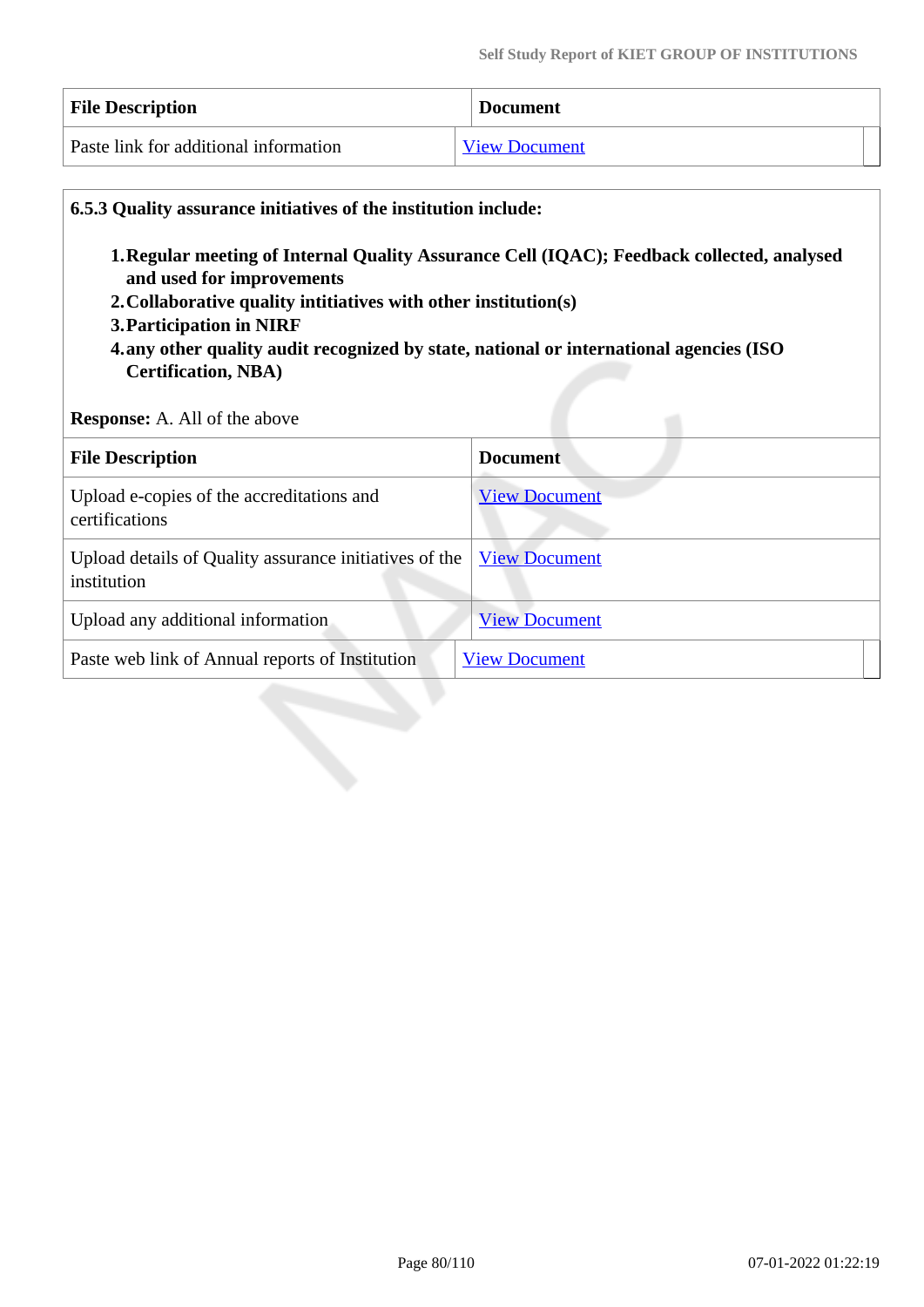## **Criterion 7 - Institutional Values and Best Practices**

## **7.1 Institutional Values and Social Responsibilities**

 **7.1.1 Measures initiated by the Institution for the promotion of gender equity during the last five years.**

#### **Response:**

Gender equality is a human right. It is an important consideration in the development and a way of looking at how social norms and power structures impact on the lives and opportunities available to different groups of men and women. Since our constitution ensures it, the KIET Group of Institutions has also framed the same guidelines to set the benchmark in building up a healthy environment. It observes high ethical standards in all its activities. To empower and strengthen gender equity, the KIET Group of Institutions has an **Internal Complaints Committee (ICC)** to ensure the challenges in an integrated manner and avoid piecemeal effects of the stakeholders. In order to ensure the compliance of AICTE Notification Number AICTE/WH/2016/01 dated 10th June 2016 (Gender Sensitization, Prevention and Prohibition of Sexual Harassment of Women Employees and Students and Redressal of Grievances in Technical Institutions), Regulations 2016, and two additional members were nominated in Internal Complaints Committee. For achieving measurable targets and enhancing accountability to gender equality and women empowerment, this committee outlines and emphasizes women empowerment, gender sensitization, prevention, and prohibition of sexual harassment of women employees/students and redressal of grievances.

To promote gender equality and awareness for girl students, female faculties and staff members, the institute has been consistently organizing various interactions with experts for the past several years.

**Student counselor** is deputed by the institute to address all the issues including gender-related issues. The issues addressed are maladjustment, academic performance anxiety, decision making, underachievement, peer pressure, relationship handling, women issues, absenteeism, malpractice, low self-esteem, emotional instability etc. Students who attended sessions felt comfortable and emotionally secured at the end of the sessions. Our institute is using the online services of counseling web portal - yourdost.com also. Where in large number of counselors are available on a 24x7 basis.

To promote menstrual hygiene, **Sanitary Napkin Vending Machines (with Incinerator)** are available in the institute out of which one is in the Girl's hostel, and two in the Girl's Common Room in the institute. **Dojo Karate Club** is also functioning in the institute (Self Defense Initiative).

Hostel wardens and the authorities act as guardians and well-wishers of the occupants. During medical emergencies, an Ambulance is available 24x7 in the hostel campus.

To address the issues related to sexual harassment of women employees and students, this committee aims at maintaining the ZERO tolerance policy of the institute against sexual harassment. It also organizes activities to sensitize young minds to curb gender biases. In furtherance of this goal, several sessions by experts/gynecologists have also been organized by this committee to aware girl students viz. Teenagers' concerns, and Immunization.

The Proctorial board of the institute deals with indiscipline issues referred by the Chief Rector of hostels.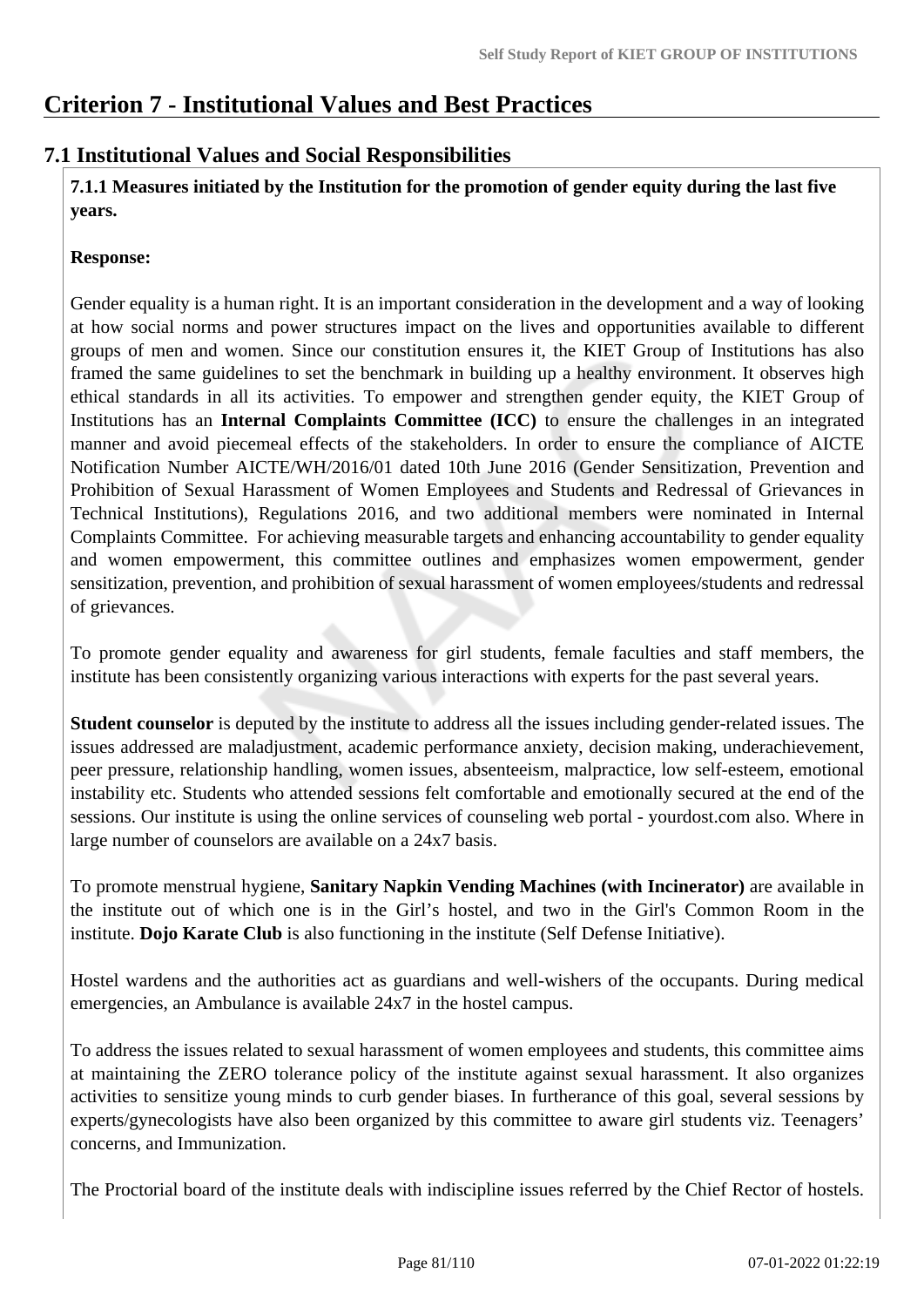The goal of setting up this committee is to build an environment and society devoid of discrimination, and to take the benefits of fundamental rights for sustainable development.

https://www.kiet.edu/activities-icc, https://www.kiet.edu/ICC-Gallery, https://www.kiet.edu/icc-overview

| <b>File Description</b>                                                                                                                                                                             | <b>Document</b>      |
|-----------------------------------------------------------------------------------------------------------------------------------------------------------------------------------------------------|----------------------|
| Link for specific facilities provided for women in<br>terms of: a. Safety and security b. Counselling c.<br>Common Rooms d. Day care center for young<br>children e. Any other relevant information | <b>View Document</b> |
| Link for annual gender sensitization action plan                                                                                                                                                    | <b>View Document</b> |

## **7.1.2 The Institution has facilities for alternate sources of energy and energy conservation measures**

- **1.Solar energy**
- **2.Biogas plant**
- **3.Wheeling to the Grid**
- **4.Sensor-based energy conservation**
- **5.Use of LED bulbs/ power efficient equipment**

#### **Response:** A. 4 or All of the above

| <b>File Description</b>        | <b>Document</b>      |
|--------------------------------|----------------------|
| Any other relevant information | <b>View Document</b> |
| Any other relevant information | <b>View Document</b> |

#### **7.1.3 Describe the facilities in the Institution for the management of the following types of degradable and non-degradable waste (within 500 words)**

- **Solid waste management**
- **Liquid waste management**
- **Biomedical waste management**
- **E-waste management**
- **Waste recycling system**
- **Hazardous chemicals and radioactive waste management**

#### **Response:**

The environmental degradation problems originated from unscientific management of solid waste is a major concern around the globe since past decades. This mismanagement of biodegradable waste led to open dumping and overburdening of landfill areas with significant environmental and public health issues.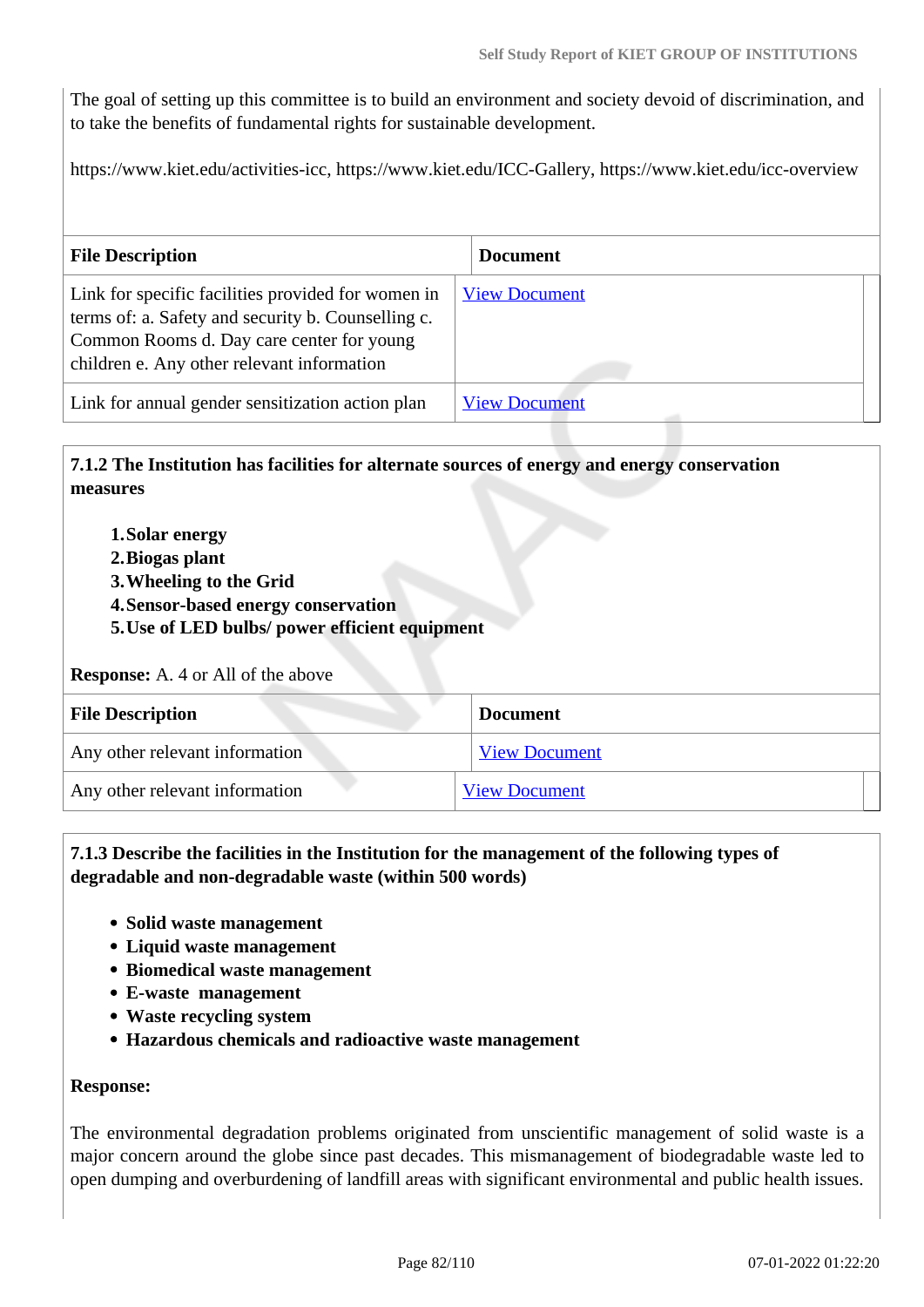Secondly the rich nutrition in biodegradable organic waste which could be recovered and recycled to increase the productivity of soil is lost. These problems could be solved through composting and vermicomposting which provides an eco-friendly solution for waste management.

Institutions release a lot of biodegradable solid waste as kitchen and yard waste from canteens, hostel mess and lawns. Management of this waste is very crucial as per eco-friendly point of view and as per rules too. Composting has been adopted as an efficient method of management of biodegradable waste. Composting yard waste and kitchen waste are seen as a method of diverting organic waste materials from landfills while producing low-cost organic fertilizer, suitable for agricultural purposes.

In our Institutions we are managing biodegradable waste through composting and vermicomposting as an effective environmental solution for integrated management of solid waste.Vermicomposting is a process in which earthworms and microbes employed jointly for proper biological oxidation of biodegradable waste to convert the waste into organic manure. This biological processing requires timely monitoring and proper assessment for sustaining the process.Bio-composting is the process of aerobic decomposition and stabilization of biodegradable organic matter by the action of microorganisms like bacteria, yeasts, fungi etc resulting into the production of biocompost. Biocompost is rich in macronutrients (nitrogen, phosphorous and potassium) as well as micro-nutrients which can be utilized for the growth of plants.We are following 4 R mantra of reduce, reuse, repair and recycle for waste management. Vermicomposting is an appropriate alternative for the safe, hygienic, and cost-effective disposal of biodegradable organic waste. We established pilot vermicomposting plant in the medicinal garden of Pharmacy, K.I.E.T in Jan 2017, which includes bioconversions of biodegradable like vegetable waste into organic manure. In 2018, we took the initiative to bioconvert yard waste like pruned grass, leaves etc. into organic fertilizer. With regular monitoring, analysis, assessment, and research, we are improving our quality of vermicomposting produced in shortest time span.

- Institute has successfully established yard waste and vegetable waste utilization unit for organic waste bioconversion to organic manure.
- Every year 30 tons of yards waste is converted into 66 tons of vermicomposting.
- The eco-friendly organic fertilizer is used to maintain the horticulture of our institute.
- The cost-effective organic fertilizer is perfect replacement of chemical fertilizers.
- The practice follows 4R rules of waste management while maintaining the aesthetic value and leading to sustainable development.

KIET Group of Institutions environmental improvement efforts to make this world a better place to live in, have brought a lot of positive significance while bringing a paradigm shift and sustainable development. Such kind of working models and projects should be implemented at every local and large area as an ecofriendly solution to waste utilization practices.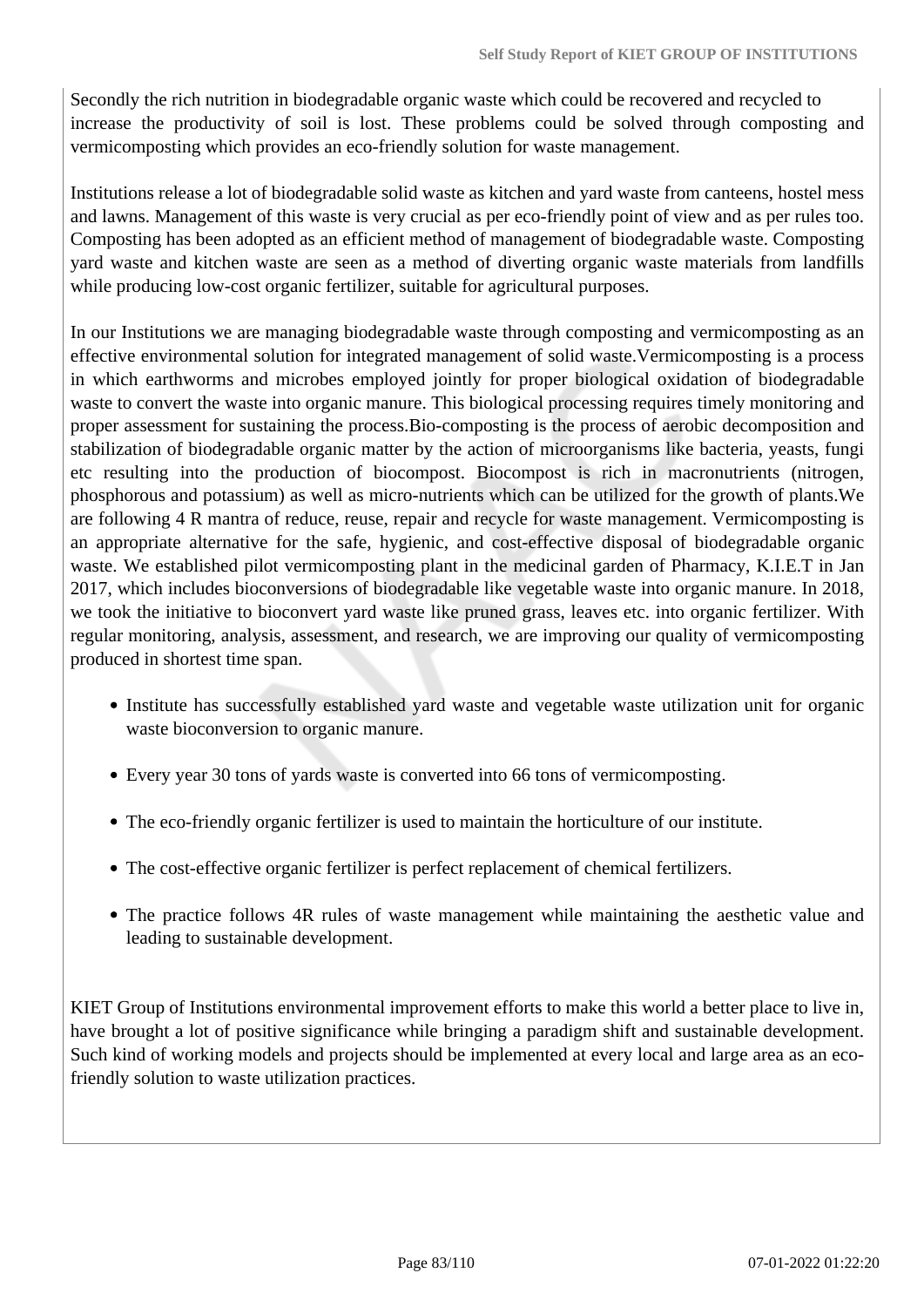| <b>File Description</b>                                                                            | <b>Document</b>      |
|----------------------------------------------------------------------------------------------------|----------------------|
| Link for Relevant documents like<br>agreements/MoUs with Government and other<br>approved agencies | <b>View Document</b> |
| Link for Geotagged photographs of the facilities                                                   | <b>View Document</b> |

#### **7.1.4 Water conservation facilities available in the Institution:**

- **1.Rain water harvesting**
- **2.Borewell /Open well recharge**
- **3.Construction of tanks and bunds**
- **4.Waste water recycling**
- **5.Maintenance of water bodies and distribution system in the campus**

#### **Response:** C. 2 of the above

| <b>File Description</b>                 | <b>Document</b>      |
|-----------------------------------------|----------------------|
| Link for any other relevant information | <b>View Document</b> |

#### **7.1.5 Green campus initiatives include:**

- **1.Restricted entry of automobiles**
- **2.Use of Bicycles/ Battery powered vehicles**
- **3.Pedestrian Friendly pathways**
- **4.Ban on use of Plastic**
- **5.landscaping with trees and plants**

**Response:** Any 4 or All of the above

| <b>File Description</b>                                               | <b>Document</b>      |
|-----------------------------------------------------------------------|----------------------|
| Various policy documents / decisions circulated for<br>implementation | <b>View Document</b> |
| Link for any other relevant information                               | <b>View Document</b> |

 **7.1.6 Quality audits on environment and energy are regularly undertaken by the Institution and any awards received for such green campus initiatives:**

- **1.Green audit**
- **2.Energy audit**
- **3.Environment audit**
- **4.Clean and green campus recognitions / awards**

**5.Beyond the campus environmental promotion activities**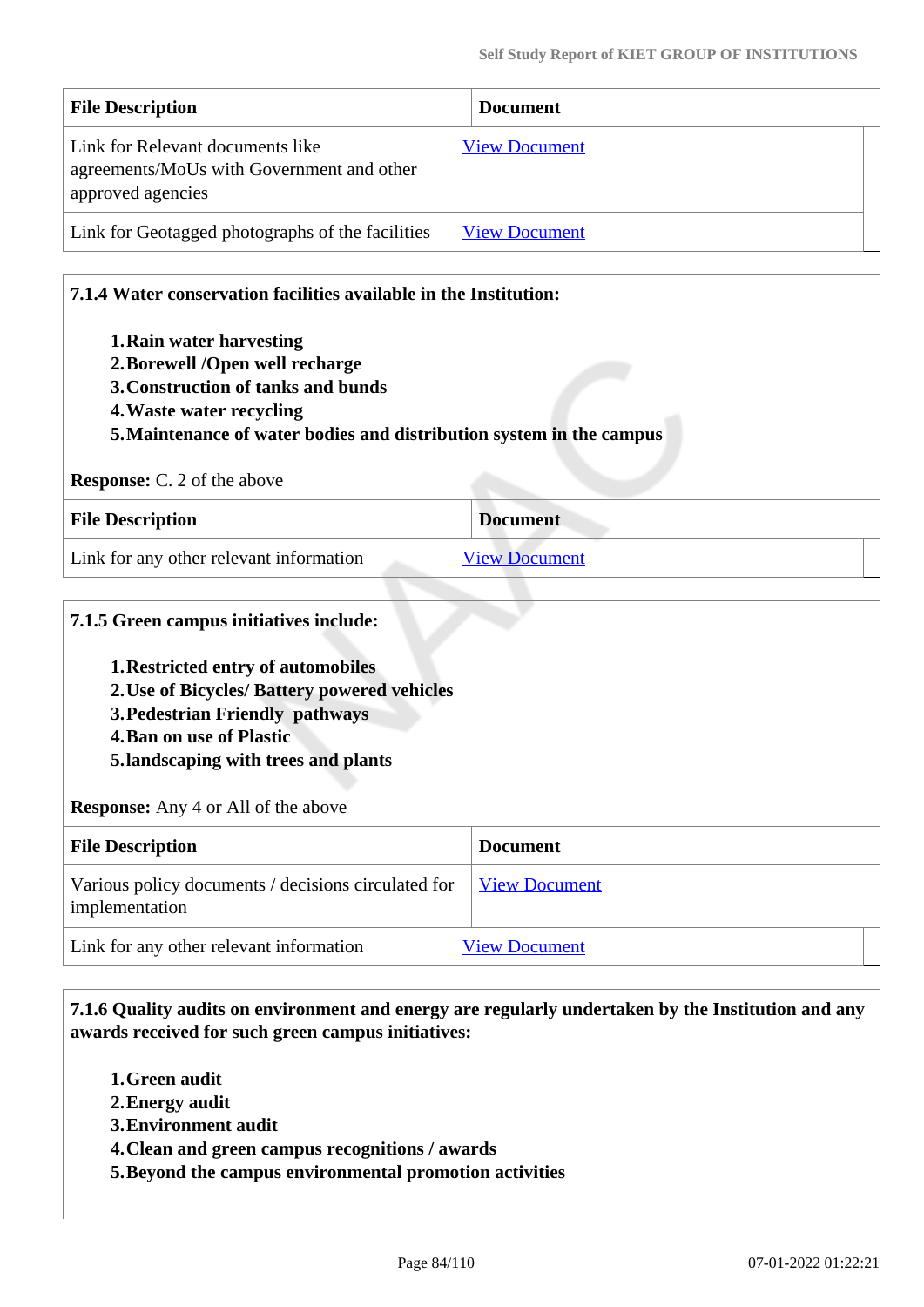#### **Response:** B. 3 of the above

| <b>File Description</b>                                                      | <b>Document</b>      |
|------------------------------------------------------------------------------|----------------------|
| Reports on environment and energy audits<br>submitted by the auditing agency | <b>View Document</b> |
| Certification by the auditing agency                                         | <b>View Document</b> |
| Certificates of the awards received                                          | <b>View Document</b> |

#### **7.1.7 The Institution has disabled-friendly, barrier free environment**

- **1.Built environment with ramps/lifts for easy access to classrooms.**
- **2.Divyangjan friendly washrooms**
- **3.Signage including tactile path, lights, display boards and signposts**
- **4.Assistive technology and facilities for Divyangjan accessible website, screen-reading software, mechanized equipment**
- **5.Provision for enquiry and information : Human assistance, reader, scribe, soft copies of reading material, screen reading**

**Response:** A. Any 4 or all of the above

| <b>Document</b>      |
|----------------------|
| <b>View Document</b> |
| <b>View Document</b> |
|                      |

 **7.1.8 Describe the Institutional efforts/initiatives in providing an inclusive environment i.e., tolerance and harmony towards cultural, regional, linguistic, communal socioeconomic and other diversities (within 500 words).**

#### **Response:**

Institution provides an inclusive environment for everyone with tolerance and harmony towards cultural, regional, linguistic, communal socioeconomic and other diversities. Efforts have been made by the institution for providing a healthy environment promoting harmony and tolerance among the students. Right from the enrollment, there is no biasness as the enrollment is purely transparent and is merit based. Moreover, institute provides equal opportunities to the students in various activities conducted throughout the session irrespective of their caste, creed, religion, and region. Different sports and cultural activities organized inside the college promote harmony towards each other. Important days like Women's Day and Yoga Day along with many regional festivals like Janamashtami, Lohri, Eid, Holi, Navratre and Deepawali. This establishes positive interaction among people of different races and cultural backgrounds. There are different grievance redressal cells in the institute like Student grievance redressal cell, Women grievance redressal cell and Anti-ragging cell which deal with grievances without considering anyone's racial or cultural background. Institute has code of ethics for students and a separate code of ethics for teachers and other employees which are followed by each one of them irrespective of their cultural,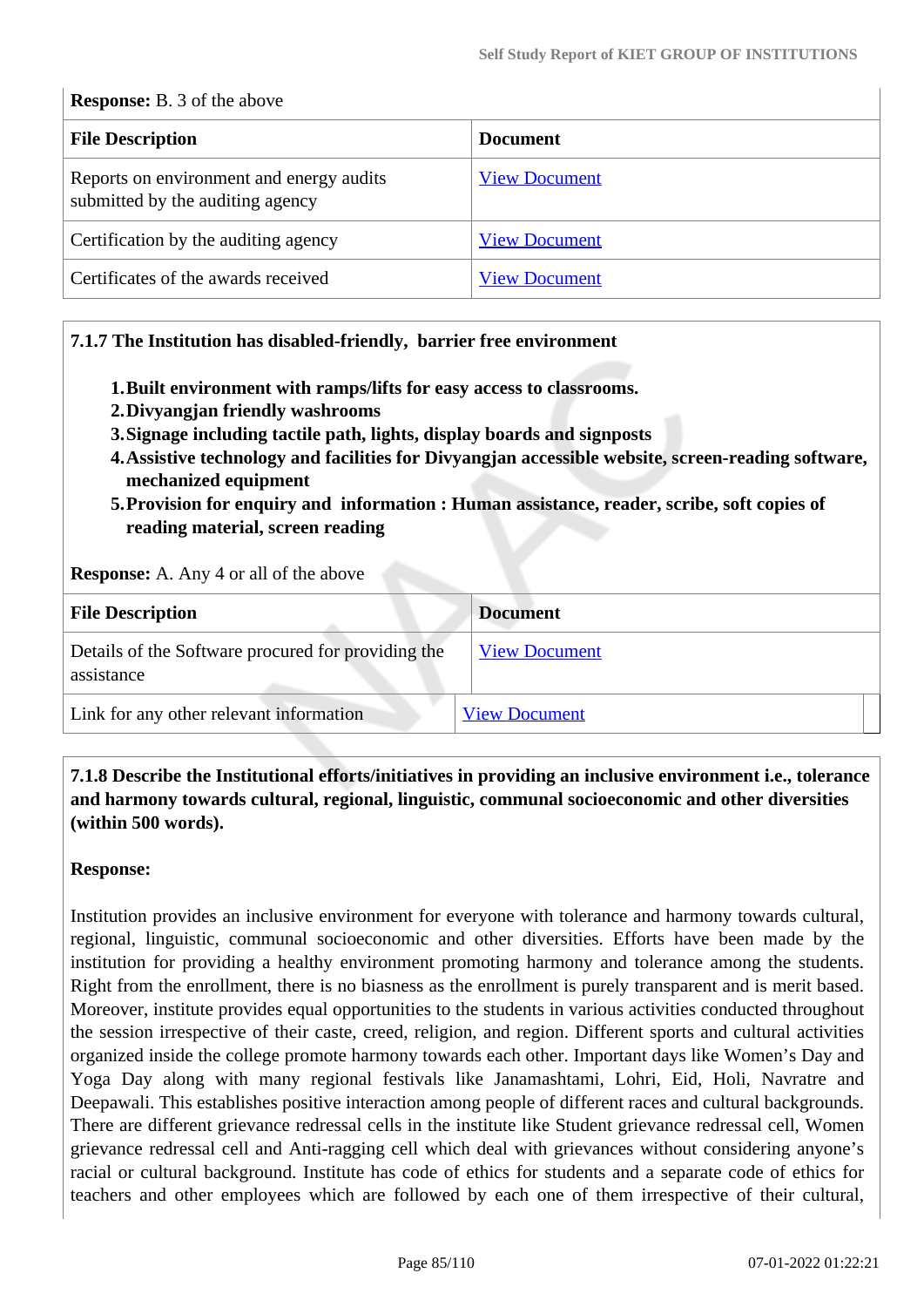regional, linguistic, communal socioeconomic and other diversities. Various cultures are represented during the fests which depict sense of respect towards all the cultures. There is no segregation of students on the basis of their lingual or communal background. Students are safe and secure at the institute, not because of locks, and security guards, but because they know that the institution has physical, emotional, and spiritual safety. Anti-ragging cell acts as a key factor in maintaining tolerance and harmony among students. For the last decade there is not a single incidence of ragging which shows the efficient working of the cell.Our institution believes in equality of all cultures and traditions as is evident from the fact that students belonging to different caste, religion and regions are studying in the college without any discrimination. https://www.kiet.edu/Activities

Provide Web link to: Supporting documents on the information provided (as reflected in the administrative and academic activities of the Institution), any other relevant information

| <b>File Description</b>                                                                                                                         | <b>Document</b>      |
|-------------------------------------------------------------------------------------------------------------------------------------------------|----------------------|
| Link for supporting documents on the information<br>provided (as reflected in the administrative and<br>academic activities of the Institution) | <b>View Document</b> |
| Link for any other relevant information                                                                                                         | <b>View Document</b> |

## **7.1.9 Sensitization of students and employees of the Institution to the constitutional obligations: values, rights, duties and responsibilities of citizens (within 500 words).**

#### **Response:**

Education is the key determinant of how the student utilizes the skills imparted for self-centered purposes or also for broader societal & environmental good. Human education facilitates human conduct and the development of humane society, failing which education results in inhuman conduct and degradation of society and environment.In today's scenario, Human Values and Professional Ethics are the perennial streams which alone can stipulate sustenance to the nurturing of the societal values, moral conduct and awareness in young minds and professionals. For every individual, it is a much-needed requirement that cannot be ignored. Value Education (VE) Cell at Institute level is hereby constituted comprising of a Convener, Co-Conveners, Coordinators, Co-Coordinators, members & student coordinators with an objective to familiarize and equip students as well as faculty and staff to the importance and need of values  $\&$  ethics for development of self  $\&$  society. We witness the conduct of the students, not only here in the institution, but world-wide. Due to lack of right understanding, we have reached a point where we can clearly see the results of our collective education system adopted in KIET for problems such as pollution and resource depletion. This need for value-based education has been repeatedly highlighted by various commissions and expert committees on education (Dr. Radhakrishnan, Dr. Kothari, UNESCO declaration on service to society and so on).Education should facilitate students to have the understanding, commitment, competence, and the practice of living with definite human conduct and to participate in the development of a humane society.

Human education must enable the student to (in order of priority):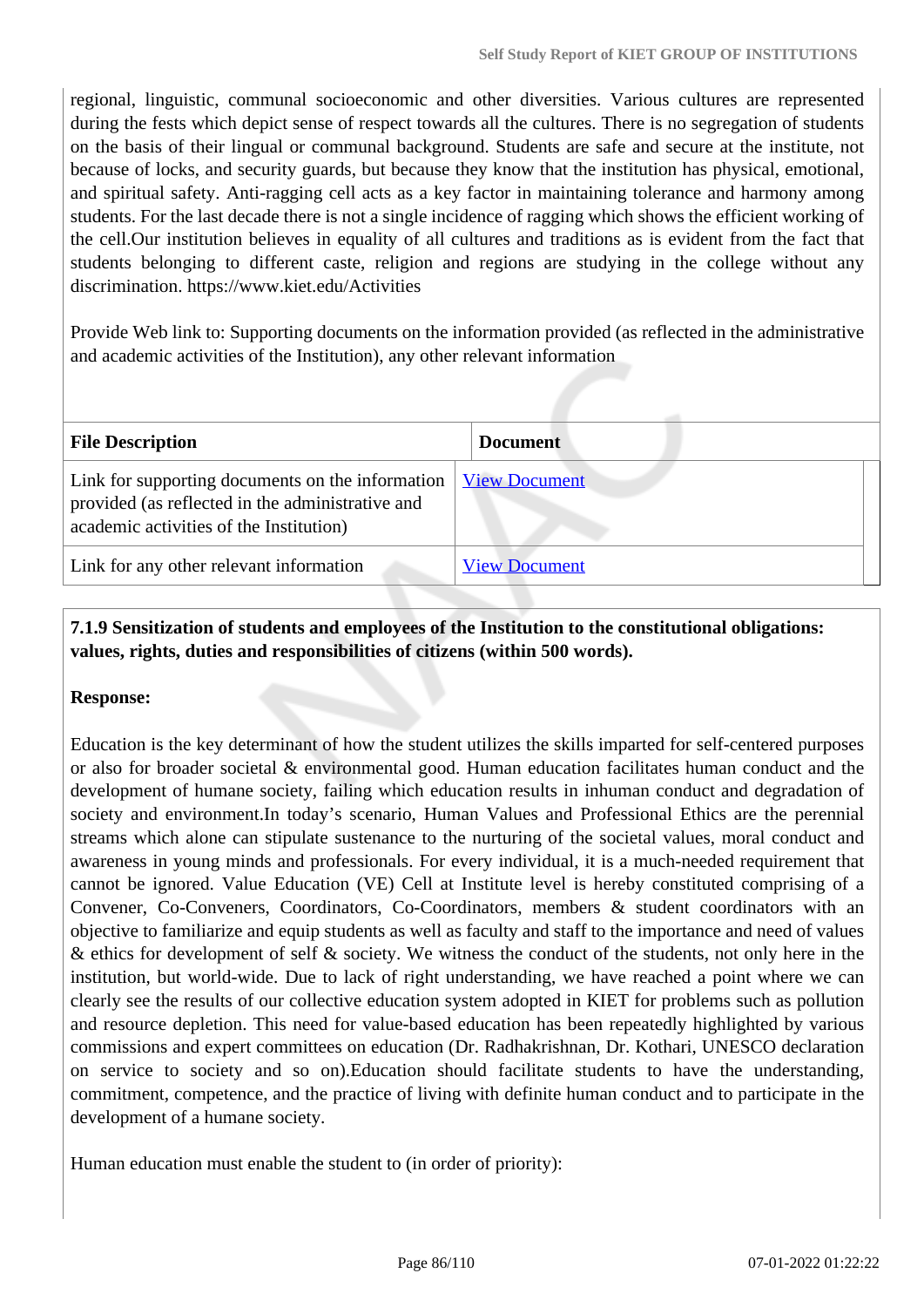- Develop Right Understanding by sharing the understanding of what to do (Value Education)
- Develop Right Skills by teaching how to do (Technical Education)
- Practice Right living during the period of education. Living in relationship with human being leading to mutual happiness by living in relationship with rest-of-nature leading to mutual prosperity.

Over a period of time, such value-based education can contribute to the development of a humane society. The departments contribute, through Value Education, to the world view that is required for a humane society.

Effects of Value Education on Institute

- Development of right feelings, thought and behavior in faculties, staff and students.
- Development of right understanding free from pressure and affection based on natural acceptance.
- Development of positive relationship among faculty, staff, and student.
- Development of fearless, stressless and congenial environment with right understanding and relationship among administration, faculty, staff, and student in KIET family.
- Elimination of negative,biased, jealousthoughts from Institutional environment with the help of right understanding and relationship.
- Holistic development of students with the help of valued based education and sanskar.
- Development the feeling of co-existence and prosperity among self, family, society, and nature through value-based education

| <b>File Description</b>                                                                                            | <b>Document</b>      |
|--------------------------------------------------------------------------------------------------------------------|----------------------|
| Link for details of activities that inculcate values<br>necessary to render students in to responsible<br>citizens | <b>View Document</b> |

 **7.1.10 The Institution has a prescribed code of conduct for students, teachers, administrators and other staff and conducts periodic programmes in this regard.** 

- **1.The Code of Conduct is displayed on the website**
- **2.There is a committee to monitor adherence to the Code of Conduct**
- **3.Institution organizes professional ethics programmes for students, teachers, administrators and other staff**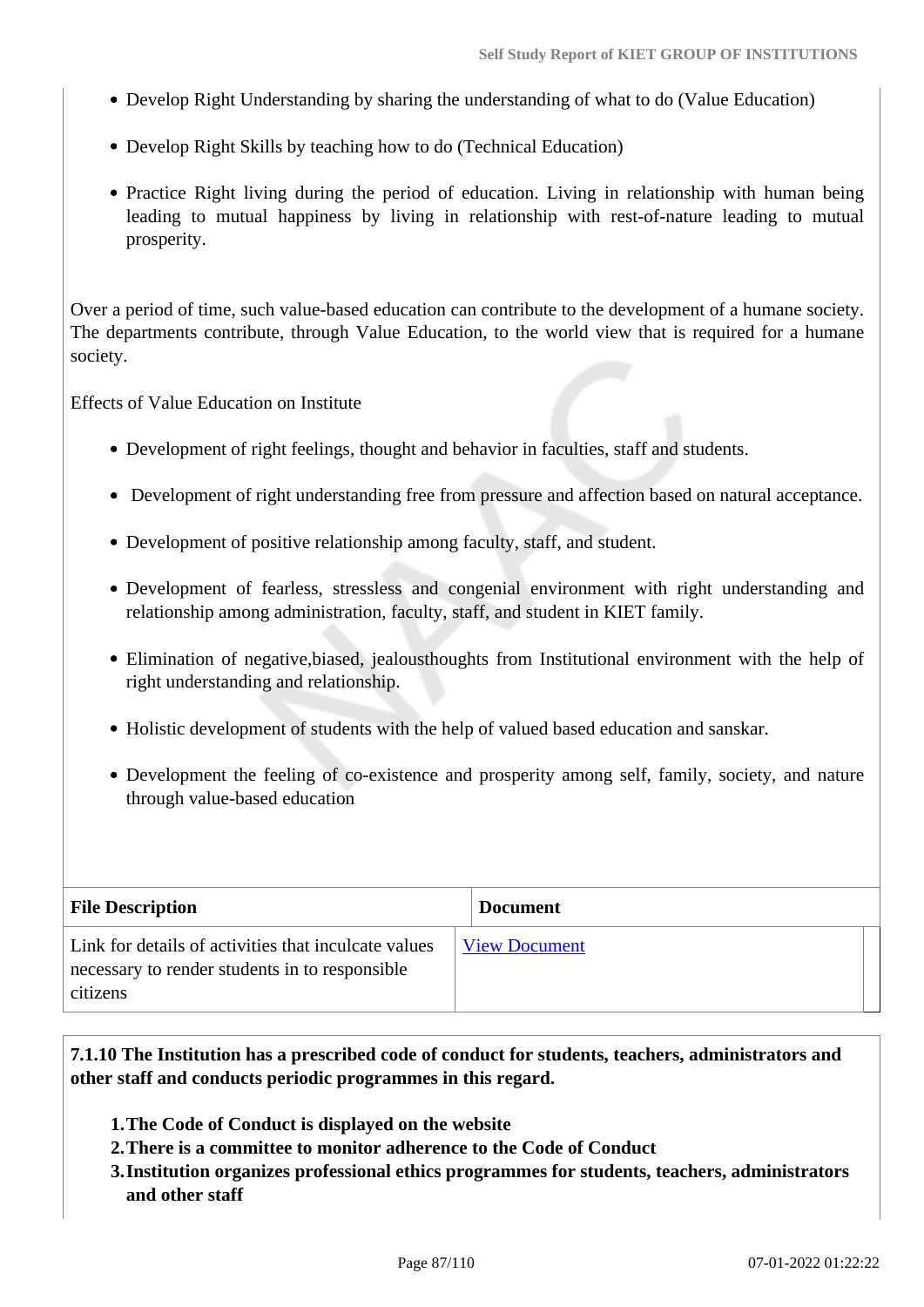#### **4.Annual awareness programmes on Code of Conduct are organized**

**Response:** B. 3 of the above

| <b>File Description</b>                                                                                                                                                                   | <b>Document</b>      |
|-------------------------------------------------------------------------------------------------------------------------------------------------------------------------------------------|----------------------|
| Details of the monitoring committee composition<br>and minutes of the committee meeting number of<br>programmes organized reports on the various<br>programs etc in support of the claims | <b>View Document</b> |
| Code of ethics policy document                                                                                                                                                            | <b>View Document</b> |
| Any other relevant information                                                                                                                                                            | <b>View Document</b> |

#### **7.1.11 Institution celebrates / organizes national and international commemorative days, events and festivals (within 500 words).**

#### **Response:**

KIET Group of Institutions is committed to promote ethics and values among students and faculty to encourage the same. Institute organizes National festivals as well as Anniversaries for the great Indian Personalities like Teacher's Day: Birthday of Dr. Sarvapalli Radha krishananon on 5th Sep, Engineer's day: The Birth anniversary of Sir M. Visvesvaraya the great Engineer of the country on 15th Sept, International Women's Dayon 8thMarch, International Yoga Dayon 21stJune, Independence Dayon 15thAugust, Republic Day on 26thJan, World Environment Day on 5th June and

Birth and Death of anniversary of great personalities like Mahatma Gandhi on 2ndOct, Dr. B. R. Ambedkar on 14thApril and Maharshi Valmiki Jayanti on 24th Oct.

KIET believes in celebrating these events to promote happiness to our lives and strengthen our sense of community. These events are juncture to educate our stakeholders on issues of domains, to mobilize political and resources to address global problems, and to celebrate and reinforce achievements of humanity.

- 26th January Republic Day On this Red-Letter Day, the Indian National Congress revealed Purna Swaraj, the declaration of India's independence from the colonial rule. Republic Day signifies the right spirit of Independent and individual India and spread awareness of their duties towards our nation and rights given to them by our constitution. We celebrate this day with several activities proceeded by Flag hoisting and March past.
- 15th August Independence Day It is celebrated every year on August 15 and marks the end of the British rule in 1947 and the establishment of a free and independent Indian nation. Various cultural activities related to independence movement take place at the institute.
- 5th September (Dr. Sarvpalli Radha Krishnan Birth Anniversary) To honor the memory of India's first Vice President and to commemorate the importance of teachers in our lives, Teacher's Day is being organized at the institute every year. To encourage faculty members Award facilitation ceremony is the center of attraction on this day and awards are facilitated to faculty members for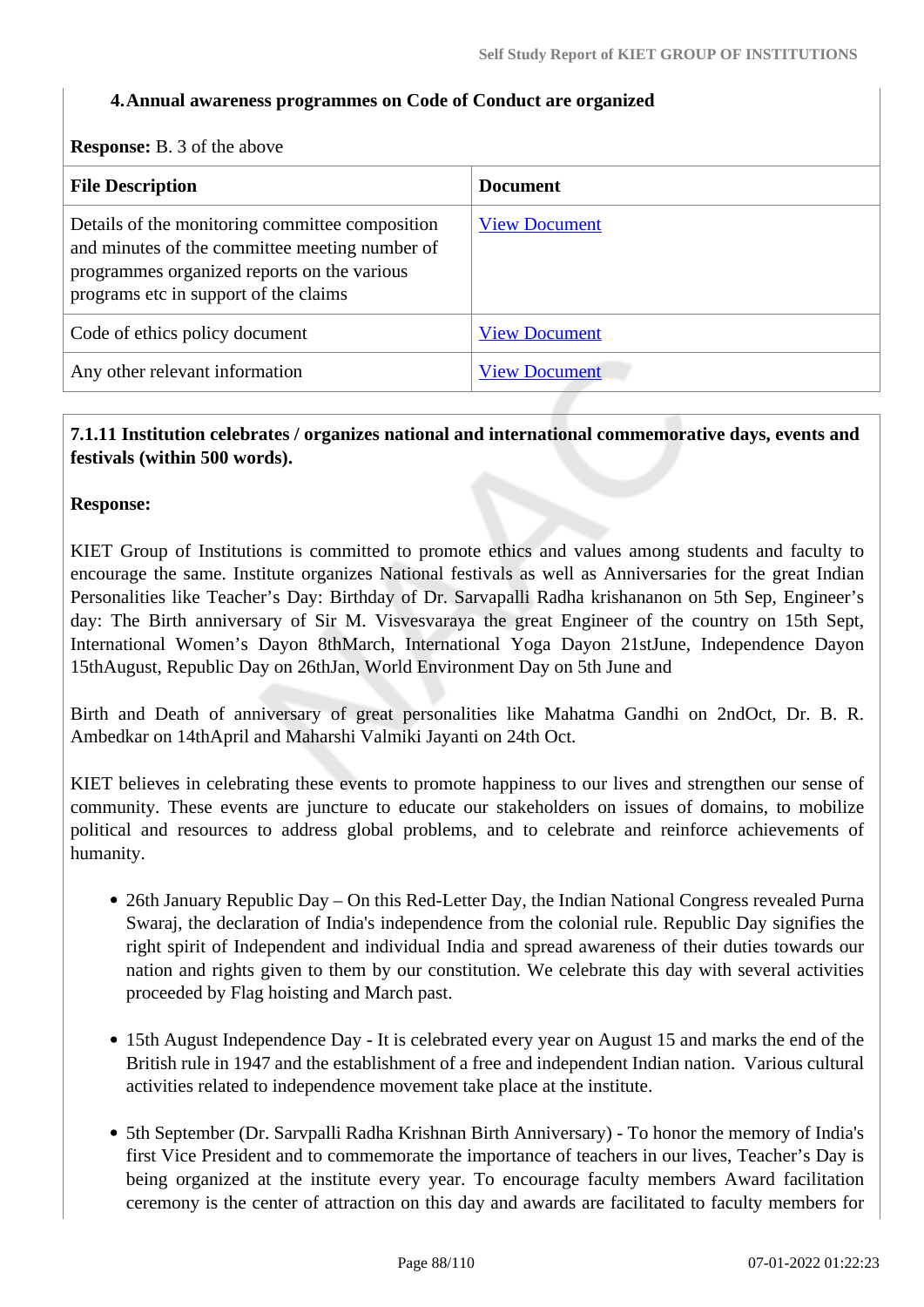achieving a positive and measurable impact through excellence in their field.

- 2nd October Mahatma Gandhi Birth Anniversary A standout amongst the most mainstream events in India and one of the three national occasions, Gandhi Jayanti is praised in our Institute on 2nd October of consistently to stamp the birth commemoration of Mahatma Gandhi. The day is announced as a national occasion and all institutes and workplaces are closed on this celebration. The standards of truth, peacefulness and trustworthiness are recalled and generally plugged among the students of the institute.
- 31st October Ekta Divas(Birth Anniversary of Sardar Patel) It is celebrated as National Unity Day. The purpose of celebrating this day is to infuse the young future generation with values integrated with the knowledge and adoration about the country's rich heritage.
- 15th September Engineer's Day (Birth Anniversary of Sir Visvesvaraya) We celebrate this day as an exceptional tribute to the best Indian Engineer Bharat Ratna Mokshagundam Visvesvaraya.

| <b>File Description</b>                                                                        | <b>Document</b>      |  |  |  |  |
|------------------------------------------------------------------------------------------------|----------------------|--|--|--|--|
| Link for Geotagged photographs of some of the<br>events                                        | <b>View Document</b> |  |  |  |  |
| Link for Annual report of the celebrations and<br>commemorative events for the last five years | <b>View Document</b> |  |  |  |  |

## **7.2 Best Practices**

 **7.2.1 Describe two best practices successfully implemented by the Institution as per NAAC format provided in the Manual.**

#### **Response:**

#### **1. Title of the Practice: RESEARCH & DEVELOPMENT**

A well structured and formulated Research & Development team has been established with a vision to achieve excellence in research and create an outstanding climate of research for the researchers, and broadly enable research advances to meet National & International needs.

#### **1.1 Objectives of the Practice:**

The R & D team has been created keeping the following objectives in mind: -

- To motivate faculty members to concentrate on research-related activities like publishing research articles in reputed journals, in addition to teaching.
- To promote research culture in students and faculties.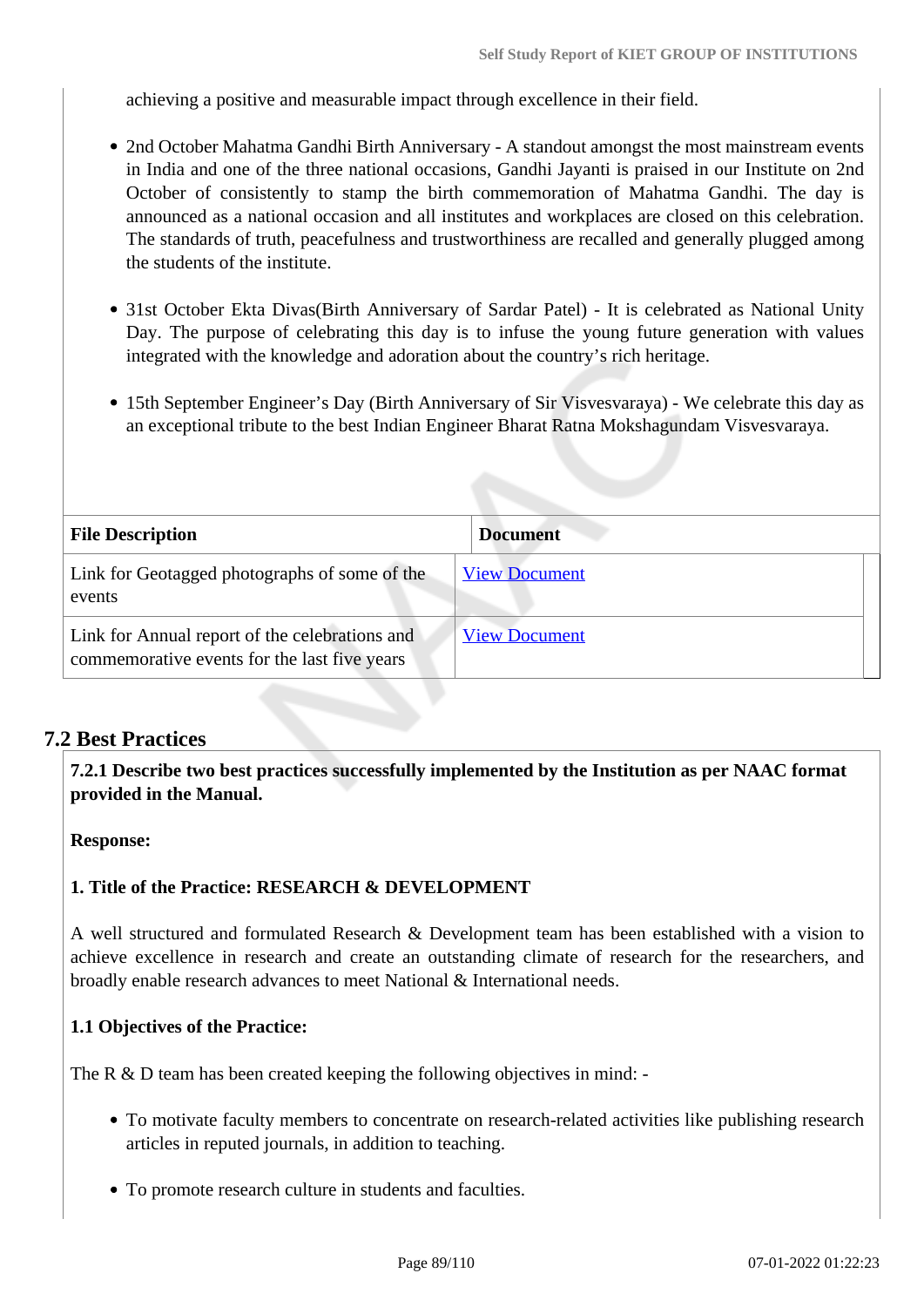- To evince interest among the faculty members so that they effort to establish collaborative research projects with their counterparts in reputed National and International Universities.
- To encourage faculty members to submit proposals and secure funded research projects from various funding agencies in India and Abroad.
- To undertake consultancy projects sponsored by the Government as well as the Private, Industrial, and other organizations.

## **1.2 The context**

Research and developmental activities create and disseminate new knowledge in different fields, promotes innovation and motivates better learning and teaching among faculty members and students at our Institute as these are often incorporated in the courses. Research is the foundation of knowledge that brings new energy, builds state of the art facilities, promotes research publications, and develops collaborations. Moreover, there is good evidence that research supports and improves teaching, helps to build excellence in this dimension as well. Research can have salutary effects on faculty members and the nature of their teaching. Students are benefitted in significant ways from having researchers as their instructors. The institution balances the available resources spent, and rewards assigned between research and teaching. This positive view, which has been consistently detected in recent studies, sees the benefits of 'researchled teaching.' In this approach, the experience of the researcher is integrated into teaching.

## **1.3 The Practice**

The research & Development Department operates through a well-drafted policy and team of operatives. All the departments of the institute select a DRC – Departmental Research Committee, which consists of the Head of the Department, a senior Professor, and one/two other faculty members inclined towards research. A follow-up system has been designed to keep tabs on the progress of the DRC every quarter and the progress is reported on an annual basis to the Director of the institute. The faculty who are actively involved are designated as 'Research Faculty' and correspondingly assigned a lesser teaching load in comparison to the other faculty members. Apart from the faculty members, the undergraduate  $\&$  postgraduate students at KIET Group of Institutions are also motivated to go in for publications/patents/consultancies/projects, etc. Under the research policy, an incentive scheme has also been formulated to promote meaningful research that contributes towards National & International needs. The amount of incentive provided to the researchers depends on the impact factor of the publication and the repute of the publisher. As we are an affiliated institute, it is extremely honorable for us to have been nominated by our affiliating university – AKTU Lucknow to be a Research Centre.https://www.kiet.edu/overview-research, https://www.kiet.edu/aktu-research-centre

Well-documented guidelines have been framed after due deliberations with all the stakeholders towards the conduct of and participation in conferences/seminars/workshops/FDPs, etc., by the faculty members and the students both and assistance in the form of TA/DA/Leaves is provided accordingly. Another feature is our ethics policy and use of 'turnitin' software to minimize plagiarism in any form of publication. All the research faculty have identified their areas of research and put in their well-directed efforts towards making fruitful contributions towards the same. To promote this research culture among the students of final year & pre-final year of KIET, it was also made a part of their internship process that they present a review of at least 10-15 research papers on a topic of their interest by using the resources of My-Loft and Nalanda e-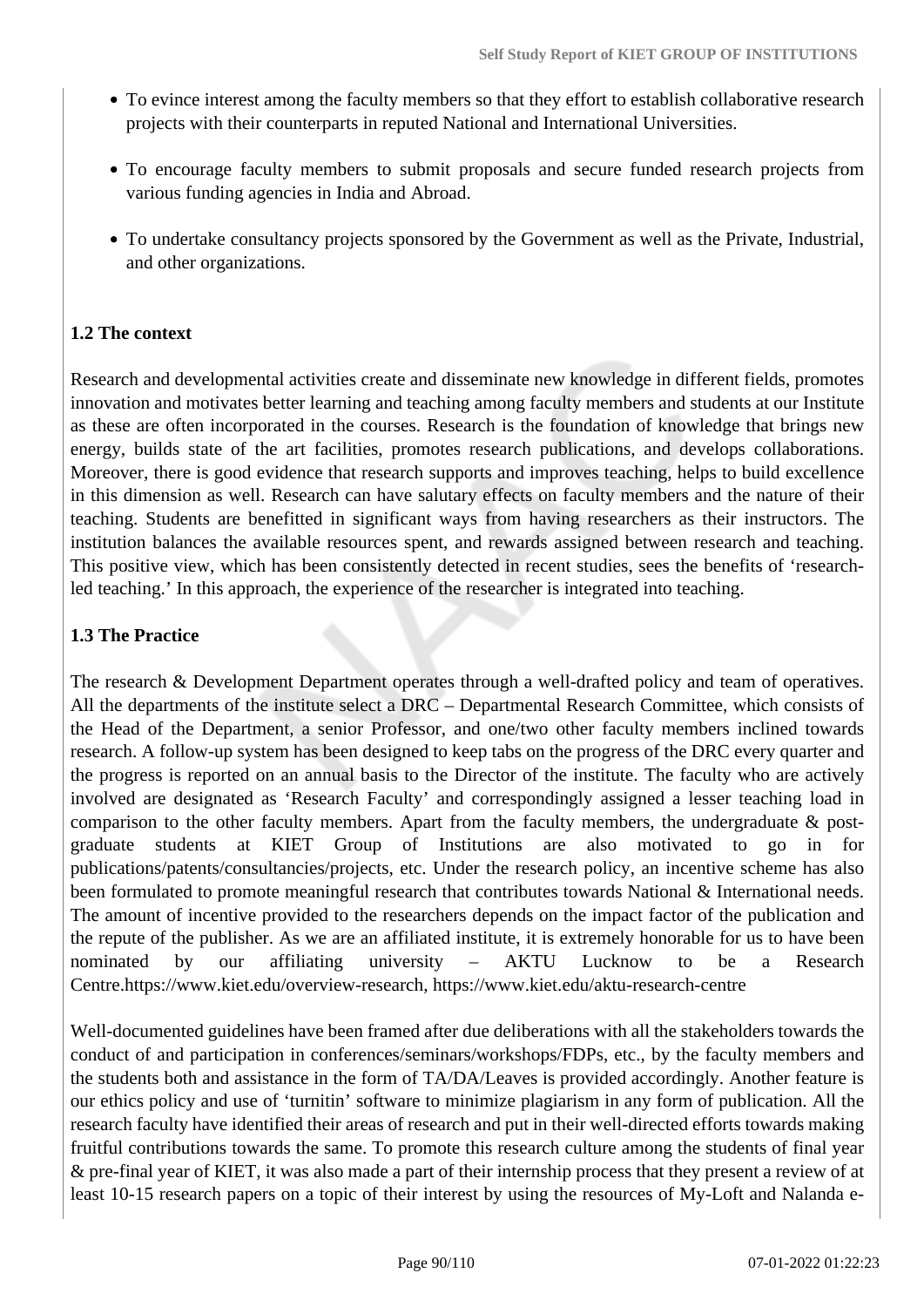Consortium that are made available to them.https://www.kiet.edu/Research%20and%20Development%20Policy, https://www.kiet.edu/kiet/assets/pdf/Area-of-Research.pdf

Keeping in view the growing significance of research in the teaching & learning process, and to promote the atmosphere of research among the KIET fraternity, a policy of recognizing notable contributions has been constituted in the form of CV Raman award, which is annually rendered to all the researchers of repute. https://www.kiet.edu/researchers-of-repute

### **1.4 Evidence of Success**

As per the institutional research policy and guidelines laid out thereof, all the faculty members of KIET must continue up-skilling themselves by undergoing FDPs/STCs/STTPs/MOOCs, and publishing papers in SCI/SCOPUS indexed journals with a good impact factor. The facility of NALANDA E-Consortium was provided to students and faculty to access quality research publications and then come up with even better ideas and convert them into fruitful research. AKTU also opened the avenues of research for the students and faculty of their affiliated institutes by launching its My-Loft App which facilitates all researchers by providing free access to international and latest publications.This, along with the incentive scheme, has been able to inspire the KIET fraternity to move progressively in this direction and many accolades have been garnered by the faculty and students of KIET as showcased through the links mentioned below https://www.kiet.edu/funded-r-d-projects-consultancy, https://www.kiet.edu/research-project-guidance, https://www.kiet.edu/journals, https://www.kiet.edu/patents, https://www.kiet.edu/kiet/assets/pdf/KIET-Research-Policy-2018.pdf

#### **1.5 Problems encountered & resources required**

The major issue was to motivate the undergraduate students to become a part of this research initiative of the institute, but constant interaction with the post-graduate students and the research faculty of the departments who addressed their concerns and motivated them to at least give it a try brought out some fruitful contributions from these students. Another issue that needed constant attention was a plagiarism checker that could prove to be a useful tool for producing quality research and for this purpose the institute purchased the licensed version of TURNITIN software that proved to be a boon in this direction and assisted the researchers to come out with quality research publications. Many faculty members required a variety of equipment to conduct experiments useful for their research, and this was overcome with the assistance of numerous centers of excellence that have been established in all the departments of the institute. Apart from these centers of excellence, the Technology Business Incubator which has been established in the institute under the aegis of the Department of Science & Technology – Government of India, also assisted the faculty members in equipping them with the tools and equipment required by the faculty members for their research purposes.

#### **1.6 Optional notes**

Other institutions could emulate the opening of various centers of excellence and formulate a welldesigned research policy for their faculty members and students to point them towards their journey of contributing fruitfully towards the society and the nation by going forth with quality research that not only results in publication but also in patents.

## **2. Title of the Practice – BEYOND CURRICULUM INITIATIVES**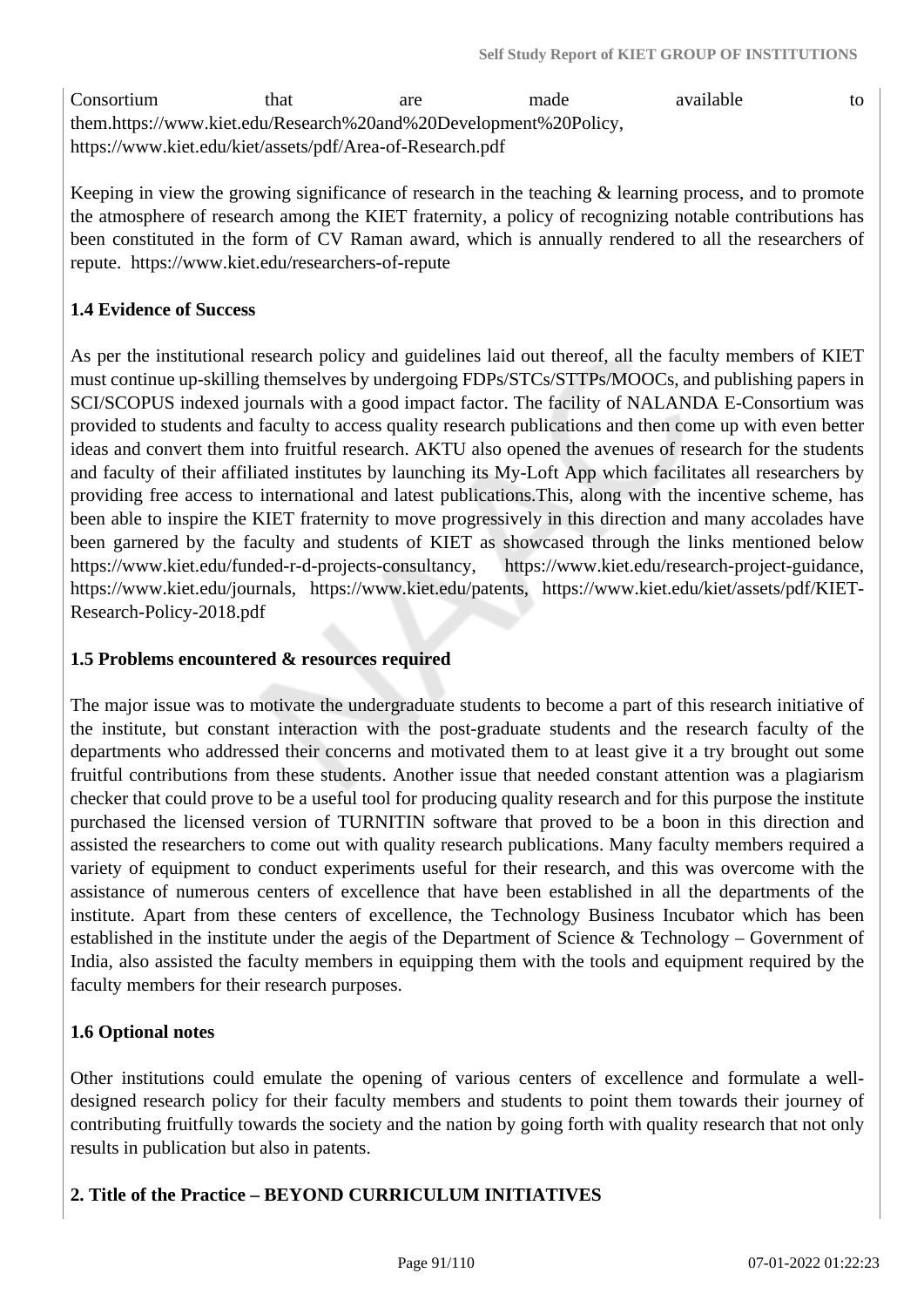Being an affiliated college to AKTU – Lucknow, we may not have the freedom to design/update the curriculum according to the requirements of the industry so the visionary management of the KIET Group of Institutions has introduced numerous value-added beyond curriculum courses both at the Institute level and at the department level to enhance the employability quotient of the students.

#### **2.1 Objectives of the Practice -**

- To equip students with the much-needed domain skills that enable them to become a contributing part of the corporate world.
- To establish among the students the belief that one coding language is a must for everyone and it should be considered equivalent to the acquisition of a third language apart from Hindi & English – for this purpose, the CPP (Computer Programming & Proficiency Cell – has been initiated).
- To equip our students with minor specializations that prepare them to face new and upcoming changes in the professional world.
- To enable the students in the requisite Soft Skills/Transferable Skills to enhance their employability.

## **2.2 THE CONTEXT: -**

The industry is evolving at a rapid pace, and we can already hear from the experts in the corporate world the murmurs of the industry moving from INDUSTRY 4.0 (automation & AI) to INDUSTRY 5.0, with an even more thin line difference between human and machine interaction to enhance the user experience – whether it is any product or service. After duly ascertaining this need by regularly interacting with professionals from the industry the management of our institution decided to establish a whole new vertical in this area – the Skill Development & Finishing School (SD & FS) @ KIET Group of Institutions that plays an instrumental role in increasing the employability quotient of our students.

Although it is an initiative to assist the improvement of the students, yet the main challenge is to motivate the students to become active participants in the process as these are non-credit courses and are being offered to them as a value-adding course apart from the prescribed curriculum of the affiliating university. Wherever possible, some of the minor specializations on offer, by every department, are mapped to some of the elective subjects offered by the university to convert them into credit courses and empower students therein.

## **2.3 THE PRACTICE: -**

After gaining admission into the institute, during the induction/orientation program, all the students are made aware about the variety of beyond curriculum initiatives being practiced for their development so that they may be able to make informed choices about the same.

After their admission all the first-year students undergo an external party assessment to ascertain their English communication proficiency and the students' falling in the improvement category are trained for a definite number of hours that is counted as a part of their internship.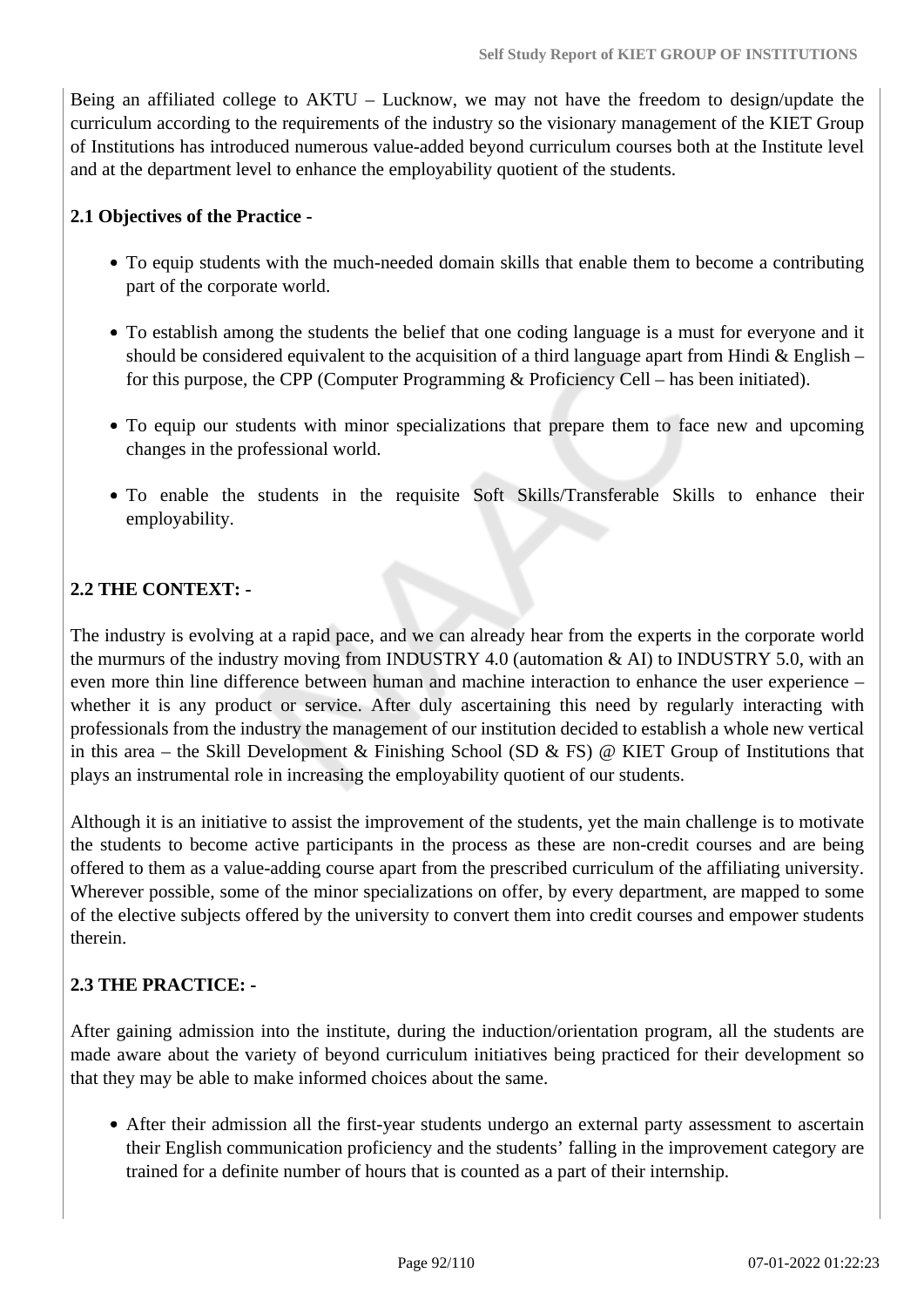- The CPP cell ensures that all the students studying in all the streams are exposed to practical aspects of the computer programming languages to ingrain it in all the students like a 3rd language.
- From the 2nd year onwards the choice of minor specializations is opened department wise for the students and they can opt according to their interest area, and the progress of the students in the same is maintained by the SD  $&$  FS to ensure that they are on the right path towards progress.
- In the pre-final year, the students are furthered on their minor specialization course and relevant MOOCs associated with these are also prescribed to the students from various platforms like NPTEL, Coursera, edX, Udemy, etc., so that relevant knowledge from the top institutes is combined with the learning imparted by the faculty members of the department/institute.
- The Soft Skills faculty members from the Humanities & Social Sciences department also play a significant role by imparting the AKTU prescribed curriculum in the firstyear (from session 2K20-21 onwards) and train the students on the self-developed modulesin 2nd year & the pre-final year on Soft Skills + Quantitative Aptitude + Verbal Ability to enhance the employability of our students.In their final year all the students who register themselves for campus placements get specialized capsule training according to the need of the specific recruiter under the aegis of the SD & FS.
- The major hurdle that needed to be overcome was inspiring the students to be participative in these non-credit beyond curriculum courses by enhancing their awareness about the recruitment process and its stages adopted by the various recruiters' hiring from our campus, and how this beyond curriculum training will benefit them. This has been mandated by making these value-added sessions as an essential component of the regular timetable and 60% mandated attendance subjectwise as per the institutional academic policy.

One major example of this industry-driven initiative is our 'Centre for Advanced Mechatronics' established in collaboration with Mercedes-Benz India Limited. https://www.kiet.edu/home/adam

Apart from this, to increase the interest and participation of the students the departmental clubs, which are student-driven bodies, also get directly/indirectly involved in these training sessions by organizing various competitive/gamified events, like hackathons, coding challenges, and many more. https://www.kiet.edu/about-humanities-social-science,

https://www.kiet.edu/Clubs%20KIET%20Dean%20SW

## **2.4 Evidence of Success:**

Small steps taken in the right direction yield positive results over time and this has been proven by the KIET Group of Institutions. The major accomplishment due to the concerted efforts of the institute in this direction has been a constant increase in the number of job offers for our students from the campus https://www.kiet.edu/placement-records .

#### **2.5 Problems Encountered & Resources Required**

The biggest challenge of ensuring students' participation has already been taken due care of by strictly implementing the institutional academic policy and as far as the required resources are concerned – the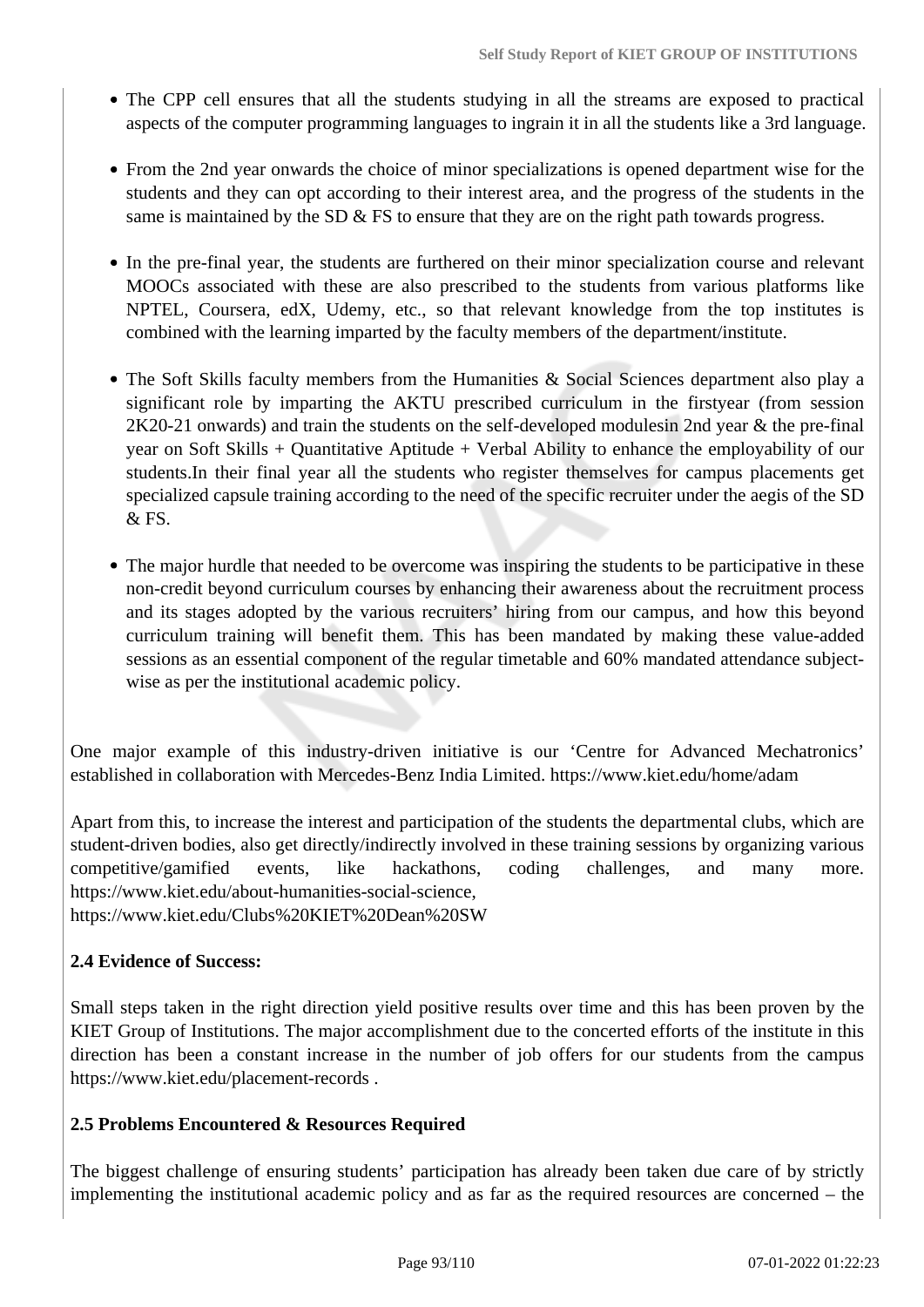faculty members of the Humanities and Social Sciences department, and the faculty members involved in the Skill Development & Finishing School (SDFS) are all in-house resources who arrange for due interaction with alumni and industry personnel as & when required. In-house aptitude and verbal ability faculty members have also been recruited and for conducting some specialized training sessions to enhance the recruitment prospects of our students an out-sourced agency is also made available to the students. https://www.kiet.edu/academic-quality-and-standards

## **2.6 NOTES:**

As it is said that leaders are exemplified when they create other leaders and keeping this in mind, our suggestion to other institutes is that they may also follow this practice if they are able to develop strongly formulated policies and follow these up with a strict implementation strategy that focuses on students' improvement.

| <b>File Description</b>                                  | <b>Document</b>      |
|----------------------------------------------------------|----------------------|
| Link for Best practices in the Institutional web<br>site | <b>View Document</b> |
| Link for any other relevant information                  | <b>View Document</b> |

## **7.3 Institutional Distinctiveness**

 **7.3.1 Portray the performance of the Institution in one area distinctive to its priority and thrust within 1000 words**

#### **Response:**

'Humble beginnings leading to great outcomes' has been well brought out by the journey of KIET Group of Institutions, which since its inception in 1998 with 180 students has now reached 6000+ students. With a rich alumni base of 15000 + students spread in all the nooks and corners of the world, KIET Group of Institutions is moving efficiently towards its vision of shaping young minds with skill-oriented  $\&$  valuebased education as these alumni serve the dual purpose of mentoring the present students, as well as opening new doors for them. The institute has gained a distinct image as an outstanding educational colossal among technical institutions of Uttar Pradesh, due to its inclination towards innovative and skillbased education. Its consistent belief in 'Achieving High' is aptly reflected in its academics, extracurricular activities, and placements.

It has made an indelible mark in the domains of Engineering, Management & Pharmacy through the consistent efforts of more than 300 highly qualified & experienced faculty imparting erudition to both UG & PG Courses. Apart from being accorded the **NAAC – Grade (A) accreditation till 2021**, most of its programs are **NBA accredited**.

The implementation of the rewards and punishment theory on students leaves an indelible mark on them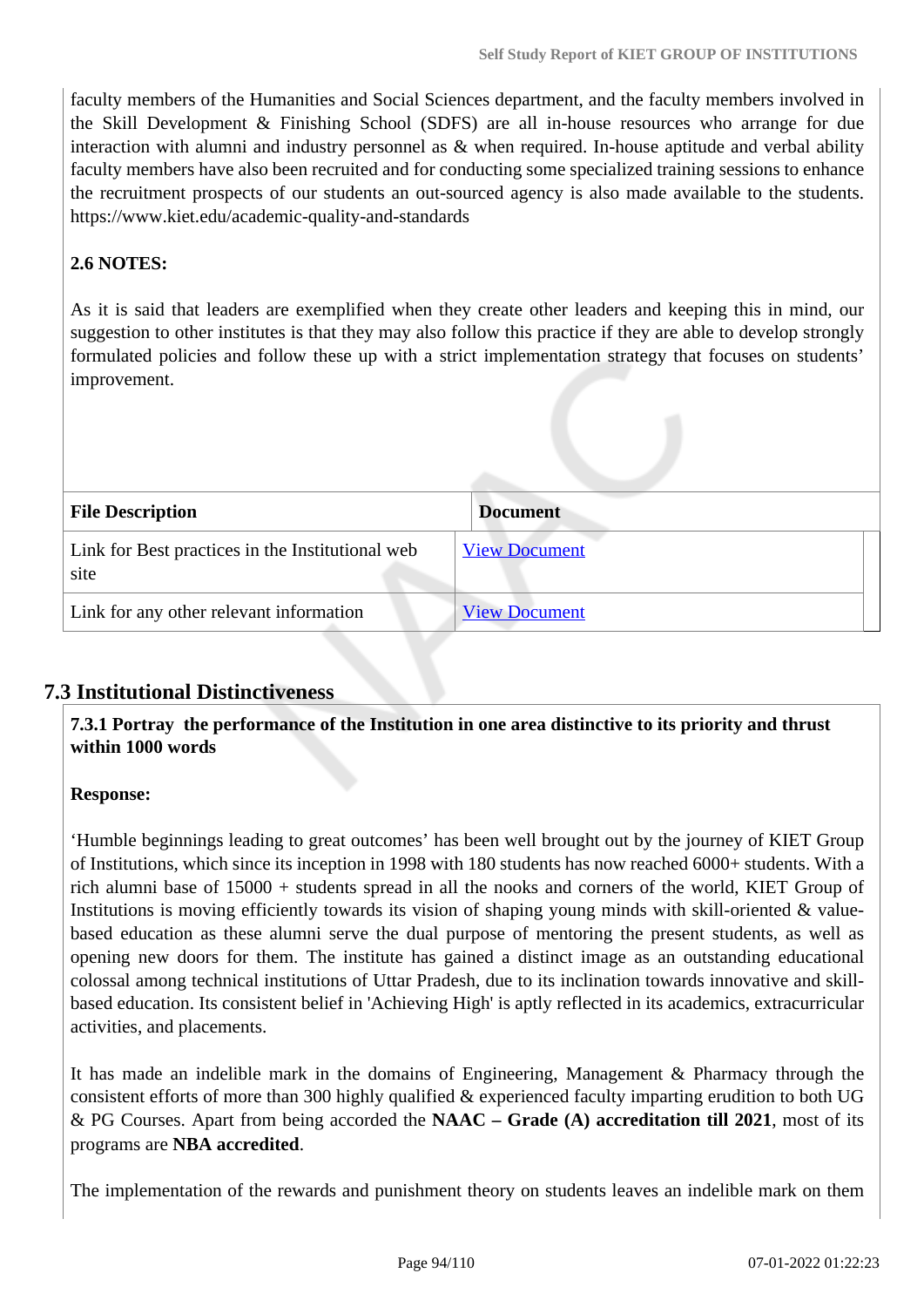and it is operational at all levels of functioning to improve the academic performance of the students, KIET Group of Institutions has a predefined policy of honoring the accolades garnered by its students. Annually, all the branch toppers are felicitated with a scholarship to inspire them to put in their best efforts and inculcate among all the students a healthy spirit of competition towards gaining that recognition.https://www.kiet.edu/overview-student-rewards

Continuing the tradition of **rewarding the top performing students** at the institute at the University level – the top 10 rankers, the management of the institute bestows them with a suitable prize amount in a formal felicitation ceremony.

As English Communication Skills are an essential requirement of enhancing the employability quotient of the professional world and preparing them to meet the requirement of the industry, a third-party diagnostic test (either **CEPT from Cambridge or Versant from Pearson**) and certification is offered to all the students in their pre-final year so that they are ready to accept the challenges that the corporate world throws at them.

Creativity and innovation are highly desirable traits in the budding professionals of tomorrow, so to enhance this particular trait in our students an **'Innovation Centre**' has been set-up to facilitate the students and bring them up to the mark in this trait. It also promotes outcome-based learning as it engages the students in hands-on activities so that they can play a significant role in either product or service development under the able guidance of faculty.https://www.kiet.edu/innovation-center

To foster the spirit of practical experience along with the theoretical knowledge gained in the theory classes and to give an opportunity to the students to utilize their knowledge, the '**Institute Industry Partnership Cell**' under the aegis of the Corporate Relations and Placement Centre, uses the AICTE Internship Policy as a guideline and offers relevant practical exposure to the students through meaningful internship opportunities.https://www.kiet.edu/iipc-overview

Critical Thinking and Problem-Solving Skills of the students also get enhanced when they participate in a variety of technical and non-technical events. To kindle this passion among the students so that they may develop their personality over-all, they are prompted to actively participate in **INNOTECH (tech fest)**, **RANN (sports fest)**, and **EPOQUE (cultural fest)** of the institute. Apart from these fests, student participation in events conducted by other institutions of repute is also promoted and appropriate financial / administrative assistance is provided to all the participants. One major achievement of promoting such activities has been the award-winning performance of the **KIET-SAE Club**: **Team Interstellar - NASA Human Exploration Rover Challenge**. The team has brought laurels to the country by receiving the **2019 AIAA Neil Armstrong Best Design Award** in the global competition named NASA Exploration Rover Challenge organized by NASA Marshall's Space and Flight Center, Huntsville, Alabama, USA held during 11 – 13 April, 2019. https://www.kiet.edu/home/department\_wise\_club\_detail/Ng==/MTU=/student\_club

Continuing this trend of inculcating managerial skills in the students there is a plethora of student clubs that hold numerous activities throughout the year to empower the personality of the students and nurture them into contributing professionals of tomorrow. https://www.kiet.edu/Clubs%20KIET%20Dean%20SW

If the students are desirous of participating in conferences, seminars, workshops, etc., held at any institute of repute then apt financial assistance is provided to them and such assistance is also extended to students who are interested in going for international internships under the aegis of the **Career Guidance Centre**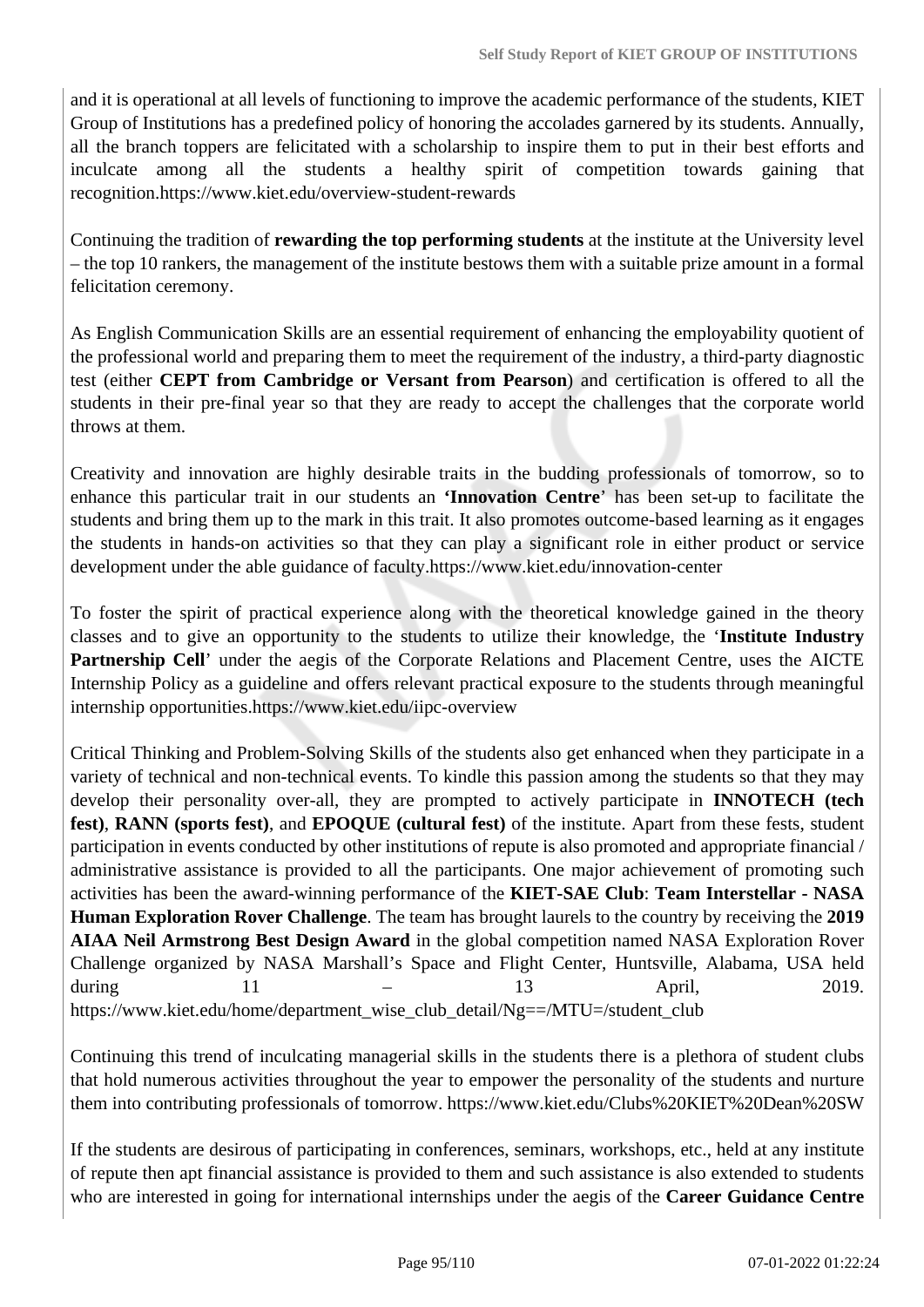#### **@ KIET Group of Institutions**. https://www.kiet.edu/career-connect-program

Hand-holding the students during their journey of growth is the hallmark of the KIET Group of Institutions, and to propel themtowards this on their way to learning we have constituted the policy of issuing them the required textbooks through the library book-bank and these books can be retained by the students for the whole semester. This tradition of handholding is extended to them at a personal level as well through an online counseling service provider – **Your Dost** wherein the students can avail expert counseling services available through their portal. The present students can also avail the profit of increasing their network through the **Alma Connect portal**, which assists them in establishing rapport with their alumni, who can then act like mentors towards gaining success. https://www.kiet.edu/kietinfrastructure, https://www.kiet.edu/health-and-well-being, https://kiet.almaconnect.com/network\_details

As the students would be moving on to being professionals in the corporate world, they are also coached on additional skills by their departments and they also undergo a **Soft Skills and Employability Skills** Training program starting from the time they take admission till they gain placements, under the aegis of the **Humanities Department @ KIET Group of Institutions**, to imbibe in them the desirable transferable skills required by the industry. https://www.kiet.edu/about-humanities-social-science.

| <b>File Description</b>                                  | <b>Document</b>      |  |
|----------------------------------------------------------|----------------------|--|
| Link for appropriate web in the Institutional<br>website | <b>View Document</b> |  |
| Link for any other relevant information                  | <b>View Document</b> |  |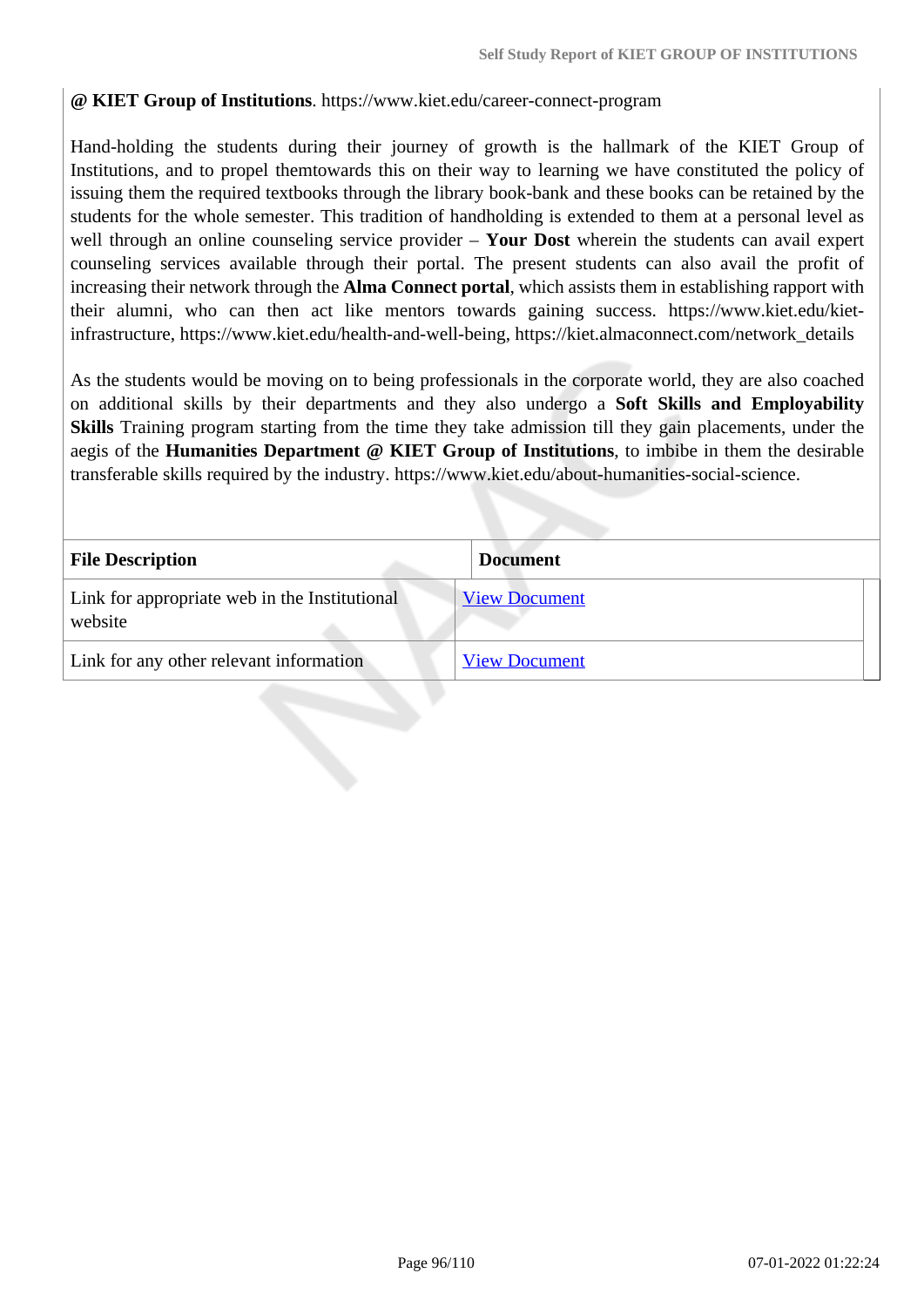# **5. CONCLUSION**

## **Additional Information :**

**KIET Group of Institutions** was established in 1998 by Krishna Charitable Society at (Delhi- NCR, 13 Km Stone, Meerut Road (NH-58)) Ghaziabad. The Institution aims for all-round development of students involving their physical, mental, socio-cultural, spiritual well-being and discipline. The Institute works with individual students to solve their problems related to both academics & personal life through a well-defined mentorship policy and Career Guidance Centre. Special attention is given to students to shape all aspects of their career. The institute focuses on adopting and implementing various quality processes that enable us to meet the requirements for accreditation by various agencies such as NAAC (A++), QS I-Gauge and NBA (for all Programs).

The organization promotes decentralization to conduct smooth and transparent functioning. Governing Council members/management representatives also take a keen interest & participate in important decisions and issues raised by the Directors, Deans & Heads of the Departments based on inputs from faculty members about new strategies and plans. The institute also promotes research culture among the faculty members and students. We are also certified by **Scientific and Industrial Research Organization (SIRO) approved by DSIR, Delhi**. The institute is a **Research Centre for Ph.D., duly approved by AKTU, Lucknow** since 2010 and has highly committed faculty with Research temperament. In our institute, a Technology Business Incubator is established to promote entrepreneurship culture.

## **Concluding Remarks :**

KIET Group of Institutions aligns all its activities to achieve its Vision. The institute ensures effective curriculum delivery to the students. Apart from this, the institute also promotes Industry readiness skills for the students. The institute runs various activities for the placement of the students. Students are also motivated to do MOOC courses from Swayam, Coursera, etc., and earn relevant certifications. The slow learners get special attention from their respective subject teachers, the average learners are given sessions on Soft Skills, and the advanced learners are motivated to participate in conferences & seminars. The institute has adequate infrastructure for teaching and learning activities i.e., ICT enabled Classrooms. During COVID 19, classes were prepared with a camera enabled system for blended learning. The institute also has enough infrastructure to conduct Co-Curricular and Extra-Curricular activities – in the form of 1 auditorium, 3 conference halls, and 3 mini conference halls.

To encourage the financially weaker sector of students to have equal opportunities in education, Govt/non-Govt schemes that provide financial assistance throughout the degree program is facilitated as per the criteria.

To promote quality culture in the institute, IQAC visits are planned at least 2 times in a semester. These reports are analyzed and discussed in IQAC meetings for improvement.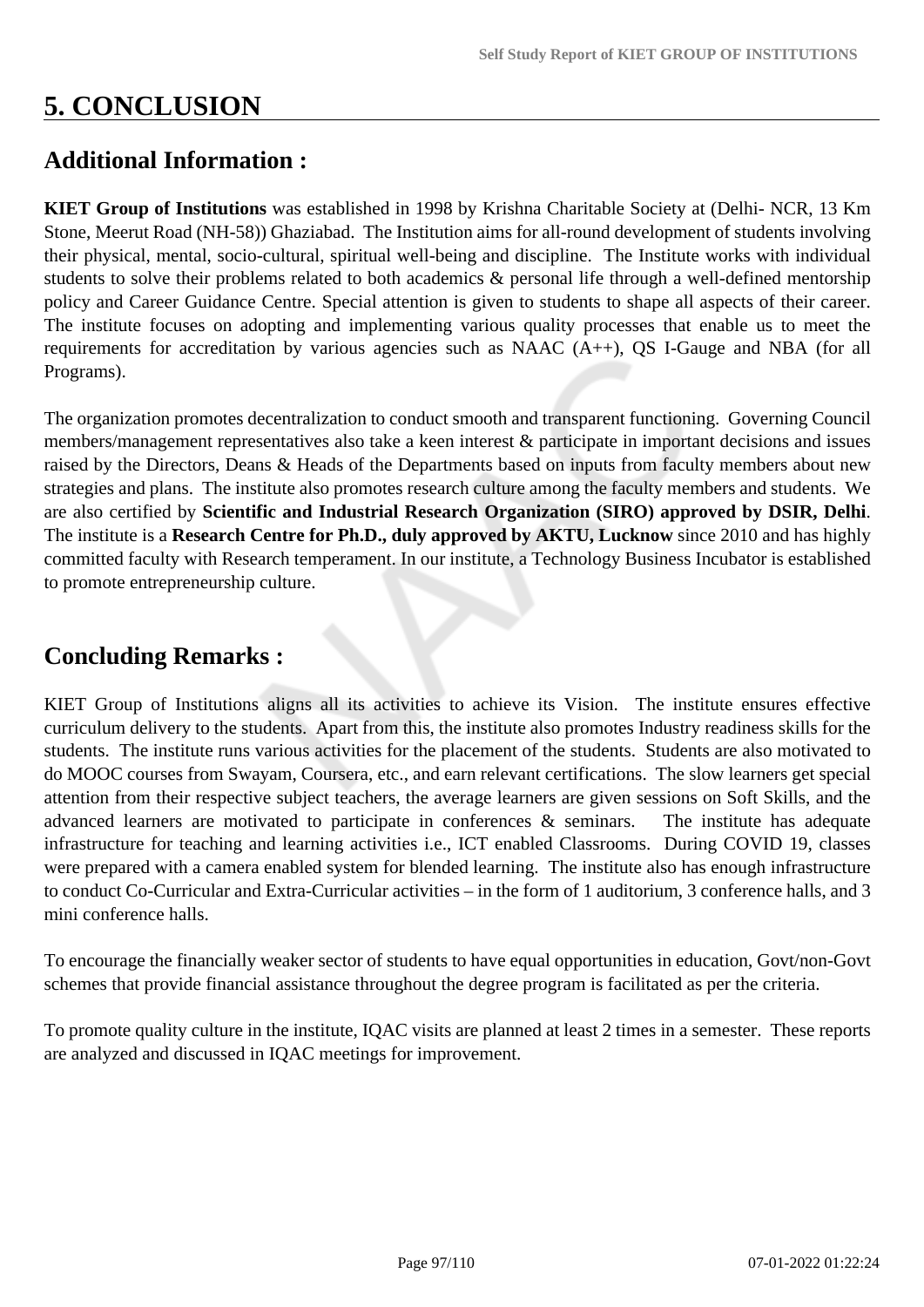# **6.ANNEXURE**

## **1.Metrics Level Deviations**

|       | Metric ID Sub Questions and Answers before and after DVV Verification                                                                                                                                                                                                                                                    |                                                                                     |         |         |         |         |                                                                                             |  |  |  |
|-------|--------------------------------------------------------------------------------------------------------------------------------------------------------------------------------------------------------------------------------------------------------------------------------------------------------------------------|-------------------------------------------------------------------------------------|---------|---------|---------|---------|---------------------------------------------------------------------------------------------|--|--|--|
| 1.2.2 | Number of Add on /Certificate programs offered during the last five years                                                                                                                                                                                                                                                |                                                                                     |         |         |         |         |                                                                                             |  |  |  |
|       |                                                                                                                                                                                                                                                                                                                          | 1.2.2.1. How many Add on /Certificate programs are offered within the last 5 years. |         |         |         |         |                                                                                             |  |  |  |
|       | Answer before DVV Verification:                                                                                                                                                                                                                                                                                          |                                                                                     |         |         |         |         |                                                                                             |  |  |  |
|       |                                                                                                                                                                                                                                                                                                                          | 2019-20                                                                             | 2018-19 | 2017-18 | 2016-17 | 2015-16 |                                                                                             |  |  |  |
|       |                                                                                                                                                                                                                                                                                                                          | 240                                                                                 | 183     | 74      | 31      | 12      |                                                                                             |  |  |  |
|       |                                                                                                                                                                                                                                                                                                                          | Answer After DVV Verification:                                                      |         |         |         |         |                                                                                             |  |  |  |
|       |                                                                                                                                                                                                                                                                                                                          | 2019-20                                                                             | 2018-19 | 2017-18 | 2016-17 | 2015-16 |                                                                                             |  |  |  |
|       |                                                                                                                                                                                                                                                                                                                          | 193                                                                                 | 157     | 63      | 25      | 11      |                                                                                             |  |  |  |
| 1.2.3 |                                                                                                                                                                                                                                                                                                                          | number of students during the last five years                                       |         |         |         |         | Average percentage of students enrolled in Certificate/Add-on programs as against the total |  |  |  |
|       |                                                                                                                                                                                                                                                                                                                          | wise during last five years<br>Answer before DVV Verification:                      |         |         |         |         | 1.2.3.1. Number of students enrolled in subject related Certificate or Add-on programs year |  |  |  |
|       |                                                                                                                                                                                                                                                                                                                          | 2019-20                                                                             | 2018-19 | 2017-18 | 2016-17 | 2015-16 |                                                                                             |  |  |  |
|       |                                                                                                                                                                                                                                                                                                                          | 6630                                                                                | 4913    | 1128    | 383     | 500     |                                                                                             |  |  |  |
|       |                                                                                                                                                                                                                                                                                                                          | Answer After DVV Verification :                                                     |         |         |         |         |                                                                                             |  |  |  |
|       |                                                                                                                                                                                                                                                                                                                          | 2019-20                                                                             | 2018-19 | 2017-18 | 2016-17 | 2015-16 |                                                                                             |  |  |  |
|       |                                                                                                                                                                                                                                                                                                                          | 5569                                                                                | 3524    | 734     | 224     | 250     |                                                                                             |  |  |  |
| 1.3.2 | Average percentage of courses that include experiential learning through project work/field<br>work/internship during last five years<br>1.3.2.1. Number of courses that include experiential learning through project work/field<br>work/internship year-wise during last five years<br>Answer before DVV Verification: |                                                                                     |         |         |         |         |                                                                                             |  |  |  |
|       |                                                                                                                                                                                                                                                                                                                          | 2019-20                                                                             | 2018-19 | 2017-18 | 2016-17 | 2015-16 |                                                                                             |  |  |  |
|       |                                                                                                                                                                                                                                                                                                                          | 290                                                                                 | 295     | 282     | 285     | 285     |                                                                                             |  |  |  |
|       |                                                                                                                                                                                                                                                                                                                          | Answer After DVV Verification:                                                      |         |         |         |         |                                                                                             |  |  |  |
|       |                                                                                                                                                                                                                                                                                                                          | 2019-20                                                                             | 2018-19 | 2017-18 | 2016-17 | 2015-16 |                                                                                             |  |  |  |
|       |                                                                                                                                                                                                                                                                                                                          | 51                                                                                  | 37      | 36      | 36      | 32      |                                                                                             |  |  |  |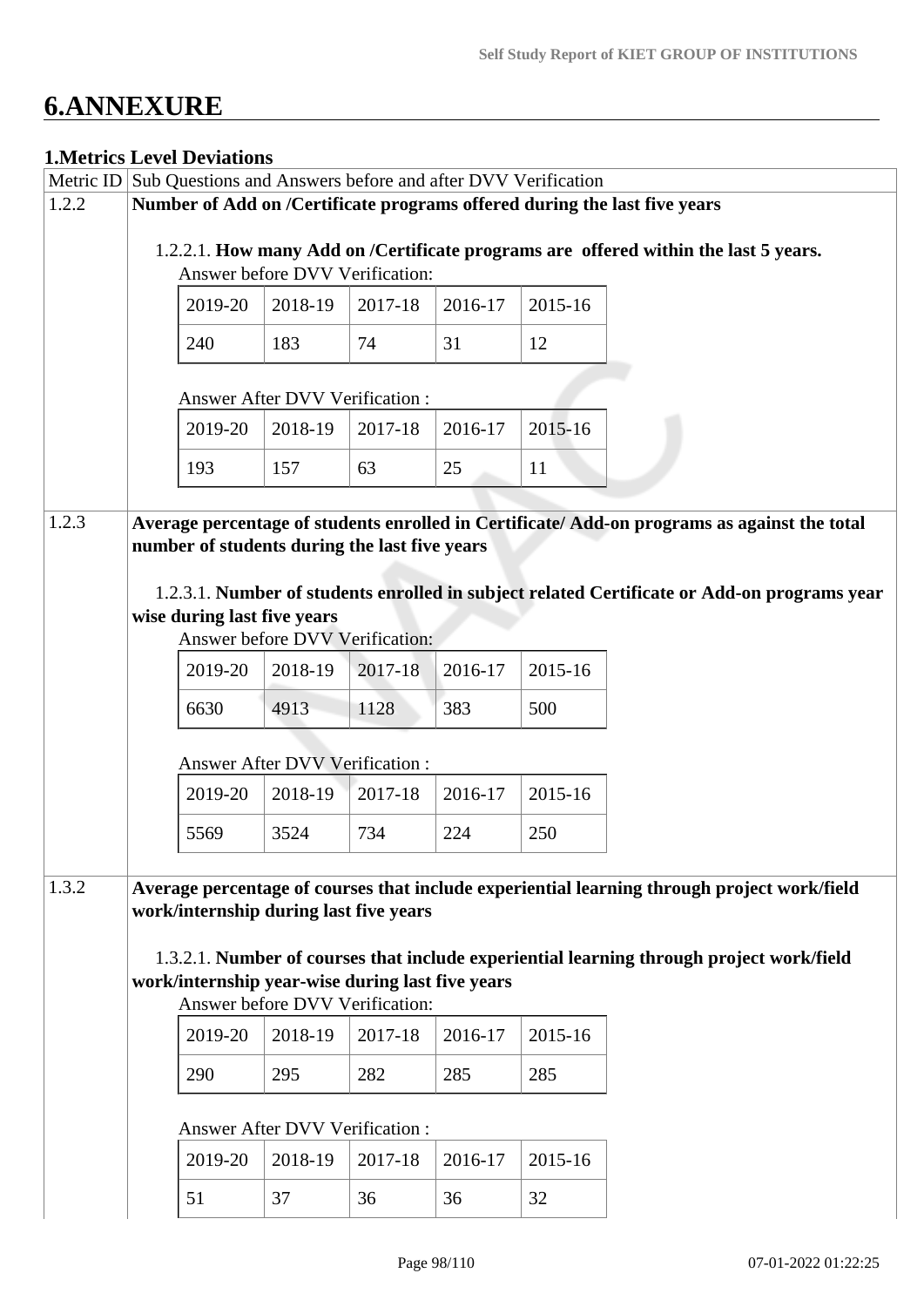| 1.3.3 |                                                                                                                                               |                                                                                                                                                              |                                                                              |              |                                                           |                         | Percentage of students undertaking project work/field work/ internships (Data for the latest                                                                                  |  |  |  |  |
|-------|-----------------------------------------------------------------------------------------------------------------------------------------------|--------------------------------------------------------------------------------------------------------------------------------------------------------------|------------------------------------------------------------------------------|--------------|-----------------------------------------------------------|-------------------------|-------------------------------------------------------------------------------------------------------------------------------------------------------------------------------|--|--|--|--|
|       |                                                                                                                                               | completed academic year                                                                                                                                      |                                                                              |              |                                                           |                         |                                                                                                                                                                               |  |  |  |  |
|       |                                                                                                                                               | 1.3.3.1. Number of students undertaking project work/field work / internships<br>Answer before DVV Verification: 2849<br>Answer after DVV Verification: 5403 |                                                                              |              |                                                           |                         |                                                                                                                                                                               |  |  |  |  |
| 2.4.3 | Average teaching experience of full time teachers in the same institution (Data for the latest<br>completed academic year in number of years) |                                                                                                                                                              |                                                                              |              |                                                           |                         |                                                                                                                                                                               |  |  |  |  |
|       |                                                                                                                                               | 2.4.3.1. Total experience of full-time teachers                                                                                                              | Answer before DVV Verification : 2560<br>Answer after DVV Verification: 2524 |              |                                                           |                         |                                                                                                                                                                               |  |  |  |  |
| 3.1.1 |                                                                                                                                               |                                                                                                                                                              |                                                                              |              |                                                           |                         | Grants received from Government and non-governmental agencies for research projects,                                                                                          |  |  |  |  |
|       |                                                                                                                                               |                                                                                                                                                              |                                                                              |              |                                                           |                         | endowments, Chairs in the institution during the last five years (INR in Lakhs)                                                                                               |  |  |  |  |
|       |                                                                                                                                               |                                                                                                                                                              | Answer before DVV Verification:                                              |              |                                                           |                         | 3.1.1.1. Total Grants from Government and non-governmental agencies for research<br>projects, endowments, Chairs in the institution during the last five years (INR in Lakhs) |  |  |  |  |
|       |                                                                                                                                               | 2019-20                                                                                                                                                      | 2018-19                                                                      | 2017-18      | 2016-17                                                   | 2015-16                 |                                                                                                                                                                               |  |  |  |  |
|       |                                                                                                                                               | 128.3                                                                                                                                                        | 53.7                                                                         | 16.35        | 15.38                                                     | 1.5                     |                                                                                                                                                                               |  |  |  |  |
|       |                                                                                                                                               |                                                                                                                                                              | <b>Answer After DVV Verification:</b>                                        |              |                                                           |                         |                                                                                                                                                                               |  |  |  |  |
|       |                                                                                                                                               | 2019-20                                                                                                                                                      | 2018-19                                                                      | 2017-18      | 2016-17                                                   | 2015-16                 |                                                                                                                                                                               |  |  |  |  |
|       |                                                                                                                                               | 44.01                                                                                                                                                        | 13.16                                                                        | 21           | 0.80                                                      | $\theta$                |                                                                                                                                                                               |  |  |  |  |
| 3.1.2 |                                                                                                                                               |                                                                                                                                                              |                                                                              |              |                                                           |                         | Percentage of teachers recognized as research guides (latest completed academic year)                                                                                         |  |  |  |  |
|       |                                                                                                                                               |                                                                                                                                                              |                                                                              |              |                                                           |                         |                                                                                                                                                                               |  |  |  |  |
|       |                                                                                                                                               |                                                                                                                                                              | Answer before DVV Verification : 153                                         |              | 3.1.2.1. Number of teachers recognized as research guides |                         |                                                                                                                                                                               |  |  |  |  |
|       |                                                                                                                                               |                                                                                                                                                              | Answer after DVV Verification: 16                                            |              |                                                           |                         |                                                                                                                                                                               |  |  |  |  |
| 3.1.3 |                                                                                                                                               |                                                                                                                                                              |                                                                              |              |                                                           |                         | Percentage of departments having Research projects funded by government and non                                                                                               |  |  |  |  |
|       |                                                                                                                                               | government agencies during the last five years                                                                                                               |                                                                              |              |                                                           |                         |                                                                                                                                                                               |  |  |  |  |
|       |                                                                                                                                               |                                                                                                                                                              |                                                                              |              |                                                           |                         |                                                                                                                                                                               |  |  |  |  |
|       |                                                                                                                                               |                                                                                                                                                              |                                                                              |              |                                                           |                         | 3.1.3.1. Number of departments having Research projects funded by government and non-                                                                                         |  |  |  |  |
|       |                                                                                                                                               | government agencies during the last five years                                                                                                               |                                                                              |              |                                                           |                         |                                                                                                                                                                               |  |  |  |  |
|       |                                                                                                                                               |                                                                                                                                                              | Answer before DVV Verification:                                              |              |                                                           |                         |                                                                                                                                                                               |  |  |  |  |
|       |                                                                                                                                               |                                                                                                                                                              |                                                                              |              |                                                           |                         |                                                                                                                                                                               |  |  |  |  |
|       |                                                                                                                                               | 2019-20<br>6                                                                                                                                                 | 2018-19<br>$\overline{4}$                                                    | 2017-18<br>6 | 2016-17<br>3                                              | 2015-16<br>$\mathbf{1}$ |                                                                                                                                                                               |  |  |  |  |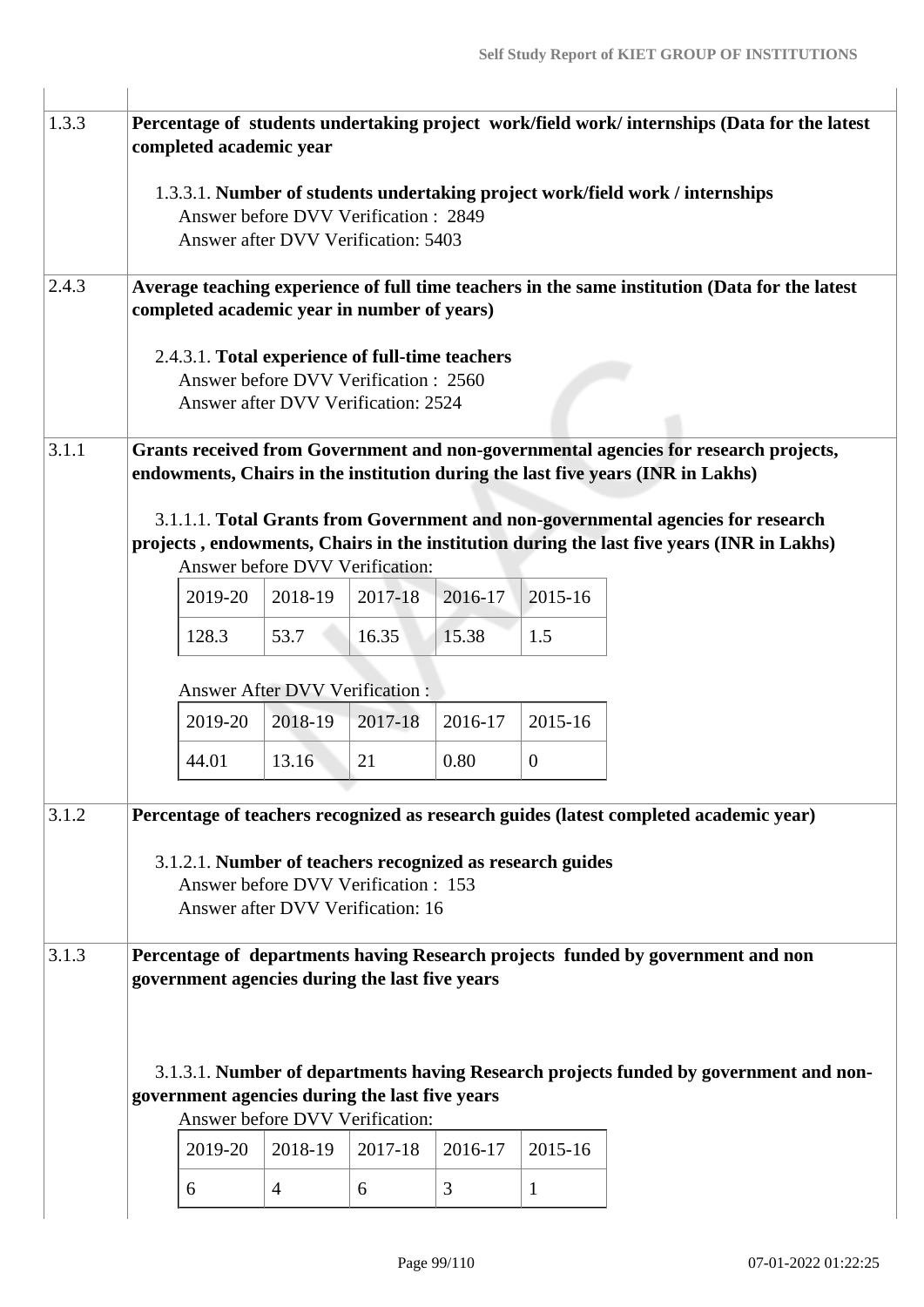| 3<br>$\overline{4}$<br>6<br>$\overline{0}$<br>6<br>3.1.3.2. Number of departments offering academic programes<br>Answer before DVV Verification:<br>2019-20<br>2018-19<br>2015-16<br>2017-18<br>2016-17<br>10<br>10<br>10<br>10<br>10<br><b>Answer After DVV Verification:</b><br>$2015 - 16$<br>2019-20<br>2018-19<br>2017-18<br>2016-17<br>10<br>10<br>10<br>10<br>10<br>Remark : Input edited w.r.t. 3.1.1 metric.<br>3.2.2<br>Number of workshops/seminars conducted on Research Methodology, Intellectual Property<br>Rights (IPR) and entrepreneurship during the last five years<br>3.2.2.1. Total number of workshops/seminars conducted on Research Methodology,<br>Intellectual Property Rights (IPR) and entrepreneurship year-wise during last five years<br>Answer before DVV Verification:<br>2019-20<br>2018-19<br>2017-18<br>2016-17<br>2015-16<br>54<br>37<br>56<br>28<br>75<br><b>Answer After DVV Verification:</b><br>2019-20<br>2018-19<br>2017-18<br>2016-17<br>2015-16<br>33<br>48<br>53<br>74<br>27<br>Remark : Input edited as per the clarification document.<br>3.3.1<br>Number of Ph.Ds registered per eligible teacher during the last five years<br>3.3.1.1. How many Ph.Ds registered per eligible teacher within last five years<br>Answer before DVV Verification : 55<br>Answer after DVV Verification: 53<br>3.3.1.2. Number of teachers recognized as guides during the last five years<br>Answer before DVV Verification : 33<br>Answer after DVV Verification: 32<br>3.3.2<br>Number of research papers per teachers in the Journals notified on UGC website during the<br>last five years | 2019-20 | 2018-19 | 2017-18 | 2016-17 | 2015-16 |  |
|----------------------------------------------------------------------------------------------------------------------------------------------------------------------------------------------------------------------------------------------------------------------------------------------------------------------------------------------------------------------------------------------------------------------------------------------------------------------------------------------------------------------------------------------------------------------------------------------------------------------------------------------------------------------------------------------------------------------------------------------------------------------------------------------------------------------------------------------------------------------------------------------------------------------------------------------------------------------------------------------------------------------------------------------------------------------------------------------------------------------------------------------------------------------------------------------------------------------------------------------------------------------------------------------------------------------------------------------------------------------------------------------------------------------------------------------------------------------------------------------------------------------------------------------------------------------------------------------------------------------------------|---------|---------|---------|---------|---------|--|
|                                                                                                                                                                                                                                                                                                                                                                                                                                                                                                                                                                                                                                                                                                                                                                                                                                                                                                                                                                                                                                                                                                                                                                                                                                                                                                                                                                                                                                                                                                                                                                                                                                  |         |         |         |         |         |  |
|                                                                                                                                                                                                                                                                                                                                                                                                                                                                                                                                                                                                                                                                                                                                                                                                                                                                                                                                                                                                                                                                                                                                                                                                                                                                                                                                                                                                                                                                                                                                                                                                                                  |         |         |         |         |         |  |
|                                                                                                                                                                                                                                                                                                                                                                                                                                                                                                                                                                                                                                                                                                                                                                                                                                                                                                                                                                                                                                                                                                                                                                                                                                                                                                                                                                                                                                                                                                                                                                                                                                  |         |         |         |         |         |  |
|                                                                                                                                                                                                                                                                                                                                                                                                                                                                                                                                                                                                                                                                                                                                                                                                                                                                                                                                                                                                                                                                                                                                                                                                                                                                                                                                                                                                                                                                                                                                                                                                                                  |         |         |         |         |         |  |
|                                                                                                                                                                                                                                                                                                                                                                                                                                                                                                                                                                                                                                                                                                                                                                                                                                                                                                                                                                                                                                                                                                                                                                                                                                                                                                                                                                                                                                                                                                                                                                                                                                  |         |         |         |         |         |  |
|                                                                                                                                                                                                                                                                                                                                                                                                                                                                                                                                                                                                                                                                                                                                                                                                                                                                                                                                                                                                                                                                                                                                                                                                                                                                                                                                                                                                                                                                                                                                                                                                                                  |         |         |         |         |         |  |
|                                                                                                                                                                                                                                                                                                                                                                                                                                                                                                                                                                                                                                                                                                                                                                                                                                                                                                                                                                                                                                                                                                                                                                                                                                                                                                                                                                                                                                                                                                                                                                                                                                  |         |         |         |         |         |  |
|                                                                                                                                                                                                                                                                                                                                                                                                                                                                                                                                                                                                                                                                                                                                                                                                                                                                                                                                                                                                                                                                                                                                                                                                                                                                                                                                                                                                                                                                                                                                                                                                                                  |         |         |         |         |         |  |
|                                                                                                                                                                                                                                                                                                                                                                                                                                                                                                                                                                                                                                                                                                                                                                                                                                                                                                                                                                                                                                                                                                                                                                                                                                                                                                                                                                                                                                                                                                                                                                                                                                  |         |         |         |         |         |  |
|                                                                                                                                                                                                                                                                                                                                                                                                                                                                                                                                                                                                                                                                                                                                                                                                                                                                                                                                                                                                                                                                                                                                                                                                                                                                                                                                                                                                                                                                                                                                                                                                                                  |         |         |         |         |         |  |
|                                                                                                                                                                                                                                                                                                                                                                                                                                                                                                                                                                                                                                                                                                                                                                                                                                                                                                                                                                                                                                                                                                                                                                                                                                                                                                                                                                                                                                                                                                                                                                                                                                  |         |         |         |         |         |  |
|                                                                                                                                                                                                                                                                                                                                                                                                                                                                                                                                                                                                                                                                                                                                                                                                                                                                                                                                                                                                                                                                                                                                                                                                                                                                                                                                                                                                                                                                                                                                                                                                                                  |         |         |         |         |         |  |
|                                                                                                                                                                                                                                                                                                                                                                                                                                                                                                                                                                                                                                                                                                                                                                                                                                                                                                                                                                                                                                                                                                                                                                                                                                                                                                                                                                                                                                                                                                                                                                                                                                  |         |         |         |         |         |  |
|                                                                                                                                                                                                                                                                                                                                                                                                                                                                                                                                                                                                                                                                                                                                                                                                                                                                                                                                                                                                                                                                                                                                                                                                                                                                                                                                                                                                                                                                                                                                                                                                                                  |         |         |         |         |         |  |
|                                                                                                                                                                                                                                                                                                                                                                                                                                                                                                                                                                                                                                                                                                                                                                                                                                                                                                                                                                                                                                                                                                                                                                                                                                                                                                                                                                                                                                                                                                                                                                                                                                  |         |         |         |         |         |  |
|                                                                                                                                                                                                                                                                                                                                                                                                                                                                                                                                                                                                                                                                                                                                                                                                                                                                                                                                                                                                                                                                                                                                                                                                                                                                                                                                                                                                                                                                                                                                                                                                                                  |         |         |         |         |         |  |
|                                                                                                                                                                                                                                                                                                                                                                                                                                                                                                                                                                                                                                                                                                                                                                                                                                                                                                                                                                                                                                                                                                                                                                                                                                                                                                                                                                                                                                                                                                                                                                                                                                  |         |         |         |         |         |  |
|                                                                                                                                                                                                                                                                                                                                                                                                                                                                                                                                                                                                                                                                                                                                                                                                                                                                                                                                                                                                                                                                                                                                                                                                                                                                                                                                                                                                                                                                                                                                                                                                                                  |         |         |         |         |         |  |
|                                                                                                                                                                                                                                                                                                                                                                                                                                                                                                                                                                                                                                                                                                                                                                                                                                                                                                                                                                                                                                                                                                                                                                                                                                                                                                                                                                                                                                                                                                                                                                                                                                  |         |         |         |         |         |  |
|                                                                                                                                                                                                                                                                                                                                                                                                                                                                                                                                                                                                                                                                                                                                                                                                                                                                                                                                                                                                                                                                                                                                                                                                                                                                                                                                                                                                                                                                                                                                                                                                                                  |         |         |         |         |         |  |
|                                                                                                                                                                                                                                                                                                                                                                                                                                                                                                                                                                                                                                                                                                                                                                                                                                                                                                                                                                                                                                                                                                                                                                                                                                                                                                                                                                                                                                                                                                                                                                                                                                  |         |         |         |         |         |  |
|                                                                                                                                                                                                                                                                                                                                                                                                                                                                                                                                                                                                                                                                                                                                                                                                                                                                                                                                                                                                                                                                                                                                                                                                                                                                                                                                                                                                                                                                                                                                                                                                                                  |         |         |         |         |         |  |
|                                                                                                                                                                                                                                                                                                                                                                                                                                                                                                                                                                                                                                                                                                                                                                                                                                                                                                                                                                                                                                                                                                                                                                                                                                                                                                                                                                                                                                                                                                                                                                                                                                  |         |         |         |         |         |  |
|                                                                                                                                                                                                                                                                                                                                                                                                                                                                                                                                                                                                                                                                                                                                                                                                                                                                                                                                                                                                                                                                                                                                                                                                                                                                                                                                                                                                                                                                                                                                                                                                                                  |         |         |         |         |         |  |
|                                                                                                                                                                                                                                                                                                                                                                                                                                                                                                                                                                                                                                                                                                                                                                                                                                                                                                                                                                                                                                                                                                                                                                                                                                                                                                                                                                                                                                                                                                                                                                                                                                  |         |         |         |         |         |  |
|                                                                                                                                                                                                                                                                                                                                                                                                                                                                                                                                                                                                                                                                                                                                                                                                                                                                                                                                                                                                                                                                                                                                                                                                                                                                                                                                                                                                                                                                                                                                                                                                                                  |         |         |         |         |         |  |
|                                                                                                                                                                                                                                                                                                                                                                                                                                                                                                                                                                                                                                                                                                                                                                                                                                                                                                                                                                                                                                                                                                                                                                                                                                                                                                                                                                                                                                                                                                                                                                                                                                  |         |         |         |         |         |  |
|                                                                                                                                                                                                                                                                                                                                                                                                                                                                                                                                                                                                                                                                                                                                                                                                                                                                                                                                                                                                                                                                                                                                                                                                                                                                                                                                                                                                                                                                                                                                                                                                                                  |         |         |         |         |         |  |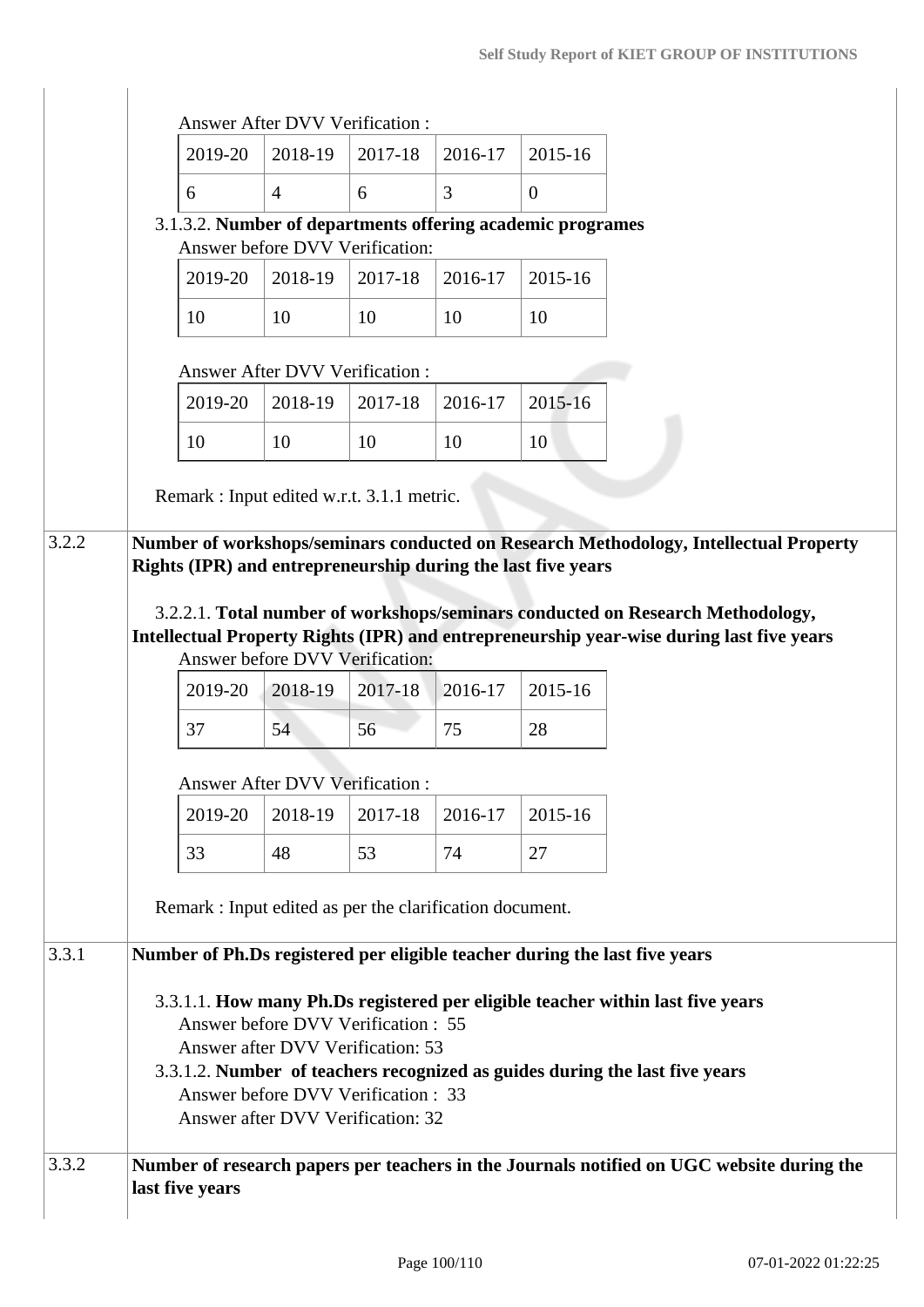|                                                                                                                                                                                                                                                                                                                                                                       |                                                  | Answer before DVV Verification: |                |                |
|-----------------------------------------------------------------------------------------------------------------------------------------------------------------------------------------------------------------------------------------------------------------------------------------------------------------------------------------------------------------------|--------------------------------------------------|---------------------------------|----------------|----------------|
| 2019-20                                                                                                                                                                                                                                                                                                                                                               | 2018-19                                          | 2017-18                         | 2016-17        | 2015-16        |
| 200                                                                                                                                                                                                                                                                                                                                                                   | 120                                              | 62                              | 65             | 38             |
|                                                                                                                                                                                                                                                                                                                                                                       | <b>Answer After DVV Verification:</b>            |                                 |                |                |
| 2019-20                                                                                                                                                                                                                                                                                                                                                               | 2018-19                                          | 2017-18                         | 2016-17        | 2015-16        |
| 173                                                                                                                                                                                                                                                                                                                                                                   | 98                                               | 45                              | 44             | 28             |
| 3.3.3.1. Total number of books and chapters in edited volumes/books published and papers<br>in national/international conference proceedings year-wise during last five years                                                                                                                                                                                         | Answer before DVV Verification:                  |                                 |                |                |
| 2019-20                                                                                                                                                                                                                                                                                                                                                               | 2018-19                                          | 2017-18                         | 2016-17        | 2015-16        |
| 183                                                                                                                                                                                                                                                                                                                                                                   | 75                                               | 43                              | 40             | 22             |
|                                                                                                                                                                                                                                                                                                                                                                       | <b>Answer After DVV Verification:</b><br>2018-19 | 2017-18                         | 2016-17        | 2015-16        |
| 2019-20                                                                                                                                                                                                                                                                                                                                                               |                                                  |                                 |                |                |
| 23<br>Remark : Input edited as per the document provided by HEI. Only ISBN numbers are considered                                                                                                                                                                                                                                                                     | $\mathfrak{Z}$                                   | $\overline{3}$                  | $\overline{0}$ | $\mathbf{1}$   |
|                                                                                                                                                                                                                                                                                                                                                                       |                                                  |                                 |                |                |
| 2019-20                                                                                                                                                                                                                                                                                                                                                               | Answer before DVV Verification:<br>2018-19       | 2017-18                         | 2016-17        | 2015-16        |
| with respect to academic session.<br>Number of awards and recognitions received for extension activities from government/<br>government recognised bodies during the last five years<br>3.4.2.1. Total number of awards and recognition received for extension activities from<br>Government/ Government recognised bodies year-wise during the last five years.<br>6 | $\overline{2}$                                   | $\overline{2}$                  | 3              | $\overline{0}$ |
|                                                                                                                                                                                                                                                                                                                                                                       |                                                  |                                 |                |                |
| 2019-20                                                                                                                                                                                                                                                                                                                                                               | <b>Answer After DVV Verification:</b><br>2018-19 | 2017-18                         | 2016-17        | 2015-16        |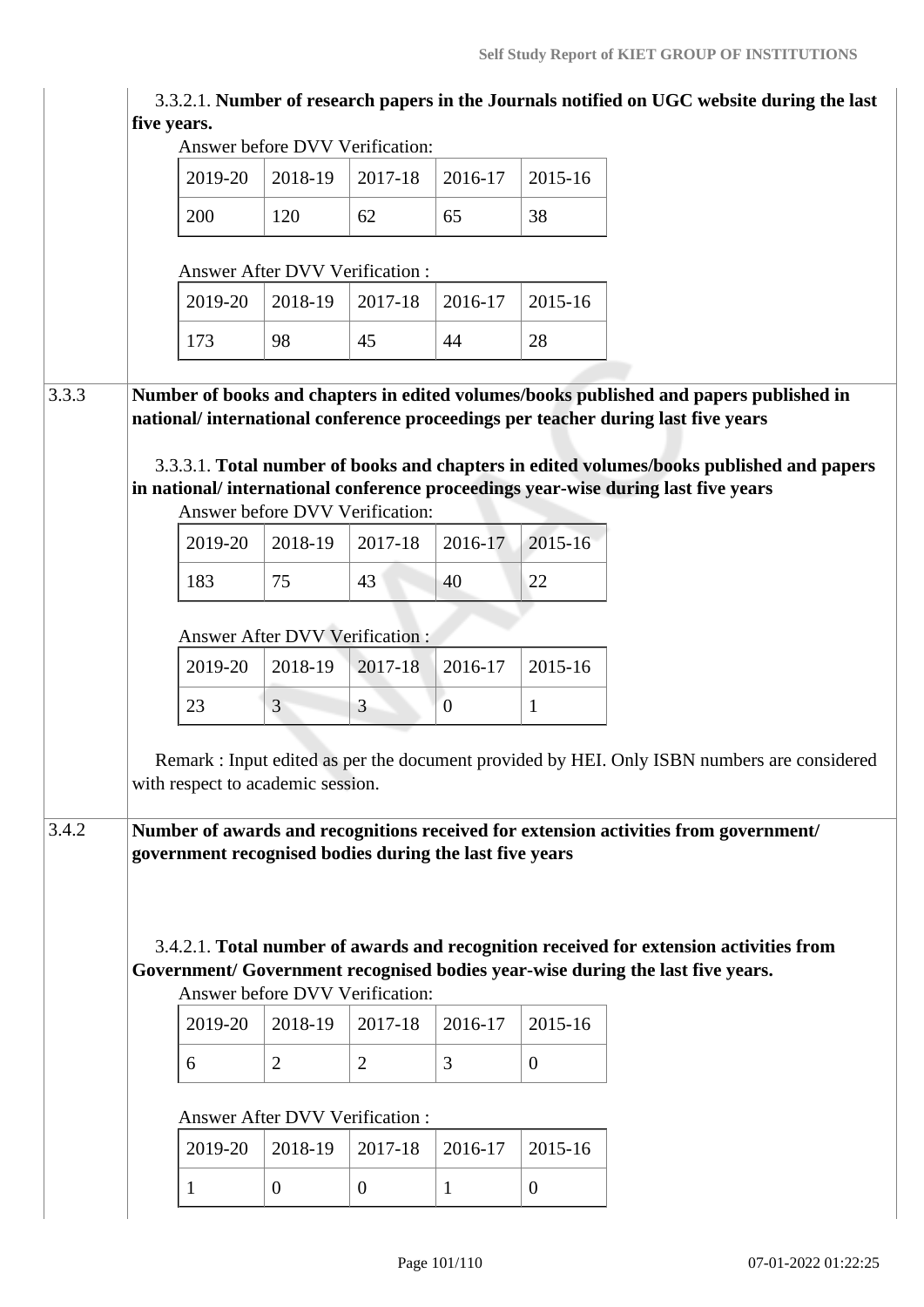| 3.4.3 | Number of extension and outreach programs conducted by the institution through NSS/NCC,<br>Government and Government recognised bodies during the last five years |                                                           |                                       |                  |          |                |                                                                                                                                                                                                                                                               |  |  |  |
|-------|-------------------------------------------------------------------------------------------------------------------------------------------------------------------|-----------------------------------------------------------|---------------------------------------|------------------|----------|----------------|---------------------------------------------------------------------------------------------------------------------------------------------------------------------------------------------------------------------------------------------------------------|--|--|--|
|       |                                                                                                                                                                   | YRC etc., year-wise during the last five years            | Answer before DVV Verification:       |                  |          |                | 3.4.3.1. Number of extension and outreached Programmes conducted in collaboration with<br>industry, community and Non- Government Organizations through NSS/NCC/Red Cross/                                                                                    |  |  |  |
|       |                                                                                                                                                                   | 2019-20                                                   | 2018-19                               | 2017-18          | 2016-17  | 2015-16        |                                                                                                                                                                                                                                                               |  |  |  |
|       |                                                                                                                                                                   | 62                                                        | 18                                    | 16               | 20       | $\overline{4}$ |                                                                                                                                                                                                                                                               |  |  |  |
|       |                                                                                                                                                                   |                                                           | Answer After DVV Verification:        |                  |          |                |                                                                                                                                                                                                                                                               |  |  |  |
|       |                                                                                                                                                                   | 2019-20                                                   | 2018-19                               | 2017-18          | 2016-17  | 2015-16        |                                                                                                                                                                                                                                                               |  |  |  |
|       |                                                                                                                                                                   | 56                                                        | 12                                    | 14               | 16       | $\overline{4}$ |                                                                                                                                                                                                                                                               |  |  |  |
| 3.4.4 | five years                                                                                                                                                        |                                                           |                                       |                  |          |                | Average percentage of students participating in extension activities at 3.4.3. above during last                                                                                                                                                              |  |  |  |
|       |                                                                                                                                                                   |                                                           | Answer before DVV Verification:       |                  |          |                | 3.4.4.1. Total number of Students participating in extension activities conducted in<br>collaboration with industry, community and Non- Government Organizations such as Swachh<br>Bharat, AIDs awareness, Gender issue etc. year-wise during last five years |  |  |  |
|       |                                                                                                                                                                   | 2019-20                                                   | 2018-19                               | 2017-18          | 2016-17  | 2015-16        |                                                                                                                                                                                                                                                               |  |  |  |
|       |                                                                                                                                                                   | 2411                                                      | 550                                   | 406              | 362      | 90             |                                                                                                                                                                                                                                                               |  |  |  |
|       |                                                                                                                                                                   |                                                           | Answer After DVV Verification :       |                  |          |                |                                                                                                                                                                                                                                                               |  |  |  |
|       |                                                                                                                                                                   | 2019-20                                                   | 2018-19                               | 2017-18          | 2016-17  | 2015-16        |                                                                                                                                                                                                                                                               |  |  |  |
|       |                                                                                                                                                                   | 2136                                                      | 375                                   | 371              | 314      | 90             |                                                                                                                                                                                                                                                               |  |  |  |
| 3.5.1 |                                                                                                                                                                   | internship per year                                       |                                       |                  |          |                | Number of Collaborative activities for research, Faculty exchange, Student exchange/                                                                                                                                                                          |  |  |  |
|       |                                                                                                                                                                   | exchange/ internship year-wise during the last five years |                                       |                  |          |                | 3.5.1.1. Number of Collaborative activities for research, Faculty exchange, Student                                                                                                                                                                           |  |  |  |
|       |                                                                                                                                                                   |                                                           | Answer before DVV Verification:       |                  |          |                |                                                                                                                                                                                                                                                               |  |  |  |
|       |                                                                                                                                                                   | 2019-20                                                   | 2018-19                               | 2017-18          | 2016-17  | 2015-16        |                                                                                                                                                                                                                                                               |  |  |  |
|       |                                                                                                                                                                   | $\overline{2}$                                            | 3                                     | $\boldsymbol{0}$ | $\theta$ | $\overline{0}$ |                                                                                                                                                                                                                                                               |  |  |  |
|       |                                                                                                                                                                   |                                                           | <b>Answer After DVV Verification:</b> |                  |          |                |                                                                                                                                                                                                                                                               |  |  |  |
|       |                                                                                                                                                                   | 2019-20                                                   | 2018-19                               | 2017-18          | 2016-17  | 2015-16        |                                                                                                                                                                                                                                                               |  |  |  |
|       |                                                                                                                                                                   |                                                           |                                       |                  |          |                |                                                                                                                                                                                                                                                               |  |  |  |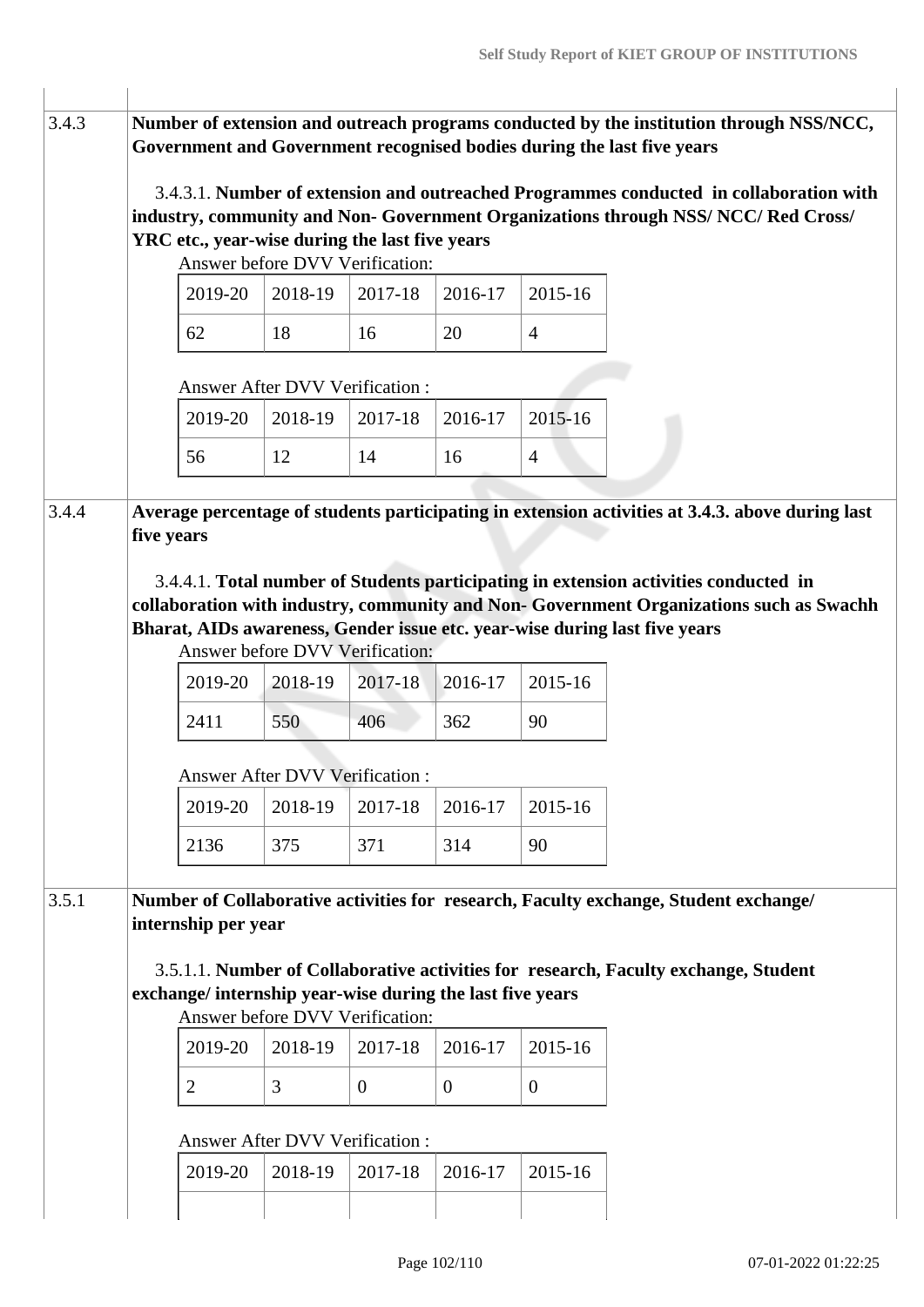|       | $\boldsymbol{0}$                            | $\mathbf{1}$                                                                                                                                                                                                   | $\overline{0}$ | $\overline{0}$   | $\overline{0}$ |                                                                                                                                                                                           |  |  |  |  |
|-------|---------------------------------------------|----------------------------------------------------------------------------------------------------------------------------------------------------------------------------------------------------------------|----------------|------------------|----------------|-------------------------------------------------------------------------------------------------------------------------------------------------------------------------------------------|--|--|--|--|
| 3.5.2 |                                             | Number of functional MoUs with institutions, other universities, industries, corporate houses<br>etc. during the last five years                                                                               |                |                  |                |                                                                                                                                                                                           |  |  |  |  |
|       |                                             | Answer before DVV Verification:                                                                                                                                                                                |                |                  |                | 3.5.2.1. Number of functional MoUs with Institutions of national, international importance,<br>other universities, industries, corporate houses etc. year-wise during the last five years |  |  |  |  |
|       | 2019-20                                     | 2018-19                                                                                                                                                                                                        | 2017-18        | 2016-17          | 2015-16        |                                                                                                                                                                                           |  |  |  |  |
|       | 13                                          | 17                                                                                                                                                                                                             | $\mathbf{1}$   | 3                | $\mathbf{1}$   |                                                                                                                                                                                           |  |  |  |  |
|       |                                             | <b>Answer After DVV Verification:</b>                                                                                                                                                                          |                |                  |                |                                                                                                                                                                                           |  |  |  |  |
|       | 2019-20                                     | 2018-19                                                                                                                                                                                                        | 2017-18        | 2016-17          | 2015-16        |                                                                                                                                                                                           |  |  |  |  |
|       | $\overline{0}$                              | 1                                                                                                                                                                                                              | $\mathbf{0}$   | $\boldsymbol{0}$ | $\overline{0}$ |                                                                                                                                                                                           |  |  |  |  |
| 4.1.3 |                                             | LMS, etc. (Data for the latest completed academic year)                                                                                                                                                        |                |                  |                | Percentage of classrooms and seminar halls with ICT- enabled facilities such as smart class,                                                                                              |  |  |  |  |
|       |                                             | 4.1.3.1. Number of classrooms and seminar halls with ICT facilities<br>Answer before DVV Verification: 104<br>Answer after DVV Verification: 76                                                                |                |                  |                |                                                                                                                                                                                           |  |  |  |  |
|       |                                             | Remark : Input edited as per the geotagged photos provided by HEI.                                                                                                                                             |                |                  |                |                                                                                                                                                                                           |  |  |  |  |
| 4.2.2 |                                             | The institution has subscription for the following e-resources                                                                                                                                                 |                |                  |                |                                                                                                                                                                                           |  |  |  |  |
|       | 1. e-journals<br>4. e-books<br>5. Databases | 2. e-ShodhSindhu<br>3. Shodhganga Membership<br>6. Remote access to e-resources                                                                                                                                |                |                  |                |                                                                                                                                                                                           |  |  |  |  |
|       |                                             | Answer before DVV Verification : A. Any 4 or more of the above                                                                                                                                                 |                |                  |                |                                                                                                                                                                                           |  |  |  |  |
|       |                                             | Answer After DVV Verification: A. Any 4 or more of the above<br>Average annual expenditure for purchase of books/e-books and subscription to journals/e-<br>journals during the last five years (INR in Lakhs) |                |                  |                |                                                                                                                                                                                           |  |  |  |  |
| 4.2.3 |                                             |                                                                                                                                                                                                                |                |                  |                |                                                                                                                                                                                           |  |  |  |  |
|       |                                             | journals year wise during last five years (INR in Lakhs)<br>Answer before DVV Verification:                                                                                                                    |                |                  |                | 4.2.3.1. Annual expenditure of purchase of books/e-books and subscription to journals/e-                                                                                                  |  |  |  |  |
|       | 2019-20                                     | 2018-19                                                                                                                                                                                                        | 2017-18        | 2016-17          | 2015-16        |                                                                                                                                                                                           |  |  |  |  |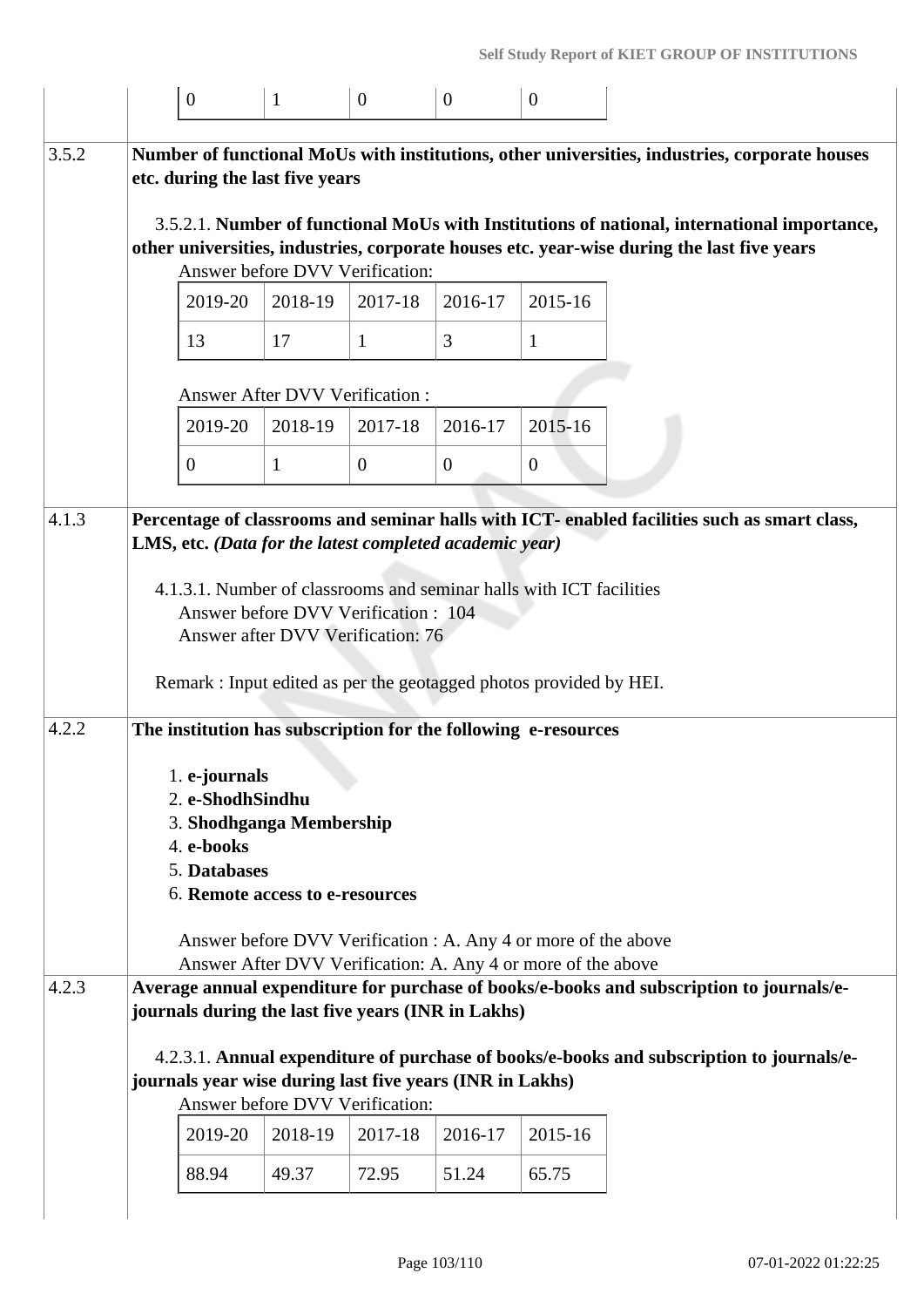|       |        |                                                                              |                                       | Answer After DVV Verification:                                            |         |         |                                                                                                                                                                                                                                                                                                                                                                                   |
|-------|--------|------------------------------------------------------------------------------|---------------------------------------|---------------------------------------------------------------------------|---------|---------|-----------------------------------------------------------------------------------------------------------------------------------------------------------------------------------------------------------------------------------------------------------------------------------------------------------------------------------------------------------------------------------|
|       |        | 2019-20                                                                      | 2018-19                               | 2017-18                                                                   | 2016-17 | 2015-16 |                                                                                                                                                                                                                                                                                                                                                                                   |
|       |        | 88.94                                                                        | 49.37                                 | 72.95                                                                     | 51.24   | 65.75   |                                                                                                                                                                                                                                                                                                                                                                                   |
| 4.2.4 |        | online access) during the latest completed academic year                     |                                       | Answer before DVV Verification: 451<br>Answer after DVV Verification: 405 |         |         | Percentage per day usage of library by teachers and students (foot falls and login data for<br>4.2.4.1. Number of teachers and students using library per day over last one year                                                                                                                                                                                                  |
| 4.4.1 | Lakhs) | (INR in lakhs)                                                               |                                       |                                                                           |         |         | Average percentage of expenditure incurred on maintenance of infrastructure (physical and<br>academic support facilities) excluding salary component during the last five years(INR in<br>4.4.1.1. Expenditure incurred on maintenance of infrastructure (physical facilities and<br>academic support facilities) excluding salary component year-wise during the last five years |
|       |        |                                                                              |                                       | Answer before DVV Verification:                                           |         |         |                                                                                                                                                                                                                                                                                                                                                                                   |
|       |        | 2019-20                                                                      | 2018-19                               | 2017-18                                                                   | 2016-17 | 2015-16 |                                                                                                                                                                                                                                                                                                                                                                                   |
|       |        | 1595.51                                                                      | 1604.50                               | 1335.83                                                                   | 1224.68 | 1233.58 |                                                                                                                                                                                                                                                                                                                                                                                   |
|       |        |                                                                              | <b>Answer After DVV Verification:</b> |                                                                           |         |         |                                                                                                                                                                                                                                                                                                                                                                                   |
|       |        | 2019-20                                                                      | 2018-19                               | 2017-18                                                                   | 2016-17 | 2015-16 |                                                                                                                                                                                                                                                                                                                                                                                   |
|       |        | 1577.37                                                                      | 1578.78                               | 1312.5                                                                    | 1210.32 | 1221.53 |                                                                                                                                                                                                                                                                                                                                                                                   |
|       |        | Remark : Input edited as per the audited statement provided by HEI.          |                                       |                                                                           |         |         |                                                                                                                                                                                                                                                                                                                                                                                   |
| 5.1.1 |        | <b>Government during last five years</b><br>schemes for reserved categories) |                                       | Answer before DVV Verification:                                           |         |         | Average percentage of students benefited by scholarships and freeships provided by the<br>5.1.1.1. Number of students benefited by scholarships and free ships provided by the<br>institution, Government and non-government bodies, industries, individuals, philanthropists<br>during the last five years (other than students receiving scholarships under the government      |
|       |        | 2019-20                                                                      | 2018-19                               | 2017-18                                                                   | 2016-17 | 2015-16 |                                                                                                                                                                                                                                                                                                                                                                                   |
|       |        | 1633                                                                         | 1262                                  | 1674                                                                      | 2039    | 1310    |                                                                                                                                                                                                                                                                                                                                                                                   |
|       |        |                                                                              |                                       | Answer After DVV Verification :                                           |         |         |                                                                                                                                                                                                                                                                                                                                                                                   |
|       |        | 2019-20                                                                      | 2018-19                               | 2017-18                                                                   | 2016-17 | 2015-16 |                                                                                                                                                                                                                                                                                                                                                                                   |
|       |        | 1633                                                                         | 1262                                  | 1674                                                                      | 2039    | 1310    |                                                                                                                                                                                                                                                                                                                                                                                   |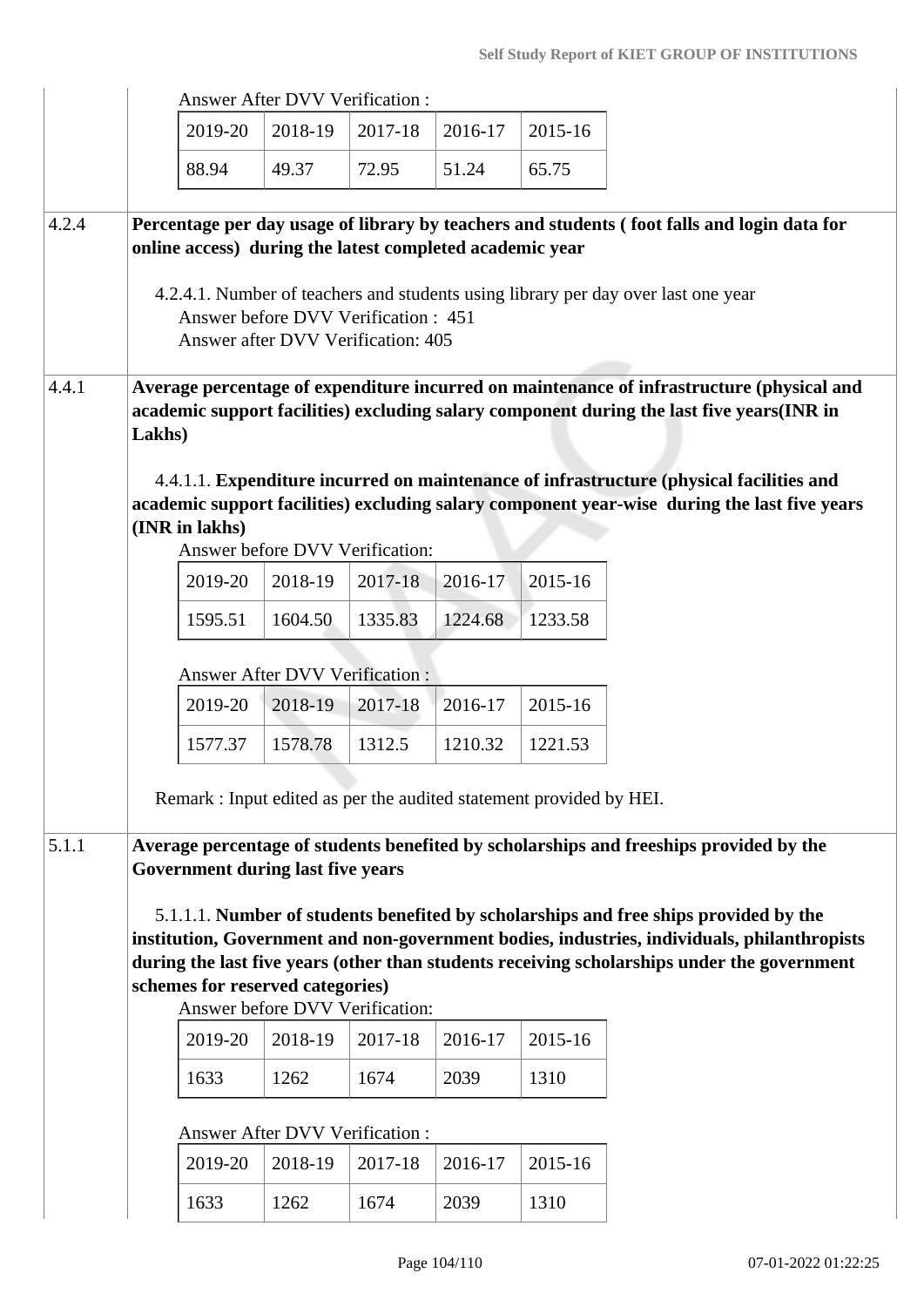| 5.1.2 | institution / non-government agencies during the last five years                                                                                                                    |                                 |         |         |         | Average percentage of students benefitted by scholarships, freeships etc. provided by the                                                                                   |  |  |  |  |
|-------|-------------------------------------------------------------------------------------------------------------------------------------------------------------------------------------|---------------------------------|---------|---------|---------|-----------------------------------------------------------------------------------------------------------------------------------------------------------------------------|--|--|--|--|
|       |                                                                                                                                                                                     |                                 |         |         |         |                                                                                                                                                                             |  |  |  |  |
|       | 5.1.2.1. Number of students benefited by scholarships and free ships provided by the<br>institution, Government and non-government bodies, industries, individuals, philanthropists |                                 |         |         |         |                                                                                                                                                                             |  |  |  |  |
|       |                                                                                                                                                                                     |                                 |         |         |         | during the last five years (other than students receiving scholarships under the government                                                                                 |  |  |  |  |
|       | schemes for reserved categories)                                                                                                                                                    |                                 |         |         |         |                                                                                                                                                                             |  |  |  |  |
|       |                                                                                                                                                                                     | Answer before DVV Verification: |         |         |         |                                                                                                                                                                             |  |  |  |  |
|       | 2019-20                                                                                                                                                                             | 2018-19                         | 2017-18 | 2016-17 | 2015-16 |                                                                                                                                                                             |  |  |  |  |
|       | 880                                                                                                                                                                                 | 2333                            | 2161    | 2082    | 1805    |                                                                                                                                                                             |  |  |  |  |
|       |                                                                                                                                                                                     | Answer After DVV Verification : |         |         |         |                                                                                                                                                                             |  |  |  |  |
|       | 2019-20                                                                                                                                                                             | 2018-19                         | 2017-18 | 2016-17 | 2015-16 |                                                                                                                                                                             |  |  |  |  |
|       | 792                                                                                                                                                                                 | 2313                            | 2142    | 2062    | 1785    |                                                                                                                                                                             |  |  |  |  |
|       | counselling offered by the Institution during the last five years                                                                                                                   |                                 |         |         |         | 5.1.4.1. Number of students benefitted by guidance for competitive examinations and career                                                                                  |  |  |  |  |
|       | counselling offered by the institution year wise during last five years                                                                                                             | Answer before DVV Verification: |         |         |         |                                                                                                                                                                             |  |  |  |  |
|       | 2019-20                                                                                                                                                                             | 2018-19                         | 2017-18 | 2016-17 | 2015-16 |                                                                                                                                                                             |  |  |  |  |
|       | 504                                                                                                                                                                                 | 458                             | 1112    | 59      | 104     |                                                                                                                                                                             |  |  |  |  |
|       | Answer After DVV Verification:                                                                                                                                                      |                                 |         |         |         |                                                                                                                                                                             |  |  |  |  |
|       | 2019-20                                                                                                                                                                             | 2018-19                         | 2017-18 | 2016-17 | 2015-16 |                                                                                                                                                                             |  |  |  |  |
|       | 406                                                                                                                                                                                 | 338                             | 1112    | 59      | 104     |                                                                                                                                                                             |  |  |  |  |
|       | Remark : Input edited as per the clarification document provided by HEI.                                                                                                            |                                 |         |         |         |                                                                                                                                                                             |  |  |  |  |
| 5.2.3 | TOEFL/ Civil Services/State government examinations, etc.)                                                                                                                          |                                 |         |         |         | Average percentage of students qualifying in state/national/ international level examinations<br>during the last five years (eg: IIT-JAM/CLAT/ NET/SLET/GATE/ GMAT/CAT/GRE/ |  |  |  |  |
|       |                                                                                                                                                                                     |                                 |         |         |         | 5.2.3.1. Number of students qualifying in state/national/international level examinations<br>(eg: IIT/JAM/ NET/ SLET/ GATE/ GMAT/CAT/GRE/ TOEFL/ Civil Services/ State      |  |  |  |  |
|       | government examinations, etc.) year-wise during last five years                                                                                                                     | Answer before DVV Verification: |         |         |         |                                                                                                                                                                             |  |  |  |  |
|       | 2019-20                                                                                                                                                                             | 2018-19                         | 2017-18 | 2016-17 | 2015-16 |                                                                                                                                                                             |  |  |  |  |
|       | 66                                                                                                                                                                                  | 56                              | 77      | 73      | 88      |                                                                                                                                                                             |  |  |  |  |
|       |                                                                                                                                                                                     |                                 |         |         |         |                                                                                                                                                                             |  |  |  |  |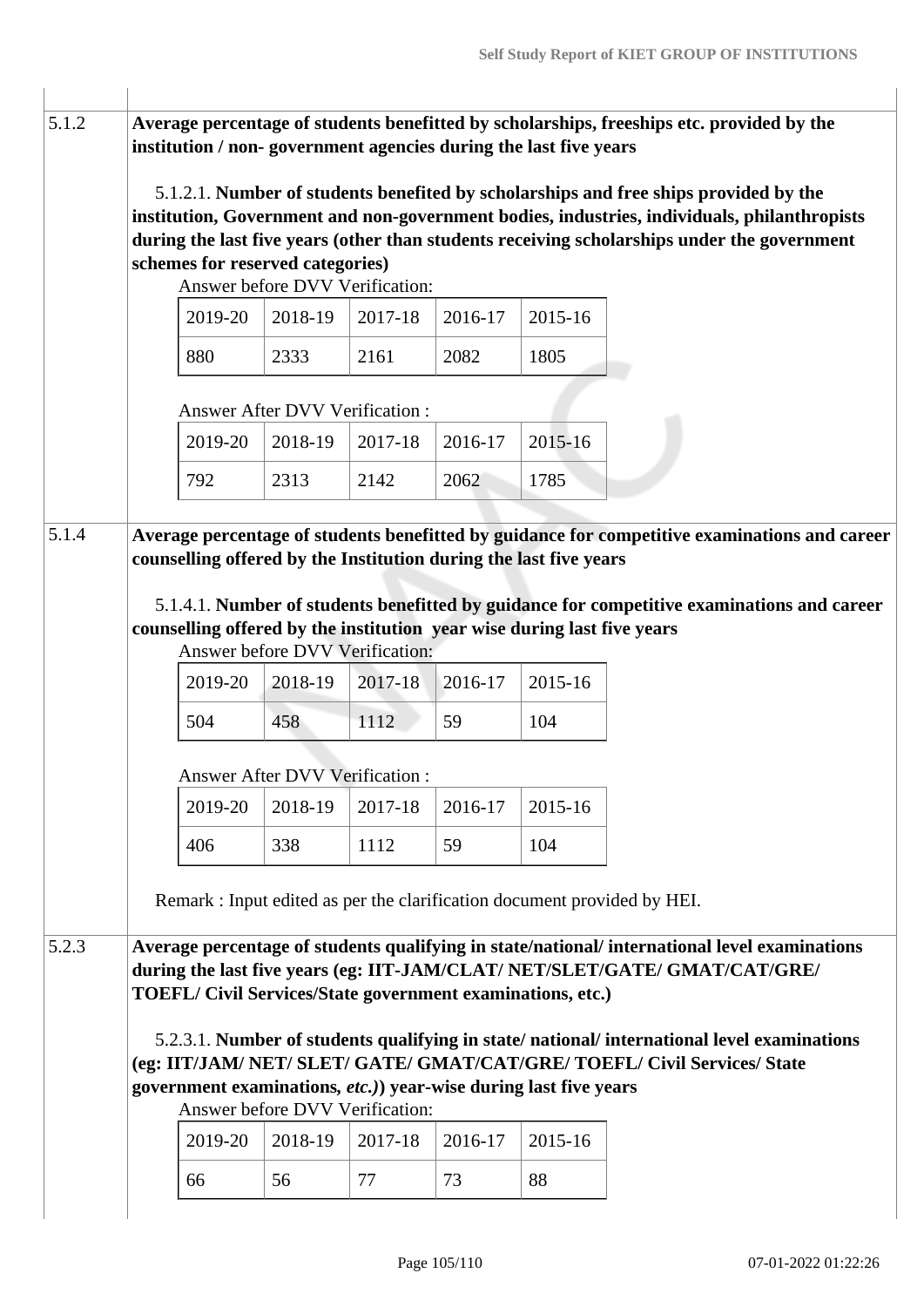|       |                                                                                              | <b>Answer After DVV Verification:</b>      |         |         |         |                                                                                                                                                                                                                                                                                                     |
|-------|----------------------------------------------------------------------------------------------|--------------------------------------------|---------|---------|---------|-----------------------------------------------------------------------------------------------------------------------------------------------------------------------------------------------------------------------------------------------------------------------------------------------------|
|       | 2019-20                                                                                      | 2018-19                                    | 2017-18 | 2016-17 | 2015-16 |                                                                                                                                                                                                                                                                                                     |
|       | 66                                                                                           | 62                                         | 12      | 56      | 82      |                                                                                                                                                                                                                                                                                                     |
|       |                                                                                              |                                            |         |         |         | 5.2.3.2. Number of students appearing in state/national/international level examinations                                                                                                                                                                                                            |
|       | government examinations) year-wise during last five years                                    |                                            |         |         |         | (eg: JAM/CLAT/NET/ SLET/ GATE/ GMAT/CAT, GRE/ TOFEL/ Civil Services/ State                                                                                                                                                                                                                          |
|       |                                                                                              | Answer before DVV Verification:            |         |         |         |                                                                                                                                                                                                                                                                                                     |
|       | 2019-20                                                                                      | 2018-19                                    | 2017-18 | 2016-17 | 2015-16 |                                                                                                                                                                                                                                                                                                     |
|       | 334                                                                                          | 292                                        | 406     | 402     | 487     |                                                                                                                                                                                                                                                                                                     |
|       |                                                                                              | <b>Answer After DVV Verification:</b>      |         |         |         |                                                                                                                                                                                                                                                                                                     |
|       | 2019-20                                                                                      | 2018-19                                    | 2017-18 | 2016-17 | 2015-16 |                                                                                                                                                                                                                                                                                                     |
|       | 334                                                                                          | 292                                        | 406     | 402     | 487     |                                                                                                                                                                                                                                                                                                     |
|       | Remark : Input edited as per the qualifying certificates.                                    |                                            |         |         |         |                                                                                                                                                                                                                                                                                                     |
|       | be counted as one) during the last five years.<br>one) year-wise during the last five years. | Answer before DVV Verification:            |         |         |         | activities at inter-university/state/national / international level (award for a team event should<br>5.3.1.1. Number of awards/medals for outstanding performance in sports/cultural activities<br>at university/state/national / international level (award for a team event should be counted as |
|       | 2019-20                                                                                      | 2018-19                                    | 2017-18 | 2016-17 | 2015-16 |                                                                                                                                                                                                                                                                                                     |
|       | 58                                                                                           | 17                                         | 15      | 10      | 5       |                                                                                                                                                                                                                                                                                                     |
|       |                                                                                              | <b>Answer After DVV Verification:</b>      |         |         |         |                                                                                                                                                                                                                                                                                                     |
|       | 2019-20                                                                                      | 2018-19                                    | 2017-18 | 2016-17 | 2015-16 |                                                                                                                                                                                                                                                                                                     |
|       | 56                                                                                           | 20                                         | 15      | 10      | 5       |                                                                                                                                                                                                                                                                                                     |
| 5.3.3 | Institution participated year-wise during last five years                                    |                                            |         |         |         | Average number of sports and cultural events/competitions in which students of the Institution<br>participated during last five years (organised by the institution/other institutions)<br>5.3.3.1. Number of sports and cultural events/competitions in which students of the                      |
|       | 2019-20                                                                                      | Answer before DVV Verification:<br>2018-19 | 2017-18 | 2016-17 | 2015-16 |                                                                                                                                                                                                                                                                                                     |
|       | 87                                                                                           | 83                                         | 58      | 38      | 41      |                                                                                                                                                                                                                                                                                                     |
|       |                                                                                              |                                            |         |         |         |                                                                                                                                                                                                                                                                                                     |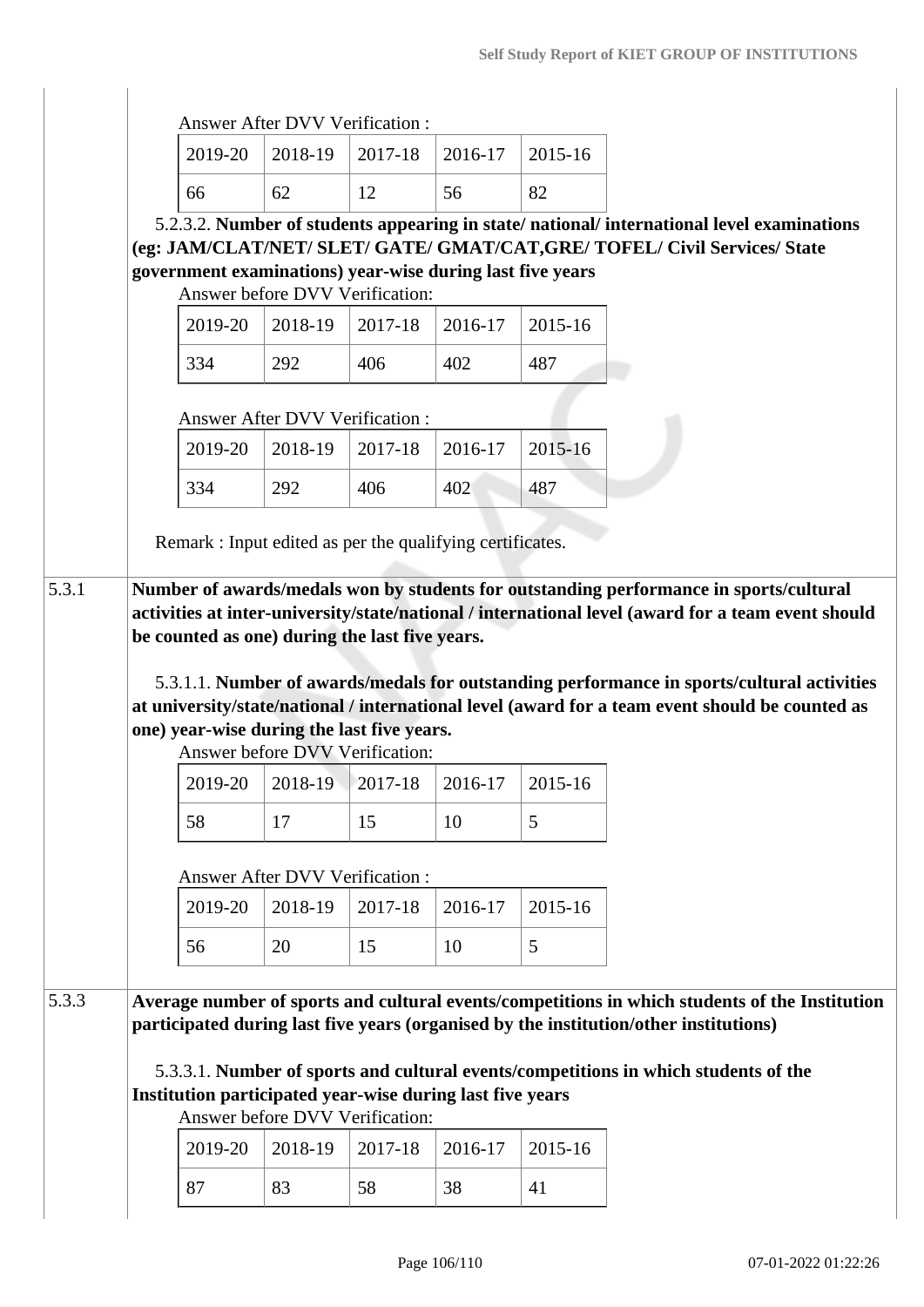| 2019-20                                                                                                                                                                                                                                                                                                               | 2018-19                                                                                                                   | 2017-18        | 2016-17        | 2015-16        |
|-----------------------------------------------------------------------------------------------------------------------------------------------------------------------------------------------------------------------------------------------------------------------------------------------------------------------|---------------------------------------------------------------------------------------------------------------------------|----------------|----------------|----------------|
| 8                                                                                                                                                                                                                                                                                                                     | 6                                                                                                                         | $\overline{7}$ | $\tau$         | $\overline{3}$ |
| Average percentage of teachers provided with financial support to attend<br>conferences/workshops and towards membership fee of professional bodies during the last five<br>years<br>conferences/workshops and towards membership fee of professional bodies year wise during<br>the last five years<br>2019-20<br>62 | 6.3.2.1. Number of teachers provided with financial support to attend<br>Answer before DVV Verification:<br>2018-19<br>62 | 2017-18<br>84  | 2016-17<br>89  | 2015-16<br>84  |
|                                                                                                                                                                                                                                                                                                                       |                                                                                                                           |                |                |                |
| 2019-20                                                                                                                                                                                                                                                                                                               | <b>Answer After DVV Verification:</b><br>2018-19                                                                          | 2017-18        | 2016-17        | 2015-16        |
| 51                                                                                                                                                                                                                                                                                                                    | 49                                                                                                                        | 074            | 73             | 68             |
| statement.                                                                                                                                                                                                                                                                                                            |                                                                                                                           |                |                |                |
| Average number of professional development /administrative training programs organized by<br>the institution for teaching and non teaching staff during the last five years<br>organized by the institution for teaching and non teaching staff year-wise during the last five<br>years                               | 6.3.3.1. Total number of professional development /administrative training Programmes                                     |                |                |                |
| 2019-20                                                                                                                                                                                                                                                                                                               | Answer before DVV Verification:<br>2018-19                                                                                | 2017-18        | 2016-17        | 2015-16        |
| 28                                                                                                                                                                                                                                                                                                                    | 9                                                                                                                         | 5              | 6              | 9              |
|                                                                                                                                                                                                                                                                                                                       |                                                                                                                           |                |                |                |
| 2019-20                                                                                                                                                                                                                                                                                                               | Answer After DVV Verification:<br>2018-19                                                                                 | 2017-18        | 2016-17        | 2015-16        |
| 28                                                                                                                                                                                                                                                                                                                    | $\mathbf{1}$                                                                                                              | $\mathbf{1}$   | $\overline{4}$ | 3              |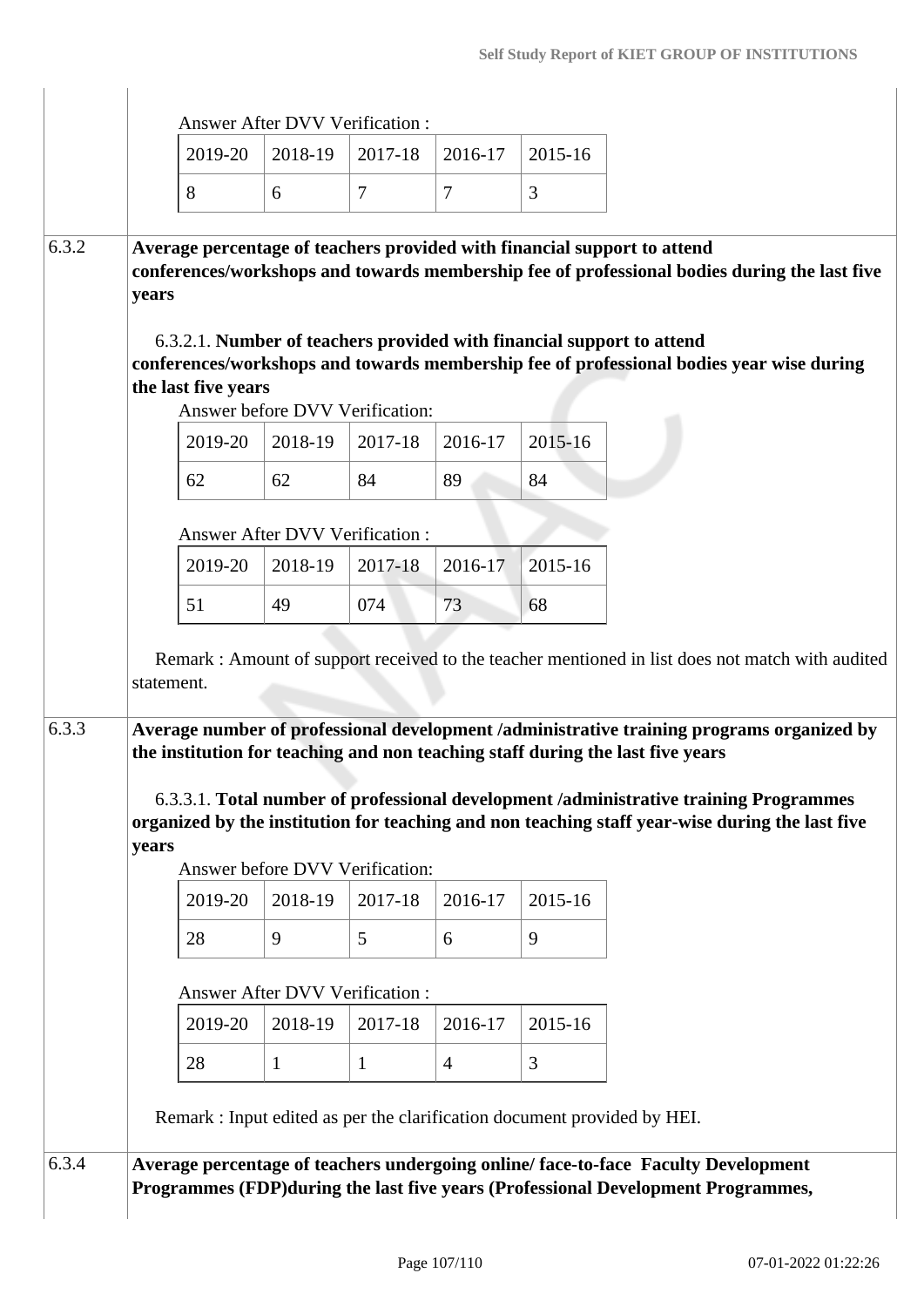#### **Orientation / Induction Programmes, Refresher Course, Short Term Course ).**

 6.3.4.1. **Total number of teachers attending professional development Programmes viz., Orientation / Induction Programme, Refresher Course, Short Term Course year-wise during the last five years**

| Answer before DVV Verification: |     |                                                   |     |     |  |
|---------------------------------|-----|---------------------------------------------------|-----|-----|--|
|                                 |     | $2019-20$   2018-19   2017-18   2016-17   2015-16 |     |     |  |
| 186                             | 205 | 207                                               | 219 | 143 |  |

#### Answer After DVV Verification :

|     |     | $2019-20$   2018-19   2017-18   2016-17   2015-16 |     |
|-----|-----|---------------------------------------------------|-----|
| 186 | 205 | 207                                               | 143 |

#### 6.4.2 **Funds / Grants received from non-government bodies, individuals, philanthropers during the last five years (not covered in Criterion III)**

 6.4.2.1. Total Grants received from non-government bodies, individuals, Philanthropers year wise during the last five years (INR in Lakhs)

Answer before DVV Verification:

|       | $2019-20$   2018-19   2017-18   2016-17   2015-16 |       |      |      |
|-------|---------------------------------------------------|-------|------|------|
| 12.00 | 20.66                                             | 22.33 | 2.90 | 0.10 |

## Answer After DVV Verification :

|  | 2019-20   2018-19   2017-18   2016-17   2015-16 |  |
|--|-------------------------------------------------|--|
|  |                                                 |  |

| 6.5.3 | Quality assurance initiatives of the institution include:                                                               |  |  |  |  |  |  |
|-------|-------------------------------------------------------------------------------------------------------------------------|--|--|--|--|--|--|
|       | 1. Regular meeting of Internal Quality Assurance Cell (IQAC); Feedback collected,<br>analysed and used for improvements |  |  |  |  |  |  |
|       | 2. Collaborative quality intitiatives with other institution(s)                                                         |  |  |  |  |  |  |
|       | 3. Participation in NIRF                                                                                                |  |  |  |  |  |  |
|       | 4. any other quality audit recognized by state, national or international agencies (ISO                                 |  |  |  |  |  |  |
|       | <b>Certification, NBA)</b>                                                                                              |  |  |  |  |  |  |
|       | Answer before DVV Verification : A. All of the above                                                                    |  |  |  |  |  |  |
|       | Answer After DVV Verification: A. All of the above                                                                      |  |  |  |  |  |  |
| 7.1.4 | Water conservation facilities available in the Institution:                                                             |  |  |  |  |  |  |
|       | 1. Rain water harvesting                                                                                                |  |  |  |  |  |  |
|       | 2. Borewell /Open well recharge                                                                                         |  |  |  |  |  |  |
|       | 3. Construction of tanks and bunds                                                                                      |  |  |  |  |  |  |
|       | 4. Waste water recycling                                                                                                |  |  |  |  |  |  |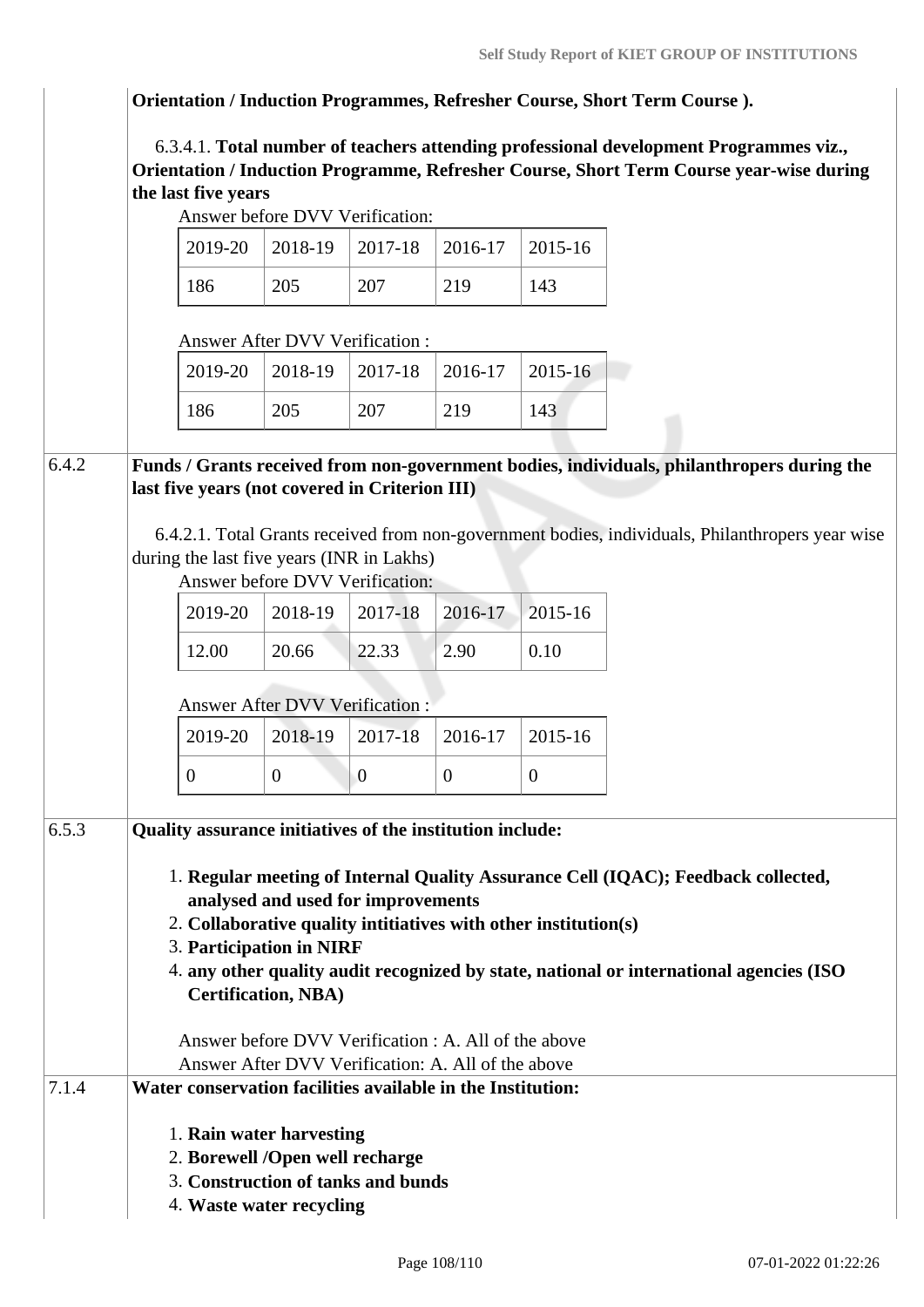|        | 5. Maintenance of water bodies and distribution system in the campus                                                            |
|--------|---------------------------------------------------------------------------------------------------------------------------------|
|        | Answer before DVV Verification : A. Any 4 or all of the above                                                                   |
|        | Answer After DVV Verification: C. 2 of the above                                                                                |
| 7.1.6  | Quality audits on environment and energy are regularly undertaken by the Institution and any                                    |
|        | awards received for such green campus initiatives:                                                                              |
|        | 1. Green audit                                                                                                                  |
|        | 2. Energy audit                                                                                                                 |
|        | 3. Environment audit                                                                                                            |
|        | 4. Clean and green campus recognitions / awards                                                                                 |
|        | 5. Beyond the campus environmental promotion activities                                                                         |
|        |                                                                                                                                 |
|        | Answer before DVV Verification : A. Any 4 or all of the above                                                                   |
|        | Answer After DVV Verification: B. 3 of the above                                                                                |
| 7.1.7  | The Institution has disabled-friendly, barrier free environment                                                                 |
|        |                                                                                                                                 |
|        | 1. Built environment with ramps/lifts for easy access to classrooms.                                                            |
|        | 2. Divyangjan friendly washrooms                                                                                                |
|        | 3. Signage including tactile path, lights, display boards and signposts                                                         |
|        | 4. Assistive technology and facilities for Divyangjan accessible website, screen-reading                                        |
|        | software, mechanized equipment                                                                                                  |
|        | 5. Provision for enquiry and information : Human assistance, reader, scribe, soft copies of<br>reading material, screen reading |
|        |                                                                                                                                 |
|        | Answer before DVV Verification : A. Any 4 or all of the above                                                                   |
|        | Answer After DVV Verification: A. Any 4 or all of the above                                                                     |
| 7.1.10 | The Institution has a prescribed code of conduct for students, teachers, administrators and                                     |
|        | other staff and conducts periodic programmes in this regard.                                                                    |
|        | 1. The Code of Conduct is displayed on the website                                                                              |
|        | 2. There is a committee to monitor adherence to the Code of Conduct                                                             |
|        | 3. Institution organizes professional ethics programmes for students, teachers,                                                 |
|        | administrators and other staff                                                                                                  |
|        | 4. Annual awareness programmes on Code of Conduct are organized                                                                 |
|        | Answer before DVV Verification : A. All of the above                                                                            |
|        | Answer After DVV Verification: B. 3 of the above                                                                                |
|        | Remark : Input edited as per the clarification document.                                                                        |
|        |                                                                                                                                 |

## **2.Extended Profile Deviations**

| ID  | <b>Extended Questions</b> |                                 |         |         |         |                                                                           |  |
|-----|---------------------------|---------------------------------|---------|---------|---------|---------------------------------------------------------------------------|--|
| 1.3 |                           |                                 |         |         |         | Number of outgoing / final year students year-wise during last five years |  |
|     |                           |                                 |         |         |         |                                                                           |  |
|     |                           | Answer before DVV Verification: |         |         |         |                                                                           |  |
|     | $ 2019-20 $               | 2018-19                         | 2017-18 | 2016-17 | 2015-16 |                                                                           |  |
|     |                           |                                 |         |         |         |                                                                           |  |